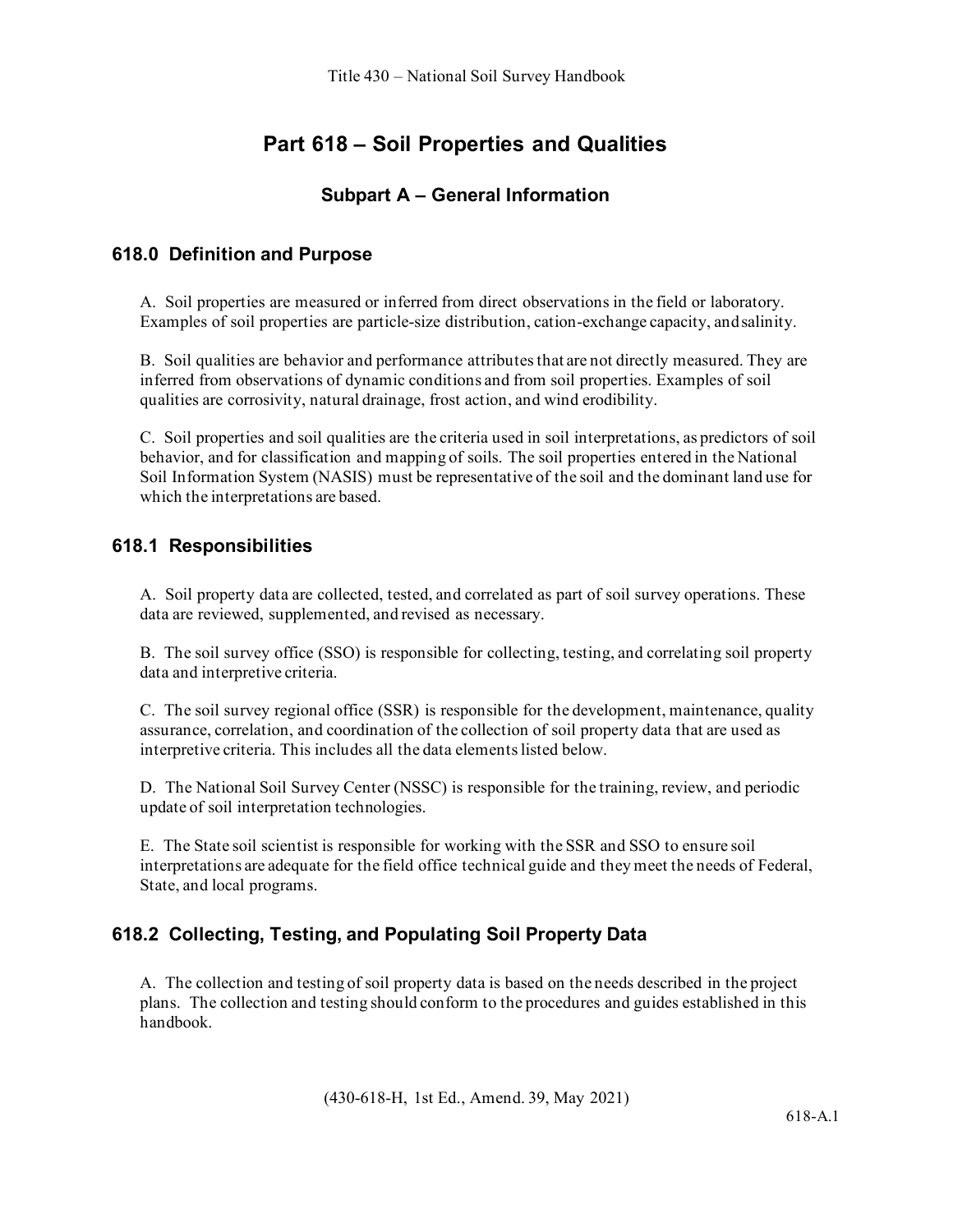B. As aggregated component data, soil properties and qualities that are populated in NASIS are not meant to be site-specific. They represent the component as it occurs throughout the extent of the map unit. Most data entries are developed by aggregating information from point data (pedons) to create low, high, and representative values for the component.

C. Representative value (RV).—For newly populated information in NASIS, the representative value is used to approximate the  $50<sup>th</sup>$  percentile (median) of a dataset. The  $50<sup>th</sup>$  percentile is the value where 50% of the data are less than this value.

- (1) Low and high values are also populated. These values are meant to convey the spread of the dataset. For example, low and high values may be the  $5<sup>th</sup>$  and  $95<sup>th</sup>$  percentiles, where the 5<sup>th</sup> percentile is the value where 5% of the data are below that value and the 95<sup>th</sup> percentile is the value where 5% of the data are above that value. Unlike the RV, which is solely meant to approximate the  $50<sup>th</sup>$  percentile, the low and high values can be tailored to a particular dataset. That is,  $5<sup>th</sup>$ ,  $10<sup>th</sup>$ ,  $20<sup>th</sup>$ , etc. and  $80<sup>th</sup>$ ,  $90<sup>th</sup>$ ,  $95<sup>th</sup>$ , etc. can be used according to which percentiles best capture the spread of a particular dataset.
- (2) The percentile approach applies only to newly populated datasets in NASIS, not previously populated datasets in NASIS.
- (3) The rationale for using the percentile approach is that it provides benchmarks for the spread and central tendency for both normal and non-normal distributions. Values will always fall within the minimum and maximum of the observed dataset. The percentile approach requires a dataset of at least 5 values. For example, the L-RV-H values are shown below for a hypothetical dataset for field-described clay content from the A horizon of 11 pedons:

Clay content: 11, 10, 12, 23, 17, 16, 17, 14, 24, 22, 14 Clay content sorted: 10, 11, 12, 14, 14, 16, 17, 17, 22, 23, 24

Low/10th percentile  $= 11$  $RV/50$ th percentile = 16 High/90th percentile  $= 23$ 

- (4) Of primary importance is the empirical dataset itself regardless of established class limits, such as the particle-size classes or soil component concepts. If a dataset is small, some data points may range beyond established class limits. The representative value (RV), however, must fall within the range of the class (see section 618.3C).
- (5) Soil scientists have the flexibility to modify and design new data ranges that reflect the soil component and map unit concepts based on local soil-landscape models supported by field observations, measurements, and laboratory data.
- D. Minimum and Full Data Population
	- (1) A minimum standard and a full standard for data population are used for soil survey data posted to the Soil Data Mart for publication through Web Soil Survey and Soil Data Access.
		- (i) Minimum.—The minimum standard contains those core data elements that support current national programs. All existing legends, map units, and data mapunits should comply with the current minimum standard. Data that met previous minimum standards should be reassessed to ensure compliance with the current minimum standard.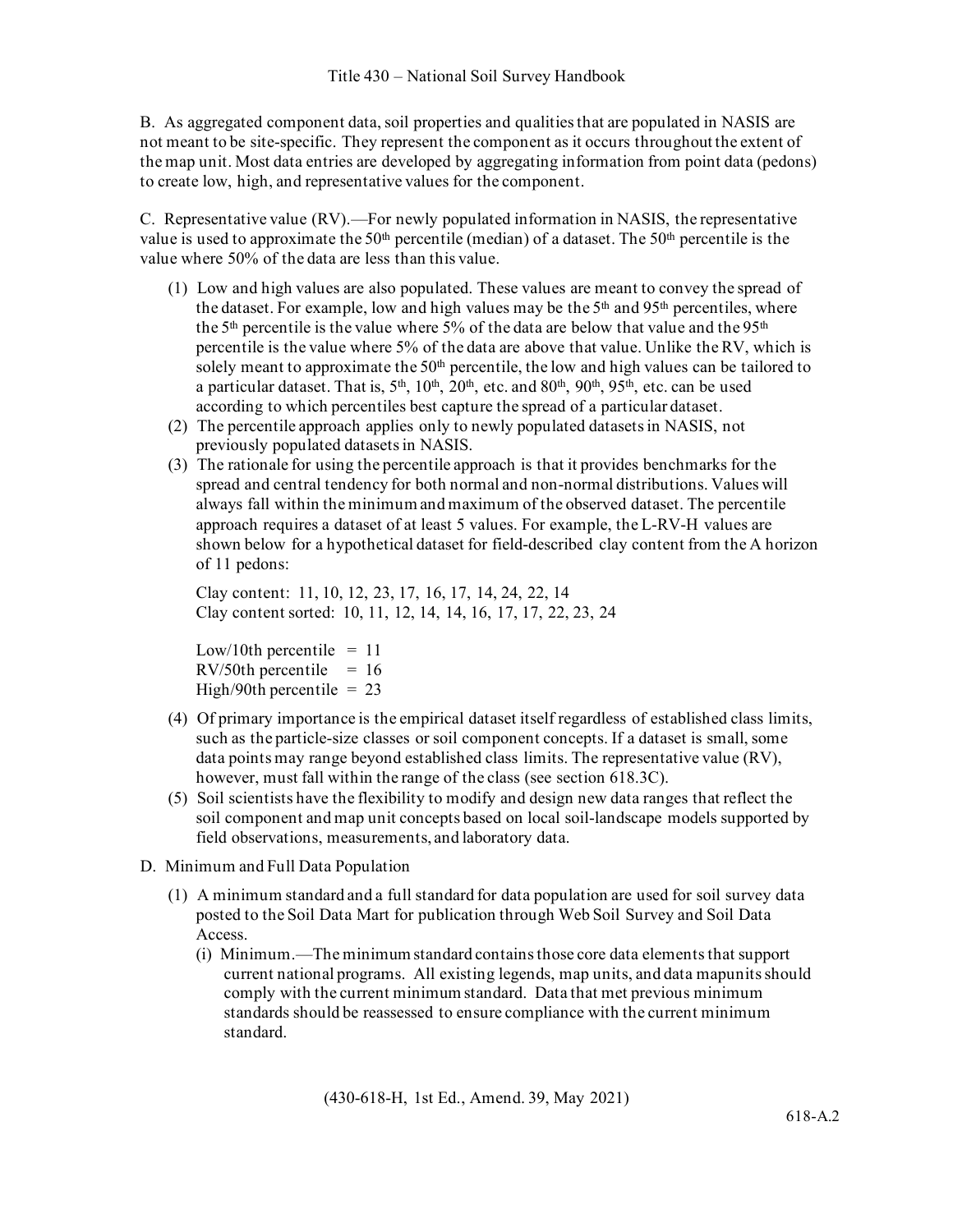- (ii) Full.—The full standard expands upon the minimum standard to include data elements that support other national needs, modeling efforts, and some State-level needs. Any new legends, map units, or data mapunits created through soil survey update projects or initial soil surveys should meet the full standard. The list of additional data elements for the full standard is under development and will be provided when available.
- (2) Minimum Standard Report.—A report listing the NASIS data elements that make up the minimum standard is posted to the NASIS Data Integrity Report Site. The report is named "!!!Minimum Standard (Legend, Mapunit, Data Mapunit)." The report includes the rationale for data element selection. The NASIS tables and data elements are sequenced in the order they should be populated.
- (3) Data Integrity Reports.—Data integrity reports are posted to the NASIS Data Integrity Report Site to assist with proper data population. They are applicable to national use and are an essential part of ensuring data comply to the current national minimum standard. They locate potential data population errors, omissions, and inconsistencies based on standards and guidance in this handbook and the *Soil Survey Manual*.
	- (i) Development of the data integrity reports is a dynamic process. The number of reports in the Data Integrity folder will change, and some reports may be modified to meet new program needs. Additional reports will be added as reports are completed and vetted.
	- (ii) The report "!!!!READ FIRST ABOUT DATA INTEGRITY REPORTS!!!" provides full details about why these reports where created, what errors they look for, and how they are intended to be used.
	- (iii) NASIS validations do exist for many of the minimum standard requirements and some data integrity reports replicate the validations. These redundancies are intentional because the reports create efficiencies not achievable with validations by allowing users to:
		- Analyze the national database without building a selected set in their local database.
		- Allow multiple tables to be analyzed in a single report.
		- Present errant records and columns in a format that is easy to review.
- (4) Compliance with Minimum and Full Standards.—Regional offices will incorporate the minimum standards into their annual and long-range work plans until published data is raised to the level of the minimum standard. Existing legends, map units, and data mapunits will be evaluated using the data integrity reports. The minimum standard is met when all potential data population issues identified by the data integrity reports have been resolved.
	- (i) Changes to official data are documented in text notes in the appropriate NASIS table. Data that were already populated for data elements that are not listed in the minimum standard should not be removed from the database.
	- (ii) Populating data beyond the minimum standard (or to the full standard) is recommended where data are available. All new data created through update projects and initial soil surveys will be populated to the full standard.
- (5) NASIS Projects.—Regions have the option to create NASIS projects when applying the minimum standard to existing data. Some edits are minor and can be quickly addressed outside of a project. Other data population issues may be better addressed through projects, such as issues that are extensive or that require field work or in-depth research to resolve. Projects can be designed to address all data integrity population issues in a single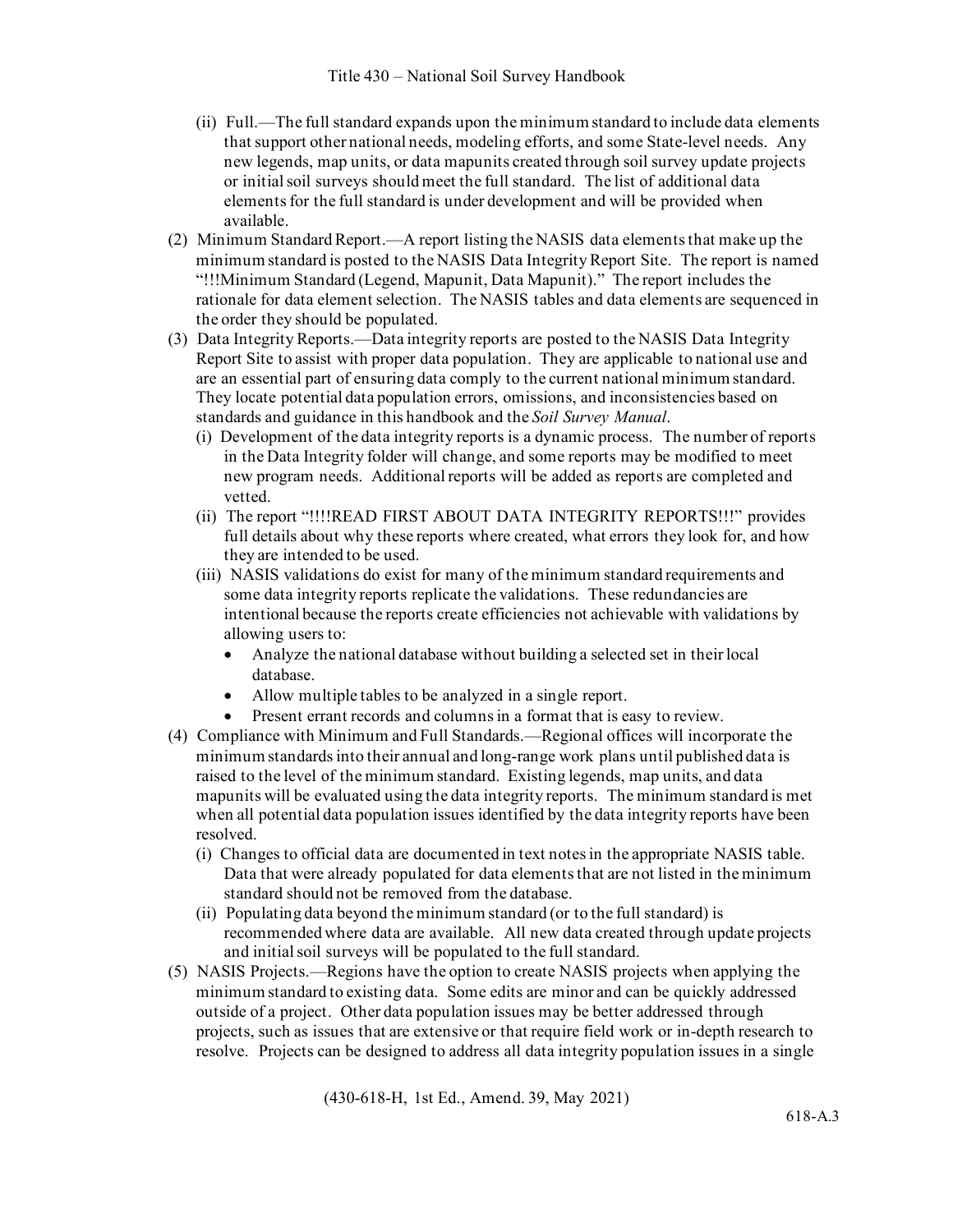project, or in multiple projects that are staggered over several years for completion. Output from data integrity reports can be used as the basis for project development. Examples of these reports are:

- (i) Project description.—Each report provides an explanation of the data population issue and gives guidance on how to fix the problem. This information can be included in the project description as an executive summary for managers.
- (ii) Project mapunits.—Each report provides a query to load the map units with the data population issues into NASIS. The map units can then be transferred to the project mapunit table, which serves to document the extent of the problem.
- (iii) Project type.—Tabular Edit or MLRA depending on the nature of the data population issue.
- (6) Reporting Problems with Reports.—Questions, suggestions, and errors related to the data integrity reports can be submitted to the Database Focus Team.

### **618.3 Soil Properties and Soil Qualities**

A. The following sections list soil properties and qualities in alphabetical order and provide some grouping for climatic and engineering properties and classes. A definition, classes, significance, method, and guidance for NASIS database entry are given. The listing includes the soil properties and qualities in the NASIS database. For more details on the NASIS database, refer to part 639 of this handbook. For specifics on data structure, attributes, and choices in NASIS, refer to [https://www.nrcs.usda.gov/wps/portal/nrcs/detail/soils/survey/tools/?cid=nrcs142p2\\_053552.](https://www.nrcs.usda.gov/wps/portal/nrcs/detail/soils/survey/tools/?cid=nrcs142p2_053552)

B. Previous databases of soil survey information used metric or English units for soil properties and qualities. Values in English units, except for crop yields, were converted into metric units during transfer into the NASIS database. All future edits and entries in NASIS, except yields and acreage, will use metric units.

C. Ranges of soil properties and qualities that are posted in the NASIS database for map unit components may extend beyond the established limits of the taxon from which the component gets its name, but only to the extent that interpretations do not change. However, the representative value (RV) is within the range of the taxon.

### **618.4 Albedo, Dry**

A. Definition.—"Albedo, dry" is the estimated ratio of the incident shortwave (solar) radiation that is reflected by the air-dry, less than 2 mm fraction of the soil surface to that received by it.

#### B. Significance

- (1) Soil albedo, as a function of soil color and angle of incidence of the solar radiation, depends on the inherent color of the parent material, organic matter content, and weathering conditions.
- (2) Estimates of the evapotranspiration rates and predictions of soil water balances require albedo values. Evapotranspiration and soil hydrology models that are part of water quality and resource assessment programs require this information.
- C. Measurement.—There are instruments that measure albedo.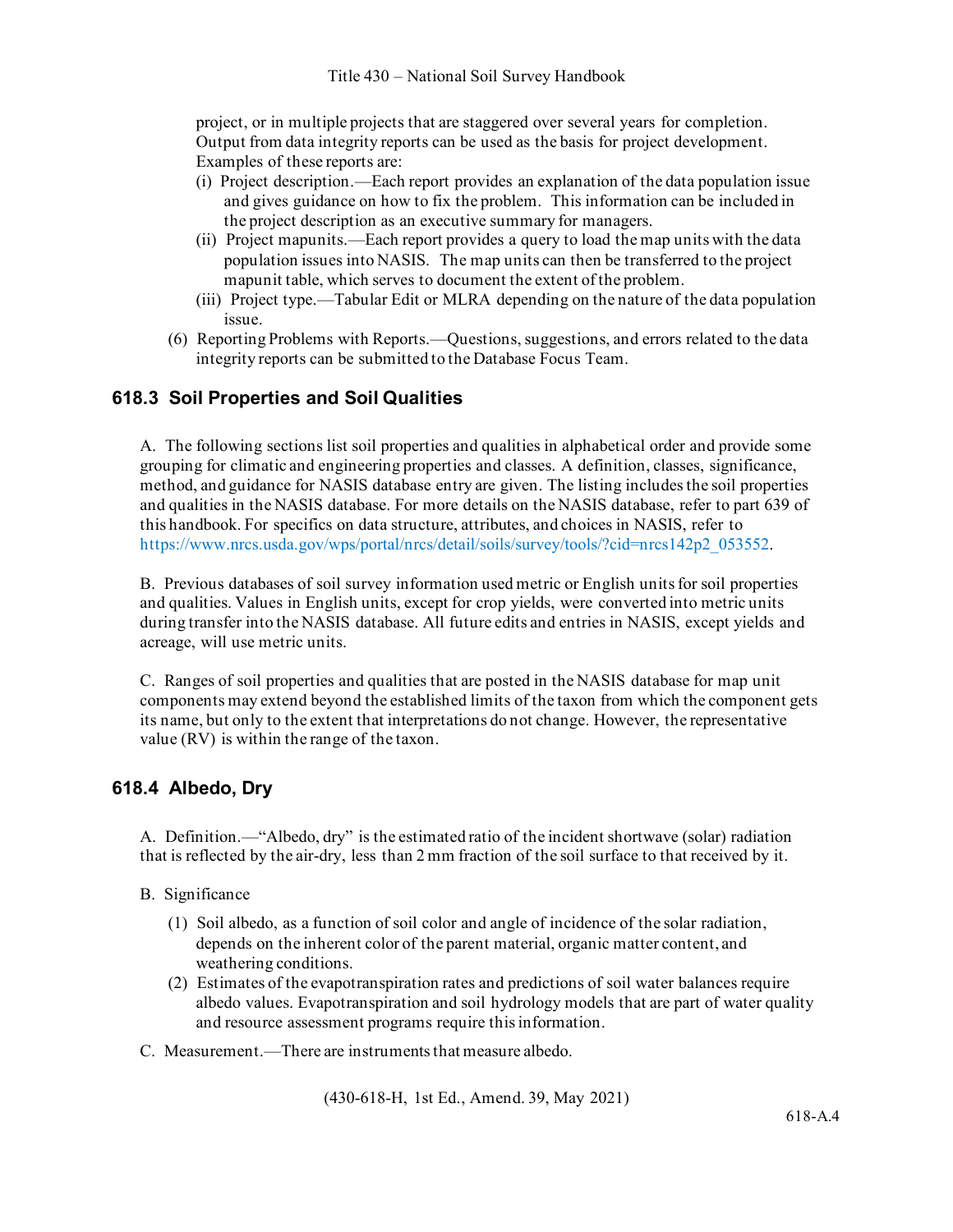- D. Estimates.—Approximate the values by use of the following formula:
	- (1) Soil Albedo =  $0.069 \times$  (Color Value) 0.114.
	- (2) For albedo, dry, use dry color value. Surface roughness has a separate significant impact on the actual albedo. The equation above is the albedo of <2.0 mm smoothed soil condition; if the surface is rough because of tillage, the albedo differs.

E. Entries.—Enter the high, low, and representative values of albedo for the map unit component. The range of valid entries is from 0 to 1, and hundredths (two decimal places) are allowed.

#### **618.5 Artifacts in the Soil**

A. Definition.—"Artifacts" are objects or materials created or modified by humans, usually for a practical purpose in habitation, manufacturing, excavation, or construction activities. Examples of artifacts include bitumen (asphalt), brick, concrete, metal, paper, plastic, rubber, and wood products. Artifacts are commonly referred to as "discrete artifacts" if they are 2 mm or larger in diameter and are not compacted into a root-limiting layer that impedes root growth or water movement.

B. Significance.—Artifacts can constitute a significant portion of the soil. The amount and type of particulate artifacts can contribute substantially to various trace metals and total carbon contents of soils. Discrete artifacts that are both cohesive and persistent, defined below, are treated in a similar manner as rock fragments when populating the standard sieves or in calculations involving sieve entries. Discrete artifacts that are noncohesive, nonpersistent, or both are not considered fragments for sieve entries or calculations involving those entries.

C. Measurement.—The fraction from  $\geq 2$  to <75 mm in diameter may be measured in the field. However, 50 to 60 kg of sample material may be necessary if there is an appreciable amount of fragments near 75 mm. An alternative means of measuring is to visually estimate the volume of the 20 to 75 mm fraction, then sieve and weigh the 2 to 20 mm fraction. The fraction 75 mm (3 inches) or greater is usually not included in soil samples taken in the field for laboratory testing. Measurements can be made in the field by weighing the dry sample and the portion retained on a 3-inch screen. The smallest dimension of discrete artifacts is used to determine whether these items pass through a sieve. The quantity is expressed as a weight percentage of the total soil. A sample as large as 200 pounds to more than a ton may be needed to assure that the results are representative. Measurements of the fraction from 75 to 250 mm (3 to 10 inches) and the fraction greater than 250 mm (10 inches) in diameter are usually obtained from volume estimates.

#### D. Estimates

- (1) Estimates of discrete artifacts are made similarly to the way estimates of rock fragments are made. These estimates are usually made by visual means and are on the basis of percent by volume. The percent by volume is converted to percent by weight by using the average bulk unit weights for the soil and the specific artifacts. These estimates are made during investigation and mapping activities in the field. They are expressed as ranges that include the estimating accuracy as well as the range of values for a component.
- (2) Treated and untreated wood products (e.g., lumber) are considered artifacts. They are not considered wood fragments such as those associated with the woody materials (e.g., tree branches) described in organic soils.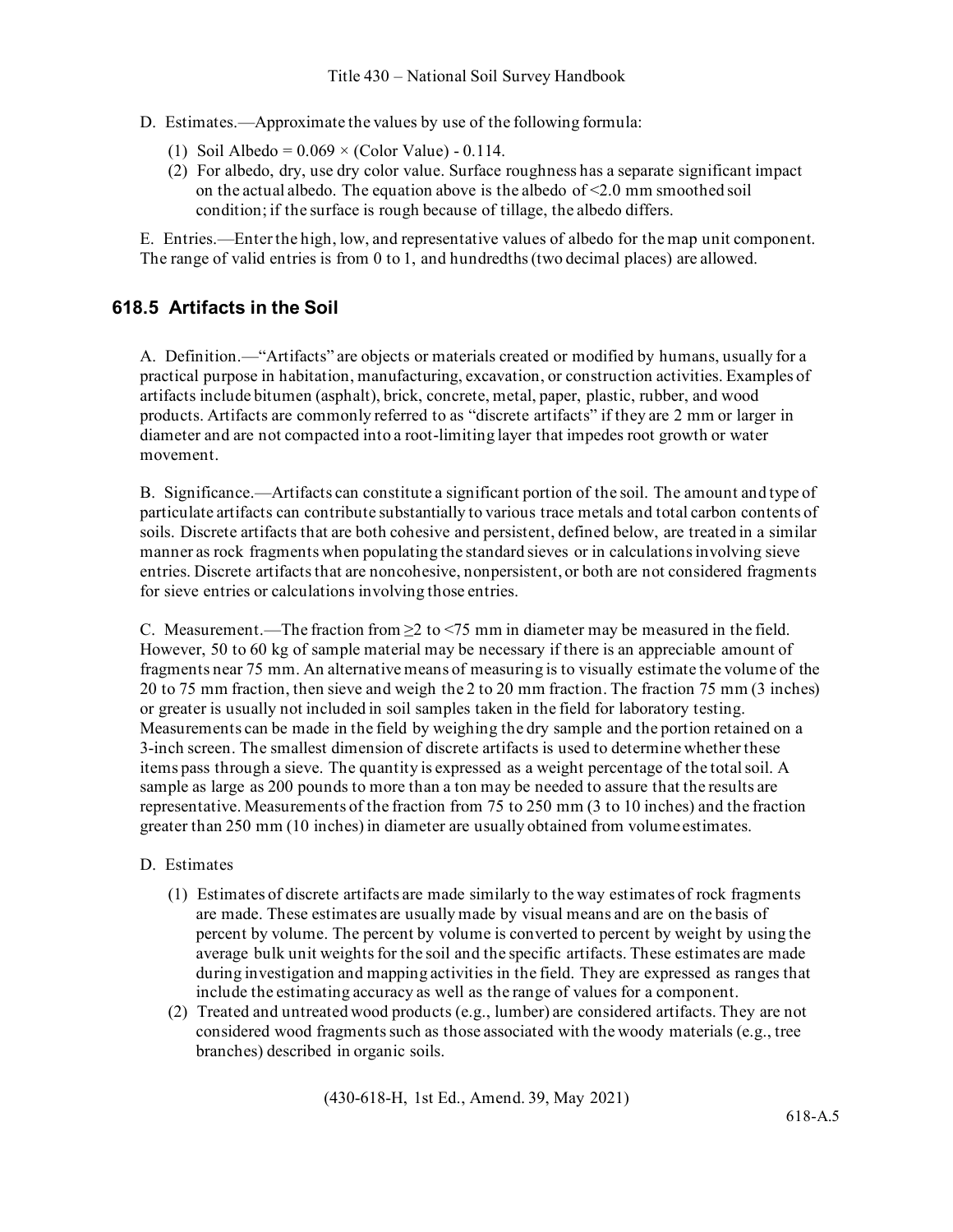- (3) Measurements or estimates of discrete artifacts less than strongly coherent are made prior to any rolling or crushing of the sample.
- E. Artifact Cohesion
	- (1) Definition.—"Artifact cohesion" is the relative ability of the artifact to remain intact after significant disturbance.
	- (2) Significance.—Artifacts that break down easily are similar to pararock fragments in that these artifacts break down to become part of the fine-earth fraction of the soil. Noncohesive artifacts are excluded from entries for the standards sieves and are not used in sieve calculations.
	- (3) Entries.—Enter cohesive or noncohesive in the "Component Horizon Human Artifacts" and the "Pedon Horizon Human Artifacts" tables of the NASIS database. Cohesion is based on whether the artifact can be easily broken into <2 mm size pieces either in the hands or with a mortar and pestle. Artifacts that cannot easily be broken are cohesive. All others are considered noncohesive.
- F. Artifact Kind
	- (1) Definition.—"Artifact kind" is the type of object or material being described.
	- (2) Significance.—Each type of artifact is associated with a combination of other property entries that is used to determine whether the artifact is considered for sieve entries and calculations. The type of artifact also gives clues to the age of the deposit as well as the potential toxicity.
	- (3) Entries.—Enter the artifact kind in the "Component Horizon Human Artifacts" and "Pedon Horizon Human Artifacts" tables. Enter the appropriate choice for the kind of discrete artifact from the following list:
		- (i) Bitumen (asphalt)
		- (ii) Boiler slag
		- (iii) Bottom ash
		- (iv) Brick
		- (v) Cardboard
		- (vi) Carpet
		- (vii) Cloth
		- (viii) Coal combustion by-products
		- (ix) Concrete
		- (x) Debitage
		- (xi) Fly ash
		- (xii) Glass
		- (xiii) Metal
		- (xiv) Paper
		- (xv) Plasterboard
		- (xvi) Plastic
		- (xvii) Potsherd
		- (xviii) Rubber
		- (xix) Treated wood
		- (xx) Untreated wood
- G. Artifact Penetrability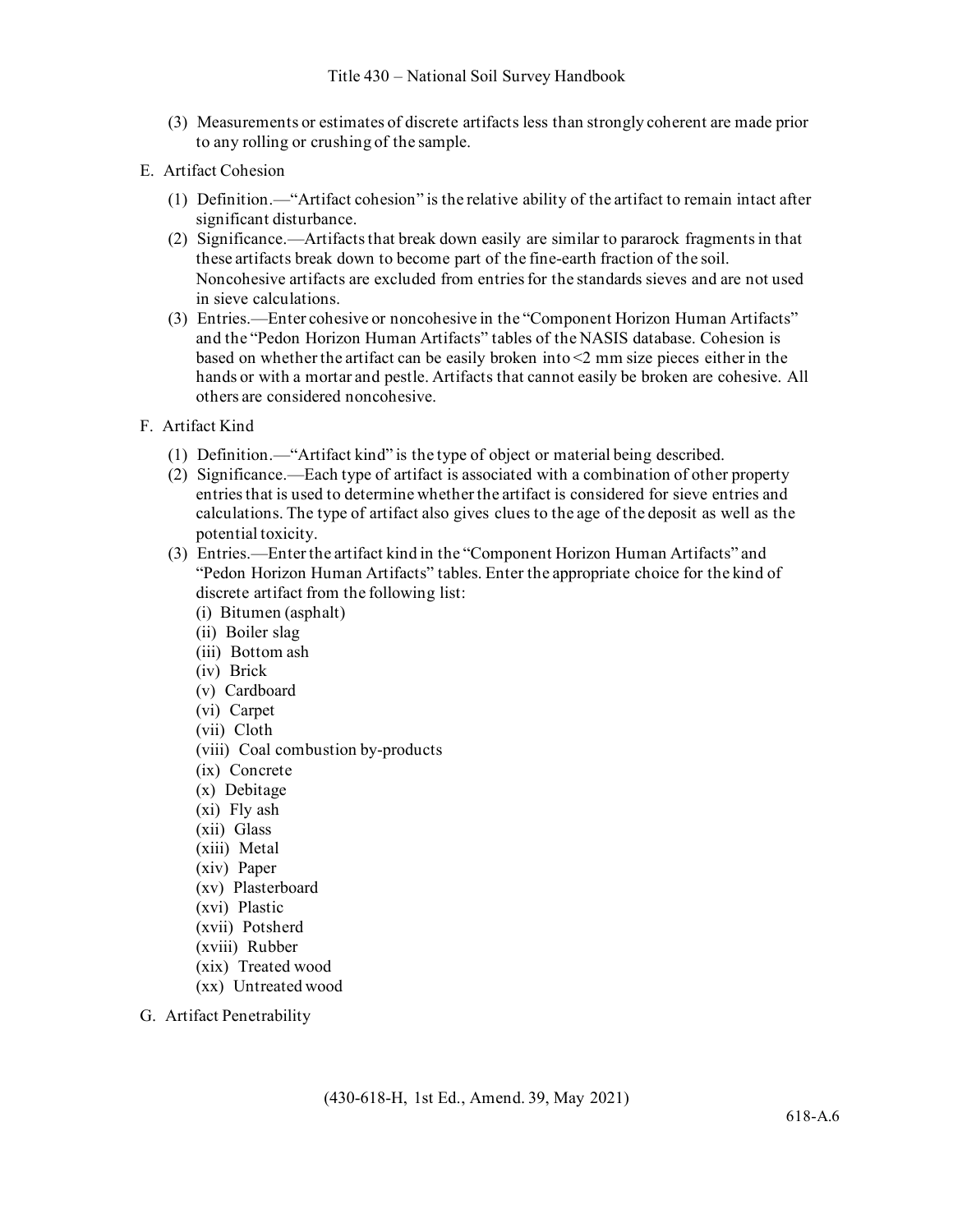- (1) Definition.—"Artifact penetrability" is the relative ease with which roots can penetrate the artifact and potentially extract any stored moisture, nutrients, or toxic elements.
- (2) Significance.—Artifacts that are penetrable may increase the available water-holding capacity of a soil and should be factored in such calculations. The availability of supplemental nutrients and toxic elements is also greatest in penetrable artifacts.
- (3) Entries.—Enter nonpenetrable or penetrable in the "Component Horizon Human Artifacts" and "Pedon Horizon Human Artifacts" tables based on whether roots can penetrate the solid parts of the artifact or between the component parts of the artifact.
- H. Artifact Persistence
	- (1) Definition.—"Artifact persistence" is the relative ability of solid artifacts to withstand weathering and decay over time.
	- (2) Significance.—Artifacts that decay quickly are similar to pararock fragments and are treated as such in sieve calculations.
	- (3) Entries.—Enter nonpersistent or persistent in the "Component Horizon Human Artifacts" and "Pedon Horizon Human Artifacts" tables based on whether the artifact is expected to decay in less than a decade or greater than a decade. Nonpersistent artifacts are expected to decay in less than a decade. Persistent artifacts remain intact for a decade or more.
- I. Artifact Roundness
	- (1) Definition.—"Artifact roundness" is an expression of the sharpness of edges and corners of objects.
	- (2) Significance.—The roundness of artifacts impacts water infiltration, root penetration, and macropore space.
	- (3) Classes.—The artifact roundness classes follow those used for fragment roundness:

| <b>Roundness Class</b> | <b>Definition</b>                                                        |
|------------------------|--------------------------------------------------------------------------|
| Very angular           | Strongly developed faces with very sharp, broken<br>edges.               |
| Angular                | Strongly developed faces with sharp edges (Soil<br>Survey Manual (SSM)). |
| Subangular             | Detectable flat faces with slightly rounded corners.                     |
| Subrounded             | Detectable flat faces with well rounded corners (SSM).                   |
| Rounded                | Flat faces absent or nearly absent with all corners<br>rounded (SSM).    |
| Well rounded           | Flat faces absent with all corners rounded.                              |

#### **Figure 618-A1**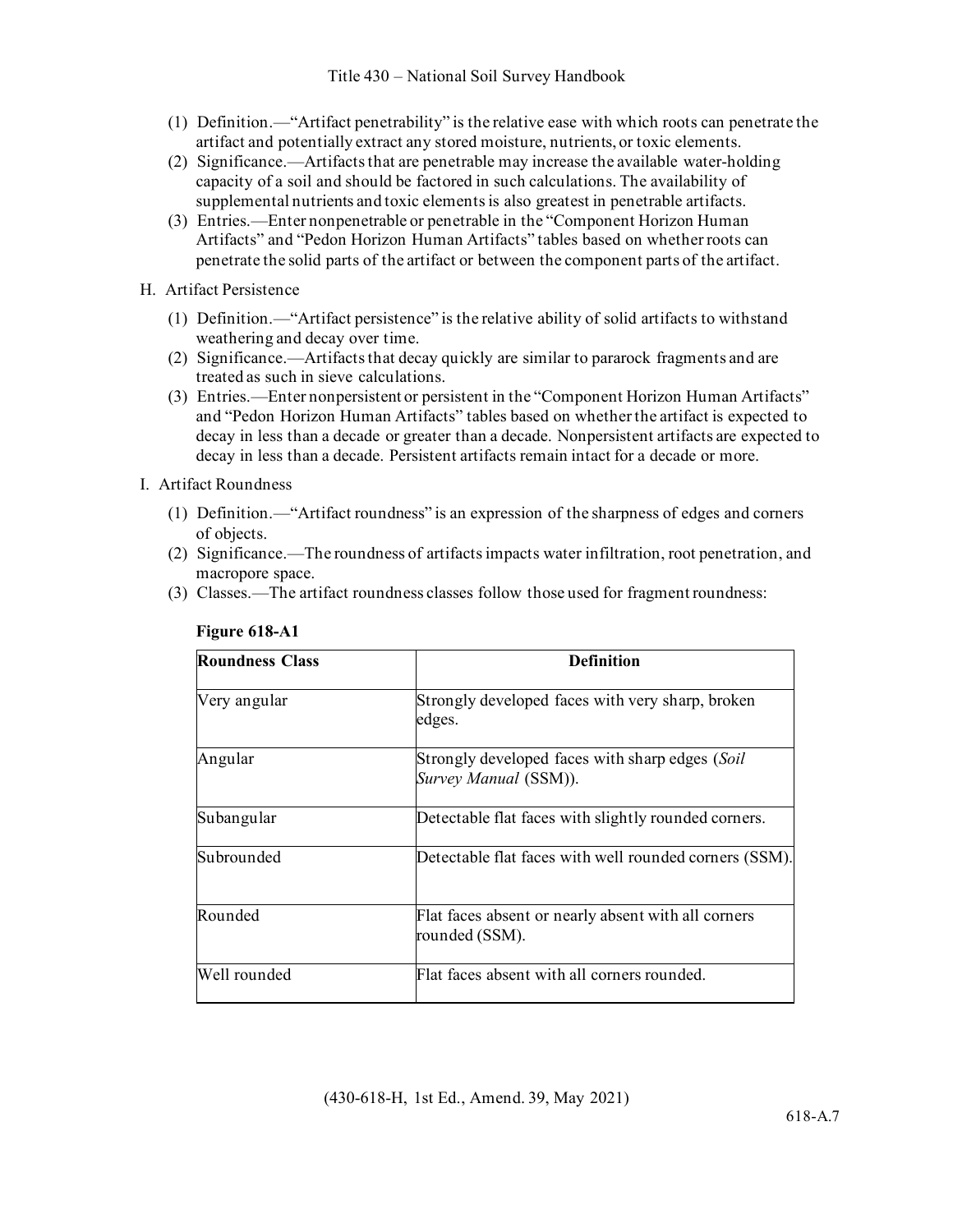- (4) Entries.—Enter the appropriate artifact roundness class name for the record of artifacts populated in the "Component Horizon Human Artifacts" and "Pedon Horizon Human Artifacts" tables.
- J. Artifact Safety
	- (1) Definition.—"Artifact safety" is the degree of risk to humans from contact with soils that contain artifacts. Physical contact with soils containing dangerous or harmful artifacts should be avoided unless proper training and protective clothing is available. The risk is based on toxicity to living organisms and not the physical risk that may be present from sharp or heavy objects. Harmful toxicity may be immediate or long-term, through direct or indirect contact. Examples of innocuous artifacts include brick, concrete, glass, plastic, unprinted paper and cardboard, and untreated wood. Some examples of noxious artifacts are batteries, bitumen (asphalt), fly ash, garbage, paper printed with metallic ink, and wood treated with arsenic.
	- (2) Significance.—Noxious artifacts are dangerous and require special handling when sampling. Areas with noxious artifacts should have restricted human contact.
	- (3) Entries.—Enter innocuous or noxious in the "Component Horizon Human Artifacts" and "Pedon Horizon Human Artifacts" tables based on whether the artifacts are potentially toxic to living beings.
- K. Artifact Shape
	- (1) Definition.—"Artifact shape" is a description of the overall shape of the object.
	- (2) Significance.—Artifact shape differs from rock, pararock, and wood fragment shape descriptions and is important for fluid flow in the soil as well as influencing excavation difficulty.
	- (3) Classes.—The artifact shape classes are: elongated, equidimensional, flat, and irregular.
	- (4) Entries.—Enter the appropriate artifact shape class name for each record of artifacts populated in the "Component Horizon Human Artifacts" and "Pedon Horizon Human Artifacts" tables.
- L. Artifact Size
	- (1) Definition.—"Artifact size" is based on the cross-sectional diameter of the object.
	- (2) Significance.—The size of discrete artifacts is significant to the use and management of the soil. Artifact sizes ranging from 2 mm to 75 mm that are both cohesive and persistent are considered when estimating the percent passing the sieves. Artifact size affects equipment use, excavation, construction, and recreational uses.
	- (3) Entries.—Enter the cross-sectional diameter size of the  $\geq 2$  mm artifacts described in the "Component Horizon Human Artifacts" and "Pedon Horizon Human Artifacts" tables. The range of valid entries is from 2 to 3,000 millimeters, and only whole numbers (integers) are allowed.
- M. Artifact Volume
	- (1) Definition.—"Artifact volume" is the volume percentage of the horizon occupied by the2 mm or larger fraction (20 mm or larger for wood artifacts) on a whole soil base.
	- (2) Significance.—The volume occupied by discrete artifacts (2 mm or larger fraction) is important in selecting appropriate texture modifiers (i.e., artifactual, very artifactual, extremely artifactual). Some soil horizons contain combinations of artifacts and rock fragments. See section 618.72 for guidance in assigning either single (artifact only),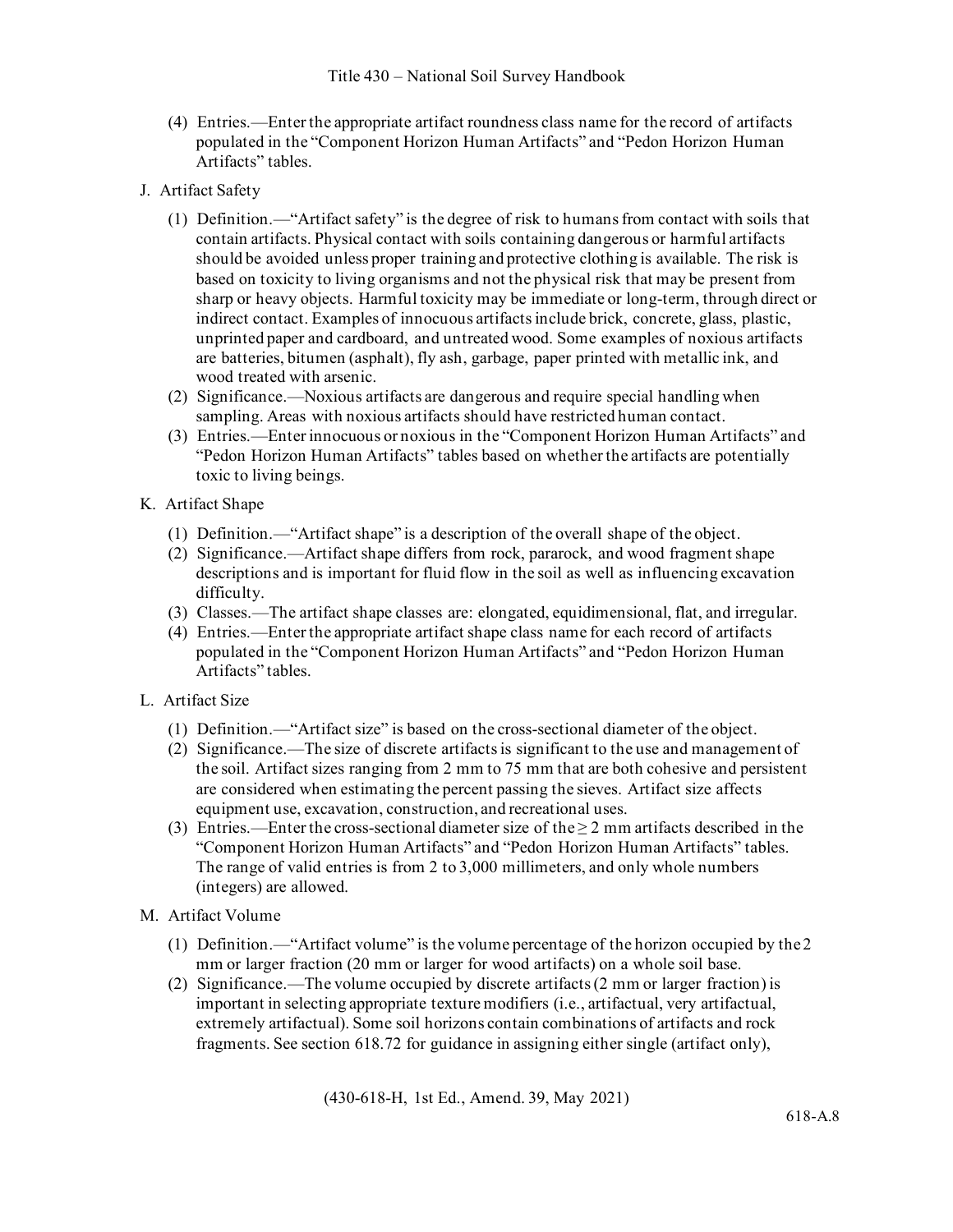compound (artifact and rock fragment), or dual (rock fragment-artifact) texture modifiers for horizons containing artifacts.

(3) Entries.—Enter the high, low, and representative values for the percent volume present of each size class and kind of artifact populated in the "Component Horizon Human Artifacts" and "Pedon Horizon Human Artifacts" tables. The range of valid entries is from 0 to 100 percent, and only whole numbers (integers) are allowed.

### **618.6 Available Water Capacity**

A. Definition.—"Available water capacity" (AWC) is the volume of water that should be available to plants if the soil, inclusive of fragments, were at field capacity. It is commonly estimated as the amount of water held between field capacity and wilting point, with corrections for salinity, fragments, and rooting depth. Available water capacity is determined on each soil layer (horizon) described. AWC differs from the agronomic determination of available water supply (AWS) in that AWS is the weighted sum of AWC for each layer to a specified depth ofsoil.

B. Classes.—Classes of available water capacity are not normally used except as adjective ratings that reflect the sum of available water capacity in inches to some arbitrary depth. Class limits vary according to climate zones and the crops commonly grown in the areas. The depth of measurement also is variable.

C. Significance.—Available water capacity is an important soil property in developing water budgets, predicting droughtiness, designing and operating irrigation systems, designing drainage systems, protecting water resources, and predicting yields.

D. Estimates.—The most common estimates of available water capacity are made in the field or the laboratory as follows:

- (1) Field capacity is determined by sampling the soil moisture content just after the soil has drained following a period of rain and humid weather, after a spring thaw, or after heavy irrigation. Soil Survey Investigations Report No. 42, Soil Survey Laboratory Methods Manual, Version 4.0, November 2004, USDA, NRCS, provides more information.
- (2) The 15-bar moisture content of the samples is determined with pressure membrane apparatus.
- (3) An approximation of soil moisture content at field capacity is commonly made in the laboratory using 1/3-bar moisture percentage for clayey and loamy soil materials and 1/10 bar for sandy materials. Recently, some soil physicists have been using 1/10-bar instead of 1/3-bar for clayey and loamy soil materials and 1/20-bar for sandy soil materials.
- (4) Measure the bulk density of the moist soil. Soil Survey Investigations Report No. 42, Soil Survey Laboratory Methods Manual, Version 4.0, November 2004, USDA, NRCS, provides more information.

(5) Calculate available water capacity  $(AWC)$  using the following formula:  $AWC = (W1/3 - W15) \times (Db1/3) \times Cm / 100$ 

Where—

 $AWC = volume of water retained in 1 cm<sup>3</sup> of whole soil between 1/3-bar and 15-bar$ tension; reported as cm cm-1 [numerically equivalent to inches of water per inch of soil (in in-1)]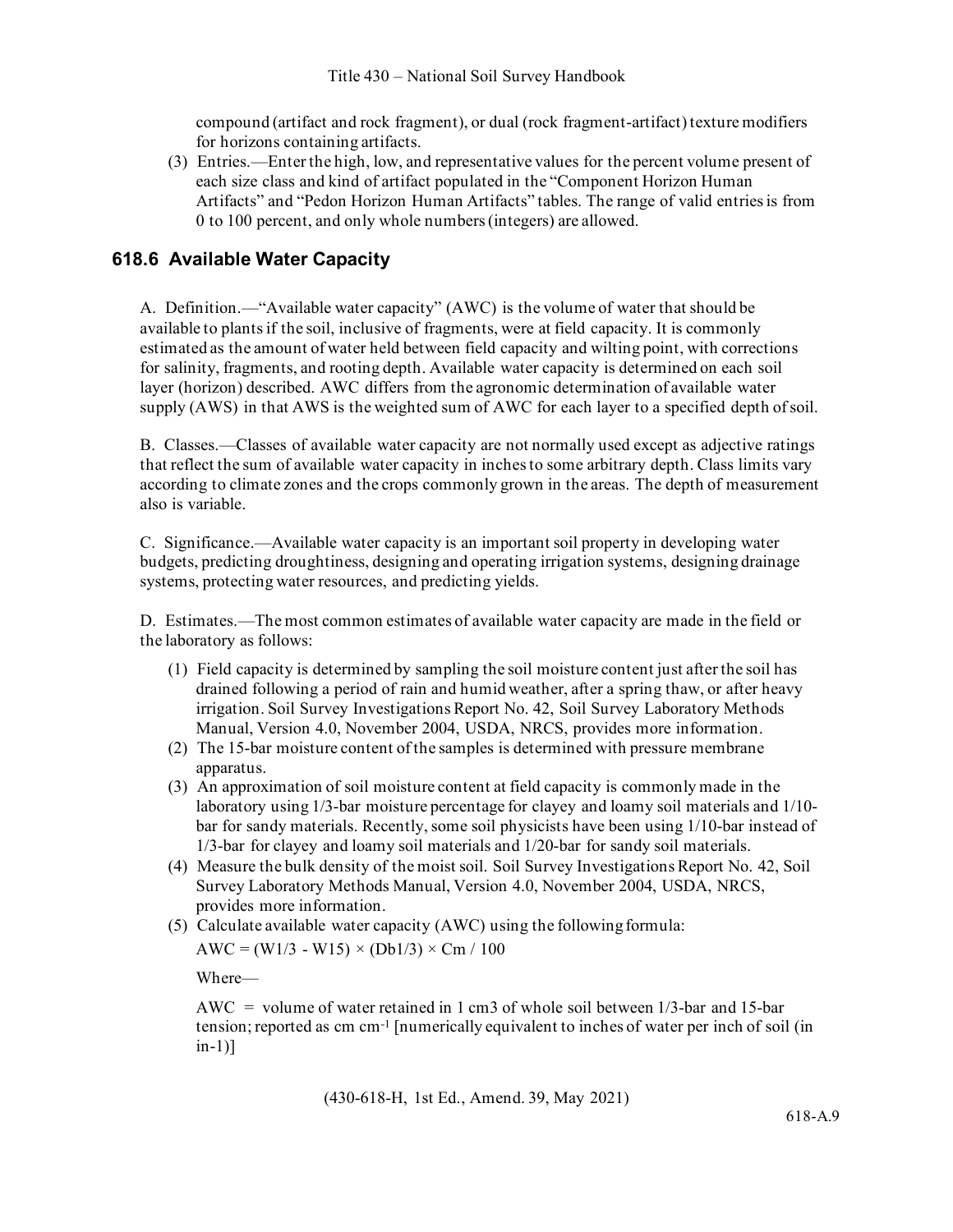$W1/3$  = weight percentage of water retained at 1/3-bar tension

 $W15 =$  weight percentage of water retained at 15-bar tension

Db1/3 = bulk density of  $\leq$ 2-mm fabric at 1/3-bar tension

 $\text{Cm}$  = rock fragment conversion factor derived from: volume moist <2-mm fabric (cm3)

volume moist whole soil (cm3)

Method 3A2b is used to determine volume moist <2-mm fabric (cm<sup>3</sup>).

AWC (cm cm<sup>-1</sup> or in in<sup>-1</sup> horizon) = AWC (cm cm<sup>-1</sup> or in in<sup>-1</sup>) × horizon thickness

- (6) If data are available, estimates are based on available water capacity measurements. If data are not available, data from similar soils are used as a guide. The relationship between available water capacity and other soil properties has been studied by many researchers. Soil properties that influence available water capacity are particle size; size, shape, and distribution of pores; organic matter; type of clay mineral; andstructure.
- (7) If roots are excluded from a horizon such as a duripan, the amount of water available to plants is nearly zero. Available water capacity values are zero for layers that exclude roots. If roots are restricted but not excluded, estimates of available water capacity are reduced according to the amount of dense material in the layers and the space available for root penetration. Depending on the ability of roots to enter the soil mass and utilize the water, values for the soils with these dense layers may be significantly less than for soils of similar texture that do not have pans. Entries are made for all soil layers below dense layers only if roots are present.
- (8) Depending on their abundance and porosity, rock and pararock fragments reduce available water capacity. Nonporous fragments reduce available water capacity in proportion to the volume they occupy. For example, 50-percent nonporous cobbles reduce available water capacity as much as 50 percent. Porous fragments, such as sandstone, may reduce available water capacity to a lesser extent.
- (9) Several factors contribute to a lower amount of plant growth on saline soils. However, as a rough guide, available water capacity is reduced by about 25 percent per 4 mmhos cm<sup>-1</sup> electrolytic conductivity of the saturated extract.
- (10) Soils high in gibbsite or kaolinite, such as Oxisols and Ultisols, may have available water capacity values that are about 20 percent lower than those with equal amounts of 2:1 layerlattice clays.
- (11) Soils high in organic matter have a higher available water capacity than soils low in organic matter if the other properties are the same.

E. Entries.—Enter high, low, and representative values for available water capacity in cm per cm for each horizon. Enter "0" for layers that exclude roots. The range of valid entries is from 0 to 0.7 cm per cm, and hundredths (two decimal places) are allowed.

#### **618.7 Bulk Density, One-Third Bar**

A. Definition.—"Bulk density, one-third bar" is the oven-dried weight of the less than 2 mm soil material per unit volume of soil at a water tension of 1/3 bar (33 kPa).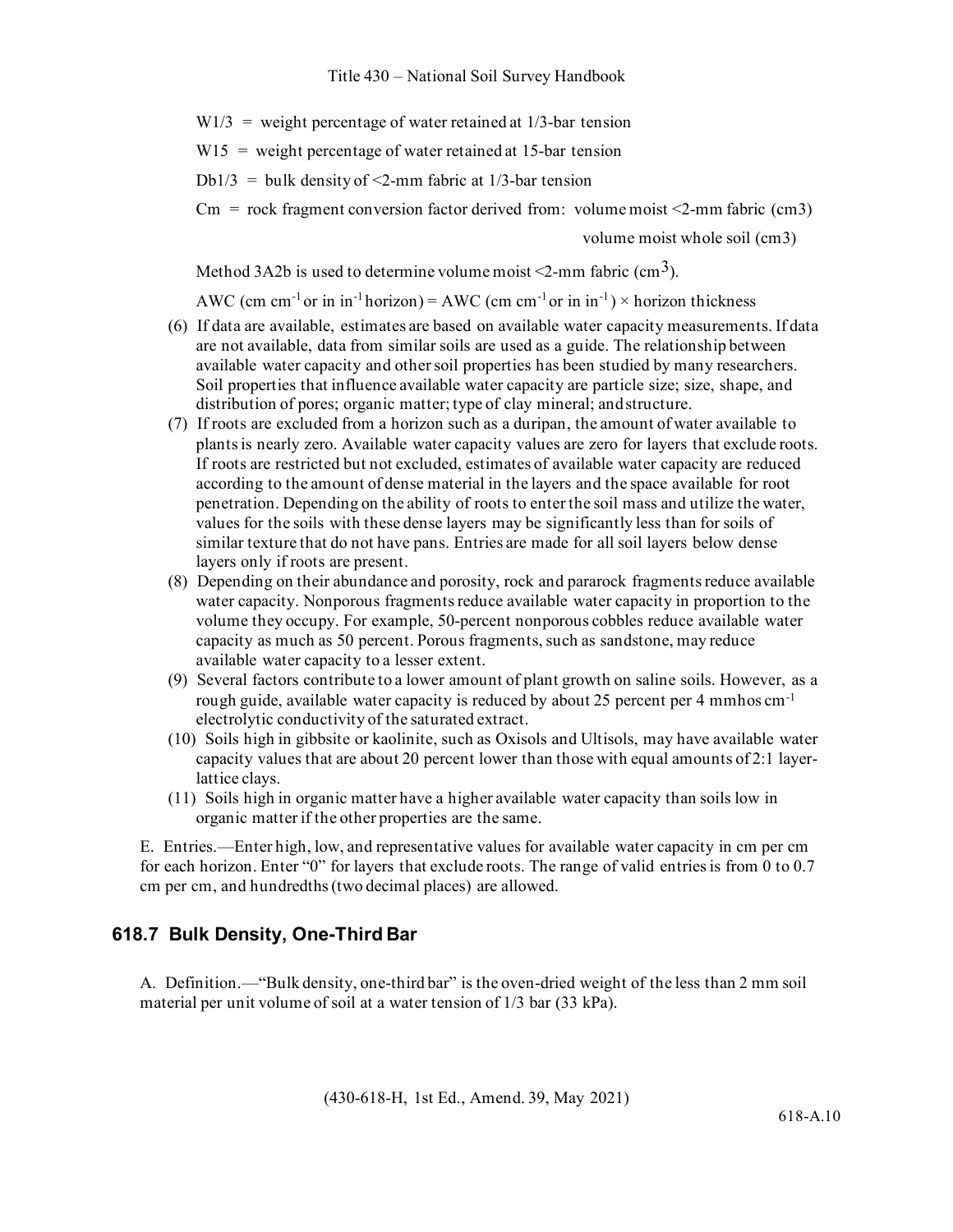B. Significance.—Bulk density influences plant growth and engineering applications. It is used to convert measurements from a weight basis to a volume basis. Within a family-level particle-size class, bulk density is an indicator of how well plant roots are able to extend into the soil. Bulk density is used to calculate porosity. Bulk density at 33 kPa is used for soil classification in the required characteristics for andic soil properties and in the criteria for Andic, Aquandic, and Vitrandic subgroups.

(1) Plant Growth.—Bulk density is an indicator of how well plant roots are able to extendinto the soil. Root restriction initiation and root-limiting bulk densities are shown below for various particle-size classes.

| <b>Figure 618-A2</b> |  |
|----------------------|--|
|----------------------|--|

| <b>Particle-Size Class</b> | Bulk Density (g $cm^{-3}$ )   |                      |
|----------------------------|-------------------------------|----------------------|
|                            | <b>Restriction-Initiation</b> | <b>Root-Limiting</b> |
| Sandy                      | 1.69                          | >1.85                |
| Loamy                      |                               |                      |
| coarse-loamy               | 1.63                          | >1.80                |
| fine-loamy                 | 1.60                          | >1.78                |
| coarse-silty               | 1.60                          | >1.79                |
| fine-silty                 | 1.54                          | >1.65                |
| Clayey*                    |                               |                      |
| 35-45% clay content        | 1.49                          | >1.58                |
| >45% clay content          | 1.39                          | >1.47                |

\* Soils with high iron oxide content (e.g., sesquic mineralogy) or with andic soil properties can initiate restriction at lower bulk densities.

(2) Engineering Applications.—Soil horizons with bulk densities less than those indicated below have low strength and would be subject to collapse if wetted to field capacity or above without loading. They may require special designs for certain foundations. **Figure 618-A3**

| <b>Particle-Size Class</b> | Bulk Density (g $cm^{-3}$ ) |
|----------------------------|-----------------------------|
| Sandy                      | <1.60                       |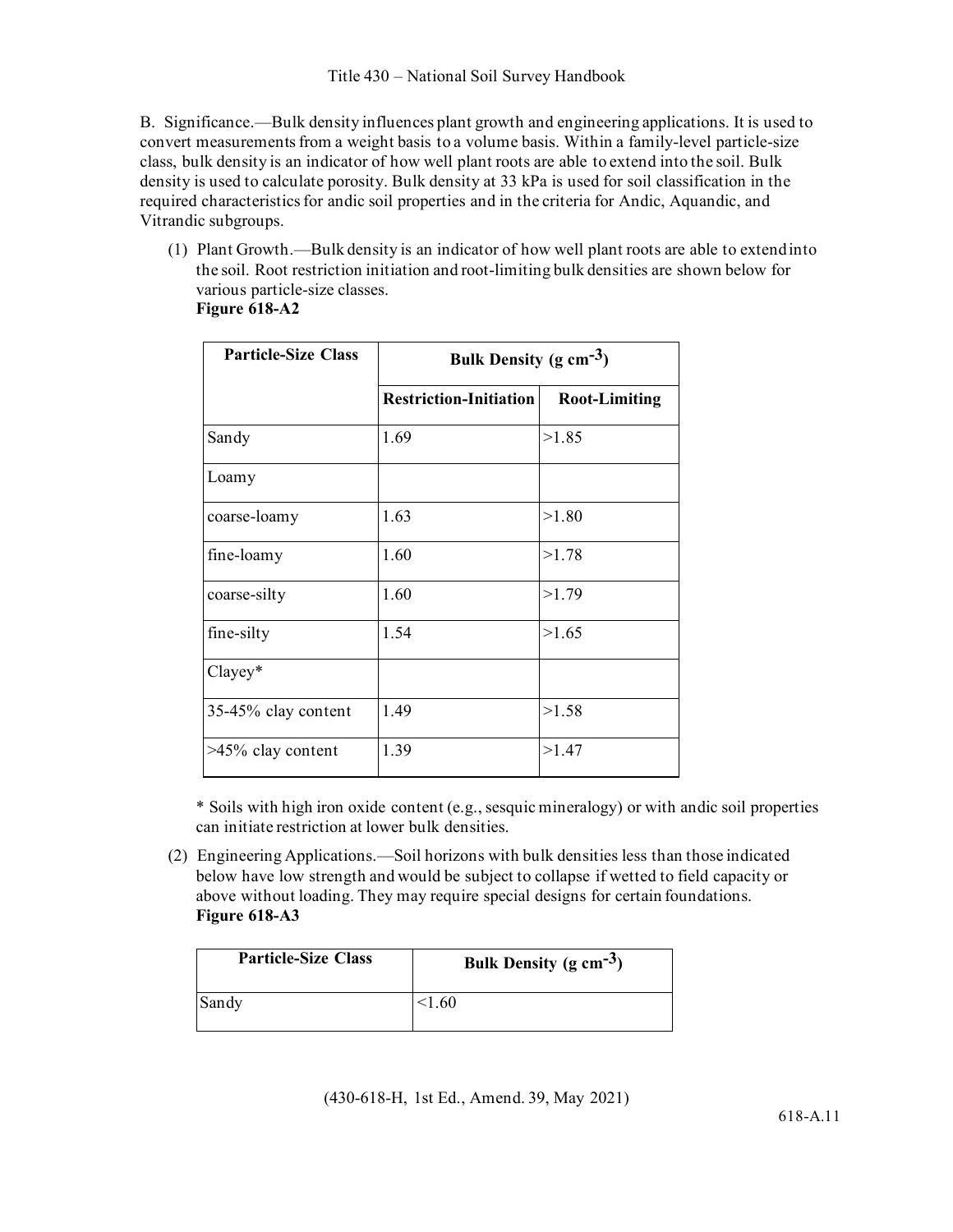| Loamy        |        |
|--------------|--------|
| coarse-loamy | < 1.40 |
| fine-loamy   | < 1.40 |
| coarse-silty | < 1.30 |
| fine-silty   | < 1.40 |
| Clayey       | < 1.10 |

C. Estimates.—The weight applies to the oven-dry soil, and the volume applies to the soil at or near field capacity. Bulk density is a use-dependent property. The entry should represent the dominant use for the soil.

D. Entries.—Enter bulk density at 1/3 bar with the low, high, and representative values for each horizon. The range of valid entries is from 0.02 to 2.6 g cm<sup>-3</sup>, and hundredths (two decimal places) are allowed.

### **618.8 Bulk Density, Oven Dry**

A. Definition.**—**"Bulk density, oven dry" (p*b*od) is the oven-dry weight of the less than 2 mm soil material per unit volume of oven-dry soil.

B. Estimates.—The value  $pb_{od}$  is derived by the following formula:

p*b*od = [(linear extensibility percent/100) + 1]3 x p*b*0.33 bar

Where linear extensibility percent is adjusted to  $a < 2$  mm basis.

C. Entries.—Enter the high, low, and representative values for each horizon. The range of valid entries is from  $0.02$  to  $2.6$  g cm<sup>-3</sup>, and hundredths (two decimal places) are allowed.

## **618.9 Bulk Density, Satiated**

A. Definition.—"Bulk density, satiated" (p*b*sat) is the oven-dry weight of the less than 2 mm soil material per unit volume of soil at a water tension of 0 bar. The measurement is only used for subaqueous soils.

B. Significance.—Coastal wetland and subaqueous soils exist in their environment at saturation. Soils with very low bulk density in submerged environments often contain a large percentage of water, making them very fluid. These soil qualities are important in subaqueous soil interpretations for shellfish and rooted vegetation habitat as well as construction, dredge operations, and the calculation of carbon stocks.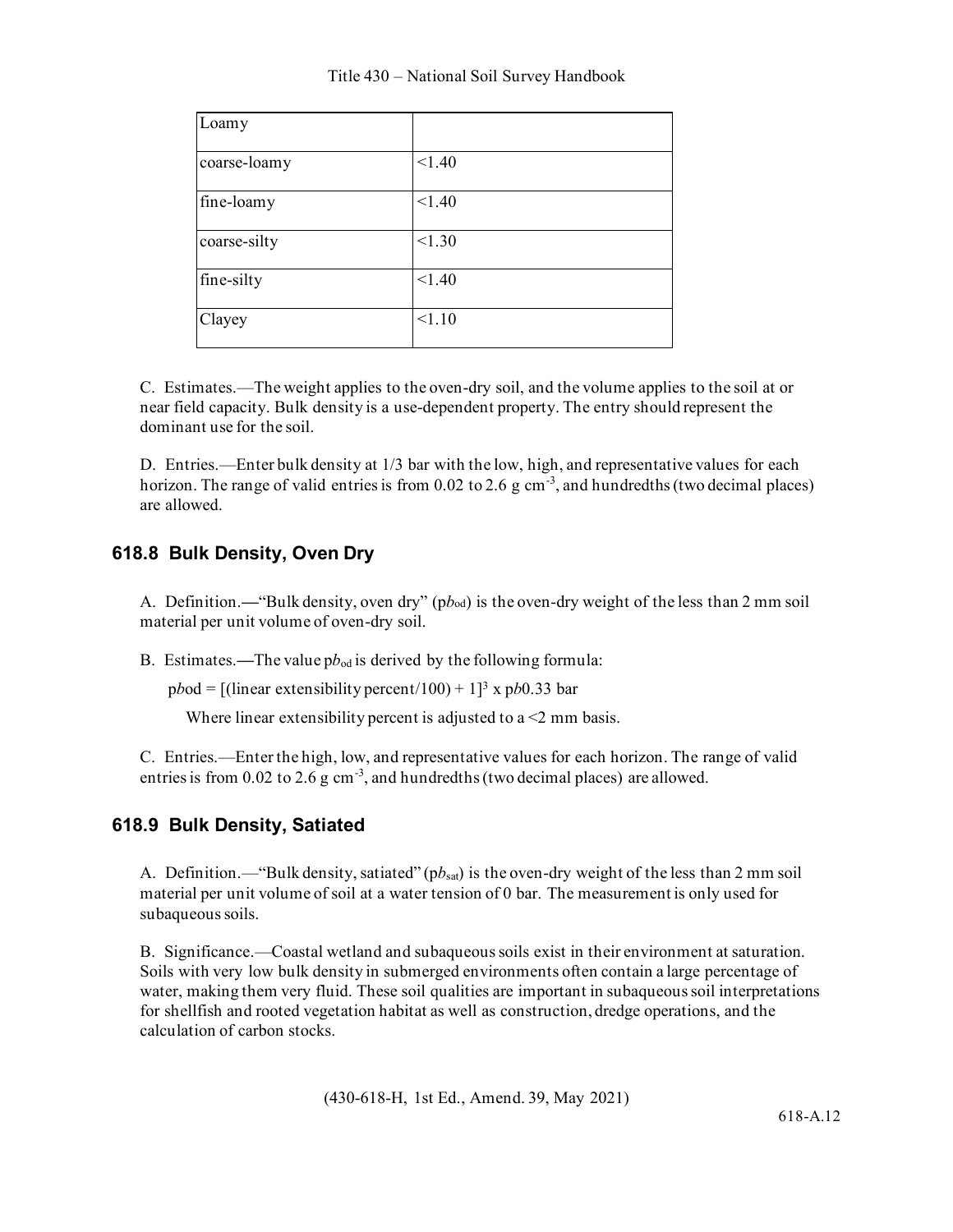C. Estimates.—The value p*b*sat is calculated based on the dried weight of a known volume of soil at the field moisture status. Sampling methods can vary depending on environment. For samples taken as vibracores and opened by cutting, a 50-ml plastic syringe with the end removed is used to collect a mini-core. The plunger can be fixed at the 10-ml volume mark and the syringe gently pushed into the split vibracore sample to collect a known volume of sample. This technique is a variation of the field-state core method.

D. Entries.—Enter the high, low, and representative values for each horizon. The range of valid entries is from  $0.02$  to  $2.6$  g cm<sup>-3</sup>, and hundredths (two decimal places) are allowed.

## **618.10 Calcium Carbonate Equivalent**

A. Definition.—"Calcium carbonate equivalent" is the quantity of carbonate in the soil expressed  $_{\text{as}}$  CaCO<sub>3</sub> and as a weight percentage of the less than 2 mm size fraction.

B. Significance.—The availability of plant nutrients is influenced by the amount of carbonates in the soil. This is a result of the effect that carbonates have on soil pH and of the direct effect that carbonates have on nutrient availability. Nitrogen fertilizers should be incorporated into calcareous soils to prevent nitrite accumulation or ammonium-N volatilization. The availability of phosphorus and molybdenum is reduced by the high levels of calcium and magnesium which are associated with carbonates. In addition, iron, boron, zinc, and manganese deficiencies are common in soils that have a high calcium carbonate equivalent. In some climates, soils that have a high calcium carbonate equivalent in the surface layer are subject to wind erosion. This effect may occur in soils that have a calcium carbonate equivalent of more than 5 percent. A strongly or violently effervescent reaction to cold, dilute hydrochloric acid (HCL) defines calcareous in the wind erodibility groups because of the significance of finely divided carbonates. Calcium carbonate equivalent is used for soil classification in the criteria for several diagnostic horizons (e.g., mollic epipedon), Rendolls suborder, Rendollic Eutrudepts subgroup, and carbonatic mineralogy class.

C. Measurement.—Calcium carbonate equivalent is measured by a method that uses an aqueous solution of 3 normal hydrogen chloride. The method is outlined in Soil Survey Investigations Report No. 42, *Soil Survey Laboratory Methods Manual*, Version 4.0, November 2004, USDA, NRCS. It also may be measured in the field using calcimeters.

D. Entries.—Enter the high, low, and representative values for each horizon listed. Round values to the nearest 5 percent for horizons that have more than 5 percent CaCO<sub>3</sub> and to the nearest 1 percent for those with less than 5 percent. Enter 0 if the horizon does not have free carbonates. The range of valid entries is from 0 to 110 percent, and only whole numbers (integers) are allowed.

## **618.11 Cation-Exchange Capacity NH4OAc pH 7**

A. Definition.—"Cation-exchange capacity" is the amount of exchangeable cations that a soil can adsorb at pH 7.0.

B. Significance.—Cation-exchange capacity is a measure of the ability of a soil to retain cations, some of which are plant nutrients. Soils that have a low cation-exchange capacity hold fewer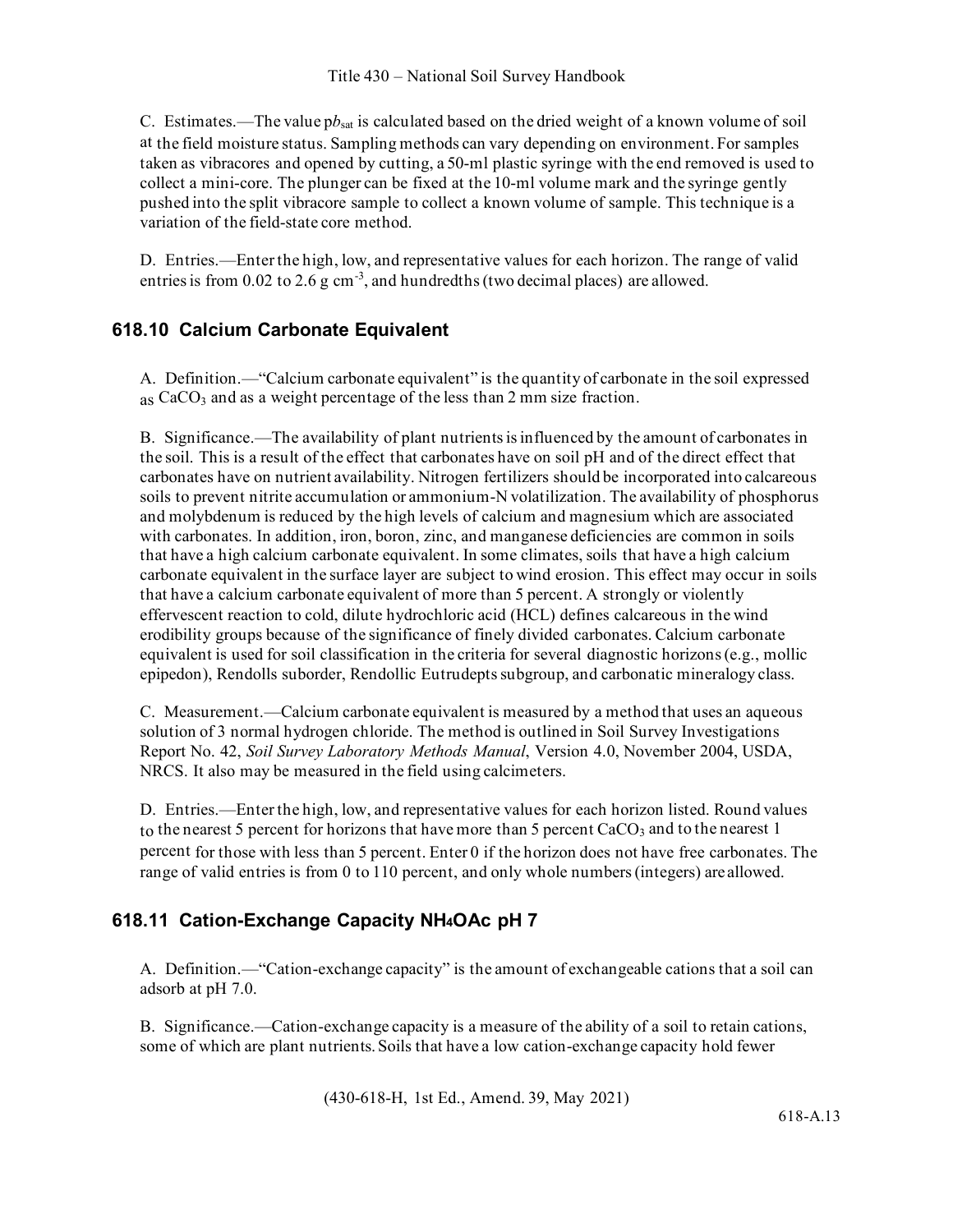cations and may require more frequent applications of fertilizer than soils that have a high cationexchange capacity. Soils that have a high cation-exchange capacity have the potential to retain cations, which reduces the risk of the pollution of ground water. Cation-exchange capacity is used indirectly in soil classification, when recalculated for just the noncarbonate clay fraction, in the required characteristics for kandic and oxic horizons and as a criterion for specific subgroup taxa in Alfisols (e.g., Kandic Paleustalfs), Entisols, Inceptisols, and Mollisols. Cation-exchange capacity is also used in calculating the ratio of cation-exchange capacity to percent noncarbonate clay for classifying certain soils at the family level into cation-exchange activity classes. The latest edition of the Keys to Soil Taxonomy has more information on applying this ratio in classification.

C. Measurement.—Cation-exchange capacity is measured by the methods outlined in Soil Survey Investigations Report No. 42, Soil Survey Laboratory Methods Manual, Version 4.0, November 2004, USDA, NRCS. The ammonium acetate method gives the cation-exchange capacity value (CEC-7) for soils that have  $pH > 5.5$  or contain soluble salts. This method uses a solution of one normal ammonium acetate buffered at pH 7.0 to provide the extracting index cation  $(NH<sub>4</sub>^{+})$ . Cation-exchange capacity is reported, on a <2 mm base, in centimoles per kilogram (cmol(+) kg<sup>-1</sup>), which are equivalent to milliequivalents per 100 grams (meq 100  $g^{-1}$ ) of fine-earth soil. If the pH is less than 5.5, use effective cation-exchange capacity (refer to section 618.20).

D. Entries.—Enter the high, low, and representative values of the estimated range in cationexchange capacity, in meq 100  $g^{-1}$ , for each horizon with pH > 5.5. The range of valid entries is from 0 to 400 meg  $100 \text{ g}^{-1}$ , and tenths (one decimal place) are allowed. A NASIS calculation is available and can be viewed in part 618, subpart B, section 618.99.

## **618.12 Climatic Setting**

A. Climatic setting includes frost-free period, precipitation, temperature, and evaporation. These elements are useful in determining the types of natural vegetation or crops that grow or can growin an area and in planning management systems for vegetation.

- (1) Climatic data are observed nationally by the National Weather Service Cooperative Network, which consists of approximately 10,000 climate stations. The records are available from the Climatic Data Access Facility (CDAF) at Portland, Oregon.
- (2) Climatic data are delivered to the field through the Climatic Data Access Network. The Climatic Data Access Network consists of climatic data liaisons established in each State and at National Headquarters.
- (3) Climatic data that are input into NASIS are obtained from the respective climatic data liaison. Climatic data may also be obtained from project weather stations or from the State climatologist. NRCS has selected the current standard "normal" period of 1971 to 2000 for climate database entries. Existing entries in the NASIS database may reflect the prior period of 1961 to 1990. Always check with your State's climatic data liaison before using a climate station that has less than 30 years of records or that is located outside a county. Footnote the source of the data, the station, and the starting and ending year of record. Means are given as a range to represent the change of the climate over the geographic extent of the assigned soil.
- B. Frost-Free Period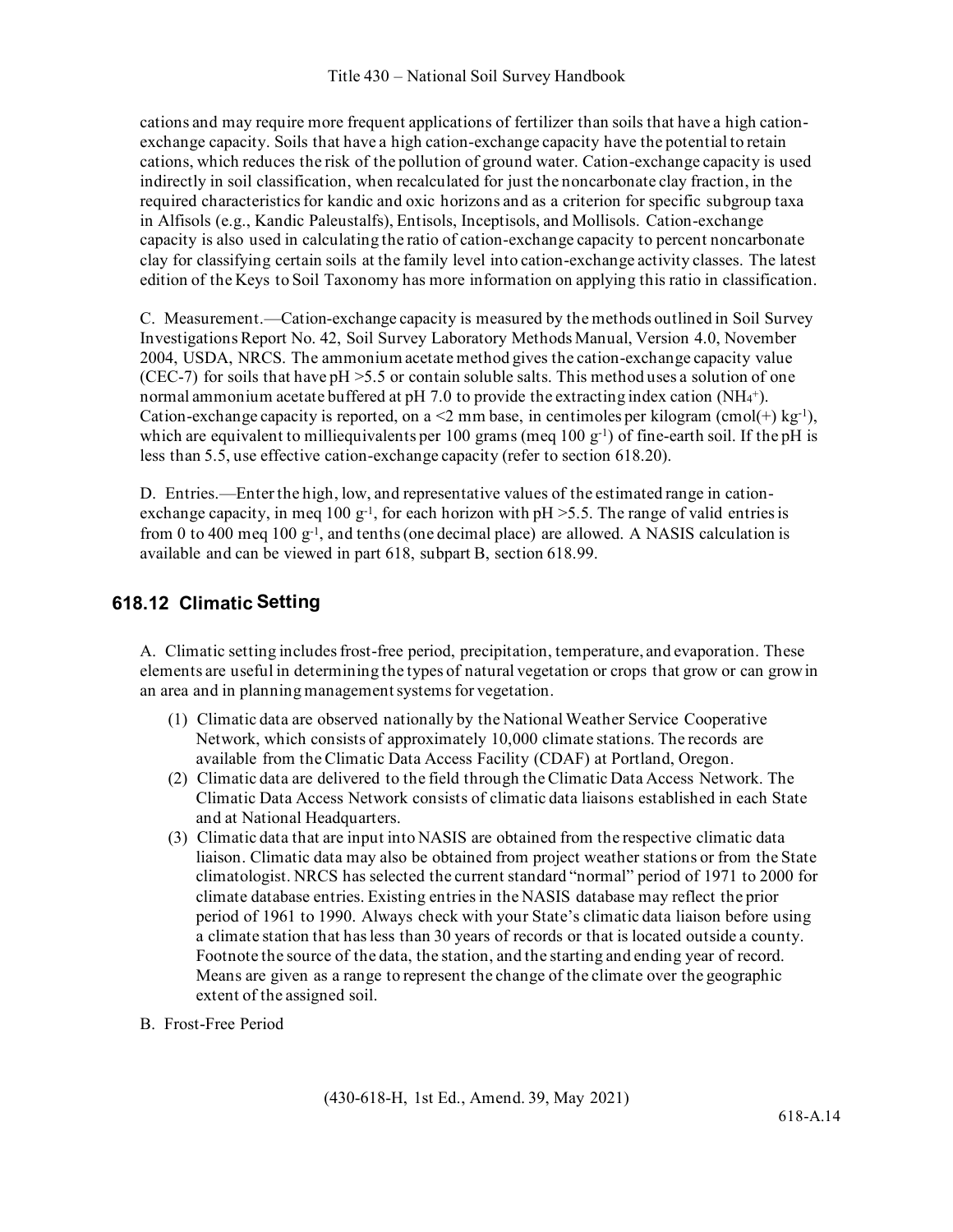- (1) Definition.—"Frost-free period" is the expected number of days between the last freezing temperature (0 °C) in spring (January-July) and the first freezing temperature (0 °C) in fall (August-December). The number of days is based on the probability that the values for the standard "normal" period will be exceeded in 5 years out of 10.
- (2) Entries.—Enter the high, low, and representative values for the map unit component. Enter 365 for each value for taxa that are frost-free all year and 0 for those that have no frostfree period. Entries are rounded to the nearest 5 days.
- C. Precipitation, Mean Annual
	- (1) Definition.—"Mean annual precipitation" is the arithmetic average of the total annual precipitation taken over the standard "normal" period. Precipitation refers to all forms of water, liquid or solid, that fall from the atmosphere and reach the ground.
	- (2) Entries.—Enter the high, low, and representative values in millimeters of water to represent the spatial range for the map unit component. The range of valid entries is from 0 to 11,500 mm, and only whole numbers (integers) are allowed.
- D. Air Temperature, Mean Annual
	- (1) Definition.—"Mean annual air temperature" is the arithmetic average of the daily maximum and minimum temperatures for a calendar year taken over the standard "normal" period.
	- (2) Entries.—Enter the high, low, and representative values for the map unit component to represent the spatial range in degrees Celsius (centigrade). The range of valid entries is from -50.0 to 50.0 degrees, and tenths (one decimal place) are allowed. Use a minus sign to indicate temperatures below zero.
- E. Daily Average Precipitation
	- (1) Definition.—"Daily average precipitation" is the total precipitation for the month divided by the number of days in the month for the standard "normal" period.
	- (2) Entries.—Enter the high, low, and representative values, in millimeters. The range of valid entries is from 0 to 750 mm. Record values to the nearest whole number (integer).
- F. Daily Average Potential Evapotranspiration
	- (1) Definition.—"Daily average potential evapotranspiration" is the total monthly potential evapotranspiration divided by the number of days in the month for the standard"normal" period.
	- (2) Entries.—Enter the high, low, and representative values for daily average potential evapotranspiration in millimeters. The range of valid entries is 0 to 300 mm. Record values to the nearest whole number(integer).

### **618.13 Continuous Inundation Class, Depth, and Month**

A. Free water may occur above the soil. Inundation is the condition when the soil is covered by liquid, free water.

B. Definition.—Continuous inundation is permanent or nearly permanent standing water in a basin or closed depression. This includes depressions, lakes, ponds, estuaries, and seas that are inundated for extended periods with very few or no periods when the soil is not covered with water. The inundation is considered permanent, not temporal, with water on the surface more than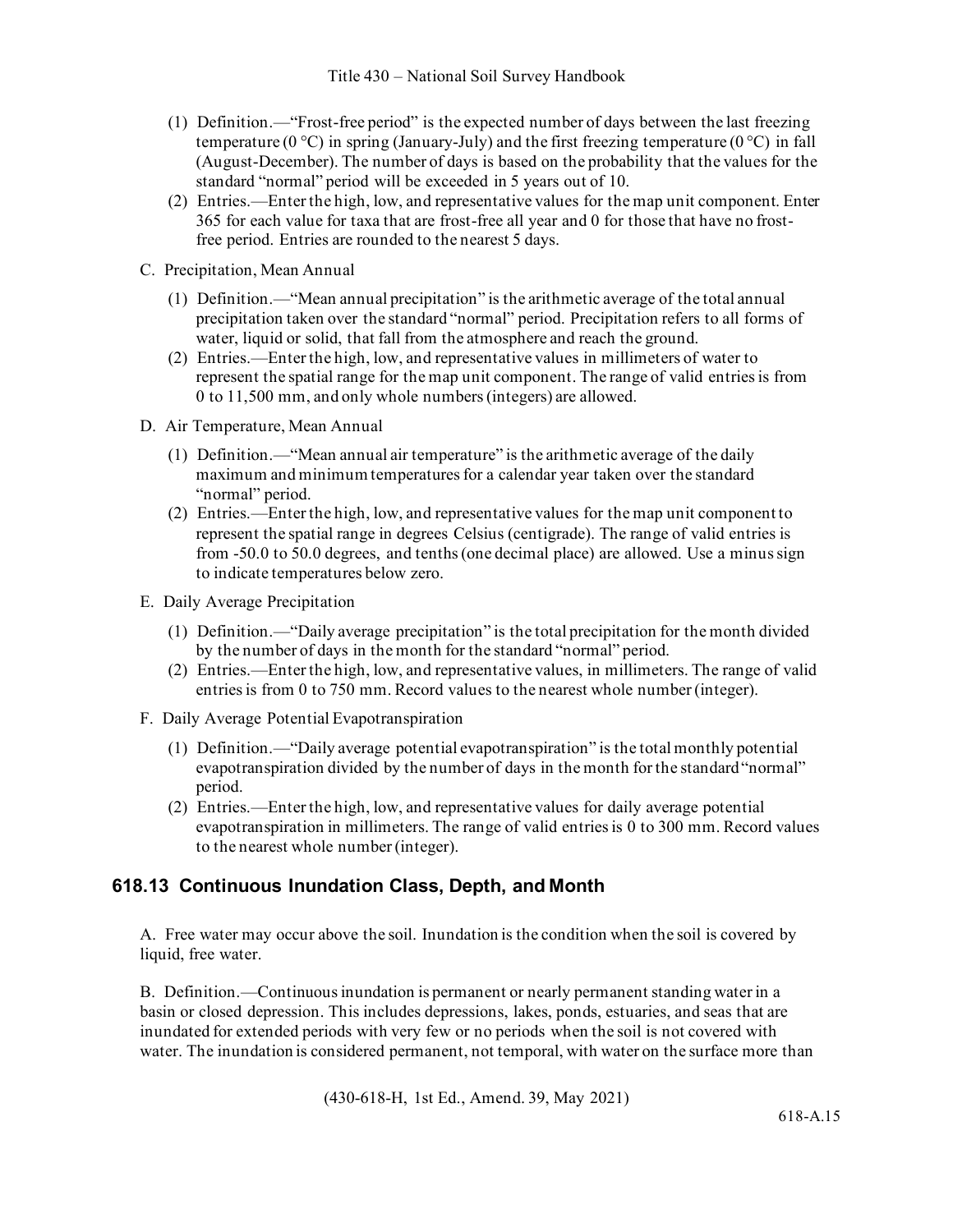21 hours of each day in all years. The water is removed only by deep percolation, transpiration, evaporation, tidal flows, or by a combination of these processes. Continuous inundation is populated with the frequency of "permanent" in the "Component" table in NASIS. In the "Component month" table, the monthly probability in which standing water occurs, monthly duration, depth of inundation above the soil, and water kind are populated.

C. Continuous Inundation Frequency

"Continuous inundation frequency" is always "permanent" since the soil is nearly permanently or permanently covered with water in every month and every day.

D. Continuous Inundation Monthly Probability

"Continuous inundation month" is the calendar months in which inundation is expected, which is all 12 months since the inundation is permanent or nearly so. The monthly probability class is "extremely high" for all 12 months.

- E. Duration Class
	- (1) "Continuous inundation duration class" is the duration of inundation, which is "constant" for all 12 months because the soils is covered with water every month and every day or almost every day of the year.
	- (2) Classes.—The continuous inundation duration class is defined below:

#### **Figure 618-A4**

| <b>Continuous Inundation</b><br><b>Duration Class</b> | <b>Duration</b>                                                                 |
|-------------------------------------------------------|---------------------------------------------------------------------------------|
| Constant                                              | More than 21 hours of each day in all<br>years or almost every day in all years |

#### F. Kind

- (1) Definition.—The kind of free water above the soil may be classified as fresh or brackish water.
- (2) Entries and classes.—Three classes are entered in the "Component month" table for each month and may vary depending on the time of year. The classes are defined below:

#### **Figure 618-A5**

| <b>Continuous</b><br><b>Inundation Kind</b> | <b>Definition</b>                                  |
|---------------------------------------------|----------------------------------------------------|
| Fresh water                                 | Water has electrical conductivity $< 0.6$ dS/m.    |
| Brackish water                              | Water has electrical conductivity of $> 0.6$ dS/m. |
| Not assigned                                | This entry is used if kind is unknown.             |

G. Depth of Inundation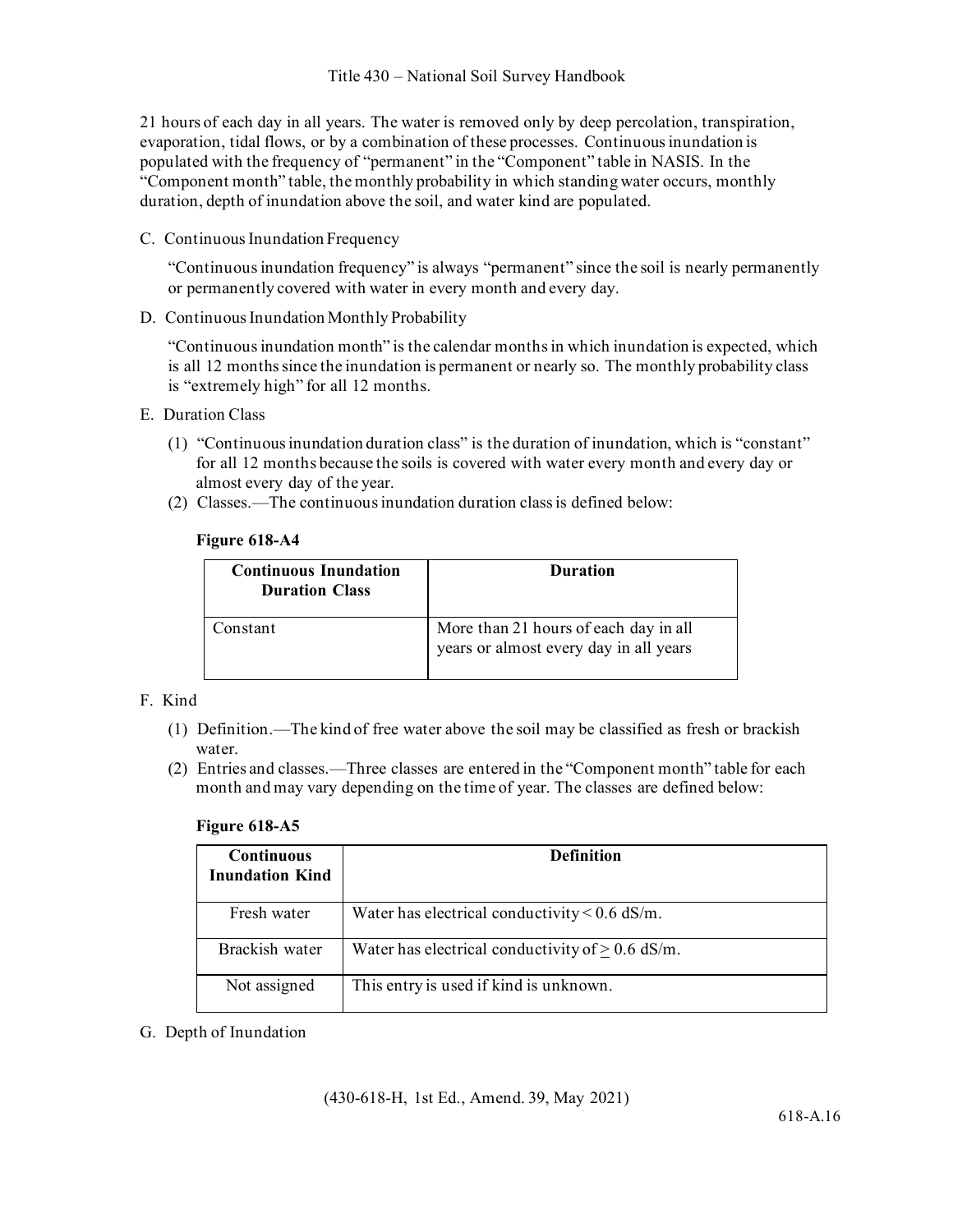- (1) Definition.—"Depth of inundation" is the depth of the surface water that continuously covers the soil.
- (2) Entries.—Enter the high, low, and representative values for the depth, in centimeters, for the map unit component. The range of valid entries is 0 to 300 cm, and only whole numbers (integers) are allowed. Depth entries may vary by month if findings support it.

H. Significance.—Continuous inundation is an important concern in designs for all kinds of uses. The depth of the water covering the soils is a critical factor in determining plant and animal species.

#### **618.14 Corrosion**

A. Various metals and other materials corrode when they are on or in the soil, and some metals and materials corrode more rapidly when in contact with specific soils than when in contact with others. Corrosivity ratings are given for two of the common structural materials, uncoated steel and concrete.

B. Uncoated steel

- (1) Definition.—"Risk of corrosion for uncoated steel" is the susceptibility of uncoated steel to corrosion when in contact with the soil.
- (2) Classes.—The classes for risk of corrosion to uncoated steel are: low, moderate, and high.
- (3) Significance.—Risk of corrosion to uncoated steel pertains to the potentialsoil-induced electrochemical or chemical action that converts iron into its ions, thereby dissolving or weakening uncoated steel.
- (4) Guides.—Part 618, subpart B, section 618.80, gives the relationship of soil water, general texture group, acidity, and content of soluble salts (as indicated by either electrical resistivity at field capacity or electrolytic conductivity of the saturated extract of the soil) to corrosion classes.
	- (i) Soil reaction (pH) correlates poorly with corrosion potential; however, a pH of 4.0 or less almost always indicates a high corrosion potential.
	- (ii) Ratings, which are based on a single soil property or quality, that place soils in relative classes for corrosion potential must be tempered by knowledge of other properties and qualities that affect corrosion. A study of soil properties in relation to local experiences with corrosion helps soil scientists and engineers to make soil interpretations. Special attention must be given to those soil properties that affect the access of oxygen and moisture to the metal, the electrolyte, the chemical reaction in the electrolyte, and the flow of current through the electrolyte. Special attention must be given to the presence of sulfides or of minerals, such as pyrite, that can be weathered readily and thus cause ahigh degree of corrosion in metals.
	- (iii) The possibility of corrosion is greater for extensive installations that intersect soil boundaries or soil horizons than for installations that are in one kind of soil or in one soil horizon.
	- (iv) Using interpretations for corrosion without considering the size of the metallic structure or the differential effects of using different metals may lead to wrong conclusions. Activities that alter the soil, such as construction, paving, fill and compaction, and surface additions, can increase the possibility of corrosion by creating an oxidation cell that accelerates corrosion. Mechanical agitation or excavation that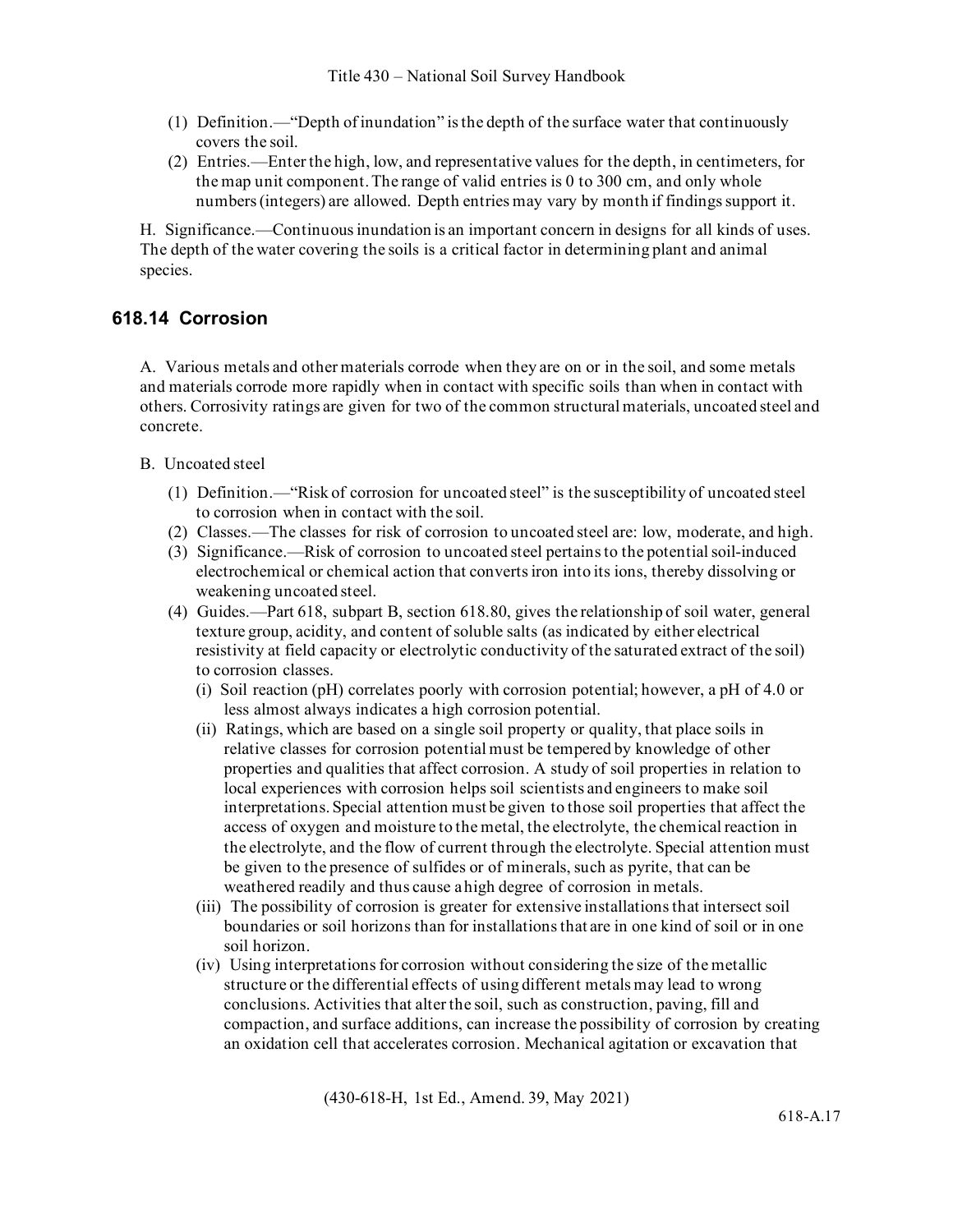results in aeration and in a discontinuous mixing of soil horizons may also increase the possibility of corrosion.

- (5) Entries.—Enter the appropriate class of risk of corrosion for uncoated steel for the whole map unit component.The classes are: low, moderate, and high.
- C. Concrete
	- (1) Definition.—"Risk of corrosion for concrete" is the susceptibility of concrete to corrosion when in contact with the soil.
	- (2) Classes.—The classes for risk of corrosion to concrete are: low, moderate, and high.
	- (3) Significance.—Risk of corrosion to concrete pertains to the potential soil-induced chemical reaction between a base (the concrete) and a weak acid (the soil solution). Special cements and methods of manufacturing may be used to reduce the rate of deterioration in soils that have a high risk of corrosion. The rate of deterioration depends on soil texture and acidity; the amount of sodium or magnesium sulfate present in the soil, singly or in combination; and the amount of sodium chloride (NaCl) present in the soil. The presence of NaCl is evaluated because it is used to identify the presence of seawater, rather than because of its corrosive effects on concrete. Seawater contains sulfates, which are one of the principal corrosive agents. A soil that has gypsum or other sulfate minerals requires a special cement in the concrete mix. The calcium ions in gypsum react with the cement and weaken the concrete.
	- (4) Guides.—Part 618, subpart B, section 618.81, gives the relationship of soil texture, soil acidity, sulfates, and NaCl to corrosion classes.
	- (5) Entries.—Enter the appropriate class of risk of corrosion for concrete for the whole map unit component (i.e., low, moderate, or high).

#### **618.15 Crop Name and Yield**

A. Definition.—"Crop name" is the common name for the crop. "Crop yield" is crop yield units per unit area for the specified crop.

B. Classes.—The crop names and the units of measure for yields that are allowable as data entries are listed in the NASIS data dictionary. See part 618, subpart B, section 618.82, for the web address of the current NASIS data dictionary.

C. Significance.—Crop names and units of measure are important as records of crop yield. Although the crops and yield often are specific to the time when the soil survey was completed, the ranking and comparison between soils within a soil survey are helpful. These crop and yield data are used to evaluate the soil productive capabilities, cash rent, and land values. Generally, only the most important crops are listed and only the best management is reflected.

#### D. Estimates

(1) Crop names and yields are specific to the soil survey area. Although the listing of crop names is not limited to any number, only the most important crops in the survey area should be used. The yields are derived in a number of ways but should represent a high level of management by leading commercial farmers, which tends to produce the highest economic return per acre. This level of management includes using the best varieties; balancing plant populations and added plant nutrients to the potential of the soil;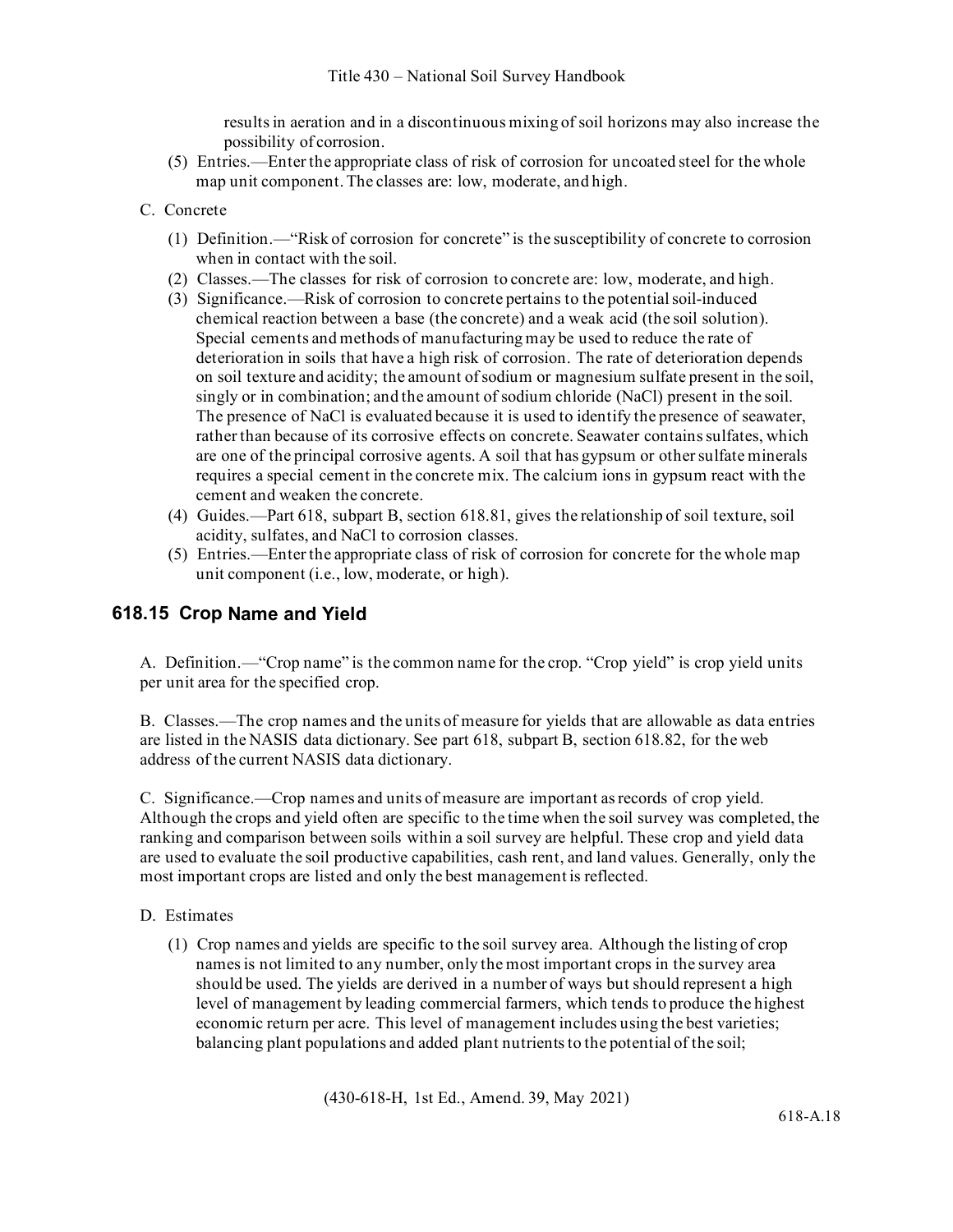controlling erosion, weeds, insects, and diseases; maintaining optimum soil tilth; providing adequate soil drainage; and ensuring timely operations.

(2) Generally, only a representative value is used for each map unit component for non-MLRA soil survey areas. MLRA soil survey areas use the high and low representative values from map unit components of non-MLRA soil survey areas. High and low values represent the range of representative values for a high level of management across the survey area or across several survey areas.

E. Entries.—Enter the common crop name and units of measure. Enter the corresponding irrigated yields, nonirrigated yields, or both, as appropriate for the component. Yields can be posted as high, low, and representative values for the map unit component.

### **618.16 Diagnostic Horizon Feature – Depth to Bottom**

A. Definition.—The diagnostic horizon feature "depth to bottom" is the distance from the top of the soil to the base of the identified diagnostic horizon or to the lower limit of the occurrence of the diagnostic feature.

B. Measurement.—Distance is measured from the top of the soil, which is defined as the top of the mineral soil, or, for soils with "O" horizons, the top of any organic layer that is at least slightly decomposed. For soils that are covered by 80 percent or more rock or pararock fragments, the top of the soil is the mean height of the top of the fragments. See chapter 3 in the *Soil Survey Manual* for a complete discussion.

C. Entries.—The values for the diagnostic horizon feature "depth to bottom" used to populate component data in NASIS are not specific to any one point; they are a reflection of commonly observed values based on field observations and are intended to model the component as it occurs throughout the map unit. Enter the high, low, and representative values in whole centimeters. The high value represents either the greatest depth to which the base of the diagnostic horizon or feature extends or, for horizons for features extending beyond the limit of field observation, is the depth to which observation was made (usually no more than 200 cm). In the case of lithic contact, paralithic contact, and petroferric contact, the entries for depth to the bottom of the diagnostic feature will be the same as the entries for depth to the top of the feature, since the contact has no thickness.

### **618.17 Diagnostic Horizon Feature – Depth to Top**

A. Definition.—The diagnostic horizon feature "depth to top" is the distance from the top of the soil to the upper boundary of the identified diagnostic horizon or to the upper limit of the occurrence of the diagnostic feature.

B. Measurement.—Distance is measured from the top of the soil, which is defined as the top of the mineral soil, or, for soils with "O" horizons, the top of any organic layer that is at least slightly decomposed. For soils that are covered by 80 percent or more rock or pararock fragments, the top of the soil is the mean height of the top of the fragments. See chapter 3 in the *Soil Survey Manual* for a complete discussion.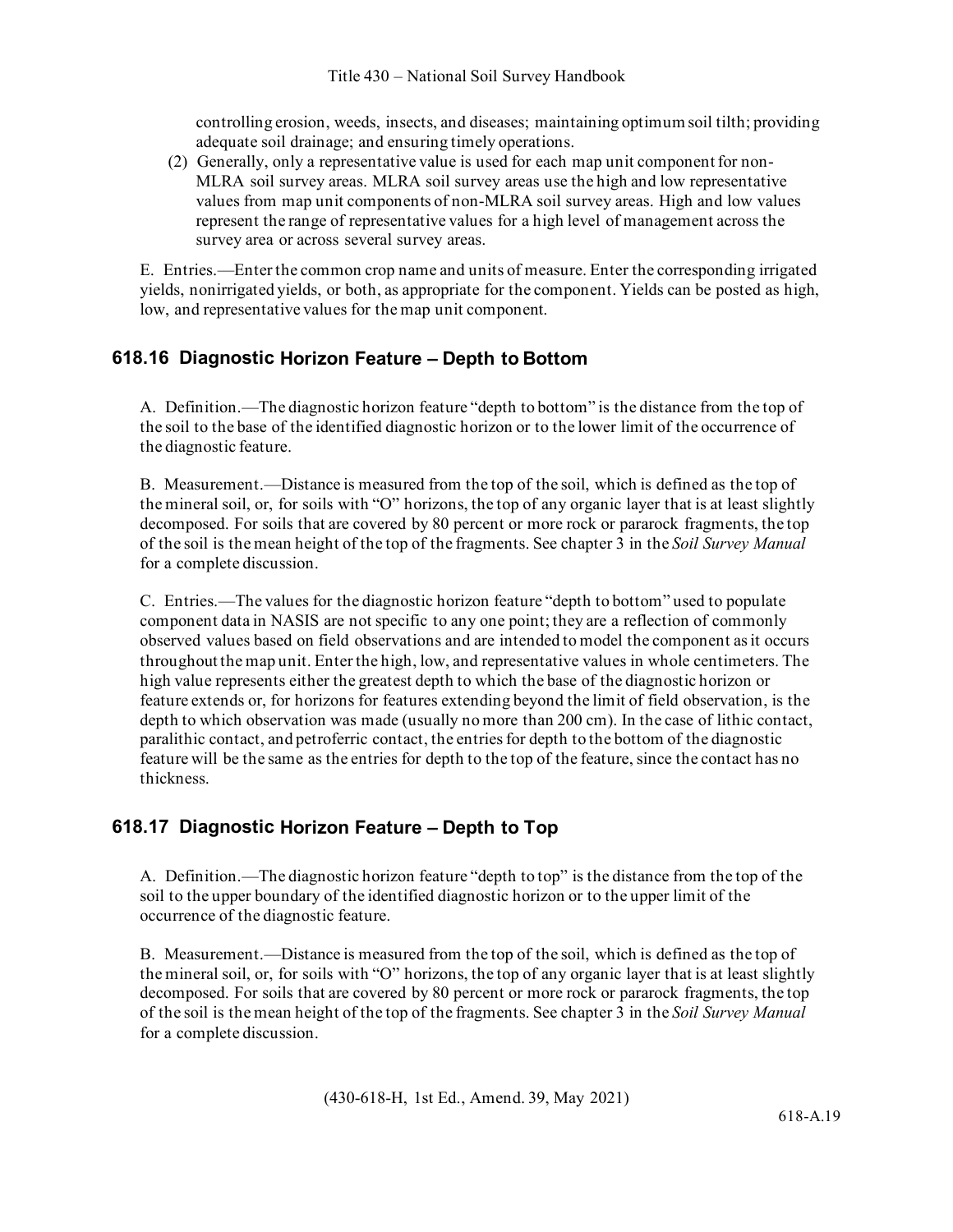C. Entries.—The values for the diagnostic horizon feature "depth to top" used to populate component data in NASIS are not specific to any one point; they are a reflection of commonly observed values based on field observations and are intended to model the component as it occurs throughout themap unit. Enter the high, low, and representative values in whole centimeters.

## **618.18 Diagnostic Horizon Feature – Kind**

A. Definition.—The diagnostic horizon feature "kind" is the kind of diagnostic horizon or diagnostic feature present in the soil.

B . Significance.—Diagnostic horizons and features are a particular set of observable or measurable soil properties, defined in Soil Taxonomy, that are used to classify a soil. They have been chosen because they are thought to be the marks left on the soil as a result of the dominant soil-forming processes. In many cases, they are thought to occur in conjunction with other important accessory properties. The utilization of diagnostic horizons and features in the classification process allows the grouping of soils that have formed because of similar genetic processes. The grouping, however, is done based on observable or measurable properties rather than by speculation about the genetic history of a particular soil.

C. Entries.—The diagnostic horizons and features are listed in the latest edition of the *Keys to Soil Taxonomy*. Allowable terms are given in the NASIS data dictionary.

### **618.19 Drainage Class**

A. Definition.—"Drainage class" identifies the natural drainage condition of the soil. It refers to the frequency and duration of wet periods.

B. Classes.—The eight natural drainage classes are listed below. Chapter 3 of the *Soil Survey Manual* provides a description of each natural drainage class.

- (1) Excessively drained
- (2) Somewhat excessively drained
- (3) Well drained
- (4) Moderately well drained
- (5) Somewhat poorly drained
- (6) Poorly drained
- (7) Very poorly drained
- (8) Subaqueous

C. Significance.—Drainage classes provide a guide to the limitations and potentials of the soil for field crops, forestry, range, wildlife, and recreational uses. The class roughly indicates the degree, frequency, and duration of wetness, which are factors in rating soils for various uses.

D. Estimates.—Infer drainage classes from observations of landscape position and soil morphology. In many soils the depth and duration of wetness relate to the quantity, nature, and pattern of redoximorphic features. Correlate drainage classes and redoximorphic features through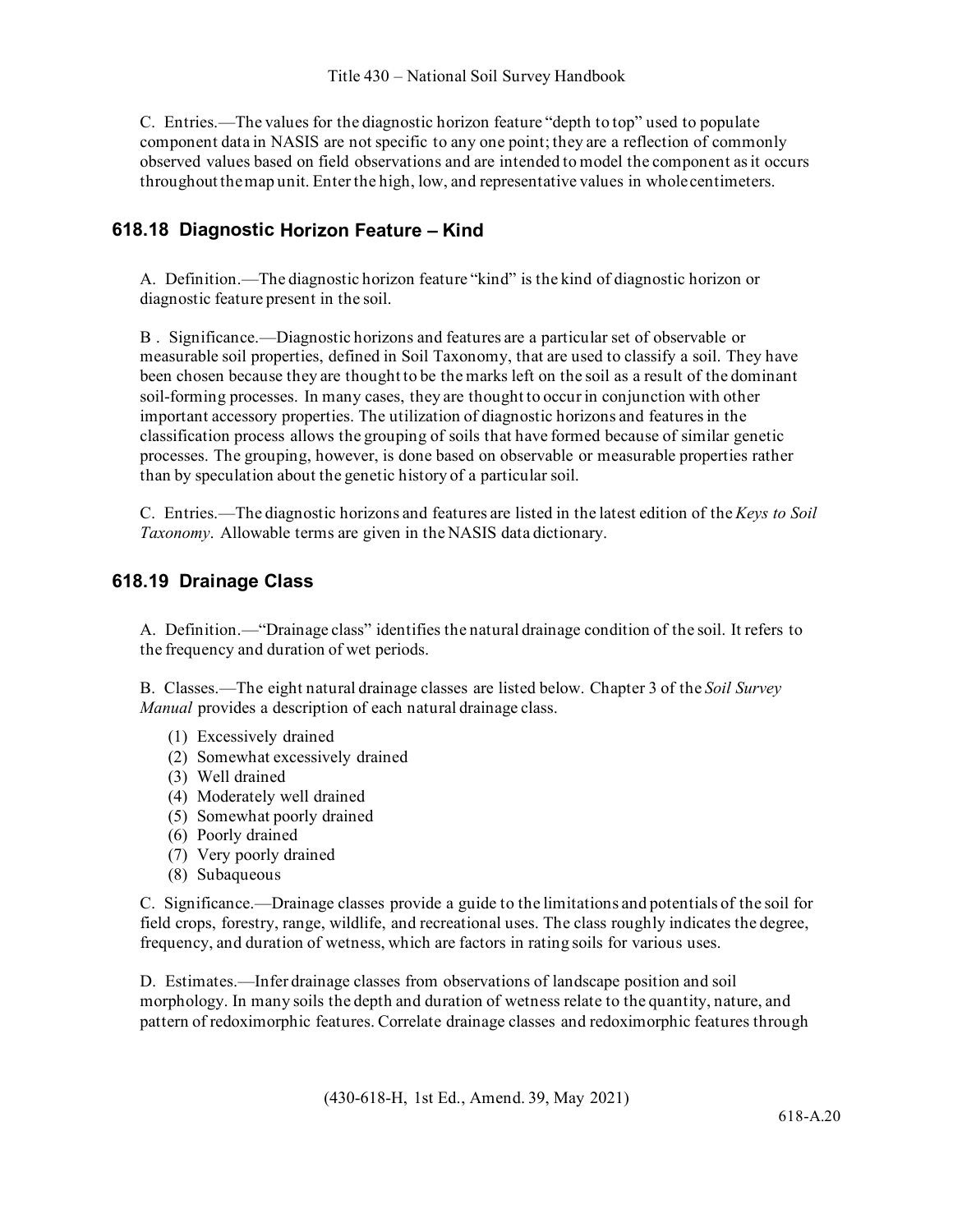field observations of water tables, soil wetness, and landscape position. Record the drainage classes assigned to the series.

E. Entries.—Enter the drainage class name for each map unit component. Use separate map unit components for different drainage class phases or for drained versus undrained phases, where needed.

#### **618.20 Effective Cation-Exchange Capacity**

A. Definition.—"Effective cation-exchange capacity" is the sum of ammonium acetate extractable bases plus potassium chloride extractable aluminum (if present). Effective cation-exchange capacity may also be determined as a direct measurement using NH4Cl.

B. Significance.—Cation-exchange capacity (CEC) is a measure of the ability of a soil to retain cations, some of which are plant nutrients. Soils that have a low cation-exchange capacity hold fewer cations and may require more frequent applications of fertilizer and amendments than soils that have a high cation-exchange capacity. Effective CEC (ECEC) is a measure of CEC that is particularly useful in soils whose ion-exchange capacity is largely a result of variable charge components, such as allophane, imogolite, kaolinite, halloysite, hydrous iron and aluminum oxides, and organic matter. As a result, the CEC of these soils is not a fixed number but is a function of pH. Examples of taxa commonly displaying pH-dependent charge include some Andisols, Histosols, acidic Inceptisols, Oxisols, Spodosols, and weathered Ultisols with kaolinitic or halloysitic mineralogies dominated by iron and aluminum oxyhydroxide minerals.

C. Measurement.—Effective cation-exchange capacity is calculated from the analytical results of two separate laboratory methods. One method measures the basic cations  $(Ca2^+, Mg2^+, Na^+, K^+)$ extractable in a solution of one normal ammonium acetate buffered at pH 7.0. Another method measures the aluminum extractable in a solution of one normal potassium chloride (for soil horizons with a 1:1 water pH of 5.5 or less). The ECEC value is then calculated and reported for soil horizons that have pH 5.5 or less and that are low in soluble salts. For soils that have a pH of >5.5, the ECEC usually equals only the sum of the NH4OAc extractable bases. Manual ECEC population in NASIS for soil horizons with pH values between 5.6 and 7.0 is optional and is only needed if there is a significant difference from the populated CEC values (based on NH4OAc buffered at pH 7.0).

- (1) An alternate procedure exists to measure ECEC. It involves a direct measurement by using a neutral unbuffered salt (NH4Cl) and is an analytically determined value. For a soil with a pH of less than 7.0 (in water, 1:1), the ECEC value should be less than the CEC value measured with a buffered solution at pH 7.0. The ECEC by NH4Cl is equal to the NH4OAc extractable bases plus the KCl extractable Al for noncalcareous soils. For more discussion on ECEC, see Soil Soil Survey Investigations Report No. 45, Soil Survey Laboratory Information Manual, Version 2.0, February 2011, USDA, NRCS.
- (2) The laboratory methods for both the standard and alternate procedures are outlined in Soil Survey Investigations Report No. 42, Soil Survey Laboratory Methods Manual, Version 4.0, November 2004, USDA, NRCS.
- (3) Effective cation-exchange capacity is reported, on a <2 mm base, in centimoles per kilogram  $(\text{cmol}(+) \text{ kg}^{-1})$  of soil, which are equivalent to milliequivalents per 100 grams (meq  $100 \text{ g}^{-1}$ ) of fine-earth soil.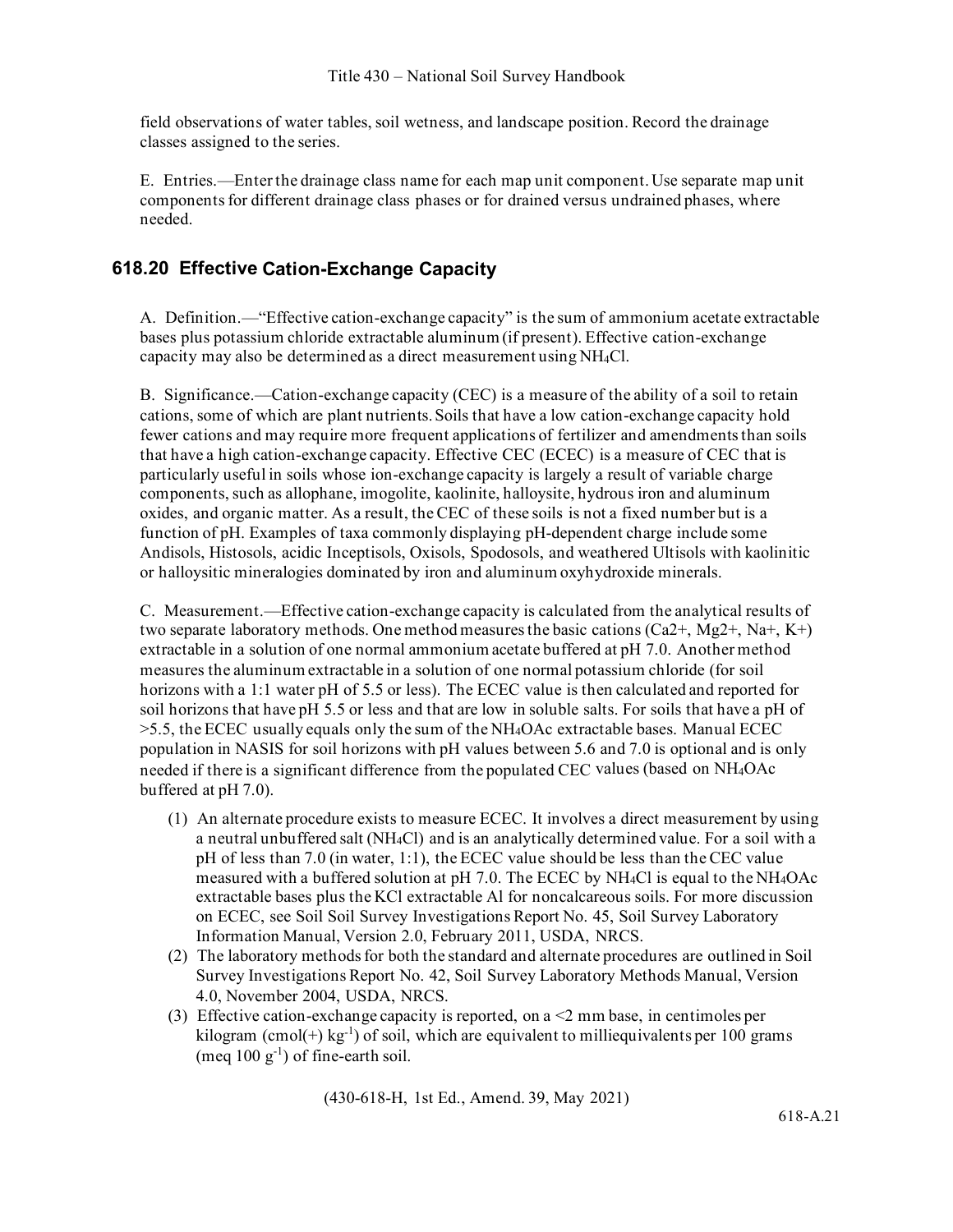D. Entries.—Enter the high, low, and representative values of the estimated range in effective cation-exchange capacity at the field pH of the soil, in meq  $100 \text{ g}^{-1}$ , for the horizon. The range of valid entries is from 0 to 400 meq 100  $g^{-1}$ , and tenths (one decimal place) are allowed. A NASIS calculation is available and can be viewed in part 618, subpart B, section 618.100.

## **618.21 Electrical Conductivity**

A. Definition.—"Electrical conductivity" is the electrolytic conductivity of an extract from saturated soil paste.

B. Classes.—The classes of salinity are listed below:

| Figure 618-A6 |  |
|---------------|--|
|---------------|--|

| <b>Salinity Class</b> | <b>Electrical Conductivity</b><br>(mmhos cm $^{-1}$ ) |
|-----------------------|-------------------------------------------------------|
| Nonsaline             | $0 - 2$                                               |
| Very slightly saline  | $>2-4$                                                |
| Slightly saline       | $>4-8$                                                |
| Moderately saline     | $>8-16$                                               |
| Strongly saline       | >16                                                   |

C. Significance.—Electrical conductivity is a measure of the concentration of water-soluble salts in soils. It is used to indicate saline soils. High concentrations of neutral salts, such as sodium chloride and sodium sulfate, may interfere with the absorption of water by plants because the osmotic pressure in the soil solution is nearly as high as or higher than that in the plant cells. Salts may also interfere with the exchange capacity of nutrient ions, thereby resulting in nutritional deficiencies in plants. Electrical conductivity in the extract from a saturated paste is used for soil classification in the required characteristics for the salic horizon and in criteria for certain taxa such as Dystric great groups and Halic subgroups of Vertisols.

D. Measurement.—The electrolytic conductivity of a saturated extract is the standard measure used to express salinity. Units of measure are decisiemens per meter  $(dS m^{-1})$ , which are equivalent to millimhos per centimeter (mmhos cm<sup>-1</sup>), at 25 degrees C. The laboratory procedure used to measure electrical conductivity is described in Soil Survey Investigations Report No. 42, Soil Survey Laboratory Methods Manual, Version 4.0, November 2004, USDA, NRCS.

E. Estimates.—Field estimates of salinity are made from observations of visible salts on faces of peds, throughout the horizon matrix, on the soil surface, or some combination of the three; from plant growth or productivity; from the presence of native plant indicator species; and from field salinity meters. The occurrences of bare spots, salt-tolerant plants, and uneven crop growth are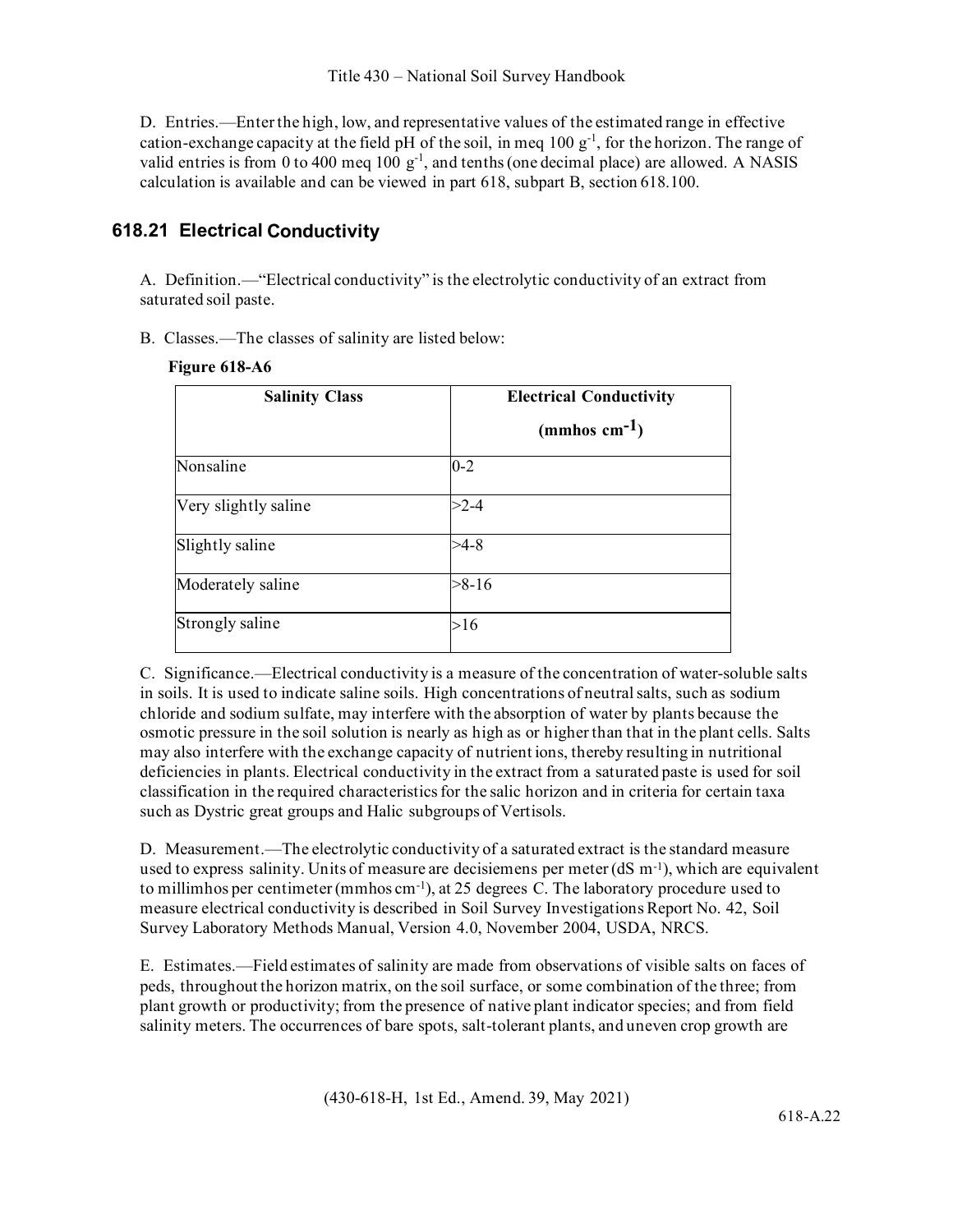used as indicators of salinity and high electrical conductivity. When keyed to measurements, these observations help to estimate the amount of salts.

F. Entries.—Enter the high, low, and representative values for the range of electrolytic conductivity of the saturation extract during the growing season for each horizon. If laboratory measurements or accurate field estimates are available, the high and low values do not need to correspond with salinity class limits. However, if data is limited, use the following ranges to represent the high and low values of the salinity classes: 0-2, 2-4, 4-8, 8-16, and 16-32 (or a reasonable high value for the strongly saline class) or use a combination of classes (for example, 2- 8 for the high and low values). The range of valid entries is from 0 to 15000 mmhos cm-1, and tenths (one decimal place) are allowed.

## **648.22 Electrical Conductivity 1:5 (volume)**

A. Definition.—"Electrical conductivity 1:5 (volume)" is the electrolytic conductivity of of a diluted, unfiltered supernatant of 1 part soil to 5 parts distilled water as measured by volume. The measurement is only used for subaqueous soils.

B. Classes.—See the salinity classes described above in "Electrical Conductivity" (section 618.21). The traditional salinity classes were designed as phase criteria for terrestrial soils and are not applicable to subaqueous soils.

C. Significance.—Electrical conductivity (EC) 1:5 (volume) is a measure of the concentration of water-soluble salts in soils. It is used to indicate the threshold between freshwater and salt and brackish water subaqueous soils. Measuring EC in this manner is the best approach for subaqueous soils as samples containing reduced sulfide must be kept moist to avoid oxidation and production of sulfate salts that can increase the electrical conductivity. Salinity tolerance in plants is a measure of diminished plant growth at a threshold of 10-percent reduction in biomass. This is not the same as the maximum salinity tolerance which is an LD50 response. Electrical conductivity 1:5 (volume) is used for soil classification in the criteria for the Frasiwassents and Frasiwassists great groups.

D. Measurement.—EC 1:5 (volume) measured in an unfiltered supernatant is the standard measure used to express salinity in subaqueous soils. EC 1:5 (volume) must be measured in a fresh, field wet sample (moisture content at sample collection) that has been refrigerated or even frozen because sulfides may oxidize during drying and form sulfate salts, which can increase the EC value. This method assumes that the salts in subaqueous soils are highly soluble chloride and sulfate salts, in a dissolved state, with no important contributions from minerals such as gypsum. Units of measure are decisiemens per meter  $(dS \, m^{-1})$ , at 25 degrees C. The laboratory procedure used to measure electrical conductivity is described in an addendum to the Soil Survey Investigations Report No. 51, Soil Survey Field and Laboratory Methods Manual, Version 2.0, 2014, USDA, NRCS.

E. Estimates.—Field estimates of salinity are made for subaqueous soils from observations of the presence of native plant indicator species and from measuring the water column with field salinity refractometers. Caution should be used in comparing water column salinity to soil salinity. Ground water discharge can decrease soil salinity, and seasonal evaporation of seawater in barrier salt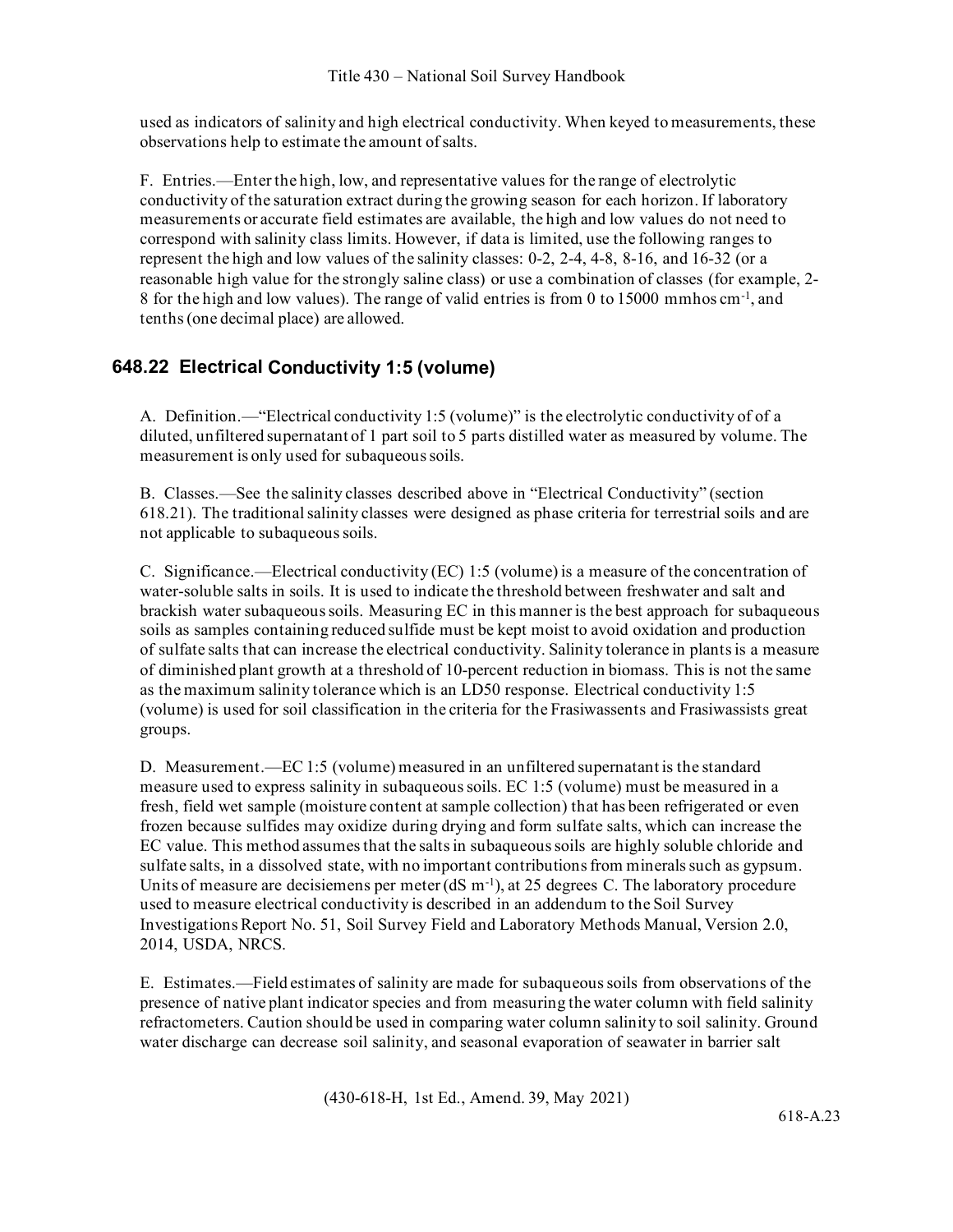marshes can produce brine that sinks through the ground water to collect in subsurface coarsetextured lenses. Salinity distributions in mainland-associated soils tend to have a systematic decrease with depth while salinity in other subaqueous soils remain high with depth.

F. Entries.—Enter the high, low, and representative values for the range of electrolytic conductivity 1:5 (volume) of the unfiltered supernatant for each horizon. The range of valid entries is from 0 to 100 dS m-1, and tenths (one decimal place) are allowed.

### **618.23 Elevation**

A. Definition.—"Elevation" is the vertical distance from mean sea level to a point on the Earth's surface.

B. Significance.—Elevation, or local relief, influences the genesis of natural soil bodies. Elevation also may affect soil drainage within a landscape, salinity or sodicity within a climatic area, or soil temperature.

C. Estimates.—Elevation is normally obtained from U.S. Geological Survey topographic maps or measured using altimeters or global positioning systems.

D. Entries.—Enter the high, low, and representative values for elevation in meters for each map unit component. The range of valid entries is from -300 to 8550 meters, and tenths (one decimal place) are allowed.

## **618.24 Engineering Classification**

- A. AASHTO Group Classification
	- (1) Definition.—"AASHTO group classification" is a system that classifies soils specifically for geotechnical engineering purposes that are related to highway and airfield construction. It is based on particle-size distribution and Atterberg limits, such as liquid limit and plasticity index. This classification system is covered in Standard No. M 145-82, published by the American Association of State Highway and Transportation Officials (AASHTO), and consists of a symbol and a group index. The classification is based on that portion of the soil that is smaller than 3 inches in diameter.
	- (2) Classes.—The AASHTO classification system identifies two general classifications: granular materials having 35 percent or less, by weight, particles smaller than 0.074 mm in diameter and silt-clay materials having more than 35 percent, by weight, particles smaller than 0.074 mm in diameter. These two divisions are further subdivided into seven main group classifications. Part 618, subpart B, section 618.83, shows the criteria for classifying soil in the AASHTO classification system. The group and subgroup classifications are based on estimated or measured grain-size distribution and on liquid limit and plasticity index values.
	- (3) Significance.—The group and subgroup classifications of this system aid in the evaluation of soils for highway and airfield construction. The classifications can help to make general interpretations relating to performance of the soil for engineering uses, such as highways and local roads and streets.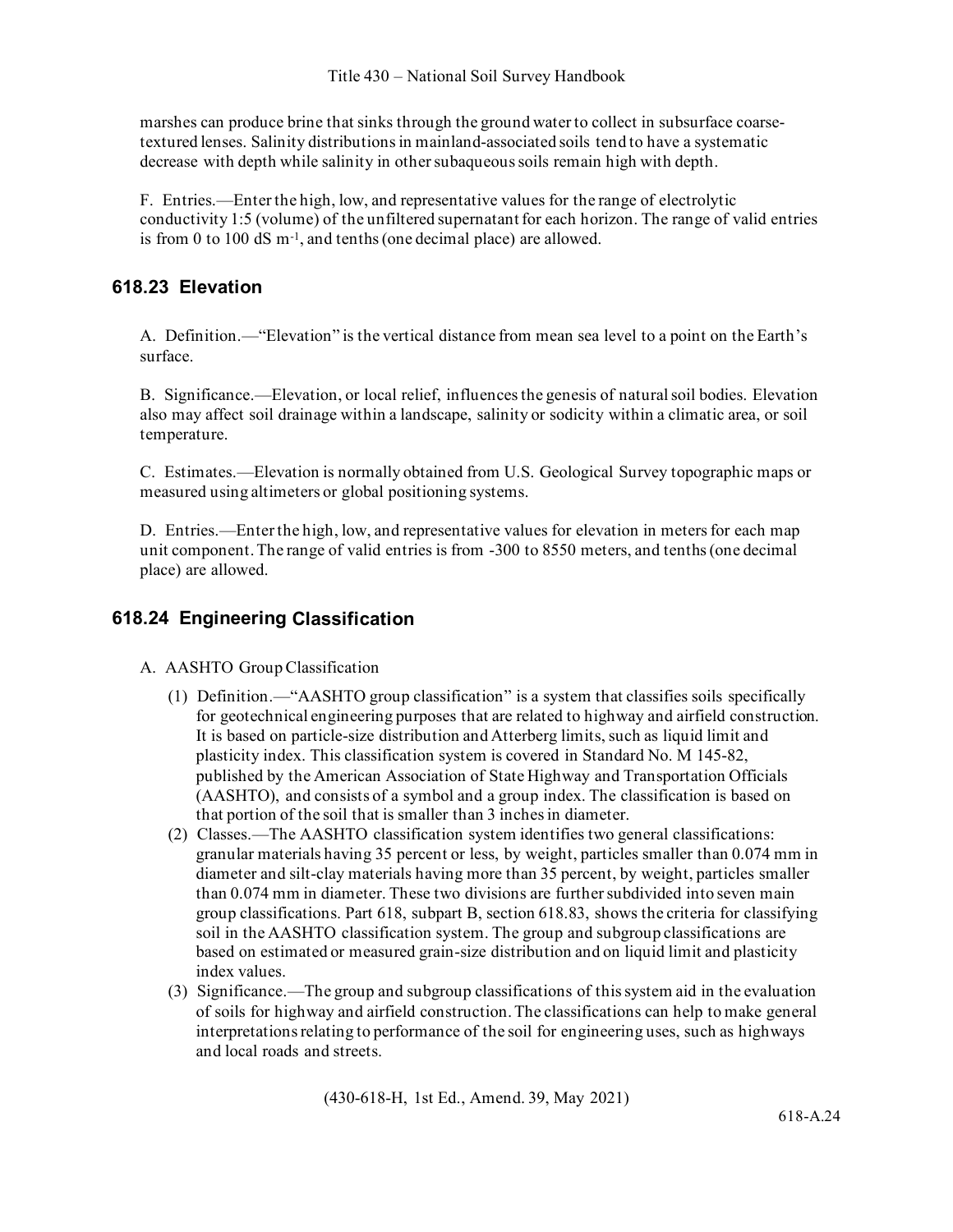- (4) Measurements.—Measurements involve sieve analyses for the determination of grain-size distribution of that portion of the soil between a 3 inch and 0.074 mm particle size. ASTM Designations D 422, C 136, and C 117 have applicable procedures for the determination of grain-size distribution. The liquid limit and plasticity index values (ASTM Designation D 4318) are determined for that portion of the soil having particles smaller than 0.425 mm in diameter (no. 40 sieve). Measurements, such as laboratory tests, are made on most benchmark soils and on other representative soils in survey areas.
- (5) Estimates.—During soil survey investigations and field mapping activities, the soil is classified by field methods. This classification involves making estimates of particle-size fractions by a percentage of the total soil, minus the greater-than-3-inch fraction. Estimates of liquid limit and plasticity index are based on clay content and mineralogy relationships. Estimates are expressed in ranges that include the estimating accuracy as well as the range of values for the taxon.
- (6) Entries.—Enter classes and separate them by commas for each horizon, for example, A-7, A-6. The acceptable entries for AASHTO group are A-1, A-l-a, A-l-b, A-2, A-2-4, A-2-5, A-2-6, A-2-7, A-3, A-4, A-5, A-6, A-7, A-7-5, A-7-6, and A-8.
- B. AASHTO Group Index
	- (1) Definition.—The AASHTO group and subgroup classifications may be further modified by the addition of a group index value. The empirical group index formula was devised for approximate within-group evaluation of the "clayey granular" materials and the "siltyclay" materials.
	- (2) Significance.—The group index aids in the evaluation of the soils for highway and airfield construction. The index can help to make general interpretations relating to performance of the soil for engineering uses, such as highways and local roads andstreets.
	- (3) Measurement.—The group index (GI) is calculated from an empirical formula:

GI = (F-35)  $[0.2 + 0.005$  (LL-40)] + 0.01 (F-15) (PI-10)

Where—

 $F =$  percentage passing sieve No. 200 (75 micrometer), expressed as a whole number LL = liquid limit

 $PI = plasticity index$ 

In calculating the group index of A-2-6 and A-2-7 subgroups, only the PI portion of the formula is used.

- (4) Entries.—The group index is reported to the nearest integer. If the calculated group index is negative, the group index value is zero. The minimum group index value is 0, and the maximum is 120. A NASIS calculation is available and can be viewed in part 618, subpart B, section 618.98.
- C. Unified Soil Classification
	- (1) Definition.—The Unified soil classification is a system that classifies mineral and organic mineral soils for engineering purposes based on particle-size characteristics, liquid limit, and plasticity index.
	- (2) Classes
		- (i) The Unified soil classification system identifies three major soil divisions:
			- Coarse-grained soils having less than 50 percent, by weight, particles smaller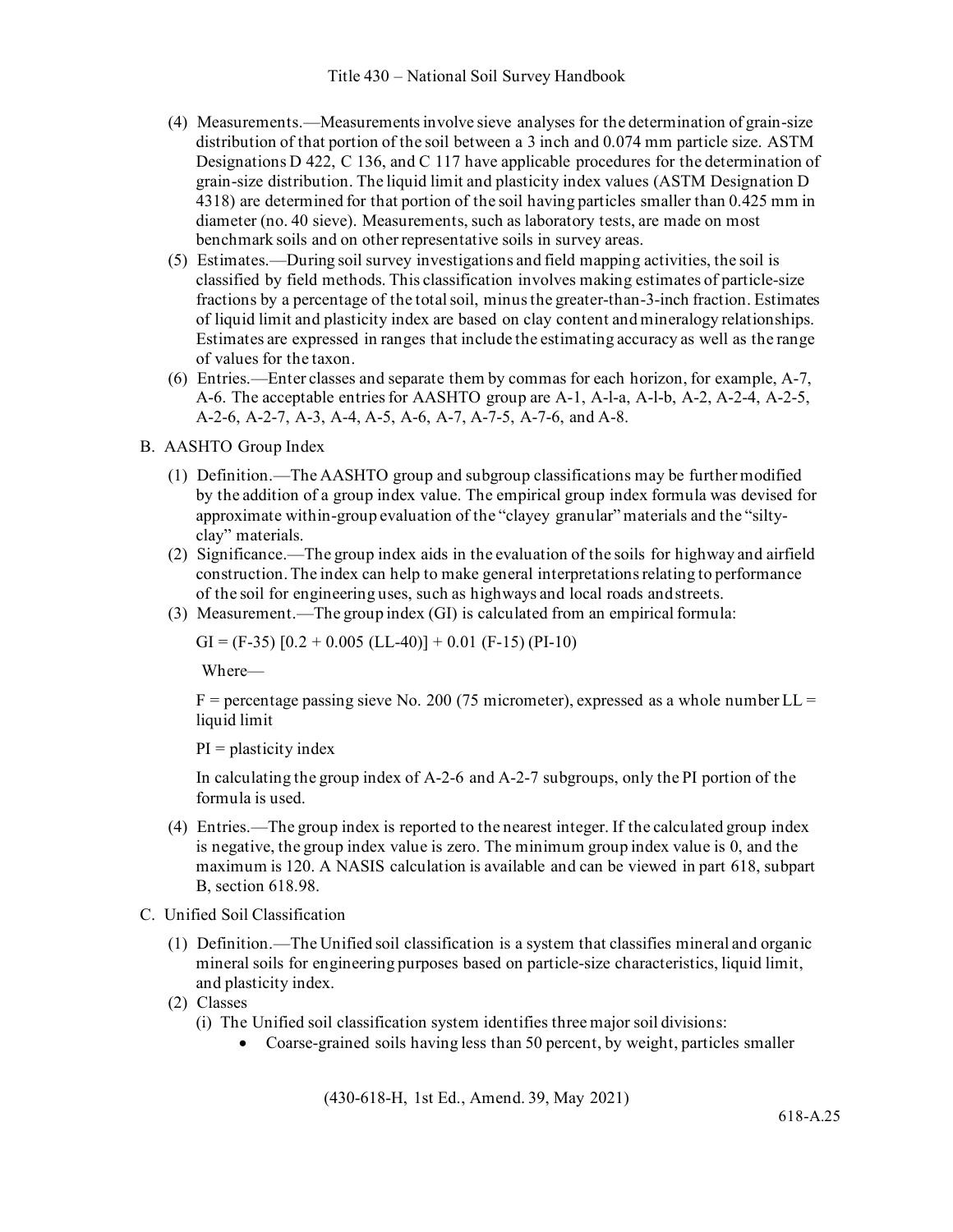than 0.074 mm in diameter.

- Fine-grained soils having 50 percent or more, by weight, particles smaller than 0.074 mm in diameter.
- Highly organic soils that demonstrate certain organic characteristics. These divisions are further subdivided into a total of 15 basic soil groups.
- (ii) The major soil divisions and basic soil groups are determined on the basis of estimated or measured values for grain-size distribution and Atterberg limits. ASTM Designation D 2487 shows the criteria chart used for classifying soil in the Unified system, the 15 basic soil groups of the system, and the plasticity chart for the system.
- (3) Significance.—The various groupings of this classification have been devised to correlate in a general way with the engineering behavior of soils. This correlation provides a useful first step in any field or laboratory investigation for engineering purposes. It can be used to make some general interpretations relating to probable performance of the soil for engineeringuses.
- (4) Measurement.—The methods for measurement are provided in ASTM Designation D 2487. Measurements involve sieve analysis for the determination of grain-size distribution of that portion of the soil between 3 inches and 0.074 mm in diameter (no. 200 sieve). ASTM Designations D 422, C 136, and C 117 have applicable procedures that are used, where appropriate, for the determination of grain-size distribution. Values for the Atterberg limits (liquid limit and plasticity index) are also used. Specific tests are made for that portion of the soil having particles smaller than 0.425 mm in diameter (no. 40 sieve) according to ASTM Designations D 423 and D 424. Measurements, such as laboratory tests, are made on most benchmark soils and on other representative soils in survey areas.
- (5) Entries for Measured Data.—For measured Unified data, enter up to four classes for each horizon. ASTM Designation D 2487 provides flow charts for classifying the soils. Separate the classes by commas, for example, CL-ML, ML. Acceptable entries are: GW, GP, GM, GC, SW, SP, SM, SC, CL, ML, OL, CH, MH, OH, PT, CL-ML, GW-GM, GW-GC, GP-GM, GP-GC, GC-GM, SW-SM, SW-SC, SP-SM, SP-SC, and SC-SM.
- (6) Estimates.—The methods for estimating are provided in ASTM Designation D 2488. During all soil survey investigations and field mapping activities, the soil is classified by field methods. The methods include making estimates of particle-size fractions by a percentage of the total soil. The Atterberg limits are also estimated based on the wet consistency, ribbon or thread toughness, and other simple field tests. These tests and procedures are explained in ASTM Designation D 2488. If samples are later tested in the laboratory, adjustments are made to field procedures as needed. Estimates are expressed in ranges that include the estimating accuracy as well as the range of values from one location to another within the map unit. If an identification is based on visual-manual procedures, it must be clearly stated so in reporting.
- (7) Entries for Estimated Soils.—For estimated visual-manual Unified data, enter up to four classes for each horizon. ASTM Designation D 2488 provides flow charts for classifying the soils. Separate the classes by commas, for example, CL, ML, SC. Acceptable entries are: GW, GP, GM, GC, SW, SP, SM, SC, CL, ML, OL, CH, MH, OH, PT, CL-ML, GW-GM, GW-GC, GP-GM, GP-GC, GC-GM, SW-SM, SW-SC, SP-SM, SP-SC, and SC-SM.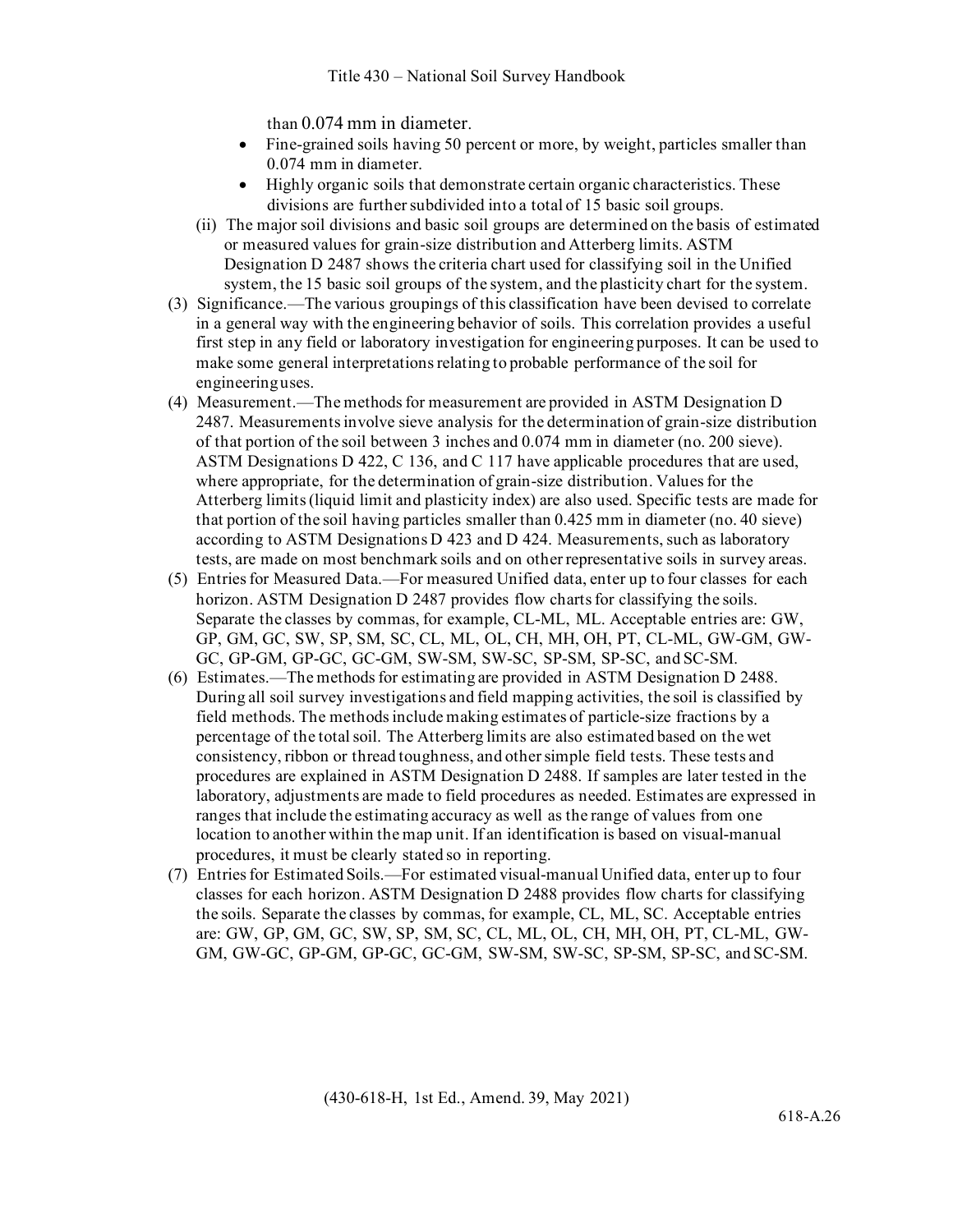#### **618.25 Erosion Accelerated, Kind**

A. Definition.—"Erosion accelerated, kind" is the type of detachment and removal of surface soil particles that is largely affected by human activity.

B. Significance.—The type of accelerated erosion is important in assessing the current health of the soil and in assessing its potential for different uses. Erosion, whether natural or induced by humans, is an important process that affects soil formation and may remove all or parts of the soils formed in the natural landscape.

C. Classes.—There are five kinds of accelerated erosion:

- (1) Water erosion, sheet
- (2) Water erosion, rill
- (3) Water erosion, gully
- (4) Water erosion, tunnel
- (5) Wind erosion

D. Entries.—Enter the appropriate class for each map unit component. Multiple entries are allowable, but a representative value should be indicated.

#### **618.26 Erosion Class**

- A. Definition.—"Erosion class" is the class of accelerated erosion.
- B. Significance
	- (1) The degree of erosion that has taken place is important in assessing the health of the soil and in assessing the soil's potential for different uses. Erosion is an important process that affects soil formation and may remove all or parts of the soils formed in natural landscapes.
	- (2) Removal of increasing amounts of soil increasingly alters various properties and capabilities of the soil. Properties and qualities affected include bulk density, organic matter content, tilth, and water infiltration. Altering these properties affects the productivity of the soil.

C. Estimates.—During soil examinations, estimate the degree to which soils have been altered by accelerated erosion. The *Soil Survey Manual* describes the procedures involved.

D. Classes.—There are five erosion classes:

- (1) None deposition
- (2) Class 1
- (3) Class 2
- (4) Class 3
- (5) Class 4

E. Entries.—Enter the appropriate class for each map unit component.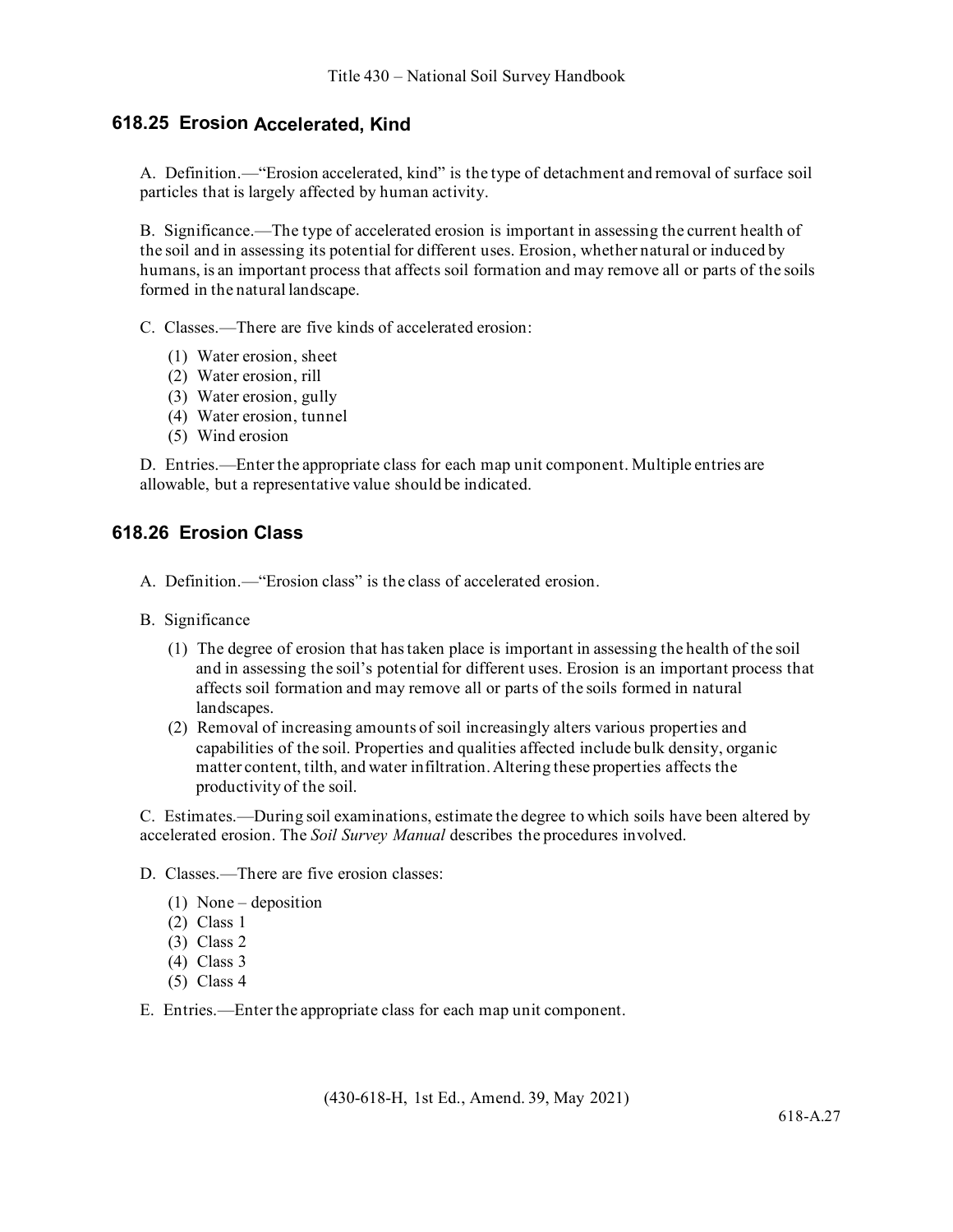## **618.27 Excavation Difficulty Classes**

A. Definition.—"Excavation difficulty classes" are used for soil layers, horizons, pedons, or geologic layers and estimate the difficulty of making an excavation into them. Excavation difficulty, in most instances, is strongly controlled by water state, which should be specified.

B. Classes.—The excavation difficulty classes are defined below:

#### **Figure 618-A7**

| <b>Class</b>      | <b>Definition</b>                                                                                                                                                                                                                        |
|-------------------|------------------------------------------------------------------------------------------------------------------------------------------------------------------------------------------------------------------------------------------|
| Low               | Excavations can be made with a spade using arm-applied pressure only. Neither application<br>of impact energy nor application of pressure with the foot to a spade is necessary.                                                         |
| Moderate          | Arm-applied pressure to a spade is insufficient. Excavation can be accomplished quite easily<br>by application of impact energy with a spade or by foot pressure on a spade.                                                             |
| High              | Excavation with a spade can be accomplished with difficulty. Excavation is easily possible<br>with a full-length pick, using an over-the-head swing.                                                                                     |
|                   | Very high Excavation with a full-length pick, using an over-the-head swing, is moderately to markedly<br>difficult. Excavation is possible in a reasonable period of time with a backhoe mounted on a<br>40 to 60 kW (50-80 hp) tractor. |
| Extremely<br>high | Excavation is nearly impossible with a full-length pick using an over-the-head arm swing.<br>Excavation cannot be accomplished in a reasonable time period with a backhoe mounted on<br>a 40 to $60 \,\mathrm{kW}$ (50-80 hp) tractor.   |

C. Significance.—Excavation difficulty classes are important for evaluating the cost and time needed to prepare shallow excavations.

D. Estimates.—Estimates of excavation difficulty classes are made from field observations.

E. Entries.—Enter the appropriate class for each horizon. The allowable entries are: low, moderate, high, very high, and extremely high.

### **618.28 Exchangeable Sodium**

A. Definition.—"Exchangeable sodium" is a measure of soil exchangeable sodium ions that may become active by cation exchange. It is the fraction of the cation-exchange capacity of a soil that is occupied by sodium ions, expressed as a percentage.

B. Significance.—Exchangable sodium percentage (ESP) is used for soil classification in the required characteristics for the natric horizon, in the key to soil orders and key to suborders of Inceptisols and Mollisols, and in criteria for certain taxa such as Sodic subgroups. Soils that have values for exchangeable sodium of 15 percent or more may have an increased dispersion of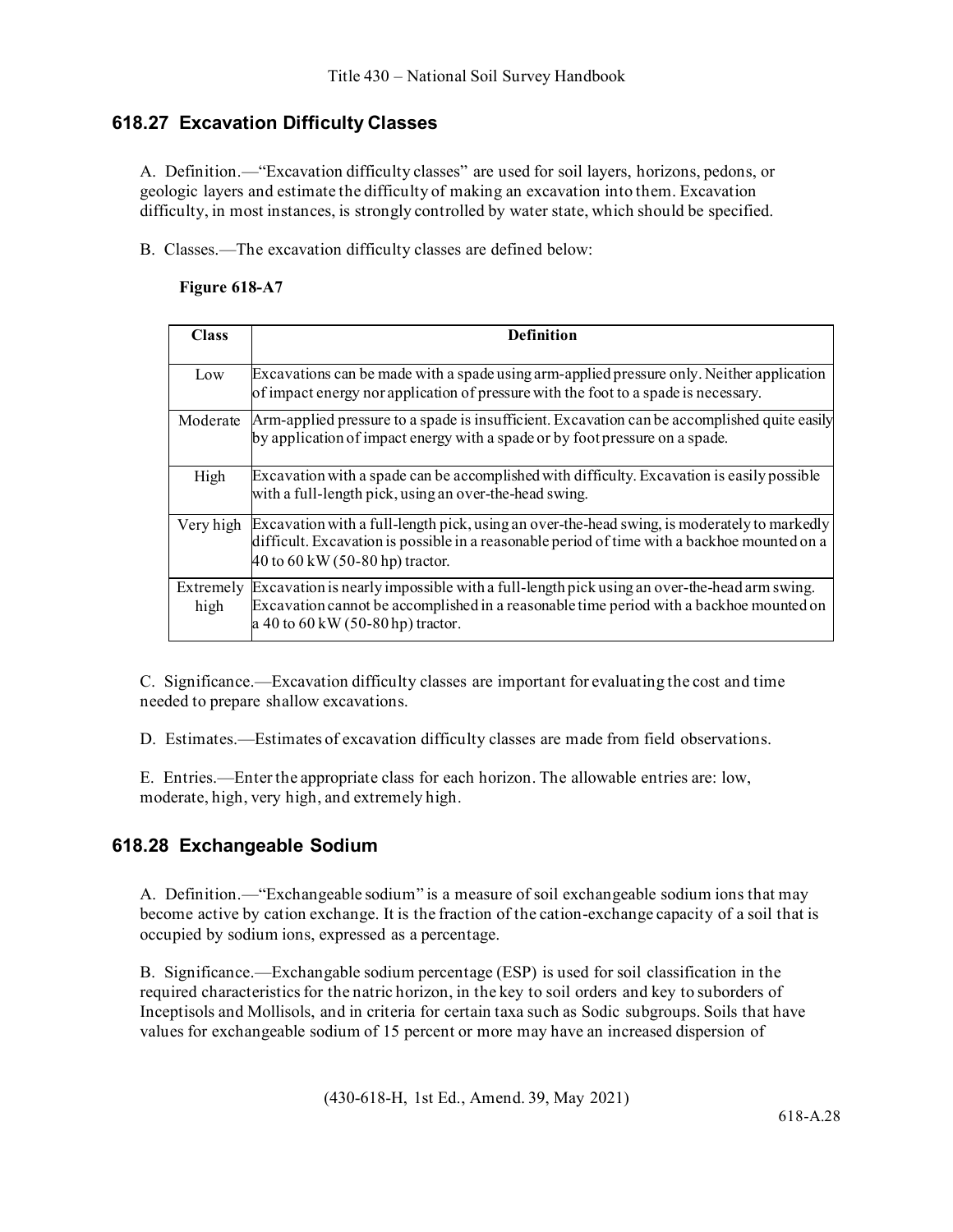organic matter and clay particles, reduced saturated hydraulic conductivity and aeration, and a general degradation of soil structure.

C. Measurement.—The ESP is calculated by several methods which use the results of separate procedures to measure the sodium extractable by NH4OAc and the cation-exchange capacity by NH4OAc, pH 7.0 (CEC-7) as outlined in Soil Survey Investigations Report No. 42, Soil Survey Laboratory Methods Manual, Version 4.0, November 2004, USDA, NRCS. Units of measure for extractable sodium and cation-exchange capacity are centimoles per kilogram (cmol(+) kg<sup>-1</sup>) of soil, which are equivalent to milliequivalents per 100 grams (meq  $100 \text{ g}^{-1}$ ) of soil. In some soils with high salt content (i.e.,  $>20$  dS m<sup>-1</sup>) the ESP is calculated using the sodium extractable by NH4OAc, the cation-exchange capacity by NH4OAc, pH 7.0 (CEC-7), the water saturation percentage, and the water-soluble sodium (mmol  $(+)$  L<sup>-1</sup>).

D. Entries.—Enter high, low, and representative values as percentages for each horizon for which data is available. The range of valid entries is from 0 to 100 percent, and only whole numbers (integers) are allowed.

## **618.29 Extractable Acidity**

A. Definition.—"Extractable acidity" is a measure of soil exchangeable hydrogen ions that may become active by cation exchange.

B. Significance.—Extractable acidity is important for certain evaluations of soil nutrient availability or of the effect of waste additions to the soil. Extractable acidity is indirectly important data for soil classification because it is needed to calculate cation-exchange capacity by sum of cations (at pH 8.2). The cation-exchange capacity by the sum of cations method is used to calculate percent base saturation by sum of cations.

C. Measurement.—Extractable acidity is determined by a method using a solution of barium chloride-triethanolamine buffered at pH 8.2, as outlined in Soil Survey Investigations Report No. 42, Soil Survey Laboratory Methods Manual, Version 4.0, November 2004, USDA, NRCS. Units of measure are centimoles per kilogram  $(cmol(+) kg<sup>-1</sup>)$  of soil, which are equivalent to milliequivalents per 100 grams (meq  $100 \text{ g}^{-1}$ ) of soil.

D. Entries.—Enter the range of extractable acidity in milliequivalents per 100 grams (meq 100  $g^{-1}$ ) of soil for the horizon. The range of valid entries is from 0 to 250 meq 100  $g^{-1}$ , and tenths (one decimal place) are allowed. A NASIS calculation is available and can be viewed in part 618, subpart B, section 618.101.

### **618.30 Extractable Aluminum**

A. Definition.—"Extractable aluminum" is the amount of aluminum that approximates the aluminum considered exchangeable. It is a measure of the "active" acidity present in soils with a 1:1 water pH ≤5.5.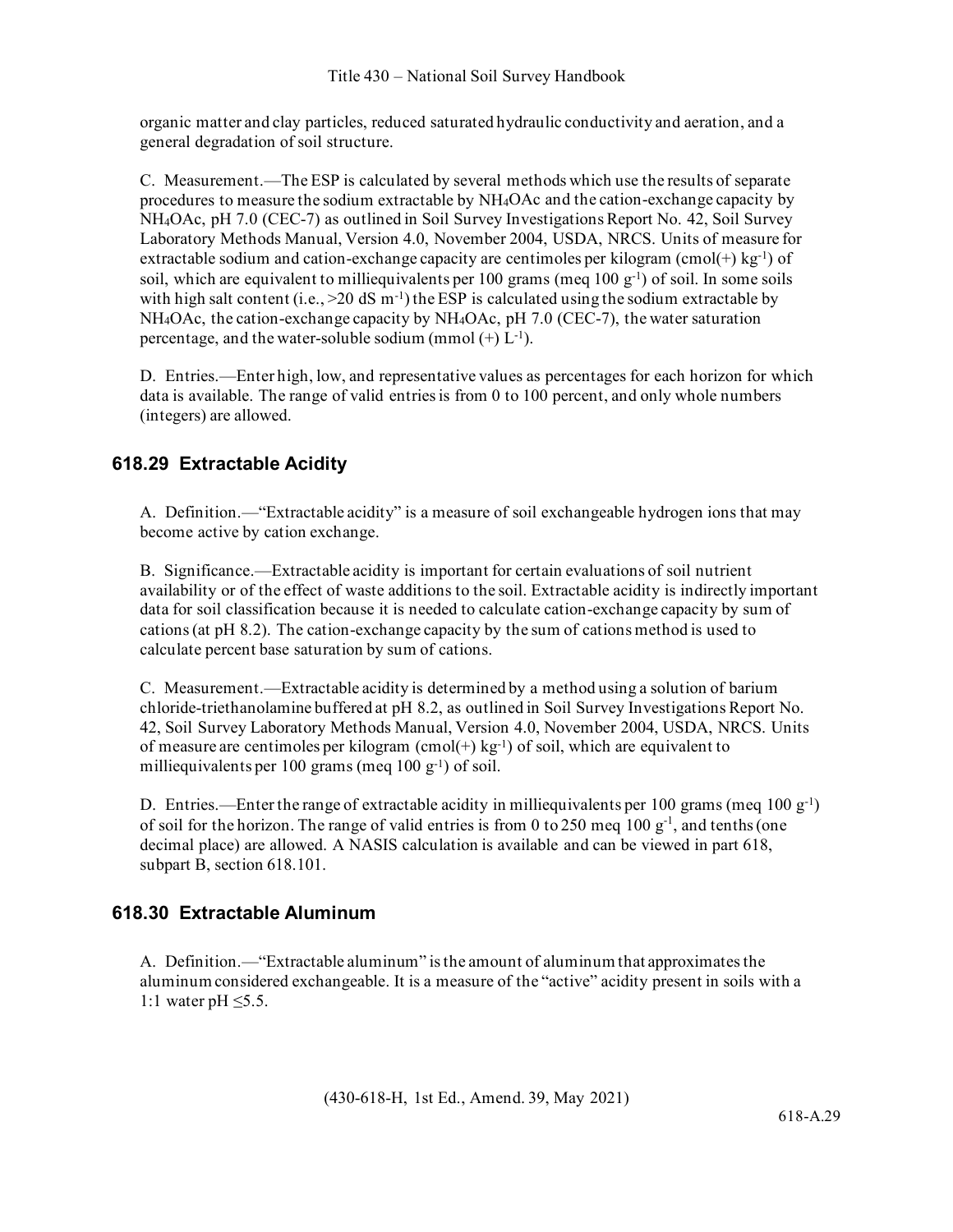B. Significance.—Extractable aluminum is important for certain evaluations of soil nutrient availability and of toxicities. An aluminum saturation of about 60 percent is usually regarded as toxic to most plants. It may be a useful measurement for assessing potential lime needs for acid soils. Extractable aluminum is used for soil classification in the criteria for Alic and some Eutric subgroups of Andisols.

C. Measurement.—Extractable aluminum is determined by a method using a solution of one normal potassium chloride, as outlined in Soil Survey Investigations Report No. 42, Soil Survey Laboratory Methods Manual, Version 4.0, November 2004, USDA, NRCS. Units of measure are centimoles per kilogram (cmol(+) kg<sup>-1</sup>) of soil, which are equivalent to milliequivalents per 100 grams (meq  $100 \text{ g}^{-1}$ ) of soil.

D. Entries.—Enter the range of extractable aluminum as milliequivalents per 100 grams (meq 100  $g^{-1}$ ) of soil for the horizon. The range of valid entries is from 0 to 150 meq 100  $g^{-1}$ , and hundredths (two decimal places) are allowed.

## **618.31 Flooding Frequency Class, Duration Class, Inundation Type, and Month**

A. Free water may occur above the soil. Inundation is the condition when the soil area is covered by liquid, free water.

B. Definition.—"Flooding" is the temporary inundation by flowing water from any source, such as streams overflowing their banks, runoff from adjacent or surrounding slopes, inflow from high tides, or any combination of sources. Chapter 3 of the *Soil Survey Manual* provides additional information. Standing water (ponding) or water that forms a permanent covering is excluded from the definition.

C. Classes.—Estimates of flooding class are based on the interpretation of soil properties and other evidence gathered during soil survey fieldwork. Flooding hazard is expressed by flooding frequency class, flooding duration class, flooding inundation type, and time of year that flooding occurs. Not considered here, but nevertheless important, are velocity and depth of floodwater. Frequencies used to define classes are generally estimated from evidence related to the soil and vegetation. They are expressed in wide ranges that do not indicate a high degree of accuracy. Flooding frequencies that are more precise can be calculated by performing complex analyses used by engineers. The class "very frequent" is used for areas subject to daily and monthly high tides.

(1) Flooding Frequency Class.—"Flooding frequency class" indicates the number of times flooding occurs over a period of time. The classes of flooding are defined as follows:

| <b>Flooding Frequency Class</b> | <b>Definition</b>                                                                                                                                                             |
|---------------------------------|-------------------------------------------------------------------------------------------------------------------------------------------------------------------------------|
| None                            | No reasonable possibility of flooding; less than 0.2 percent<br>chance of flooding in any year or less than 1 time in 500 years.                                              |
| Very rare                       | Flooding is very unlikely but is possible; 0.2 to less than 1<br>percent chance of flooding in any year, or 1 time or more in 500<br>years but less than 1 time in 100 years. |

#### **Figure 618-A8**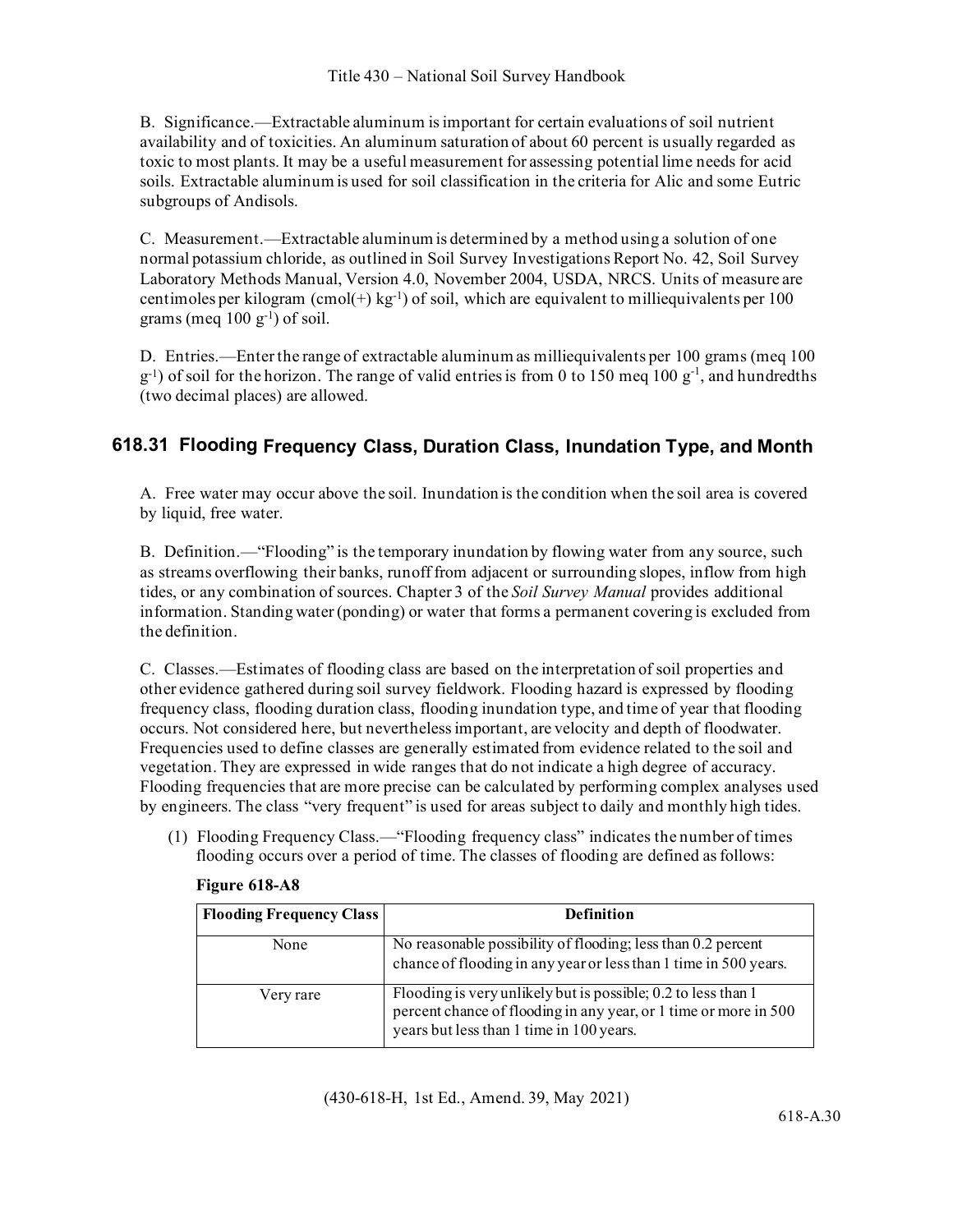| <b>Flooding Frequency Class</b> | <b>Definition</b>                                                                                                                                                                |
|---------------------------------|----------------------------------------------------------------------------------------------------------------------------------------------------------------------------------|
| Rare                            | Flooding is unlikely but is possible; 1 to less than 5 percent chance<br>of flooding in any year, or 1 time or more in 100 years but less than<br>5 times in 100 years.          |
| Occasional                      | Flooding is expected infrequently; 5 to less than 50 percent chance<br>of flooding in any year, or 5 times or more in 100 years but less than<br>50 times in 100 years.          |
| Frequent                        | Flooding is likely to occur often; 50 percent or more chance of<br>flooding in any year, or 50 times or more in 100 years but less than<br>50 percent in all months of any year. |
| Very frequent                   | Flooding is likely to occur very often; more than 50 percent<br>chance of flooding in all months of any year.                                                                    |

(2) Flooding Duration Class.—The average duration of inundation per flood occurrence is given only for the occasional, frequent, and very frequent classes (defined above).

| <b>Flooding Duration Class</b> | <b>Duration</b>         |
|--------------------------------|-------------------------|
| Extremely brief                | $0.1$ to $\leq 4$ hours |
| Very brief                     | 4 hours to $<$ 2 days   |
| <b>Brief</b>                   | 2 days to $<$ 7 days    |
| Long                           | 7 days to $<$ 30 days   |
| Very long                      | $\geq$ 30 days          |

#### **Figure 618-A9**

(3) Flooding Inundation Type.—The type of water flow or flooding event that causes inundation of the soil. The three inundation types that are populated in the NASIS database are defined below. Definitions of terms follow.

#### **Figure 618-A10**

| <b>Flooding Inundation Type</b> | <b>Definition</b>                                                                                                                          |
|---------------------------------|--------------------------------------------------------------------------------------------------------------------------------------------|
| Overbank flow                   | Inundation by a stream flowing above and outside of its<br>normal channel.                                                                 |
| Overland flow                   | Inundation by runoff water coming from surrounding or<br>adjacent slopes; water flow is not concentrated in any form<br>of stream channel. |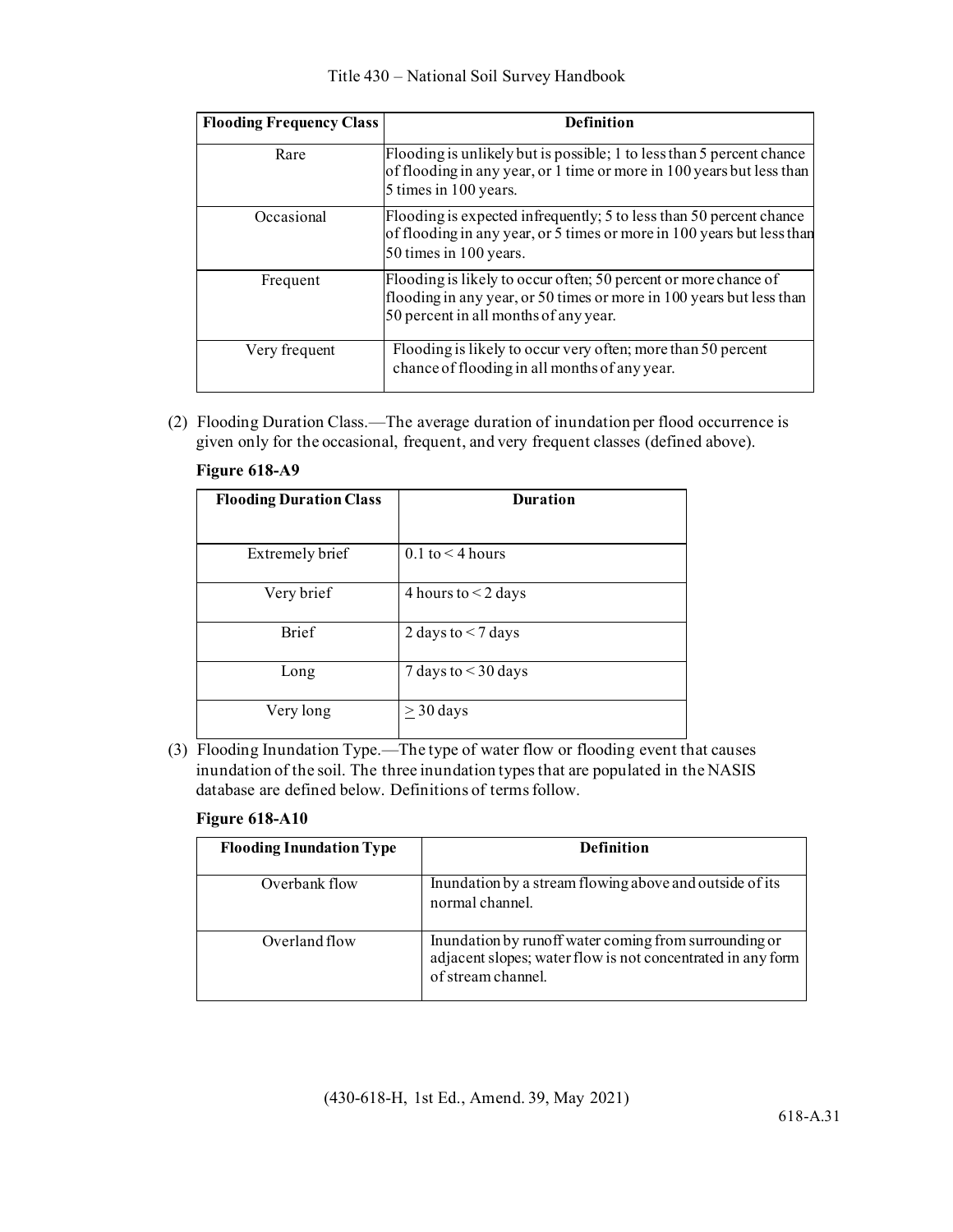| Tidal flow | Inundation as a result of flows from astronomical tides,<br>such as solar and lunar times, storm surges, storm tides,<br>wind tides, and tsunami waves. |
|------------|---------------------------------------------------------------------------------------------------------------------------------------------------------|
|            |                                                                                                                                                         |

- (4) Terms
	- (i) Overbank flow and overland flow.—Flooding that originates on the land and inundates terrestrial soils, subaqueous soils, and water bodies.
	- (ii) Tidal flow.—Flooding that originates in water bodies, such as bays, estuaries, seas, and lakes, and inundates terrestrial soils, subaqueous soils, and water; it includes tidal flow, solar tide, lunar tide, storm surge, storm tide, wind tide, and tsunami.
	- (iii) Solar tide.—Normal rise in water level produced by the gravitational pull of the sun.
	- (iv) Lunar tide.— Normal rise in water level produced by the gravitational pull of the moon.
	- (v) Storm surge.—An abnormal rise in water level during a storm, measured as the height of the water above the normal predicted astronomical tide.
	- (vi) Storm tide.—An abnormal rise in water level during a storm, resulting from the combination of storm surge and the astronomical tides.
	- (vii) Wind tide.—An abnormal rise in water level produced by the wind.
	- (viii) Tsunami.—An abnormal rise in water level or a wave caused by seismic activity, including underwater earthquakes, volcanic eruptions, and landslides.

#### D. Assignment

- (1) Yearly flooding frequency classes are assigned to months and indicate the months of likely occurrence in the year and not the frequency of the flooding during the month, except for the very frequent class. The time period expressed includes 70 percent of the occurrences. Only in the very frequent and none classes are all 12 months populated with a frequency.
- (2) Only the dominant flooding inundation type and the highest frequency are populated for soils that have more than one type of flooding. For example, some soils that are flooded by overbank flow from rivers are also subject to storm tides. The three types populated in the NASIS database are overbank flow, overland flow, and tidal flow, as defined above.
- (3) Flooding duration classes are assigned to months. Time period and duration of flooding are the most critical factors that determine the growth and survival of a given plant species. Flooding during the dormant season has few if any harmful effects on plant growth or mortality and may improve the growth of some species. If inundation from floodwater occurs for long periods during the growing season, the soil becomes oxygen deficient and plants may be damaged or killed.

E. Significance.—The susceptibility of soils to flooding is an important consideration for building sites, sanitary facilities, and other uses. Floods may be less costly per unit area of farmland as compared to that of urban land, but the loss of crops and livestock can be disastrous.

F. Estimates.—The most precise evaluation of flood-prone areas for stream systems is based on hydrologic studies. The area subject to inundation during a flood of a given frequency, such as one with a 1 percent or 2 percent chance of occurrence, is generally determined by one of two basic methods.

(1) The first method is used if stream flow data are available. In this method, the data are analyzed to determine the magnitude of floods of different frequencies. Engineering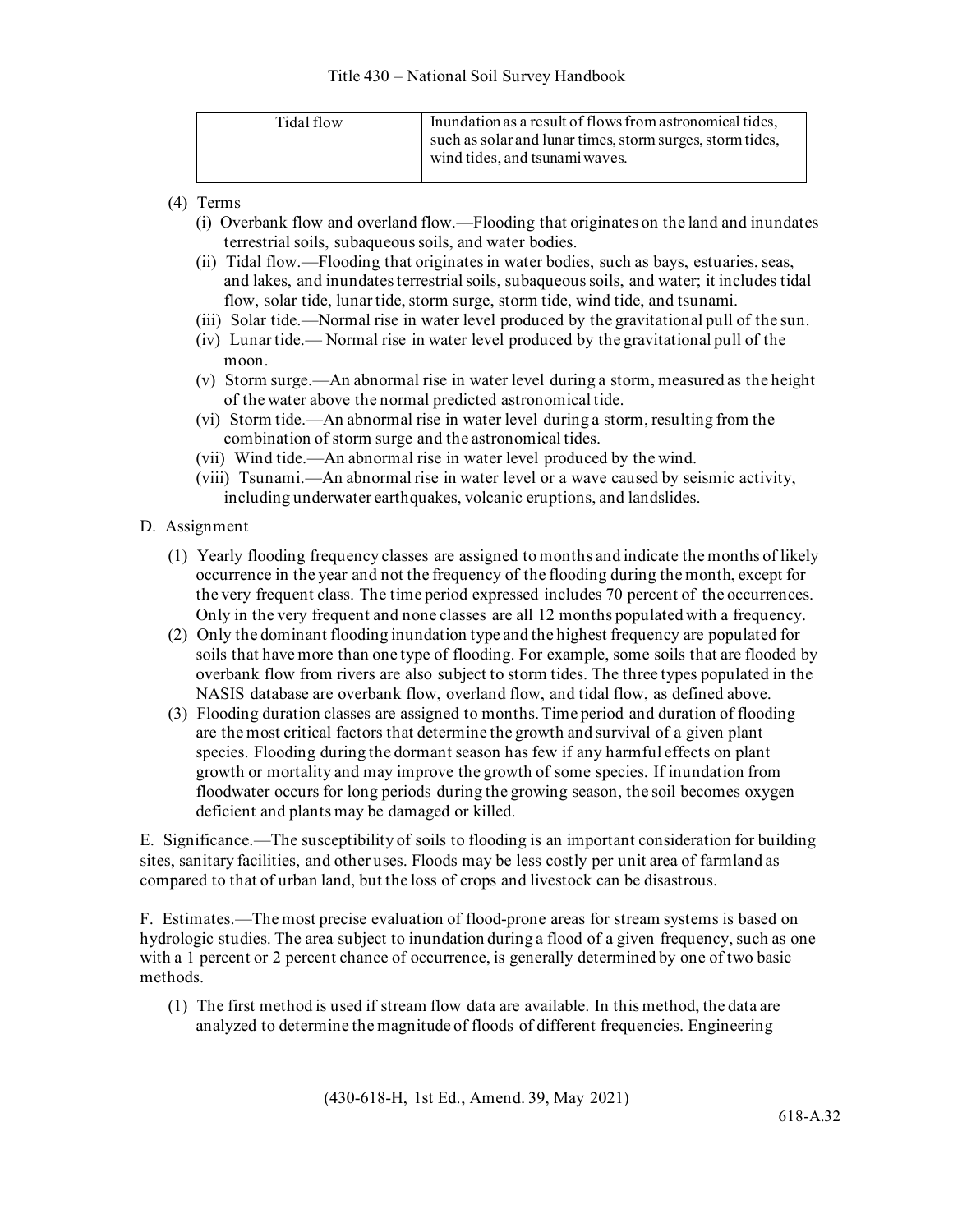studies are made to determine existing channel capacities and flow on the flood plain by the use of valley cross sections and water-surface profiles.

(2) The second method is used if stream flow data are not available. In this method, hydrologists make an estimate of flood potential from recorded data on rainfall. They consider such factors as—

Size, slope, and shape of the contributing watershed.

- (3) Hydrologic characteristics of the soil.
- (4) Land use and treatment.
- (5) Hydraulic characteristics of the valley and channelsystem.
- (6) With the use of either method, soil surveys can aid in the delineation of flood-prone areas. Possible sources of flooding information are—
	- NRCS project-type studies, such as those arising from Public Law 556, flood protection, river basin, or resource conservation and development projects.
	- Flood hazard analyses.
	- Corps of Engineers (COE) flood plain information reports.
	- Special flood reports.
	- Local flood-protection and flood-control project reports.
	- Department of Housing and Urban Development flood-insurance study reports.
	- Maps by the U.S. Geological Survey (USGS), NRCS, Tennessee Valley Authority, COE, or National Oceanic and Atmospheric Administration.
	- Studies by private firms and other units of Government.
	- USGS quadrangle sheets and hydrologic atlases of flood-prone areas and stream gauge data.
	- The online FEMA Flood Map Service Center: [http://msc.fema.gov/portal.](http://msc.fema.gov/portal)
- (7) General estimates of flooding frequency and duration are made for each soil. However, in intensively used areas where construction has materially altered the natural water flow, flood studies are needed to adequately reflect present flooding characteristics.
- (8) Soil scientists collect and record evidence of flood events during the course of the soil survey. The extent of flooded areas, flood debris in trees, damage to fences and bridges, and other signs of maximum water height are recorded. Information that is helpful in delineating soils that have a flood hazard is also obtained. Hydrologists may have flood stage predictions that can be related to kinds of soil or landscape features. Conservationists and engineers may have recorded elevations of high flood marks. Local residents may have recollections of floods that can help to relate the events to kinds of soil, topography, andgeomorphology.
- (9) Certain landscape features have developed as the result of past and present flooding and include former river channels, oxbows, point bars, alluvial fans, meander scrolls, sloughs, natural levees, backswamps, sand splays, and terraces. Most of these features are easily recognizable on aerial photographs when the photo image is compared to on-the-ground observations. Different kinds of vegetation and soils are normally associated with these geomorphic features.
- (10) The vegetation that grows in flood areas may furnish clues to past flooding. In the central and southeastern United States, the survival of trees in flood-prone areas depends on the frequency, duration, depth, and time of flooding and on the age of the tree.
- (11) Past flooding may sometimes leave clues in the soil, such as—
	- (i) Thin strata of material of contrasting color, texture, or both.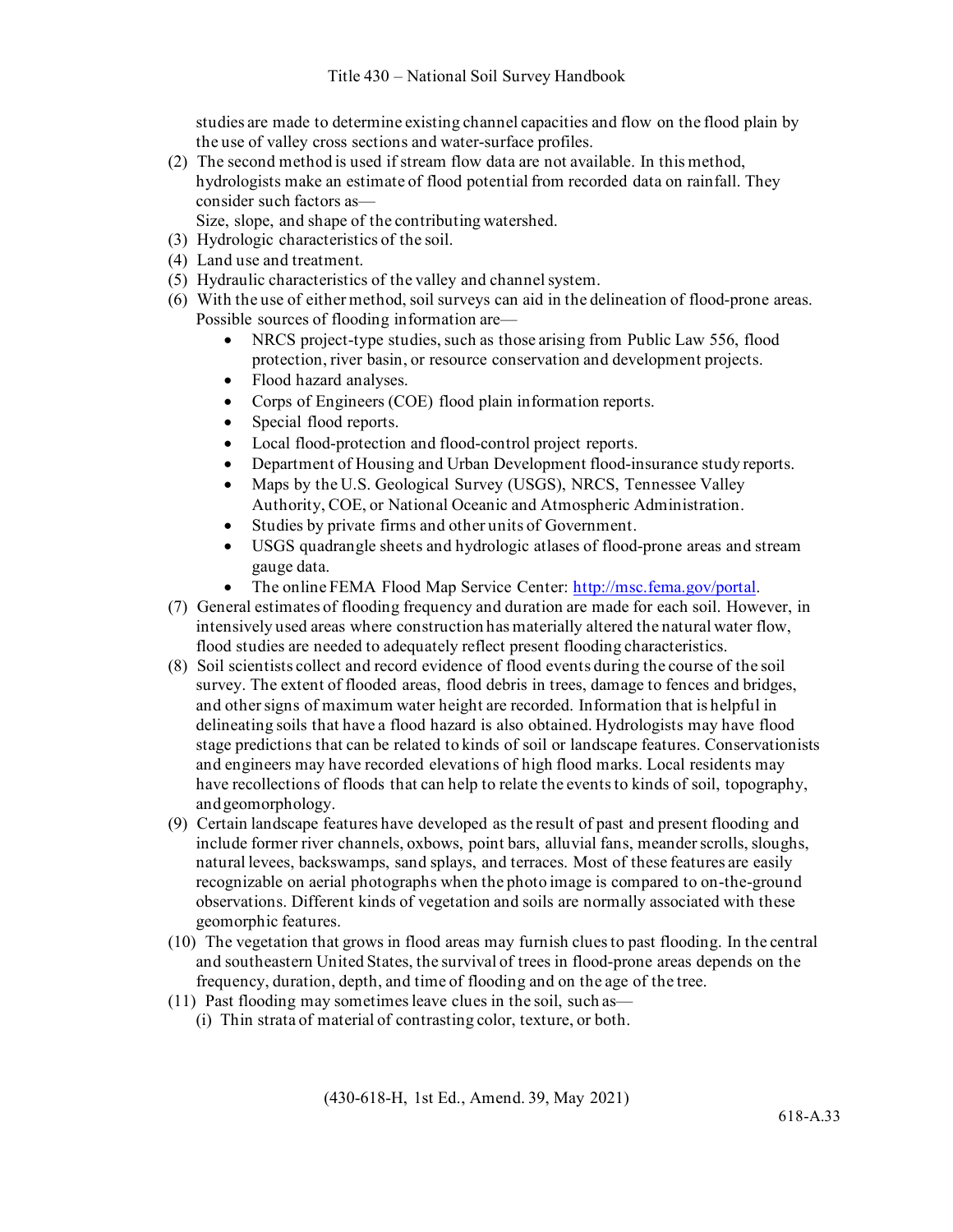- (ii) An irregular decrease in organic matter content, not due to human-alteration by mixing or transportation of material, which is an indication of a buried genetic surface horizon.
- (iii) Soil layers that have abrupt boundaries to contrasting kinds of material, which indicate that the materials were laid down suddenly at different times and were from different sources or were deposited from stream flows of different velocities.
- (iv) Artifacts which are easily moved and deposited by flood waters (e.g., plasticbottles).
- (12) Laboratory analyses of properly sampled layers are often helpful in verifying these observations. Organic carbon and particle-size analyses are particularly useful in verifying flood deposits. Microscopic observations may detect preferential horizontal orientation of plate-like particles; microlayering, which indicates water-laid deposits; or mineralogical differences between layers.

G. Entries.—If a map unit component floods, then the annual flooding frequency and duration are populated, as stated above in section 618.31B, for the specific months in which the flooding events most commonly occur. All other months have records in the "Component Month" table but the data elements for frequency and duration are left as "NULL." Flooding entries reflect the current existing and mapped condition with consideration for dams, levees, and other human-induced changes affecting flooding frequency and duration. Only in very frequent and none classes are all 12 months populated with a frequency.

- (1) Enter the flooding frequency class name: none, very rare, rare, occasional, frequent, or very frequent.
- (2) Enter the flooding duration class name that most nearly represents the soil component: extremely brief, very brief, brief, long, or very long.

## **618.32 Fragments in the Soil**

A. Definition.—"Fragments" are unattached, cemented pieces of bedrock, bedrock-like material, durinodes, concretions, nodules, or pedogenic horizons (e.g., petrocalcic fragments) 2 mm or larger in diameter and unprocessed woody material 20 mm or larger in diameter in organic soils. Fragments are separated into three types: rock fragments, pararock fragments (which are distinguished by coherence class), and wood fragments. The words "rock" and "pararock" are used here in the broad sense and do not connote only natural fragments of geologic material. Some artifacts behave in a similar manner to fragments in the soil. See section 618.5 for detailed information on the measurement, classes, and data entries for artifacts.

- (1) Rock fragments are unattached pieces of geologic or pedogenic material 2 mm in diameter or larger that are strongly coherent or more resistant to rupture. Rock fragments ≥2 mm to  $\leq$ 75 mm (3 inches)\* are considered when estimating the percent passing sieves, as discussed in section 618.48.
- (2) Pararock fragments are unattached, coherent pieces of geologic or pedogenic material 2 mm in diameter or larger that are extremely weakly coherent to moderately coherent. These fragments are not retained on sieves because they are crushed by grinding during sample preparation.
- (3) Wood fragments are unprocessed (i.e., naturally occurring) woody materials that cannot be crushed between the fingers when moist or wet and are 20 mm or larger in size. Wood fragments are only used in organic soils. They are comparable to rock and pararock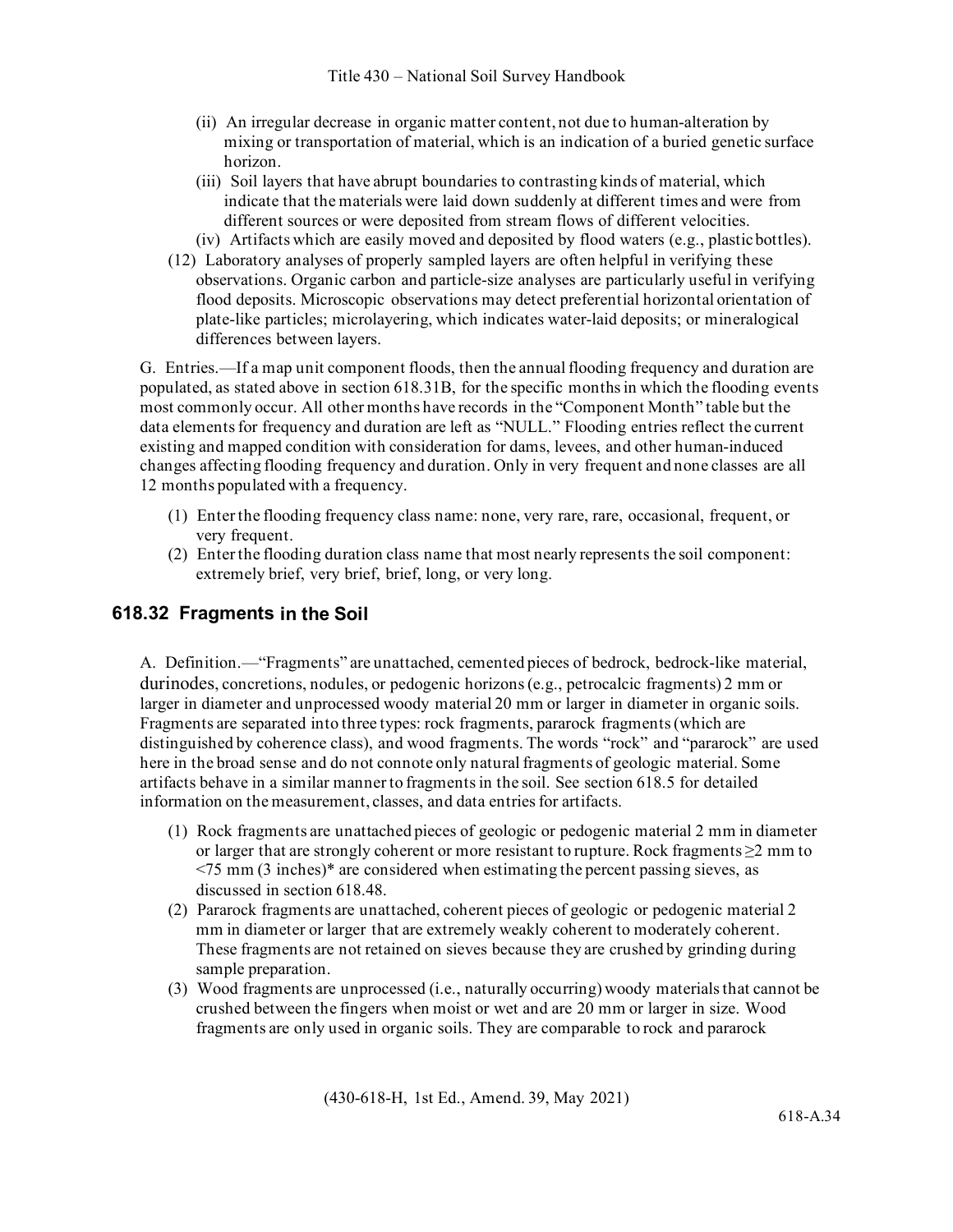fragments in mineral soils. Processed wood products, whether treated or untreated, are considered artifacts and not wood fragments.

- B. Significance
	- (1) The fraction of the soil 2 mm or larger in diameter has an impact on the behavior of the whole soil. Soil properties, such as available water capacity, cation-exchange capacity, saturated hydraulic conductivity, structure, and porosity, are affected by the volume, composition, and size distribution of rock fragments in the soil. Fragments also affect the management of the soil and are used as interpretation and classification criteria (e.g., particle-size and substitute classes). Terms related to volume, size, and hardness of fragments are used as texture modifier terms.
	- (2) Generally, the fraction of soil ≥75 mm (3 inches) in diameter is not included in the engineering classification systems. However, it can be added as a descriptive term to the group name, for example, poorly graded gravel with silt, sand, cobbles, and boulders. Estimates of the percent of cobbles and boulders are presented in the soil descriptions for a group name (see ASTM Designation D 2487, Appendix X1.1). A small amount of these larger particles generally has little effect on soil properties. The particles may, however, have an effect on the use of a soil in certain types of construction. Often, the larger portions of a soil must be removed before the material can be spread in thin layers, graded, or compacted and graded to a smooth surface. As the quantity of this "oversized" fraction increases, the properties of the soil can be affected. If the larger particles are in contact with each other, the strength of the soil is very high and the compressibility very low. If voids exist between the larger particles, the soil will likely have high saturated hydraulic conductivity and may undergo some internal erosion as a result of the movement of water through the voids. Most of the smaller and more rapid construction equipment normally used in excavating and earthmoving cannot be used if the oversize fraction of a soil is significant.

C. Measurement.—The fraction from  $\geq 2$  to <75 mm in diameter may be measured in the field. However, 50 to 60 kg of sample material may be necessary if there is an appreciable amount of fragments near 75 mm. An alternative means of measuring is to visually estimate the volume of the 20- to 75-mm fraction, then sieve and weigh the  $\geq 2$ - to  $\leq$  20-mm fraction. The fraction  $\geq$  75 mm (3) inches) or greater is usually not included in soil samples taken in the field for laboratory testing. Measurements can be made in the field by weighing the dry sample and the portion retained on a 3-inch screen. The quantity is expressed as a weight percentage of the total soil. A sample as large as 200 pounds to more than a ton may be needed to assure that the results are representative. Measurements of the fraction from  $\geq$ 75 to <250 mm (3 to 10 inches) and the fraction greater than or equal to 250 mm (10 inches) in diameter are usually obtained from volume estimates.

#### D. Estimates

- (1) Estimates are usually made by visual means and are on the basis of percent by volume. The percent by volume is converted to percent by weight by using the average bulk unit weights for soil and rock. These estimates are made during investigation and mapping activitiesin the field. They are expressed as ranges that include the estimating accuracy as well as the range of values for a component.
- (2) Measurements or estimates of fragments less than strongly coherent are made prior toany rolling or crushing of the sample.
- E. Rock Fragments Greater Than 10 Inches (250 mm)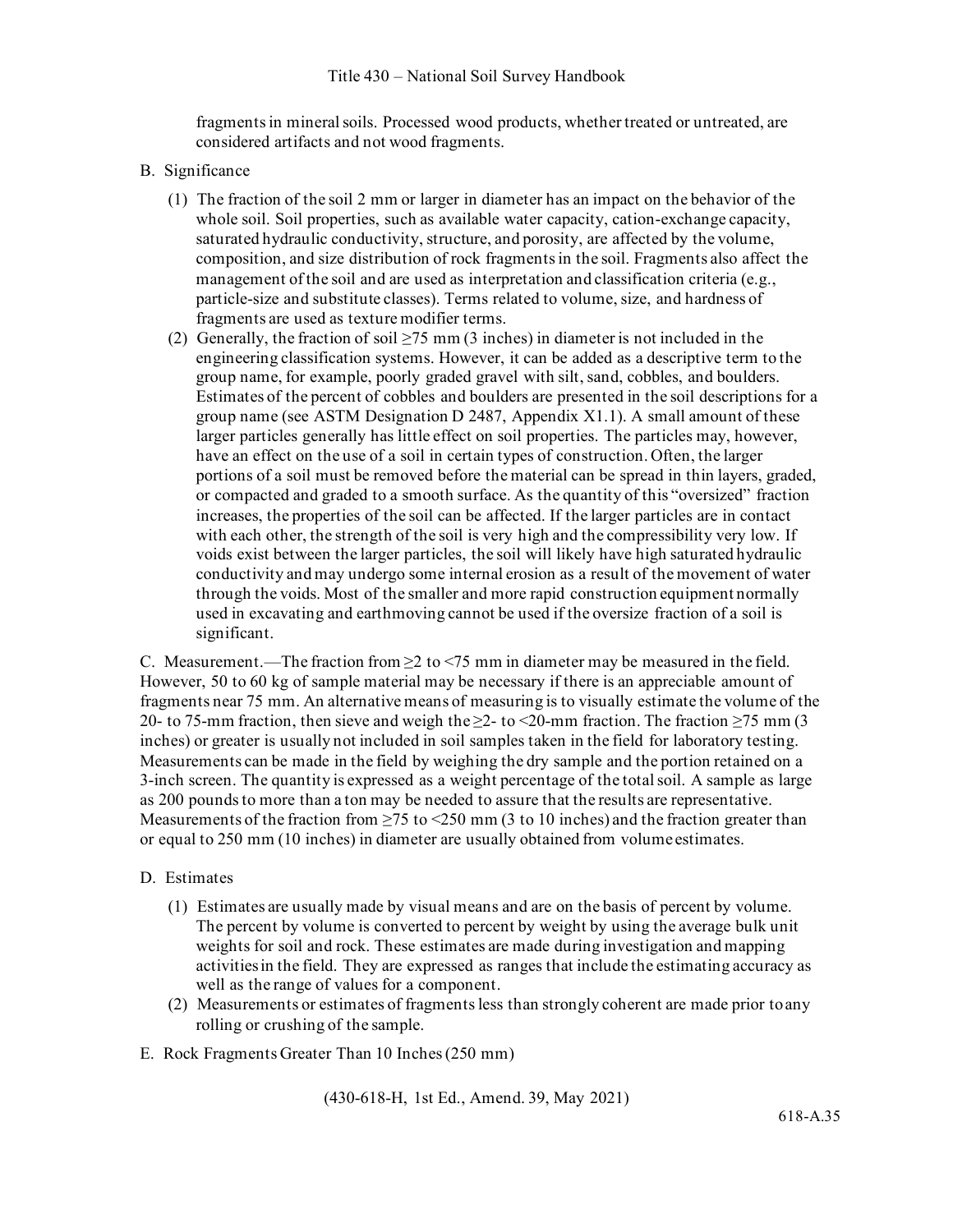- (1) Definition.—"Rock fragments greater than 10 inches" is the percent by weight of the horizon occupied by rock fragments greater than or equal to 10 inches (250 mm) in diameter. Although the upper limit is undefined, for practical purposes it generally is no larger than a pedon, up to10 meters square. For flat rock fragments, the intermediate dimension is used for the 250 mm (10 inch) measurement. For example, a flat-shaped rock fragment that is 100 mm  $\times$  250 mm  $\times$  380 mm has an intermediate dimension of 250 mm and is not counted as greater than 250 mm. A flat-shaped rock fragment that is 100 mm  $\times$  $275$  mm  $\times$  380 mm has an intermediate dimension of 275 mm and is counted as greater than 250 mm.
- (2) Entries.—Enter the high, low, and representative values in the "Component Horizon" table in the NASIS database as whole number percentages for each horizon, as appropriate.
- F. Rock Fragments  $\geq$ 3 to <10 Inches (75 to 250 mm)
	- (1) Definition.—"Rock fragments 3 to 10 inches" is the percent by weight of thehorizon occupied by rock fragments  $\geq$ 3 to <10 inches (75 to 250 mm) in diameter.
	- (2) Entries.—Enter the high, low, and representative values in the "Component Horizon" table in the NASIS database as whole number percentages for each horizon, as appropriate.
- G. Fragment Kind
	- (1) Definition.—"Fragment kind" is the lithology or composition of the 2 mm or larger fraction of the soil (20 mm or larger for wood fragments).
	- (2) Entries.—Enter the appropriate fragment kind name for the record of fragments populated in the "Component Horizon Fragments" tables in the NASIS database. The class names appear in a choice list and can also be viewed in the NASIS data dictionary.
- H. Fragment Roundness
	- (1) Definition.—"Fragment roundness" is an expression of the sharpness of edges and corners of fragments.
	- (2) Significance.—The roundness of fragments impacts water infiltration, root penetration, and macropore space.
	- (3) Classes.—The fragment roundness classes are given below:

#### **Figure 618-A11**

| <b>Roundness Class</b> | <b>Definition</b>                                                     |
|------------------------|-----------------------------------------------------------------------|
| Very angular           | Strongly developed faces with very sharp, broken edges.               |
| Angular                | Strongly developed faces with sharp edges (SSM).                      |
| Subangular             | Detectable flat faces with slightly rounded corners.                  |
| Subrounded             | Detectable flat faces with well rounded corners (SSM).                |
| Rounded                | Flat faces absent or nearly absent with all corners rounded<br>(SSM). |
| Well rounded           | Flat faces absent with all corners rounded.                           |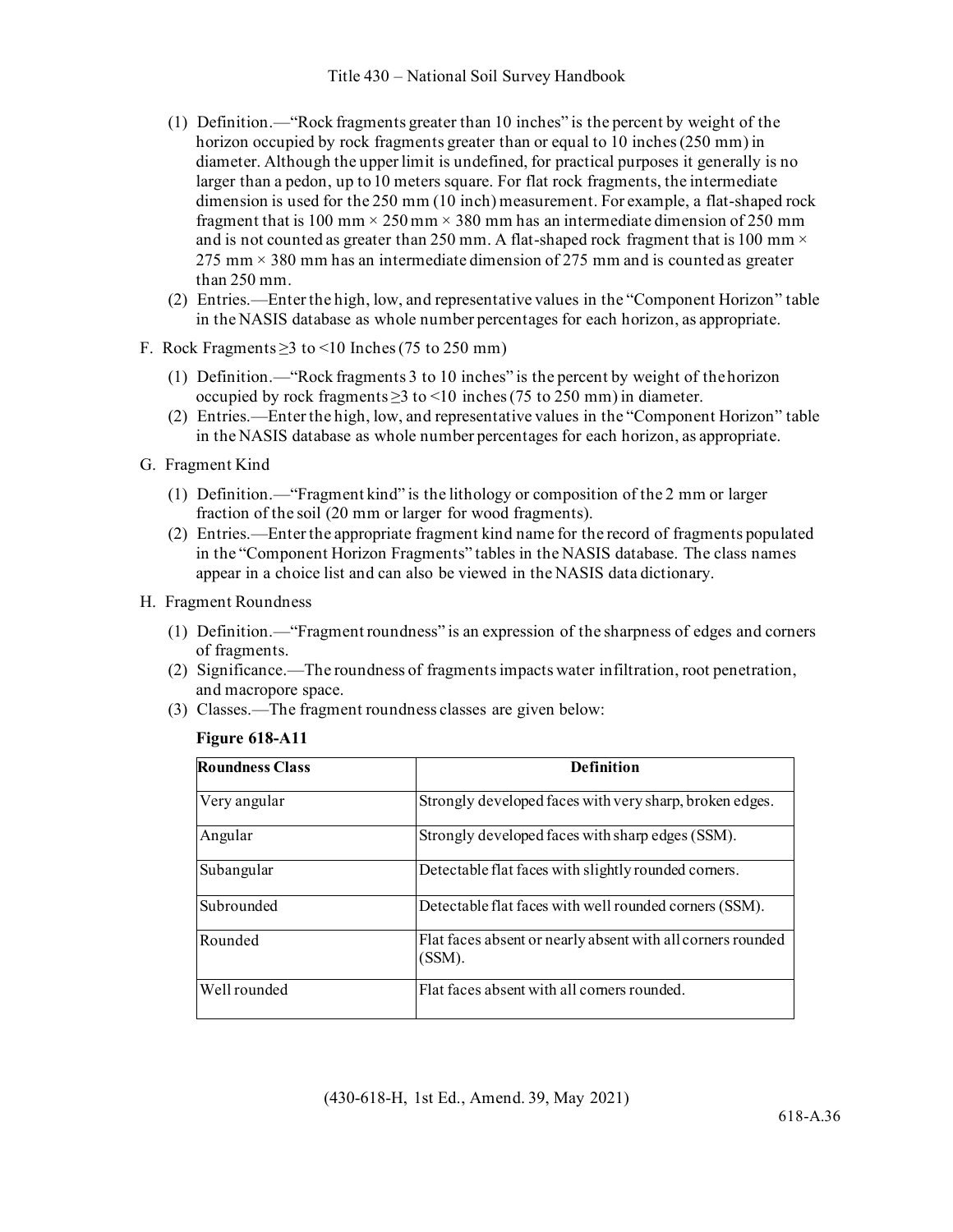- (4) Entries.—Enter the appropriate fragment roundness class name for the record of fragments populated in the "Component Horizon Fragments" table in the NASIS database.
- I. Fragment Hardness
	- (1) Definition.—"Fragment hardness" is equivalent to the "rupture resistance coherence" of a fragment of specified size that has been air dried and then submerged in water.
	- (2) Measurements.—Measurements are made using the procedures and classes of coherence that are listed with the rupture resistance classes in the *Soil Survey Manual*. Classes are described for block-like specimens about 25-30 mm on edge, which are air dried and then submerged in water for at least 1 hour. The specimen is compressed between an extended thumb and forefinger, between both hands, or between a foot and a nonresilient flat surface. If the specimen resists compression, a weight is dropped onto it from progressively greater heights until it ruptures. Failure is considered at the initial detection of deformation or rupture. Stress applied in the hand should be over a 1-second period. The tactile sense of the class limits may be learned by applying force to top-loading scales and sensing the pressure through the tips of the fingers or through the ball of the foot. Postal scales may be used for the resistance range that is testable with the fingers. A bathroom scale may be used for the higher rupture resistance range.
	- (3) Significance.—The hardness of a fragment is significant where the rupture resistance class is strongly coherent or greater. These classes can impede or restrict the movement of soil water vertically through the soil profile and have a direct impact on the quality and quantity of ground water and surface water.
	- (4) Classes.—The fragment hardness (rupture resistance) classes are—
		- (i) Extremely weakly coherent
		- (ii) Very weakly coherent
		- (iii) Weakly coherent
		- (iv) Moderately coherent
		- (v) Strongly coherent
		- (vi) Very strongly coherent
		- (vii) Indurated
	- (5) Entries.—Enter the appropriate class name for each record of fragments populated in the "Component Horizon Fragments" table in the NASIS database. Choose the term without the word "coherent" (i.e., choose "moderately" to represent the moderately coherent class).
- J. Fragment Shape
	- (1) Definition.—"Fragment shape" is a description of the overall shape of the fragment.
	- (2) Significance.—Fragment shape is important for fragments that are too large to be called channers or flagstones.
	- (3) Classes.—The fragment shape classes are: flat and nonflat.
	- (4) Entries.—Enter the appropriate fragment shape class name for each record of fragments populated in the "Component Horizon Fragments" table in the NASIS database.
- K. Fragment Size
	- (1) Definition.—"Fragment size" is based on the multiaxial dimensions of the fragment.
	- (2) Significance.—The size of fragments is significant to the use and management of the soil. Fragment size is used as a criterion in naming map units. It affects equipment use, excavation, construction, and recreational uses.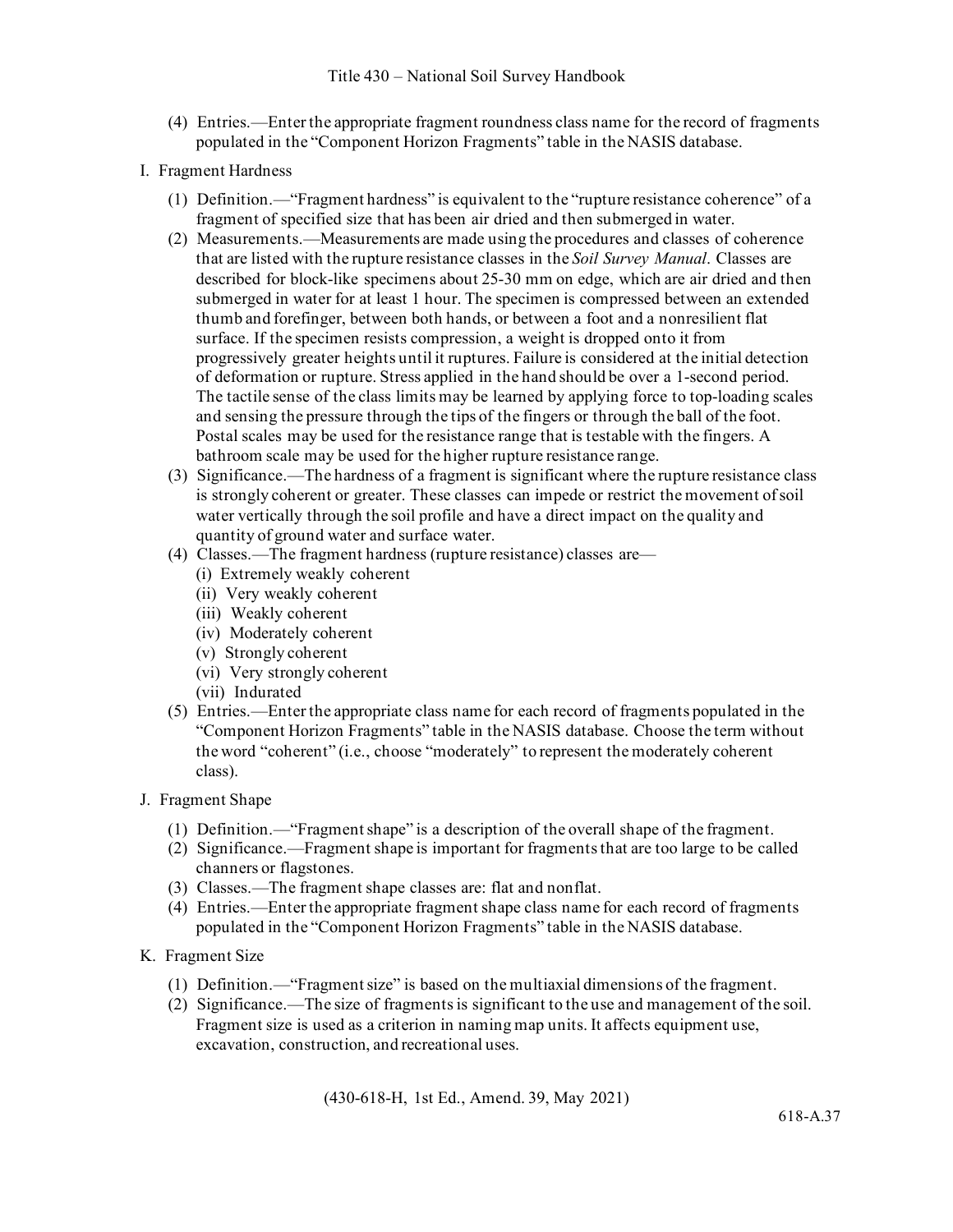- (3) Classes.—Classes of fragment size are subdivided as flat or nonflat, based on the shape of the fragments (described above).
	- (i) Flat fragment classes are given below:

| <b>Flat Fragment Class</b> | Length of Fragment (mm) |
|----------------------------|-------------------------|
| Channers                   | $>2$ to $<$ 150         |
| Flagstones                 | $≥150$ to <380          |
| Stones                     | $>380$ to $\leq 600$    |
| Boulders                   | >600                    |

#### **Figure 618-A12**

(ii) Nonflat fragment classes are given below:

| Diameter (mm)        |
|----------------------|
| $>2$ to $< 75$       |
| $>2$ to $<$ 5        |
| $\geq$ 5 to <20      |
| $≥$ 20 to <75        |
| $\geq$ 75 to <250    |
| $>250$ to $\leq 600$ |
| $\geq 600$           |
|                      |

#### **Figure 618-A13**

- (iii) Gravel is a collection of fragments having a diameter ranging from  $\geq 2$  to  $\leq 75$  mm. Individual fragments in this size range are properly referred to as "pebbles," not "gravels." For fragments that are less than strongly coherent, "para" is used as a prefix to the above terms (e.g., paracobbles).
- (4) Entries.—Enter the high, low, and representative values of each size class populated in the "Component Horizon Fragments" table in the NASIS database. The range of valid entries is from 2 to 3,000 millimeters, and only whole numbers (integers) are allowed.
- L. Fragment Volume
	- (1) Definition.—"Fragment volume" is the volume percentage of the horizon occupied by the 2 mm or larger fraction (20 mm or larger for wood fragments) on a whole soil base.
	- (2) Significance.—The volume occupied by the 2 mm or larger fraction is important in selecting texture modifiers (i.e., gravelly, very gravelly, extremely paragravelly).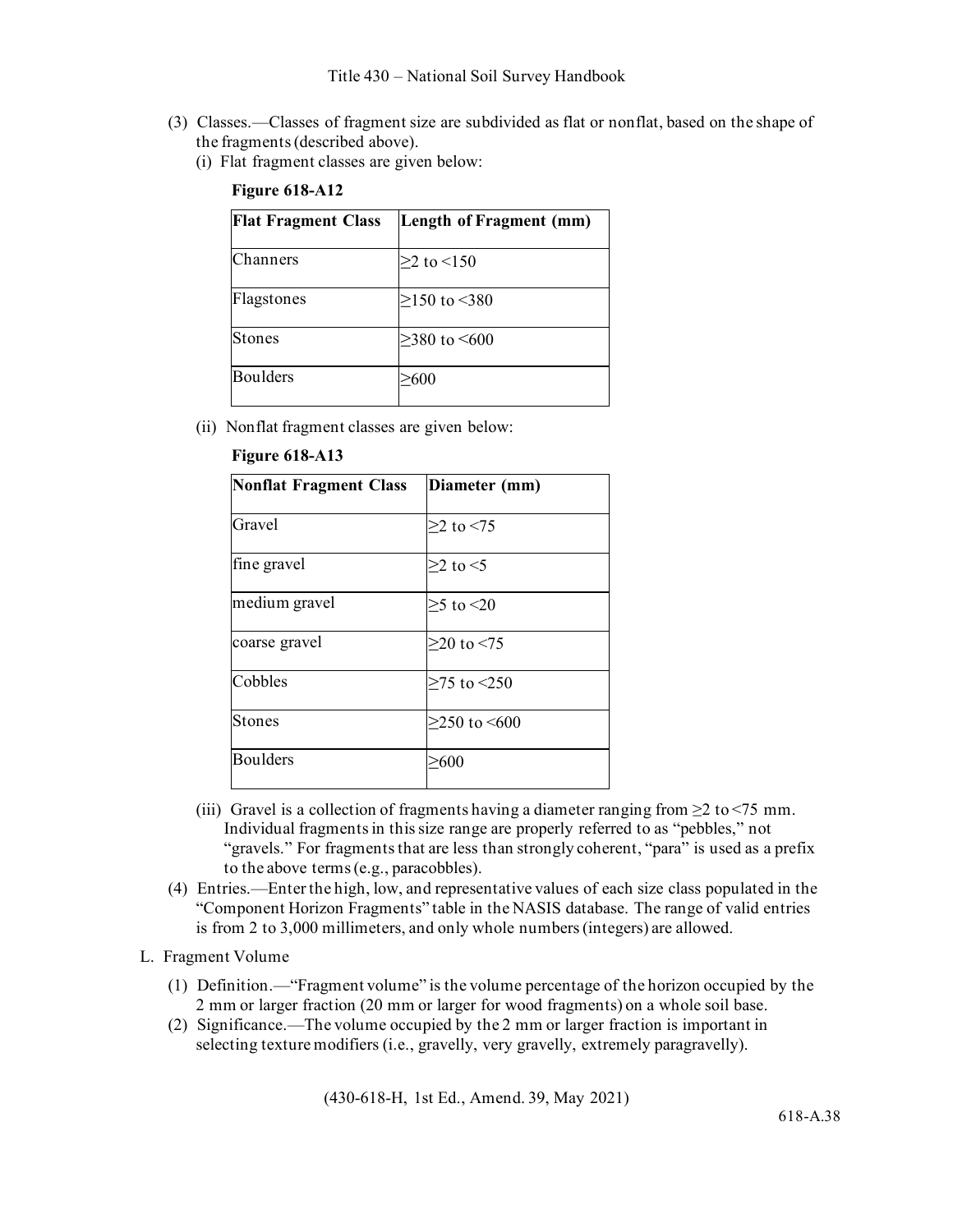(3) Entries.—Enter the high, low, and representative values for the percent volume present of each size class and kind of fragment populated in the "Component Horizon Fragments" table in the NASIS database. The range of valid entries is from 0 to 100 percent, and only whole numbers (integers) are allowed.

# **618.33 Free Iron Oxides**

A. Definition.—"Free iron oxides" are secondary iron oxides, such as goethite, hematite, ferrihydrite, lepidocrocite, and maghemite. These forms of iron may occur as discrete particles, as coatings on other soil particles, or as cementing agents between soil mineral grains. They consist of iron extracted by dithionite-citrate from the fine-earth fraction.

B. Significance.—The amount of iron that is extractable by dithionite-citrate is used in the ferritic, ferruginous, parasesquic, and sesquic mineralogy classes defined in Soil Taxonomy. The ratio of dithionite-citrate (free) iron to total iron in a soil is a measure of the degree of soil weathering. Free iron oxides are important in the soil processes of podzolization and laterization and play a significant role in the phosphorous fixation ability of soils.

C. Measurement.—Free iron oxides are measured as the amount extracted by a solution of sodium dithionite and sodium citrate using a method outlined in Soil Survey Investigations Report No. 42, Soil Survey Laboratory Methods Manual, Version 4.0, November 2004, USDA, NRCS.

D. Entries.—Enter high, low, and representative values as percentages for each horizon for which data is available. The range of valid entries is from 0 to 100 percent, and hundredths (two decimal places) are allowed.

# **618.34 Frost Action, Potential**

A. Definition.—"Potential frost action" is a rating of the susceptibility of the soil to upward or lateral movement by the formation of segregated ice lenses. It rates the potential for frost heave and the subsequent loss of soil strength when the ground thaws.

B. Classes.—Classes are used in regions where frost action is a potential problem. Refer to part 618, subpart B, section 618.84, for more information. The classes are: low, moderate, and high. They are defined below:

| <b>Potential Frost</b><br><b>Action Class</b> | <b>Definition</b>                                                                                                                  |
|-----------------------------------------------|------------------------------------------------------------------------------------------------------------------------------------|
| Low                                           | Soils are rarely susceptible to the formation of ice lenses.                                                                       |
| Moderate                                      | Soils are susceptible to the formation of ice lenses, which results in frost heave<br>and subsequent loss of soil strength.        |
| High                                          | Soils are highly susceptible to the formation of ice lenses, which results in frost<br>heave and subsequent loss of soil strength. |

**Figure 618-A14**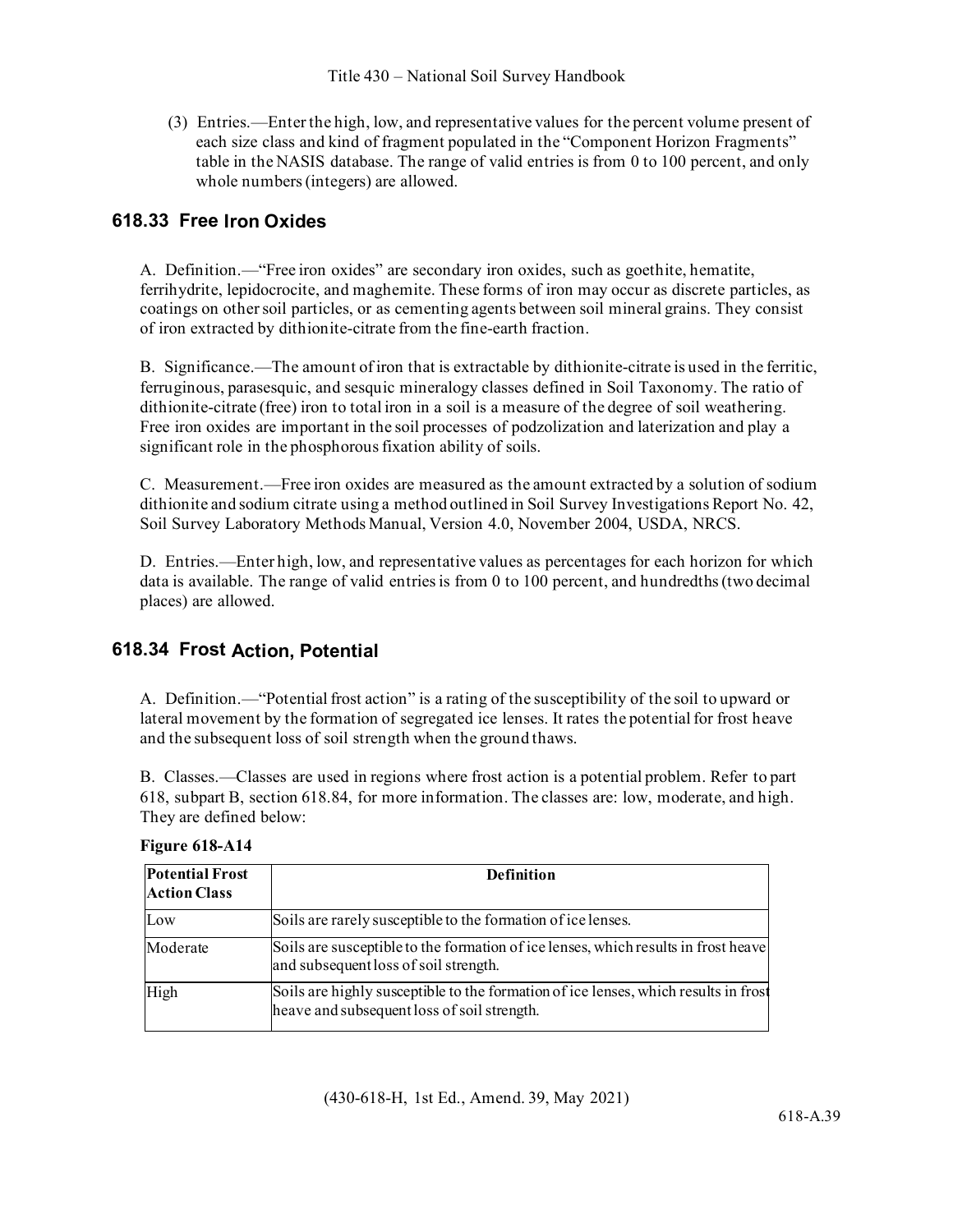C. Significance.—Damage from frost action results from the formation of segregated ice crystals and ice lenses in the soil and the subsequent loss of soil strength when the ground thaws. Frost heave damages highway and airfield pavements. It is less of a problem for dwellings and buildings that have footings which extend below the depth of frost penetration. In cold climates, unheated structures that have concrete or asphalt floors can be damaged by frost heave. Driveways, patios, and sidewalks can heave and crack. The thawing of the ice causes a collapse of surface elevation and produces free-water perches on the still-frozen soil below. Soil strength is reduced. Backslopes and side slopes of cuts and fills can slough during thawing. Seedlings and young plants of clover, alfalfa, wheat, and oats can be raised out of the soil or have their root systems damaged by frost heave.

#### D. Estimates

- (1) Freezing temperatures, soil moisture, and susceptible soils are needed for the formation of segregated ice lenses. Ice crystals begin to form in the large pores first. Water in small pores or water that was adsorbed on soil particles freezes at lower temperatures. This supercooled water is strongly attracted to the ice crystals, moves toward them, and freezes on contact with them. The resulting ice lens continues to grow in width and thickness until all available water that can be transported by capillary has been added to the ice lens and a further supply cannot be made available because of the energy requirements.
- (2) Soil temperatures must drop below  $0^{\circ}$  C for frost action to occur. Generally, the more slowly and deeply the frost penetrates, the thicker the ice lenses are and the greater the resulting frost heave is. Part 618, subpart B, section 618.85, is a map that shows the design freezing index values in the continental United States. The values are the number of degree days below  $0^{\circ}$  C for the coldest year in a period of 10 years. The values indicate duration and intensity of freezing temperatures. The 250 isoline is the approximate boundary below which frost action ceases to be a problem. Except on the West Coast, the frost action boundary corresponds closely to the functional boundary between the mesic and thermic soil temperature regimes as defined in Soil Taxonomy. More information is provided in the U.S. Army Engineer School, Student Reference, 1967, Soil Engineering, Section I, Volume II, Chapters VI-IX, Fort Belvoir, VA.
- (3) Water necessary for the formation of ice lenses may come from a high water table or from infiltration at the surface. Capillary water in voids and adsorbed water on particles also contribute to ice lens formation but, unless this water is connected to a source of free water, the amount generally is insufficient to produce significant ice segregation and frost heave.
- (4) The potential intensity of ice segregation is dependent to a large degree on the effective soil pore size and soil saturated hydraulic conductivity, which are related to soil texture. Ice lenses form in soils in which the pores are fine enough to hold quantities of water under tension but coarse enough to transmit water to the freezing front. Soils that have a high content of silt and very fine sand have this capacity to the greatest degree and hence have the highest potential for ice segregation. Clayey soils hold large quantities of water but have such slow saturated hydraulic conductivity that segregated ice lenses are not formed unless the freezing front is slow moving. However, sandy soils have large pores and hold less water under lower tension. As a result, freezing is more rapid and the large pores permit ice masses to grow from pore to pore, entombing the soil particles. Thus, in coarse grained soils, segregated ice lenses are not formed and less displacement can be expected.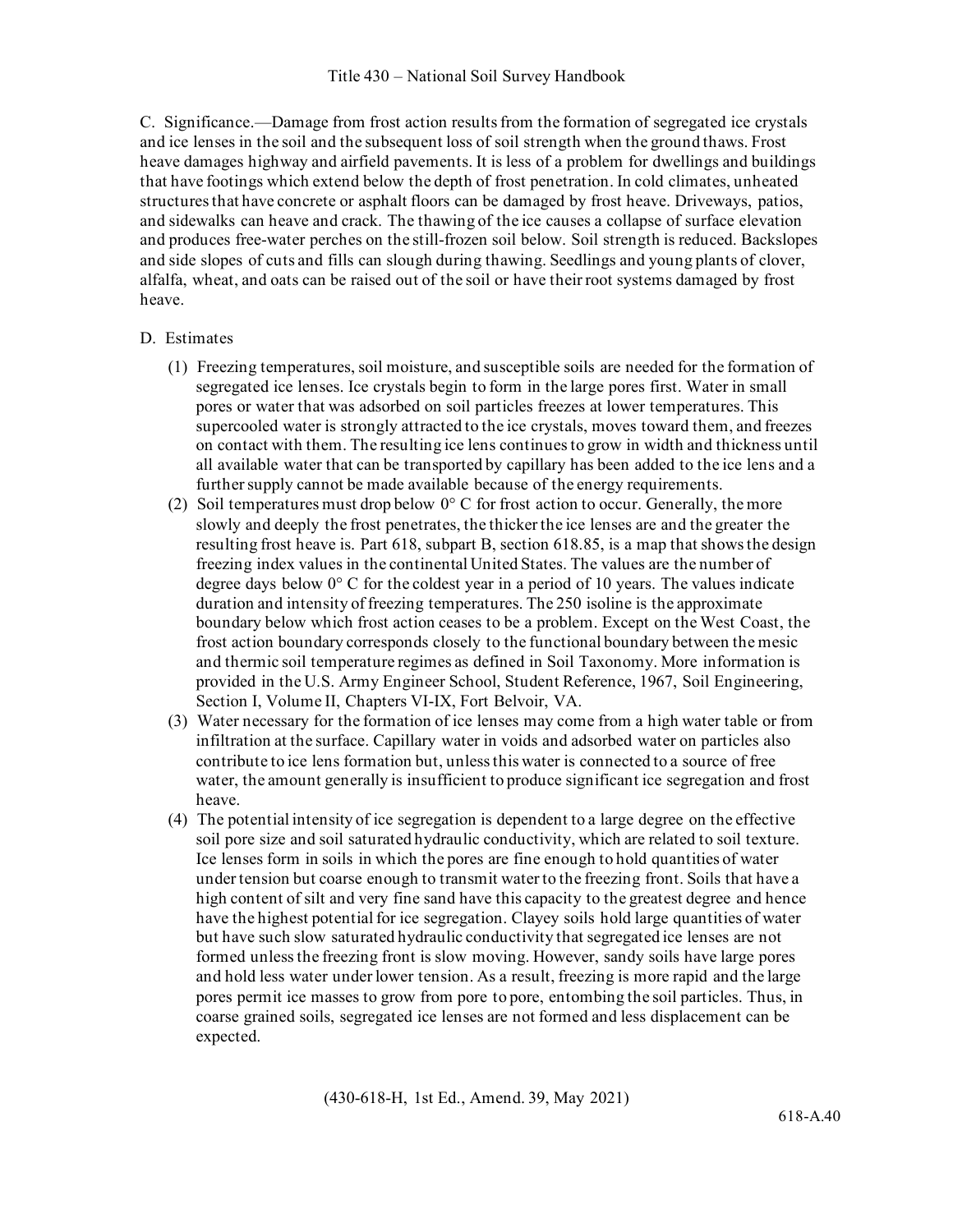(5) Estimates of potential frost action generally are made for soils in mesic or colder temperature regimes. Exceptions are on the West Coast, where the mesic-thermic temperature line crosses below the 250 isoline, as displayed in part 618, subpart B, section 618.85, and along the East Coast, where the soil climate is moderated by the ocean. Mesic soils that have a design freezing index of less than 250 degree days should not be rated because frost action is not likely to occur. The estimates are based on bare soil that is not covered by insulating vegetation or snow. They are also based on the moisture regime of the natural soil. The ratings can be related to manmade modifications of drainage or to irrigation systems on an onsite basis. Frost action estimates are made for the whole soil to the depth of frost penetration, to bedrock, or to a depth of 2 meters (6.6 feet), whichever is shallowest. Part 618, subpart B, section 618.84, is a guide for making potential frost action estimates. It uses the soil moisture regimes and taxonomic family particle-size classes as defined in *Soil Taxonomy*.

E. Entries.—Enter one of the following classes for the whole soil: low, moderate, or high. If frost action is not a problem, enter "none."

# **618.35 Gypsum**

A. Definition.—"Gypsum" is the percent, by weight, of hydrated calcium sulfates in the <20 mm fraction of soil.

B. Significance.—Gypsum is partially soluble in water and can be dissolved and removed by water. Soils with more than 10 percent gypsum may collapse if the gypsum is removed by percolating water. Gypsum is corrosive to concrete. Corrosion of concrete is most likely to occur in soils that are more than about 1 percent gypsum when wetting and drying occurs. Gypsum percentage is used for soil classification in the required characteristics for gypsic and petrogypsic horizons, the gypseous substitute classes, several strongly contrasting particle-size classes, and the hypergypsic, gypsic, and carbonatic mineralogy classes.

C. Measurement.—Gypsum percentage is measured by a method that uses precipitation in acetone, as outlined in Soil Survey Investigations Report No. 42, Soil Survey Laboratory Methods Manual, Version 4.0, November 2004, USDA, NRCS.

D. Entries.—Enter the high, low, and representative values to represent the range in gypsum content as a weight percent of the soil fraction less than 20 mm in size. Round values to the nearest 5 percent for layers that are more than 5 percent gypsum and to the nearest 1 percent for layers that are lessthan 5 percent gypsum (for example, 0-1, 1-5, 5-10). If the horizon does not have gypsum, enter "0." The range of valid entries is from 0 to 120 percent, and only whole numbers (integers) are allowed.

# **618.36 Horizon Depth to Bottom**

A. Definition.—"Horizon depth to bottom" is the distance from the top of the soil to the base of the soil horizon.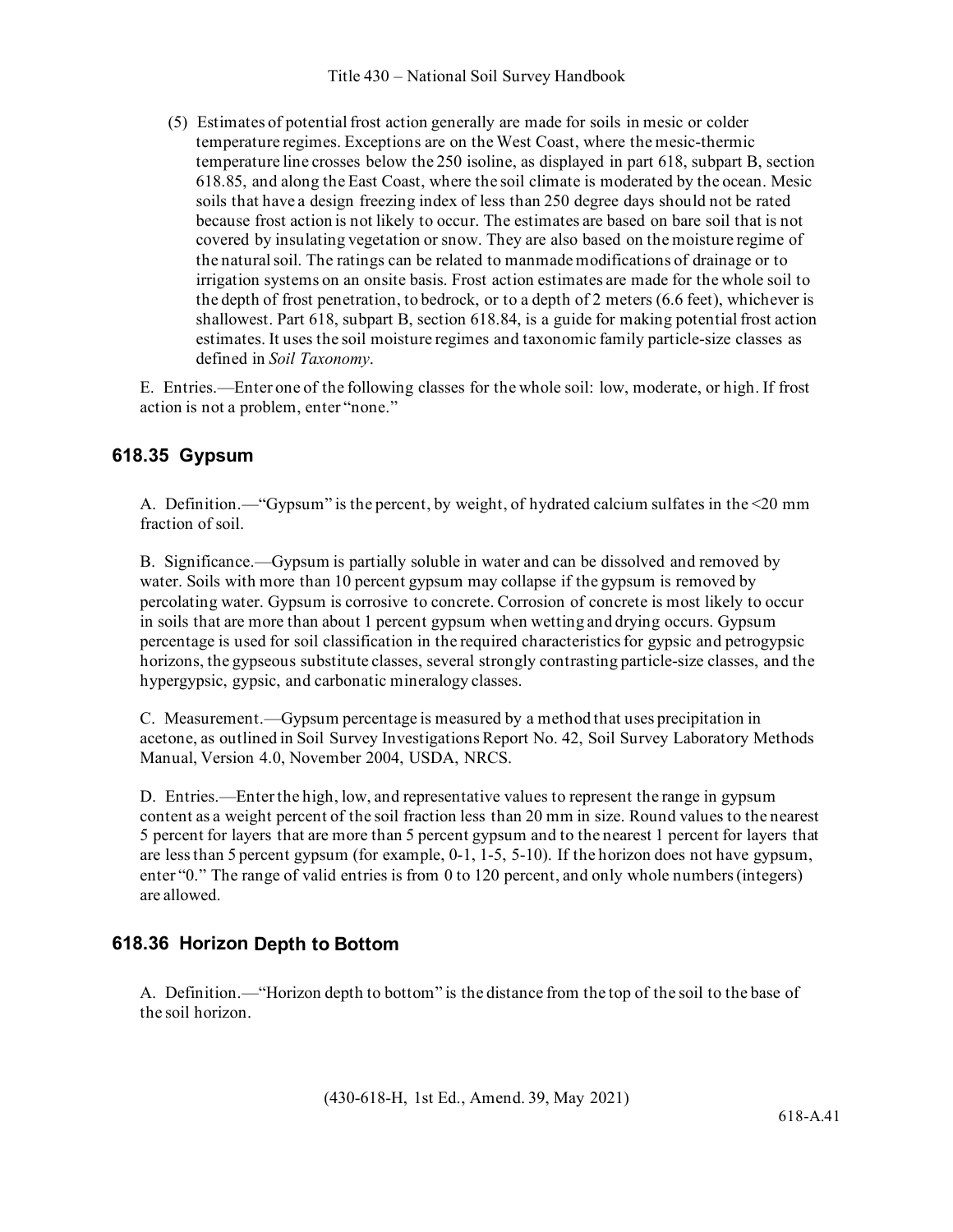B. Measurement.—Distance is measured from the top of the soil, which is defined as the top of the mineral soil, or, for soil with "O" horizons, the top of any organic layer that is at least slightly decomposed. For soils that are covered by 80 percent or more rock or pararock fragments, the top of the soil is the mean height of the top of the fragments. See chapter 3 in the *Soil Survey Manual* for a complete discussion. Measurement should be estimated to a depth of 200 cm for most soils and to a depth at least 25 cm below a lithic contact if the contact is above 175 cm. For soils, including those that have a root-restricting contact such as a paralithic contact, the lowest horizon bottom should extend to a depth of at least 25 cm below the contact or to a depth of 200 cm, whichever is shallower.

C. Entries.—Values for horizon depth to bottom that are used to populate component data in NASIS are not specific to any one point but rather are a reflection of commonly observed values based on field observations and are intended to model the component as it occurs throughout the map unit. Enter the high, low, and representative values in whole centimeters. The high value represents either the greatest depth to which the base of the horizon extends or, for horizons extending beyond the limit of field observation, is the depth to which observation was made (usually no more than 200 cm but at least 150 cm).

# **618.37 Horizon Depth to Top**

A. Definition.—"Horizon depth to top" is the distance from the top of the soil to the upper boundary of the soil horizon.

B. Measurement.—Distance is measured from the top of the soil, which is defined as the top of the mineral soil, or, for soils with "O" horizons, the top of any organic layer that is at least slightly decomposed. For soils that are covered by 80 percent or more rock or pararock fragments, the top of the soil is the mean height of the top of the fragments. See chapter 3 in the *Soil Survey Manual* for a complete discussion.

E. Entries.—Values for depth to top that are used to populate component data in NASIS are not specific to any one point but rather are a reflection of commonly observed values based on field observations and are intended to model the component as it occurs throughout the map unit. Enter the high, low, and representative values in whole centimeters. See section 618.38, "Horizon Designation," for a discussion on how to list E/B and E and Bt type horizons.

# **618.38 Horizon Designation**

A. Definition.—"Horizon designation" is a concatenation of three kinds of symbols used in various combinations to identify layers of soil that reflect the investigator's interpretations of genetic relationships among layers within a soil.

B. Significance.—Soils vary widely in the degree to which horizons are expressed. The range is from little or no expression to strong expression. Layers of different kinds are identified by symbols. Designations are provided for layers that have been changed by soil formation and for those that have not. Designations are assigned after comparison of the observed properties of the layer with properties inferred for the material before it was affected by soil formation.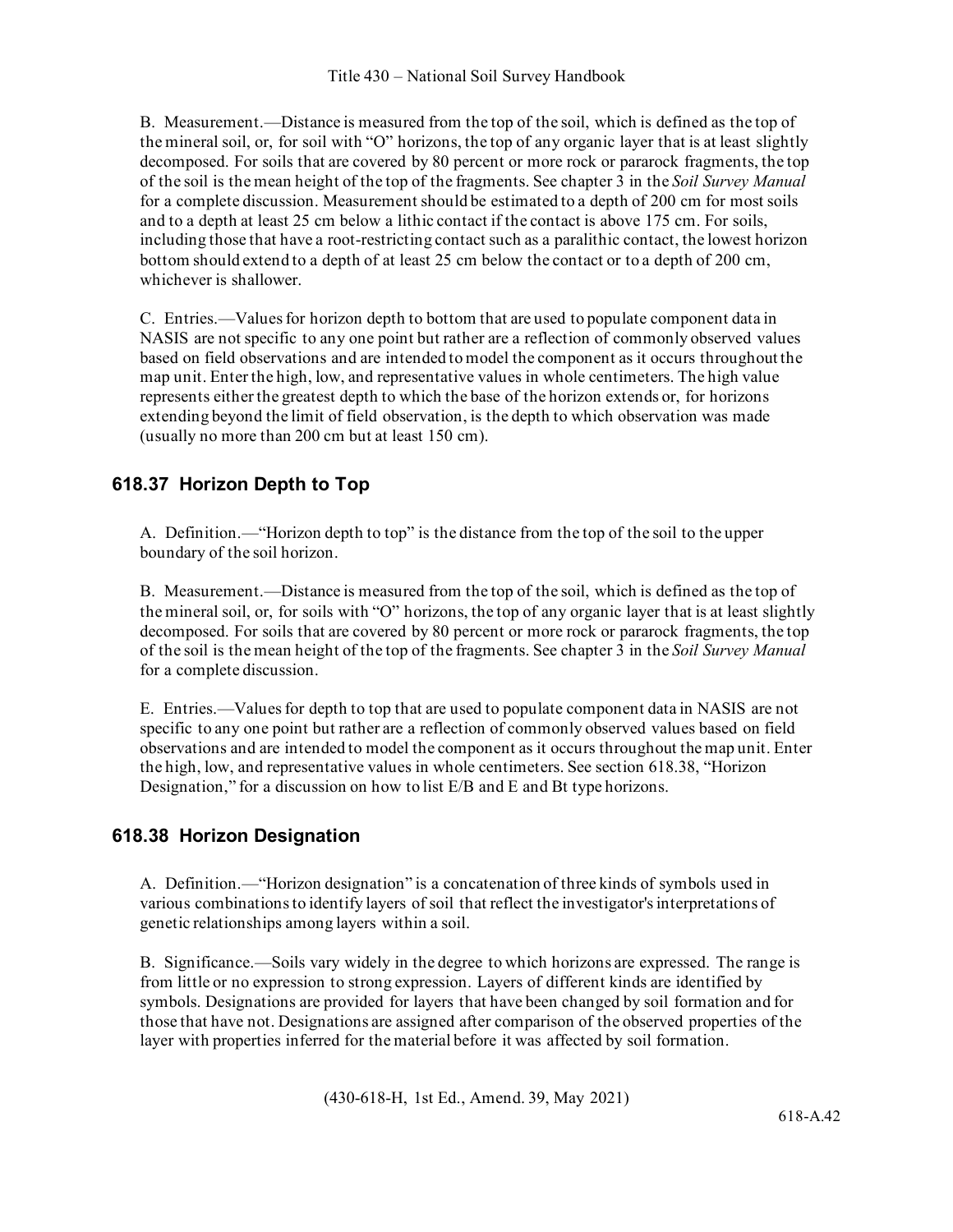Designations of genetic horizons express a qualitative judgment about the kind of changes that are believed to have taken place. A more detailed discussion can be reviewed in the latest edition of the Keys to Soil Taxonomy and in the *Soil Survey Manual*, chapter 3. Horizon designations shown in field pedon descriptions (point data) represent a specific location on the landscape. Horizon designations used to populate component data in NASIS are not specific to any one point but rather are a reflection of commonly observed horizon sequences based on field observations and are intended to model the component as it occurs throughout the map unit so that accurate interpretations can be derived.

C. Entries.—Enter combinations of symbols to reflect master horizons and their vertical subdivisions. Commonly occurring master horizon sequences, identified in field pedon descriptions (e.g., A-Bt1-Bt2-Btk-2Bk-2C), are used for soil components in NASIS. Generalized horizon layer designations (e.g., H1-H2-H3) may be used instead of genetic horizon designations. Users of generalized horizon layer designations must be cognizant of the fact that certain master horizon designations, such as O, Cr, and R, are still required entries in NASIS for proper soil interpretations.

- (1) It is not possible to include all master horizon sequences observed in individual pedon descriptions when populating the interpretive horizons of soil components. For example, if an Ap horizon is present and the former E horizon is incorporated into the Ap horizon, a sequence of Ap-E should not be used because the horizons would not normally occur together. Judgment is required when determining how much detail is required to represent the component adequately for interpretations. Care must be taken to maintain important differences between genetic horizons whose range in properties are specified separately on the official series descriptions. Some general guidance follows. Master horizons (i.e., O, A, E, B) represent unique sets of pedogenic processes and therefore should not be combined when aggregating data, even if their basic properties are similar.
- (2) Transitional horizons, such as EB and BC, should be recorded if they are commonly more than about 10 cm thick. After applying careful judgment, some horizons may be combined in order to avoid overly complex horizon sequences representing map unit components. Keep in mind, however, that once combined, any useful information gained by their separation is lost. Transitional horizons thinner than about 10 cm may be combined with an adjacent master horizon if they are not considered important to the interpretation of the component. Master horizon subdivisions showing genetic variations not deemed significant to interpretations may be combined. For example, a horizon sequence of Bt1- Bt2-Bt3, based solely on color variation and having no other significant differences, may be combined and shown simply as Bt. Master horizon subdivisions showing genetic variations that are deemed significant to interpretations should not be combined. For example, a horizon sequence of Bt-Btx-BC should not be combined. Do not combine horizons that straddle the criteria break to a diagnostic horizon. For example, a Bk1 with insufficient calcium carbonate content to qualify as a calcic horizon should not be combined with a Bk2 that is a calcic horizon. Enter only what the documentation can support.
- (3) Combination horizons (E and Bt, Btn/E, E/Bt, etc.) should be entered as two separate horizon records, such as one for the E part of the horizon and the second for the Bt part of the horizon. Both records must have the same horizon designations assigned (e.g.,  $E/Bt$ ). But these separate horizon records must have different RV depth values for the top and bottom depths. The RV horizon depths must be completely in sync with no duplication, overlaps, or gaps. For example, the E part of a E/Bt horizon could have RV depths of 20 to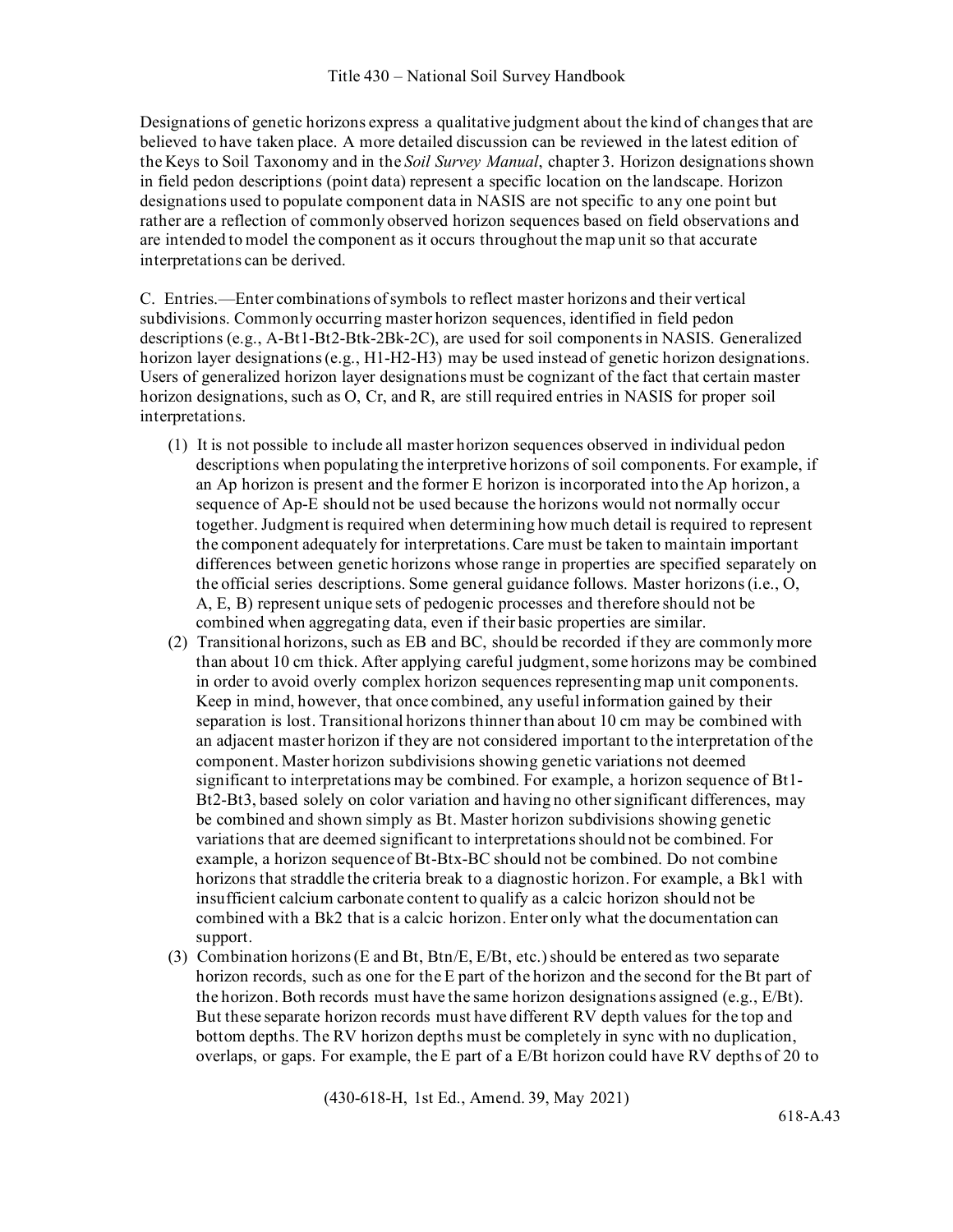35 cm and the Bt part of the E/Bt horizon could have RV depths of 35 to 50 cm. The depth values for the "Low" and "High" columns of the horizon top and bottom depths may be populated to identify the overlapping nature of the horizon (e.g., both records may have the same low value for the top depth of 10 cm). Soil property data elements would be populated for each part to describe the characteristics of that separate part of the combination horizon.

(4) Allowable codes are listed in the NASIS data dictionary [\(https://www.nrcs.usda.gov/wps/PA\\_NRCSConsumption/download?cid=stelprdb1247050](https://www.nrcs.usda.gov/wps/PA_NRCSConsumption/download?cid=stelprdb1247050&ext=pdf) [&ext=pdf\)](https://www.nrcs.usda.gov/wps/PA_NRCSConsumption/download?cid=stelprdb1247050&ext=pdf). The rules for use of horizon designations are in the latest edition of the *Keys to Soil Taxonomy* and in the *Soil Survey Manual*, chapter 3.

## **618.39 Horizon Thickness**

A. Definition.—"Horizon thickness" is a measurement from the top to bottom of a soil horizon throughout its areal extent.

B. Measurement.—Soil horizon thickness varies on a cyclical basis. Measurements should be made to record the range in thickness as it normally occurs in the soil.

C. Entries.—Horizon thickness values used to populate component data in NASIS are not specific to any one point but rather are a reflection of commonly observed values based on field observations and are intended to model the component as it occurs throughout the map unit. Enter the high, low, and representative values in whole centimeters. The minimum allowable entry is 1 cm. For horizons extending beyond the limit of field observation, thickness is only populated to the depth at which an observation was made.

# **618.40 Hydrologic Group**

### A. Definition

- (1) The complete definition and official criteria for hydrologic soil groups are available online at [\(Title 210, National Engineering Handbook, part 630, chapter 7, "Hydrologic Soil](http://directives.sc.egov.usda.gov/viewerFS.aspx?hid=21422) [Groups"\)](http://directives.sc.egov.usda.gov/viewerFS.aspx?hid=21422).
- (2) "Hydrologic group" is a group of soils having similar runoff potential under similar storm and cover conditions. Soil properties that influence runoff potential are those that influence the minimum rate of infiltration for a bare soil after prolonged wetting and when not frozen. These properties are depth to a seasonal high water table, saturated hydraulic conductivity after prolonged wetting, and depth to a layer with a very slow water transmission rate. Changes in soil properties caused by land management or climate changes also cause the hydrologic soil group to change. The influence of ground cover is treatedindependently.

B. Classes.—The soils in the United States are placed into four groups, A, B, C, and D, and three dual classes, A/D, B/D, and C/D.

C. Significance.—Hydrologic groups are used in equations that estimate runoff from rainfall. These estimates are needed for solving hydrologic problems that arise in planning watershed-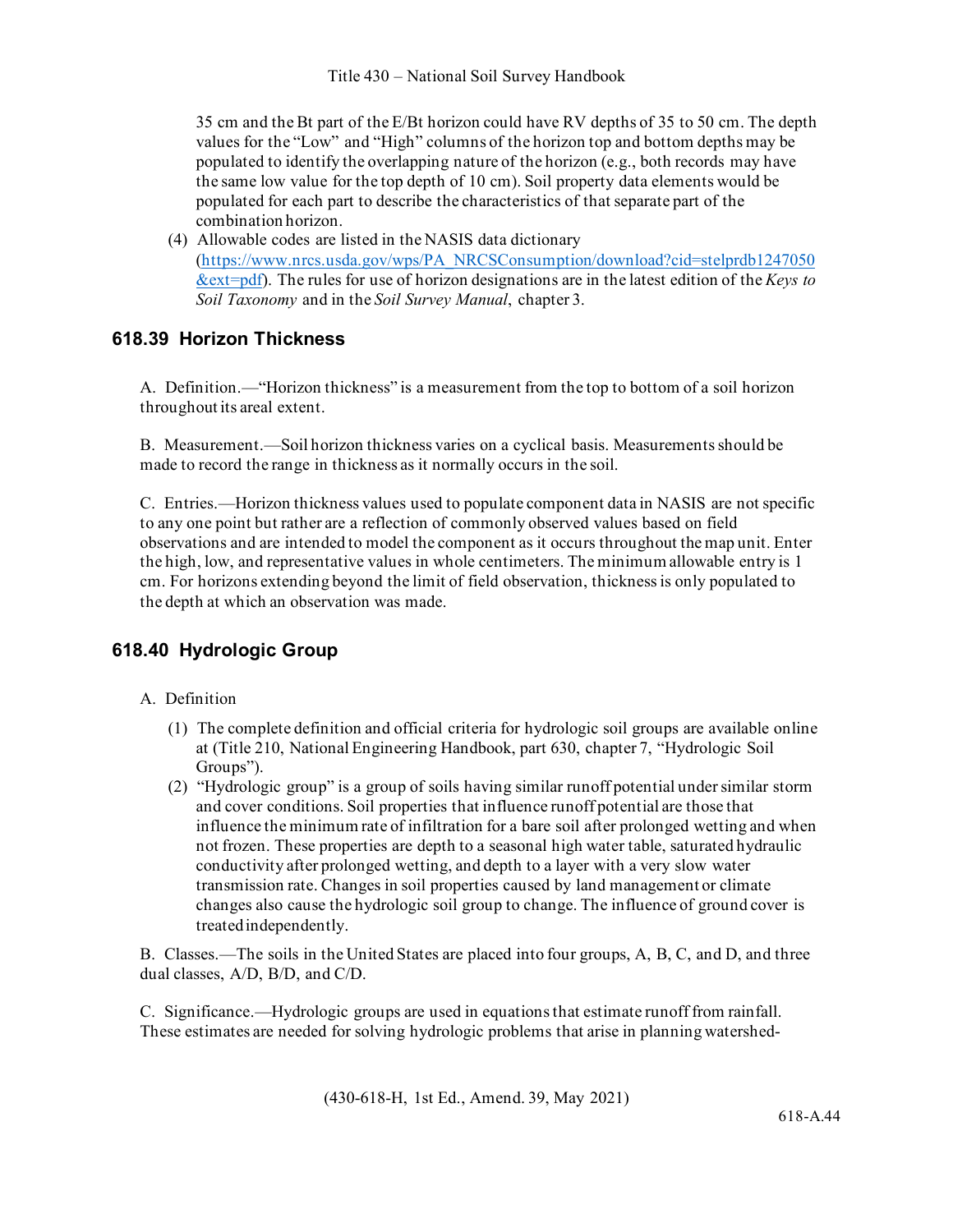protection and flood-prevention projects and for planning or designing structures for the use, control, and disposal of water.

D. Measurements.—The original classifications assigned to soils were based on the use of rainfall-runoff data from small watersheds and infiltrometer plots. From these data, relationships between soil properties and hydrologic groups were established.

E. Estimates.—Assignment of soils to hydrologic groups is based on the relationship between soil properties and hydrologic groups. Wetness characteristics, water transmission after prolonged wetting, and depth to very slowly permeable layers are properties used in estimating hydrologic groups.

F. Entries.—Enter the soil hydrologic group, such as A, B, C, D, A/D, B/D, or C/D.

## **618.41 Landscape, Landform, Microfeature, Anthroscape, Anthropogenic Landform, and Anthropogenic Microfeature**

A. Definition.— the geomorphic description is nested to describe largest to smallestsetting.

- (1) "Landscape" is a broad or unique land area comprised of a collection of relatedlandforms that define a general geomorphic form or setting.
- (2) "Landform" is any physical, recognizable form or feature of the Earth's surface having a characteristic shape, internal composition, and produced by natural causes; a distinct individual produced by a set of processes.
- (3) "Microfeatures" are small, local, natural forms on the land surface that are too small to delineate on a topographic or soils map at commonly used map scales.
- (4) "Anthroscapes" are human-modified landscapes of substantial and permanent alterations formed by the removal, addition, or reorganization of the physical shape and/or internal stratigraphy of the land, associated with management for habitation, commerce, food or fiber production, recreation, or other human activities that have permanently and substantively altered water flow and sediment transport across or within the regolith.
- (5) "Anthropogenic landforms" are discrete, human-made landforms on the Earth's surface or in shallow water that have characteristic shape and range of internal composition of unconsolidated earthy, organic, human-transported materials, or rock that is the direct result of human manipulation or activities and are mappable at common soil survey scales (e.g., Order  $2:$  > 1:10,000 and < 1:24,000). Anthropogenic landforms can be either constructional (accumulations; e.g., artificial levee) or destructional (voids; e.g., quarry) in origin.
- (6) "Anthropogenic microfeatures" are discrete, individual, human-derived forms on the Earth's surface or in shallow water that have a characteristic shape and range in composition of unconsolidated earthy, organic, human-transported materials, or rock, and are too small to delineate on a topographic or soils map at commonly used map scales. Anthropogenic microfeatures can be either constructional accumulations (e.g., railroad bed) or destructional voids (e.g., ditch) in origin.

B. Significance.— Geographic patterns suggests natural relationships. Running water, with weathering and gravitation, commonly sculpts landforms within a landscape. Over the ages, earthy material is removed from some landforms and deposited on others. Landforms are interrelated. An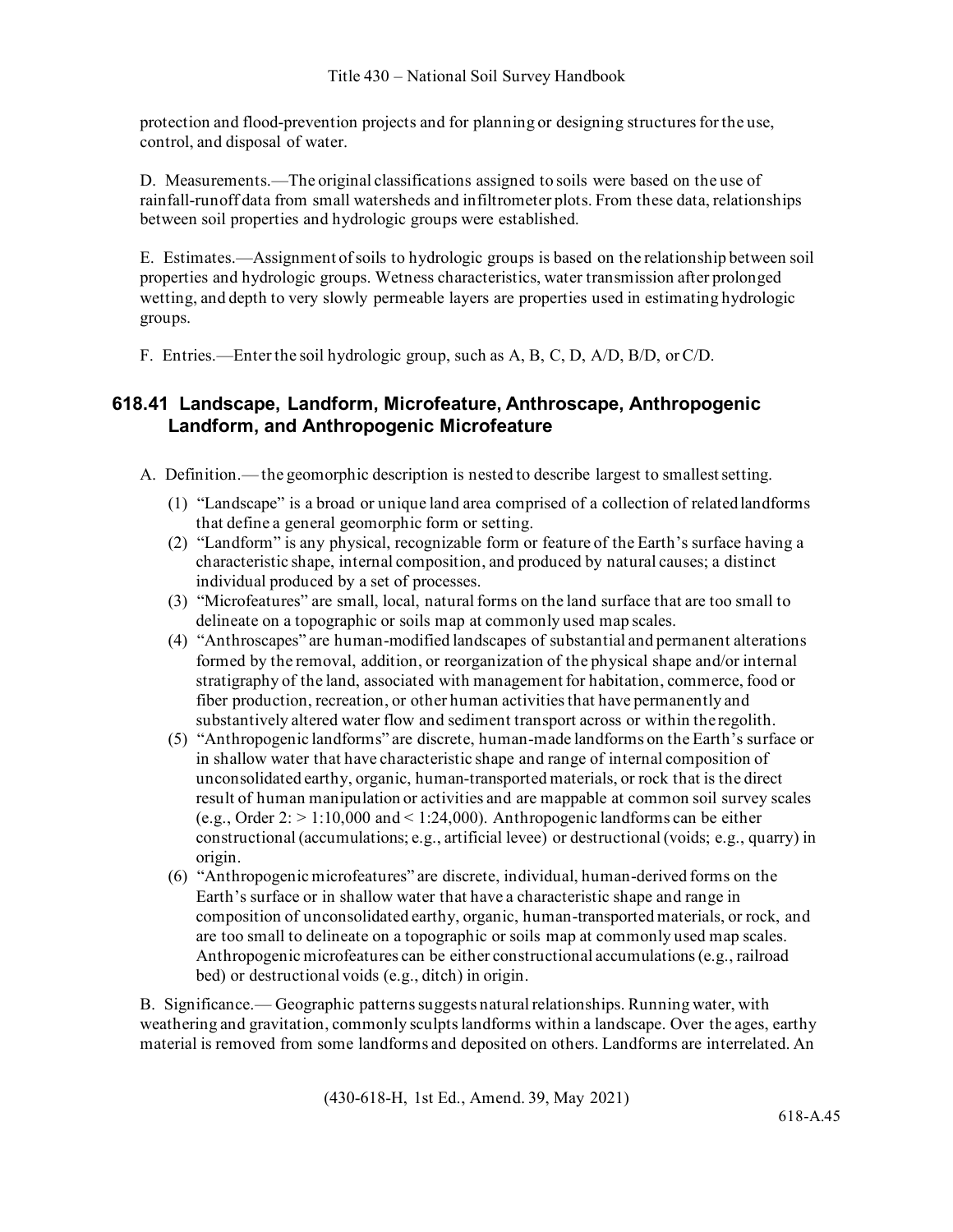entire area has unity through the interrelationships of its landform. Typically, microfeatures and anthropogenic microfeatures are nested within landforms or anthropogenic landforms. In turn, landforms and anthropogenic landforms are nested within landscapes or anthroscapes.

- (1) Each landform or anthropogenic landform may have one kind of soil present or several. Climate, vegetation, and time of exposure to weathering of the parent materials are commonly about the same throughout the extent of the landform, depending on the relief of the area. Position on the landform may have influenced the soil-water relationships, microclimate, and vegetation.
- (2) The anthropogenic landform typically has straight-line boundaries or geometric shape and is the result of human deposition or removal activities.
- (3) The proper identification of the geomorphic setting is an important part of understanding the formative history of the soil and the materials from which the soil formed and dictate the dynamics operating in a given area. Understanding these geoforms, materials, and interactions aid in the development of the soil mapping model and in the consistent transfer of information between areas.
- (4) Landform terms are also used as local phase criteria for separating components or uniquely naming soil map units. See part 627 of this handbook for more information on naming physiographic phases, features, and materials.
- (5) A term should only be used once in a geomorphic descriptive string (e.g., microfeature/landform/landscape, or anthropogenic microfeature/anthropogenic landform/anthroscape). If a term is used at one level, it should not be repeated at another level in the same string (e.g., an outwash plain on an outwash plain is not acceptable). A different term that conveys additional information should be used at each level (e.g., an outwash plain on a till plain is more informative).
- (6) Describe and record what you see. Not all levels are present at all sites. If there are no microfeatures present, none should be recorded for that site. If anthropogenic landforms are found, but are not part of a larger anthropogenically modified area (no anthroscape), then a natural landscape should be identified.

C. Classes.—The allowable list of terms is included in the NASIS data dictionary. Definitions of the terms are included in part 629 of this handbook.

D. Entries.—Enter the appropriate class name for the landforms on which each map unit component occurs. A representative value (term) may be indicated. It is possible to indicate the presence of one landform occurring on another landform (e.g., a dune on a flood plain).

# **618.42 Linear Extensibility Percent**

A. Definition.—"Linear extensibility percent" is the linear expression of the volume difference of natural soil fabric at 1/3-bar or 1/10-bar water content and oven dryness. The volume change is reported as percent change for the whole soil.

B. Classes.—Shrink-swell classes are based on the change in length of an unconfined clod as moisture content is decreased from a moist to a dry state. If this change is expressed as a percent, the value used is LEP, linear extensibility percent. If it is expressed as a fraction, the value used is COLE, coefficient of linear extensibility. The shrink-swell classes are defined asfollows:

### **Figure 618-A15**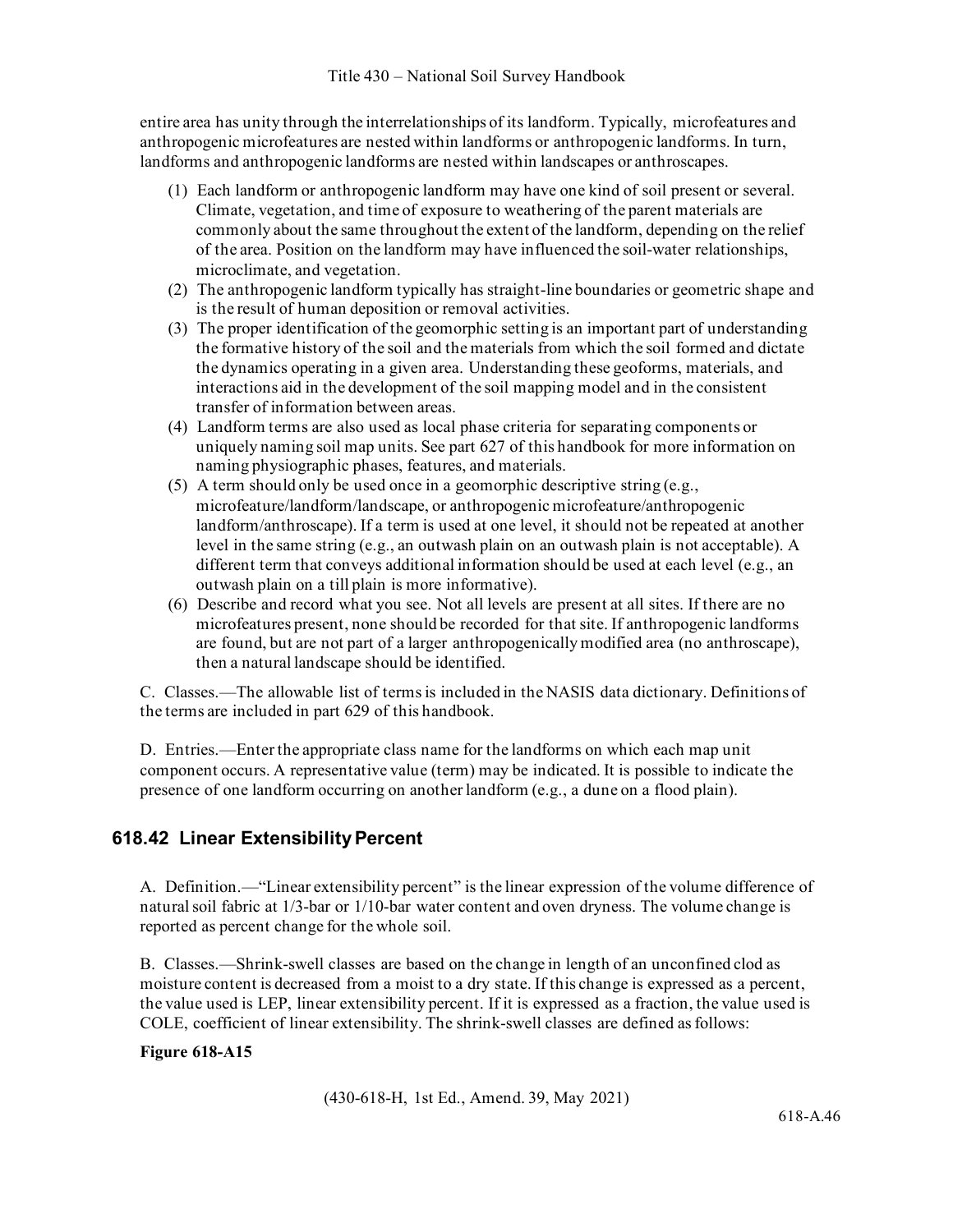| <b>Shrink-Swell Class</b> | <b>LEP</b>  | <b>COLE</b>   |
|---------------------------|-------------|---------------|
| Low                       | $<$ 3.0     | < 0.03        |
| Moderate                  | $3.0 - 5.9$ | $0.03 - 0.06$ |
| High                      | $6.0 - 8.9$ | $0.06 - 0.09$ |
| Very High                 | $\geq 9.0$  | $\geq 0.09$   |

C. Significance.—If the shrink-swell class is rated moderate to very high, shrinking and swelling can damage buildings, roads, and other structures. The high degree of shrinkage associated with high and very high shrink-swell classes can damage plant roots. Linear extensibility (expressed as cm of extension per meter of soil) is used for soil classification in the required characteristics for Vertic subgroups. Such soils will typically have LEP values of 6 or more.

D. Measurement.—Coefficient of linear extensibility is measured directly as the change in clod dimension from moist to dry conditions and is expressed as a percentage of the volume change to the dry length:

 $COLE = \text{moist length} - \text{dry length}$ dry length

When expressed as LEP (linear extensibility percent):

 $LEP = COLE \times 100$ 

Linear extensibility may be determined by any of the following methods:

- (1) For the core method of measurement, select a sample core from a wet or moist soil. Carefully measure the wet length of the core and set the core upright in a dry place. If the core shrinks in a symmetrical shape without excessive cracking or crumbling, its length can be measured and linear extensibility percent calculated. If the core crumbles or cracks, measurements cannot be accurately determined by this method.
- (2) In the coated clod method of measurement, shrink-swell potential can be estimated from the bulk density of soil measured when moist and when dry. The coated clod method is widely used and is the most versatile procedure for determining the bulk density of coherent soils. Procedures and calculations are given in Soil Survey Investigations Report No. 42, *Soil Survey Laboratory Methods Manual*, Version 4.0, November 2004, USDA, NRCS.
- (3) Linear extensibility percent can be calculated from bulk density moist (Dbm) and bulk density dry (Dbd) using the following formula:

LEP = 100  $[(\text{Dbd}/\text{Dbm})^{1/3} -1]$   $[1-(\text{Volume } \% > 2 \text{ mm}/100)]$ 

This equation is used to simplify the determination of shrink-swell potential classes. The classes are as follows:

### **Figure 618-A16**

| Dbd/Dbm | <b>Shrink-Swell Potential</b> |
|---------|-------------------------------|
| < 1.10  | Low                           |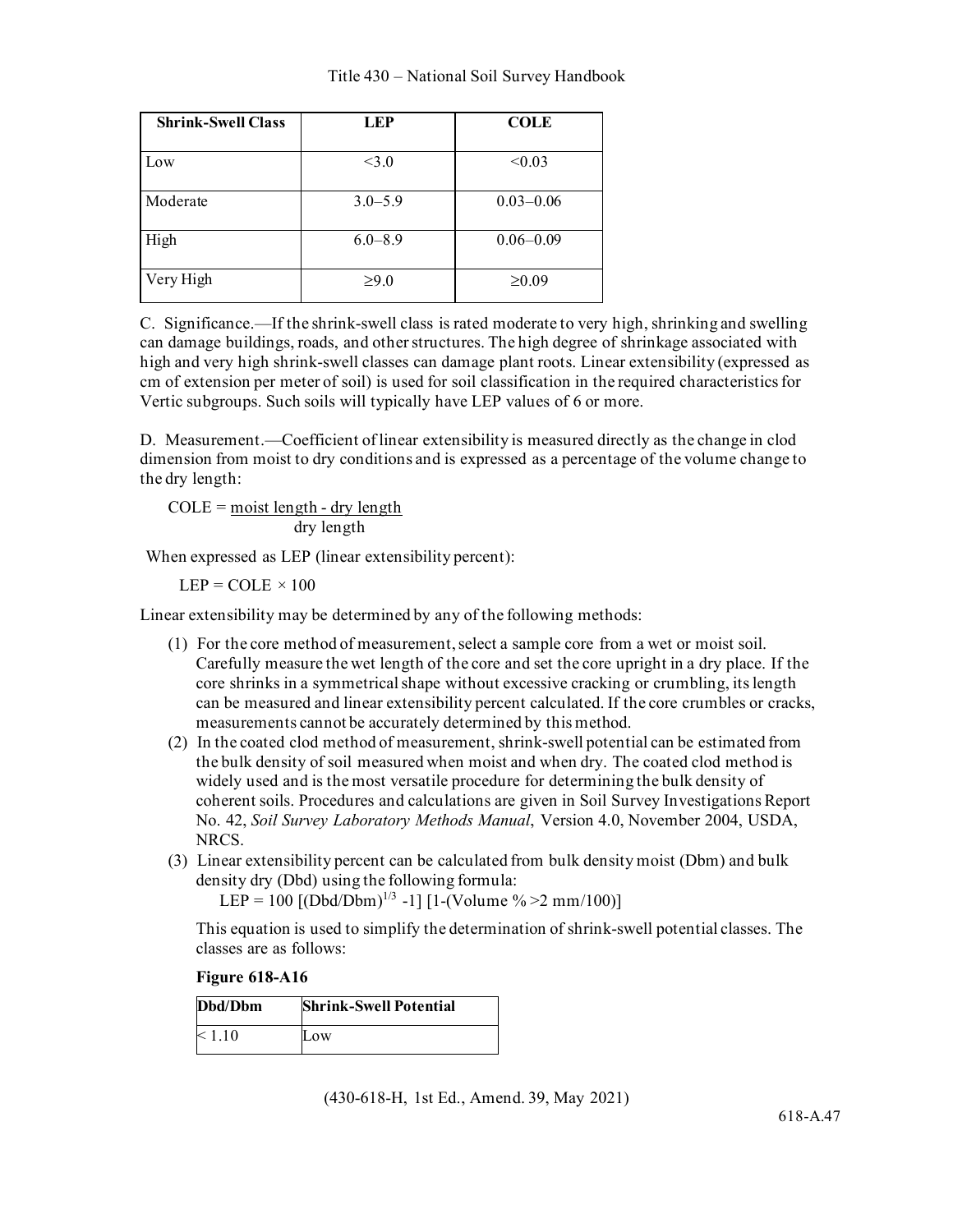| $1.10 - 1.20$ | Moderate  |
|---------------|-----------|
| $1.20 - 1.30$ | High      |
| 1.30          | Very high |

E. Estimates.—Field estimates of shrink-swell potential can be made by observing desiccation cracks, slickensides, gilgai, soil creep, and leaning utility poles. Shrink-swell potential correlates closely with the kind and amount of clay. The greatest shrink-swell potential occurs in soils that have high amounts of 2:1 lattice clays, such as clay minerals in the smectite group. Illitic clays are intermediate, and kaolinitic clays are least affected by volume change as the content in moisture changes.

F. Entries.—Enter the low, high, and representative linear extensibility percent values. If laboratory measurements or accurate field estimates are available, the high and low values do not need to correspond with shrink-swell class limits. However, if data is limited, the high and low values may correspond to the high and low limits of the appropriate shrink-swell class. The range of valid entries is from 0 to 30 percent, and tenths (one decimal place) are allowed.

# **618.43 Liquid Limit**

A. Definition.—"Liquid limit" is the water content of the soil material, which passes a no. 40 sieve, at the change between the liquid and plastic states.

B. Significance.—The plasticity chart, given in ASTM Designation D 2487, is a plot of liquid limit (LL) versus plasticity index (PI) and is used in classifying soil in the Unified soil classification system. The liquid limit is also a criterion for classifying soil in the AASHTO classification system, as shown in part 618, subpart B, section 618.83. Generally, the amount of clay- and silt-sized particles, the organic matter content, and the type of minerals determine the liquid limit. Soils that have a high liquid limit have the capacity to hold a lot of water while maintaining a plastic or semisolidstate.

C. Measurement.—Tests are made on thoroughly puddled soil material that has passed a no. 40 (.425 mm) sieve. The measurement is expressed on a dry weight basis, according to ASTM Designation D 4318. This procedure requires the use of a liquid limit device, a special tool designed to standardize the arbitrary boundary between a liquid and plastic state of a soil. Estimates of liquid limit are made on soils during soil survey investigations and mapping activities. The liquid limit is usually inferred from clay mineralogy and clay content. If soils are tested later in the laboratory, adjustments are made to the field estimates as needed. Generally, experienced personnel can estimate these values with a reasonable degree of accuracy.

D. Estimates.—The formula in part 618, subpart B, section 618.86, is used in the NASIS database to provide default calculated values if no measurements are available.

E. Entries.—Enter the high, low, and representative values as a range for each horizon. The range of valid entries is from 0 to 400 percent, and tenths (one decimal place) are allowed. However, entries should be rounded to the nearest 5 percent unless they represent measured values or a calculation is used. Enter "0" for nonplastic soils. The liquid limit for organic soil material is not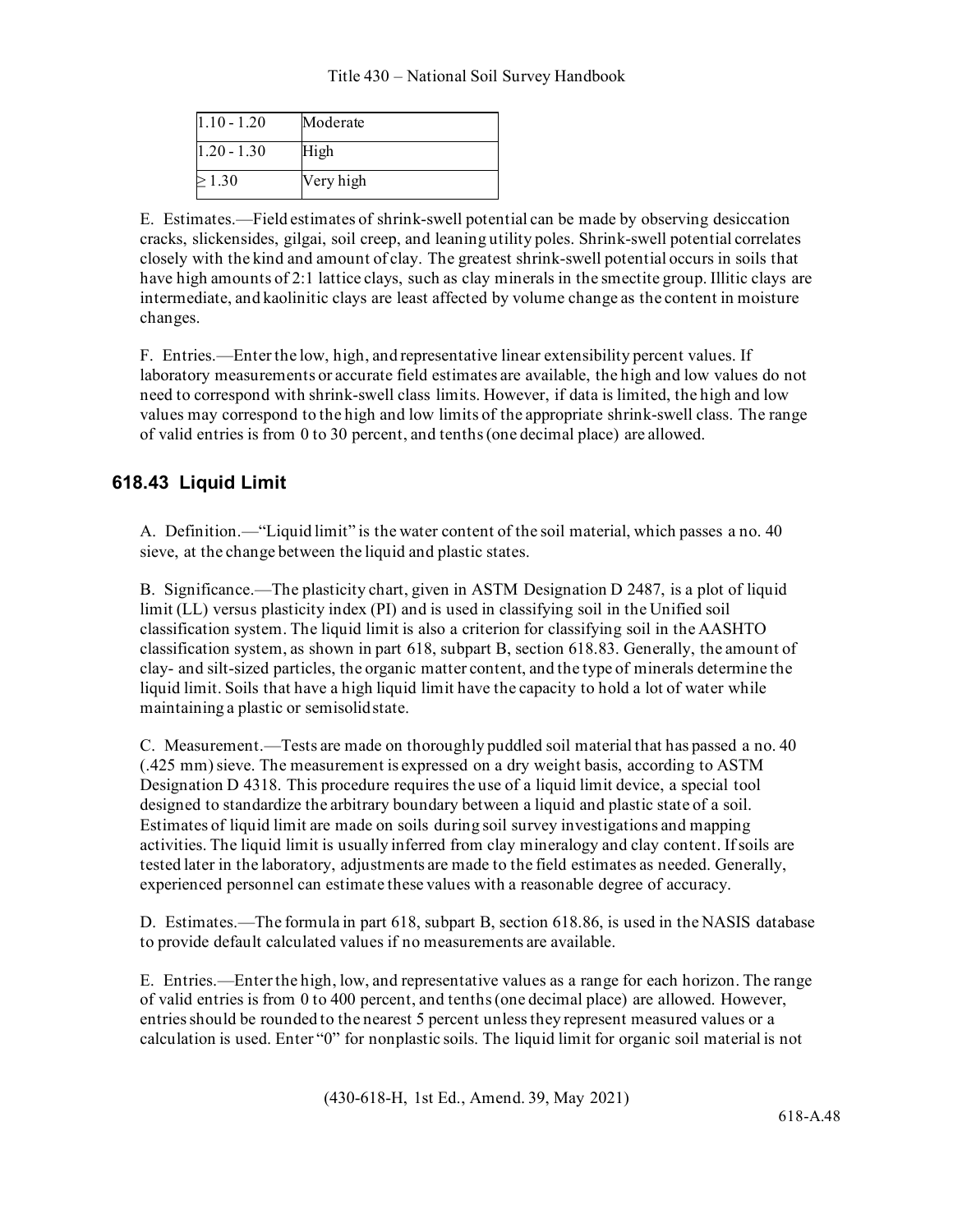defined and is assigned "null." A NASIS calculation is available and can be viewed in part 618, subpart B, section 618.102.

## **618.44 Organic Matter**

A. Definition.—"Organic matter percent" is the weight of decomposed plant and animal residue and expressed as a weight percentage of the soil material less than 2 mm in diameter.

- B. Significance
	- (1) Organic matter influences the physical and chemical properties of soils far more than the proportion to the small quantities present would suggest. The organic fraction influences plant growth through its influence on soil properties. It encourages granulation and good tilth, increases porosity and lowers bulk density, promotes water infiltration, reduces plasticity and cohesion, and increases the available water capacity. It has a high capacity to adsorb and exchange cations and is important to pesticide binding. It furnishes energy to micro-organisms in the soil. As it decomposes, it releases nitrogen, phosphorous, and sulfur. The distribution of organic carbon according to depth indicates different episodes of soil deposition or soil formation.
	- (2) Soils that are very high in organic matter have poor engineering properties and subside upon drying.

C. Measurement.—Laboratory measurements are made using a dry combustion method to determine percent total carbon. For an estimate of organic carbon in calcareous soils, the carbon present in carbonate compounds, such as  $CaCO<sub>3</sub>$ , must be calculated and then subtracted from the total carbon. This is done using the equation:

percent organic carbon = percent total carbon -  $\frac{6}{6}$  <2 mm CaCO<sub>3</sub> × 0.12].

The results are given as the percent of organic carbon in dry soil. To convert the figures for organic carbon to those for organic matter, multiply the organic carbon percentage by 1.724. The detailed procedures are outlined in Soil Survey Investigations Report No. 42, Soil Survey Laboratory Methods Manual, Version 4.0, November 2004, USDA, NRCS.

D. Estimates.—Color and "feel" are the major properties used to estimate the amount of organic matter. Color comparisons in areas of similar materials can be made against laboratory data so that a soil scientist can make estimates. In general, black or dark colors indicate high amounts of organic matter. The contrast of color between the A horizon and subsurface horizons is also a good indicator.

E. Entries.—Enter the high, low, and representative values for the range in organic matter in each horizon. The range of valid entries is from 0 to 100 percent, and hundredths (two decimal places) are allowed.

## **618.45 Parent Material, Kind, Modifier, and Origin**

A. Definition.—Parent material is the unconsolidated material, mineral or organic, from which the soil develops. The soil surveyor considers parent material in developing a model to be used for soil mapping. Soil scientists and specialists in other disciplines use parent material data to help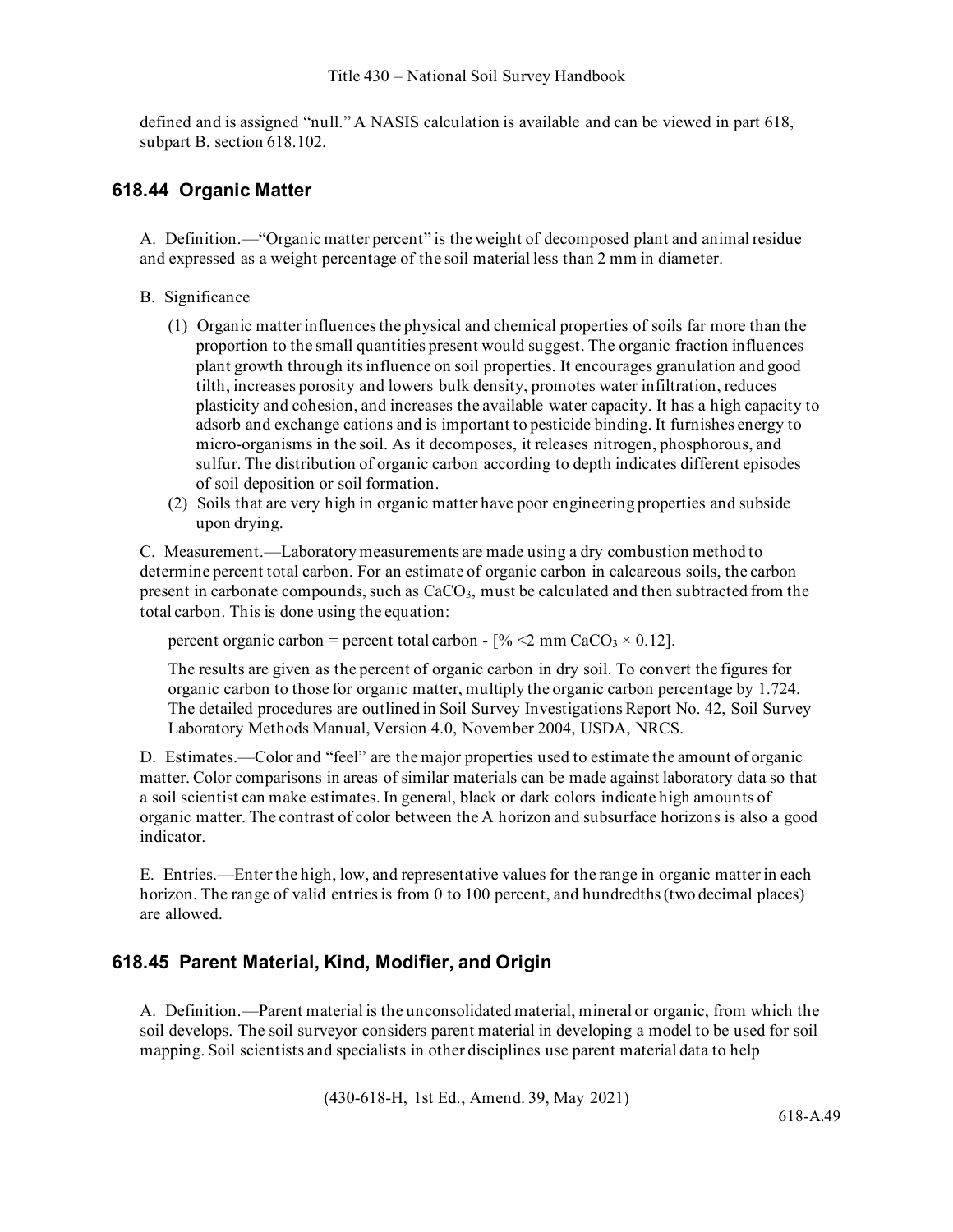interpret soil boundaries and project performance of the material below the soil. Many soil properties relate to parent material. Among these properties are proportions of sand, silt, and clay; chemical content; bulk density; structure; and the kinds and amounts of fragments. These properties affect interpretations and may be criteria used to separate soil series. Soil properties and landscape information infer parent material. Three data elements—parent material kind, parent material modifier, and parent material origin—describe parent material.

### B. Parent Material Kind

- (1) Definition.—"Parent material kind" is a term describing the general physical, chemical, and mineralogical composition of the material, mineral or organic, from which the soil develops. Mode of deposition, weathering, or both may be implied or implicit.
- (2) Classes.—The list of allowable entries is included in the NASIS data dictionary. Definitions of many of these terms are included in part 629 of this handbook.
- (3) Entries.—Enter the applicable class names for each map unit component. Multiple entries are permissible. Multiple rows of parent materials may also be indicated for a single component, such as loess over till over residuum.
- C. Parent Material Modifier
	- (1) Definition.—"Parent material modifier" is the general description of the texture of the parent material. Class limits correspond to those of the general texture groupings defined in the *Soil Survey Manual* and the family category particle-size classes defined in Soil Taxonomy.
	- (2) Classes.—The classes of parent material modifiers are asfollows:
		- (i) Clayey
		- (ii) Coarse-loamy
		- (iii) Coarse-silty
		- (iv) Fine-loamy
		- (v) Fine-silty
		- (vi) Gravelly
		- (vii) Loamy
		- (viii) Sandy
		- (ix) Sandy and gravelly
		- (x) Sandy and silty
		- (xi) Silty
		- (xii) Silty and clayey
	- (3) Entries.—Enter the appropriate class name to modify the corresponding row of parent material kind.
- D. Parent Material Origin
	- (1) Definition.—"Parent material origin" is the type of bedrock from which the parent material is derived.
	- (2) Classes.—The allowable class names are included in the NASIS data dictionary and are the same as for the "bedrock kind" data element.
	- (3) Entries.—Enter the appropriate parent material origin class names that correspond to each parent material kind. Although this data element is intended to be used when "residuum" is the chosen parent material kind, it may also be used with other kinds of parent material.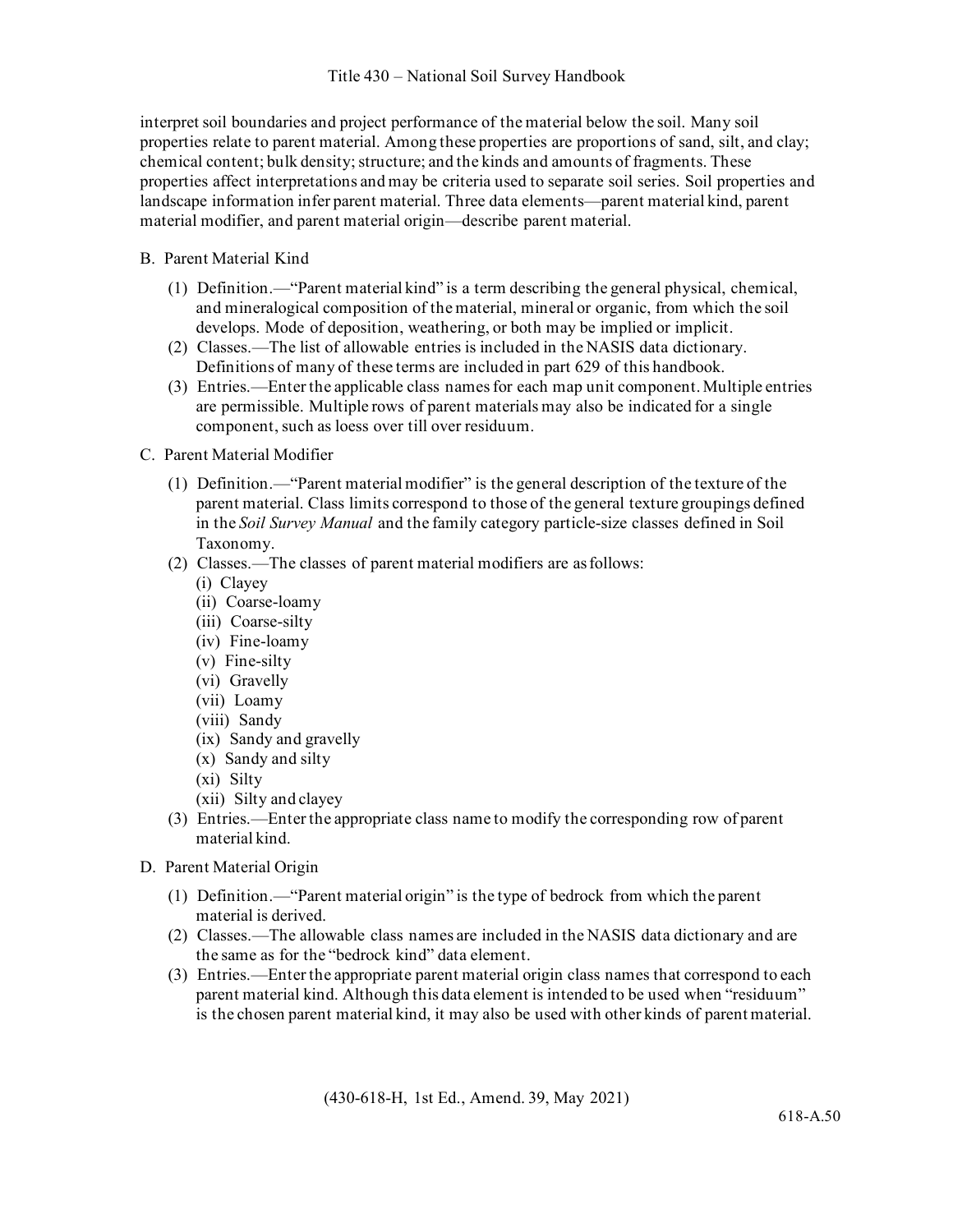### **618.46 Particle Density**

A. Definition.—"Particle density" is the mass per unit of volume of the solid soil particle, either mineral or organic. It is also known as specific gravity.

B. Significance.—Particle density is used in the calculation of weight and volume for soil (porosity). The relationship between bulk density, percent pore space, and the rate of sedimentation of solid particles in a liquid depends on particle density. The term "particle density" indicates wet particle density or specific gravity.

C. Measurement.—The standard methods of measurement for particle density are: the ASTM standard test method for specific gravity of soils, ASTM Designation D 854-92, which uses soil materials passing a no. 4 sieve; the method described by Blake and Hartge in Methods of Soil Analysis, Part 1, Agronomy 9; or the method for volcanic soils described by Bielders and othersin Soil Science Society of America Journal 54, pages 822-826.

- D. Estimates
	- (1) Particle density is often assumed to be 2.65  $g \text{ cm}^{-3}$ ; however, many minerals and material of various origins have particle densities less than or greater than this standard. Particle density (Dp) may be calculated using the extractable iron and the organic carbon percentages in the following formula:

$$
\mathbf{D} \mathbf{p} =
$$

|     |     | 100                                                                                   |
|-----|-----|---------------------------------------------------------------------------------------|
|     |     | $(1.7 \times OC)$ + $(1.6 \times Fe)$ + 100 - $[(1.7 \times OC)$ + $(1.6 \times Fe)]$ |
| Dp1 | Dp2 | Dp3                                                                                   |

(2) OC is the organic carbon percentage and Fe is the percent extractable iron determined by dithionite-citrate extraction, or by an equivalent method. The particle density of the organic matter (Dp1) is assumed to be 1.4 g cm<sup>-3</sup>, that of the minerals from which the extractable iron originates (Dp2) is assumed to be 4.2 g cm<sup>-3</sup>, and that of the material exclusive of the organic matter and the minerals contributing to the extractable Fe (Dp3) is assumed to be  $2.65 \text{ g cm}^{-3}$ .

E. Entries.—Enter the representative value for the horizon. The range of valid entries is from 0.01 to 5  $g$  cm<sup>-3</sup>, and hundredths (two decimal places) are allowed.

## **618.47 Particle Size**

A. Definition.—"Particle size" is the effective diameter of a particle as measured by sedimentation, sieving, or micrometric methods. Particle sizes are expressed as classes with specific effective diameter class limits. The broad classes are clay, silt, and sand, ranging from the smaller to the larger of the less than 2 mm mineral soil fraction. It includes fragments of weathered or poorly consolidated fragments that disperse to particles less than 2 mm in diameter.

B. Significance.—The physical behavior of a soil is influenced by the size and percentage composition of the size classes. Particle size is important for most soil interpretations, for determination of soil hydrologic qualities, and for soil classification.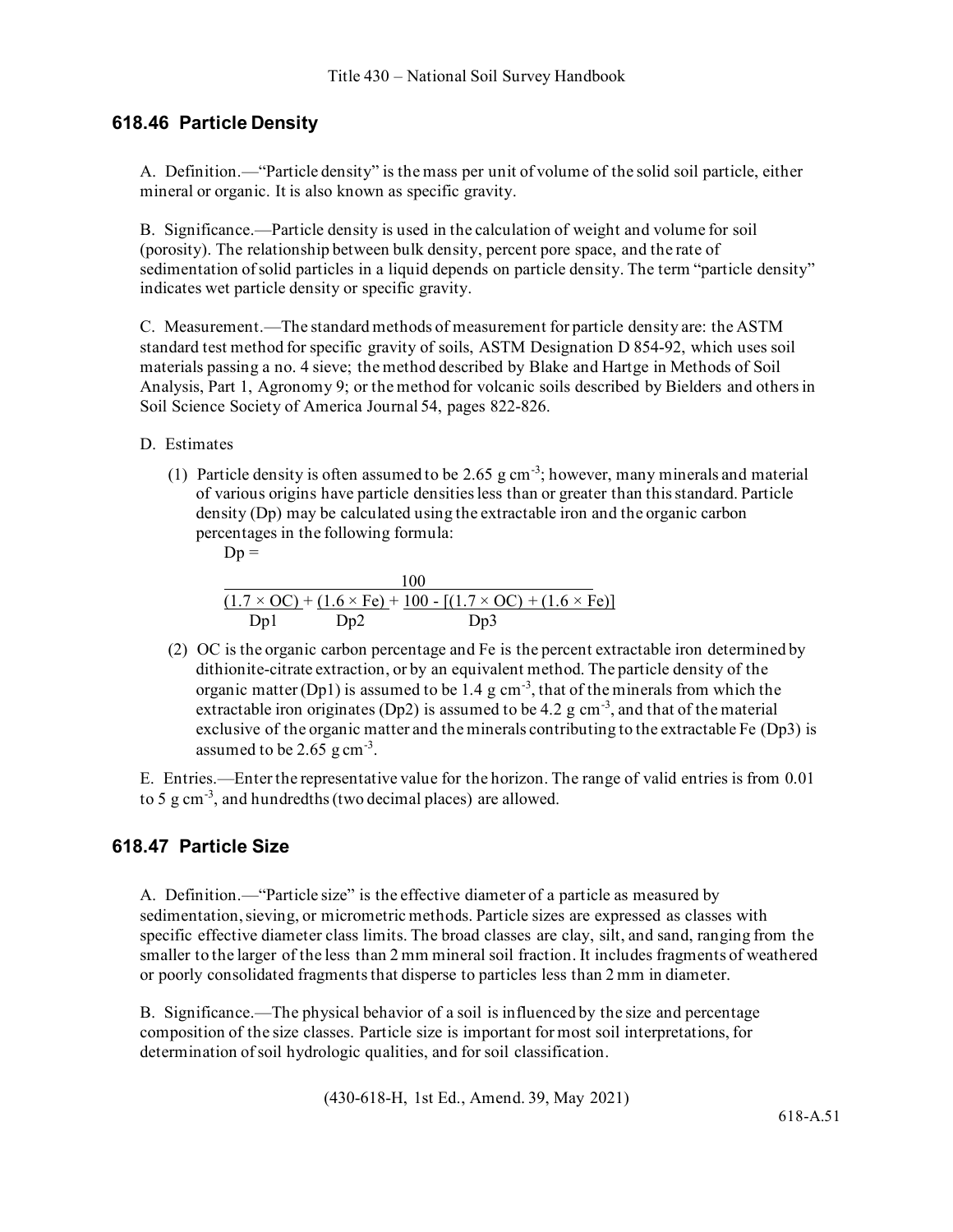C. Measurement.—Particle size is measured by sieving and sedimentation. The method used is method 3A1, which is outlined in Soil Survey Investigations Report No. 42, Soil Survey Laboratory Methods Manual, Version 4.0, November 2004, USDA, NRCS. A NASIS calculation is available and can be viewed in part 618, subpart B, section 618.103.

D. Classes.—The USDA uses the following size separates for the  $\leq 2$  mm mineral material:

| <b>USDA Particle Size Separates</b> | Size (mm)            |
|-------------------------------------|----------------------|
| Clay, total                         | < 0.002              |
| Silt, total                         | $>0.002$ to $< 0.05$ |
| Silt, fine                          | $>0.002$ to $< 0.02$ |
| Silt, coarse                        | $>0.02$ to $< 0.05$  |
| Sand total                          | $>0.05$ to $< 2.00$  |
| Very fine sand                      | $>0.05$ to $< 0.10$  |
| Fine sand                           | $>0.10$ to $< 0.25$  |
| Medium sand                         | $>0.25$ to $< 0.50$  |
| Coarse sand                         | $\geq$ 0.50 to <1.00 |
| Very coarse sand                    | $>1.00$ to $< 2.00$  |

### **Figure 618-A17**

Part 618, subpart B, section 618.87, compares the USDA system with the AASHTO and Unified soil classification systems and shows the U.S. standard sieve sizes.

### E. Clay Percentage

- (1) Definition.—"Total clay percentage" is the weight percentage of the mineral particles less than 0.002 mm in equivalent diameter in the less-than-2-mm soil fraction. Most of the material is in one of three groups of clay minerals or in a mixture of these clay minerals. The groups are kaolinite, smectite, and hydrous mica, the best-known member of which is illite.
- (2) Significance.—Physical and chemical activities of a soil are related to the kind and amount of clay minerals. Clay particles may have thousands of times more surface area per gram than silt particles and nearly a million times more surface area than very coarse sand particles. Thus, clay particles are the most chemically and physically active part of mineral soil.
	- (i) Clay mineralogy and clay percentage have a strong influence on engineering properties and the behavior of soil material when it is used as construction or foundation material. They influence linear extensibility, compressibility, bearing strength, and saturated hydraulic conductivity.
	- (ii) The kind and amount of clay influence plant growth indirectly by affecting available water capacity, water intake rate, aeration, cation-exchange capacity, saturated hydraulic conductivity, erodibility, and workability. Up to a certain point, an increase in the amount of clay in the subsoil is desirable. Clay can increase the amount of water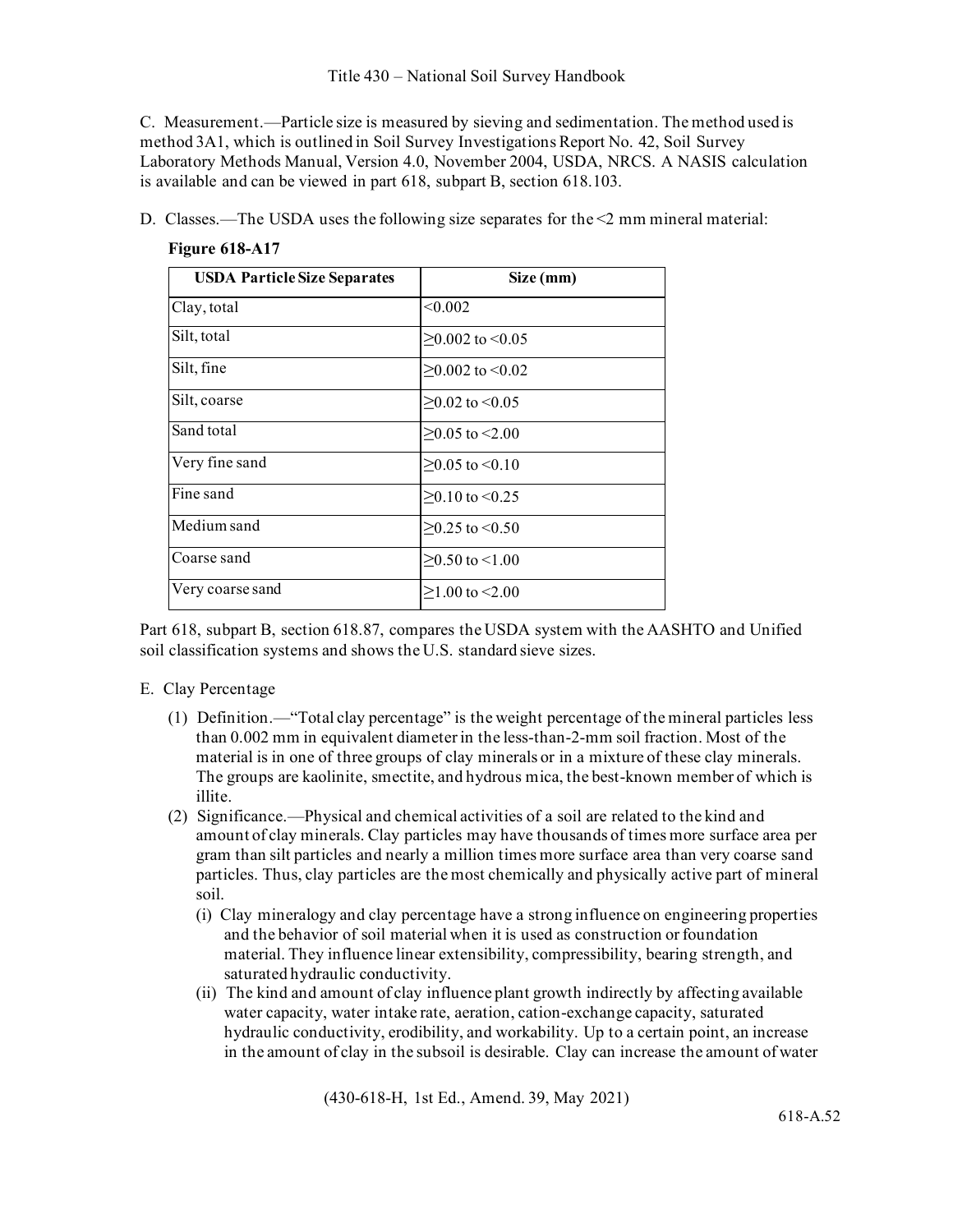and nutrients stored in that zone. By slightly slowing the rate of water movement, it can reduce the rate of nutrient loss through leaching. If the amount of clay is great, it can impede water and air movement, restrict root penetration, increase runoff, and, on sloping land, result in increased erosion.

- (iii) Clay particles are removed by percolating water from surface and subsurface horizons and deposited in the subsoil horizons. The amount of clay accumulation and its location in the profile provide clues for the soil scientist about soil genesis. Irregular clay distribution as related to depth may indicate lithologic discontinuities, especially if accompanied by irregular sand distribution.
- (3) Measurement.—Clay content is measured in the laboratory by the pipette or hydrometer methods after the air-dry soil is pretreated to remove organic matter and soluble salts. Field estimates of clay content are made by manual methods. The way a wet soil ribbons (develops a long continuous ribbon) when pressed between the thumb and fingers gives a good idea of the amount of clay present. Excessive amounts of sodium can toughen the soil, making the soil feel more clayey. Care should be taken not to overestimate the amount of clay in sodic soils. Accuracy depends largely on frequent and attentive observation. Texture reference samples determined in the laboratory are used by soil scientists to calibrate the feel of soils with various percentages of clay.
- (4) Entries.—Enter the high, low, and representative values of the clay total separate as a percent of the material less than 2 mm in size for each horizon. Enter a "0" if the amount is not significant, as in organic layers or in some andic soil materials. The range of valid entries is from 0 to 100 percent, and tenths (one decimal place) are allowed. The representative value chosen should equate to a valid clay total content for the representative texture class posted for each horizon.
- F. Sand Percentage
	- (1) Definition.—"Sand percentage" is the weight percentage of the mineral particles less than 2 mm and greater than or equal to 0.05 mm in equivalent diameter in the less than 2 mm soil fraction. The sand separates recognized are very coarse, coarse, medium, fine, very fine, and total. Respective size limits are shown in section 618.47D above. Much of the sand fraction is composed of fragments of rocks and primary minerals, especially quartz. Therefore, the sand fraction is quite chemically inactive.
	- (2) Significance.—Physical properties of the soil are influenced by the amounts of total sand and of the various sand fractions present in the soil. Sand particles, because of their size, have a direct impact on the porosity of the soil. This impact influences other properties, such as saturated hydraulic conductivity, available water capacity, water intake rates, aeration, and compressibility related to plant growth and engineeringuses.
	- (3) Measurement.—Sand content is measured in the laboratory by the wet sieving method and then fractionated by dry sieving. Field estimates are made by manual methods. The degree of grittiness in a wet soil sample, when worked between the thumb and forefinger, gives an estimate of the sand content. The size of sand grains may be observed with the naked eye or with the aid of a hand lens.
	- (4) Entries.—Enter the high, low, and representative value of the sand total separate and each sand size separate (sand very coarse separate, sand coarse separate, sand medium separate, sand fine separate, and sand very fine separate) as a percent of the material less than 2 mm in size for each horizon. The sum of the representative values for the five sand size fractions must equal the representative value for the sand total separate. The range of valid entries is from 0 to 100 percent, and tenths (one decimal place) are allowed. Enter a "0" if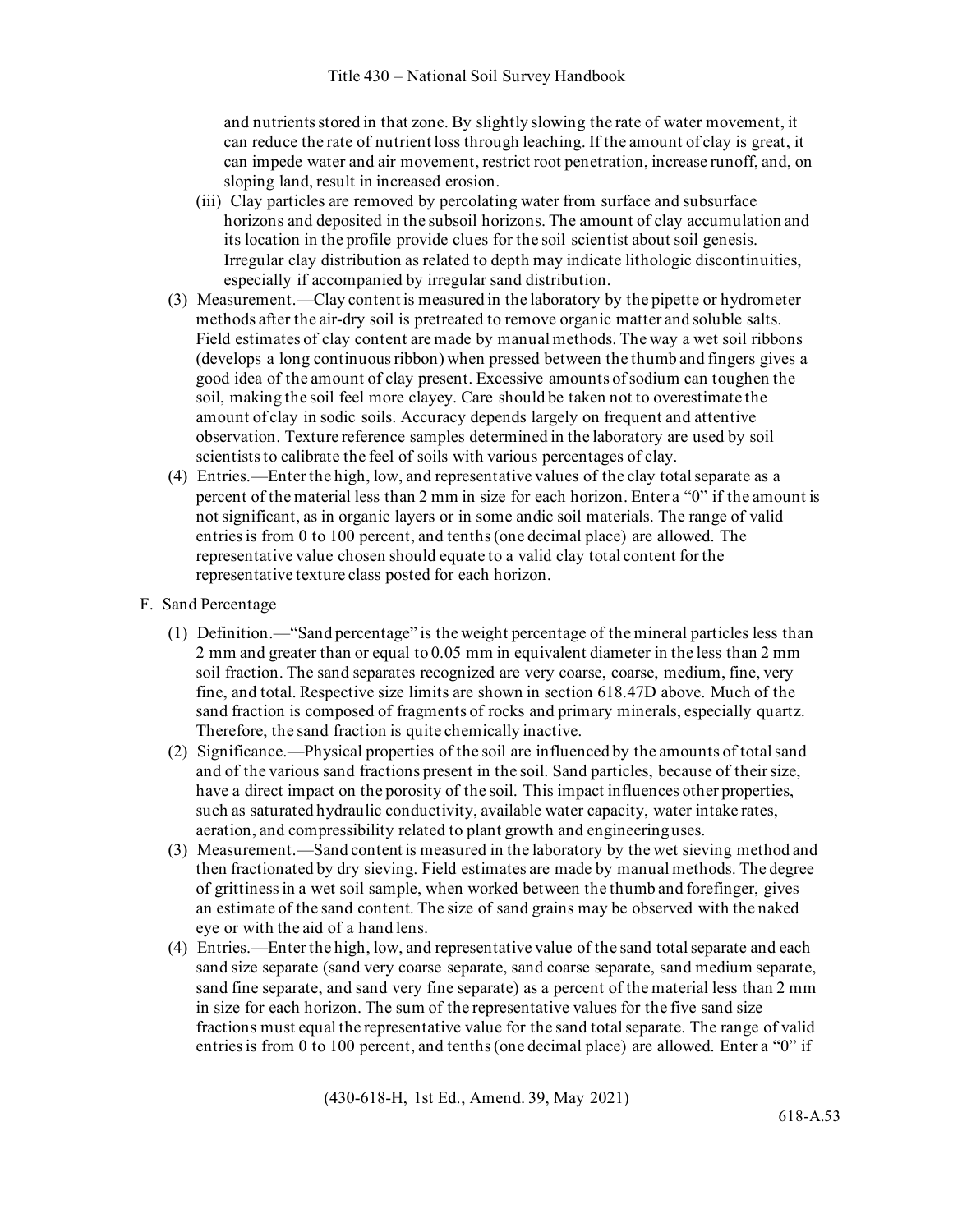the amount is not significant, as in organic layers or in some andic soil materials. The representative values chosen should equate to a valid sand total content and sand size fraction content for the representative texture class posted for each horizon.

- G. Silt Percentage
	- (1) Definition.—"Silt percentage" is the weight percentage of the mineral particles greater than or equal to 0.002 mm but less than 0.05 mm in the less than 2 mm soil fraction. The silt separates recognized are fine, coarse, and total. The respective size limits are listed in paragraph 618.46D above. The silt separate is dominated by primary minerals, especially quartz, and therefore has a low chemical activity.
	- (2) Significance.—The silt separate possesses some plasticity, cohesiveness, and absorption, but to a much lesser degree than the clay separate. Silt particles act to slow water and air movement through the soil by filling voids between sand grains. A very high content of silt in a soil may be physically undesirable for some uses unless supplemented by adequate amounts of sand, clay, and organic matter.
	- (3) Measurement
		- (i) The silt content is measured in the laboratory in two phases. The fine silt is measured using the pipette method on the suspension remaining from the wet sieving process. Aliquots of the diluted suspension are removed at predetermined intervals based on Stokes Law. The aliquots are then dried and weighed. The coarse silt fraction is the difference between 100 percent and the sum of the sand, clay, and fine silt percentages.
		- (ii) The silt content may be estimated in the field using the ribbon test as described for clay. The content of silt is usually estimated by first estimating the clay and sand portions and then subtracting that number from 100 percent. Silt tends to give the soil a smooth feel.
	- (4) Entries.—Enter the high, low, and representative value of the silt total separate and each silt size separate (silt coarse separate and silt fine separate) as a percent of the material less than 2 mm in size for each horizon. The sum of the representative values for the two silt size fractions must equal the representative value for the silt total separate. The range of valid entries is from 0 to 100 percent, and tenths (one decimal place) are allowed. Enter a "0" if the amount is not significant, as in organic layers or in some andic soil materials. The representative value chosen should equate to a valid silt total content for the representative texture class posted for each horizon.

## **618.48 Percent Passing Sieves**

A. Definition.—The percent passing sieve numbers 4, 10, 40, and 200 is the weight of material that passes through these sieves, based on the material less than 3 inches  $(75 \text{ mm})^*$  in size and expressed as a percentage.

B. Significance.—Data for the percent passing sieves are used to classify the soil in the engineering classifications and to make judgments on soil properties and performance. Many soil characteristics are influenced by the depth distribution of grain sizes for the soil as well as the soil's mode of deposition, stress history, density, and other features.

C. Measurement.—Measurements involve sieve analysis for the determination of grain size distribution of that portion of the soil having particle diameters between 3 inches and 0.074 mm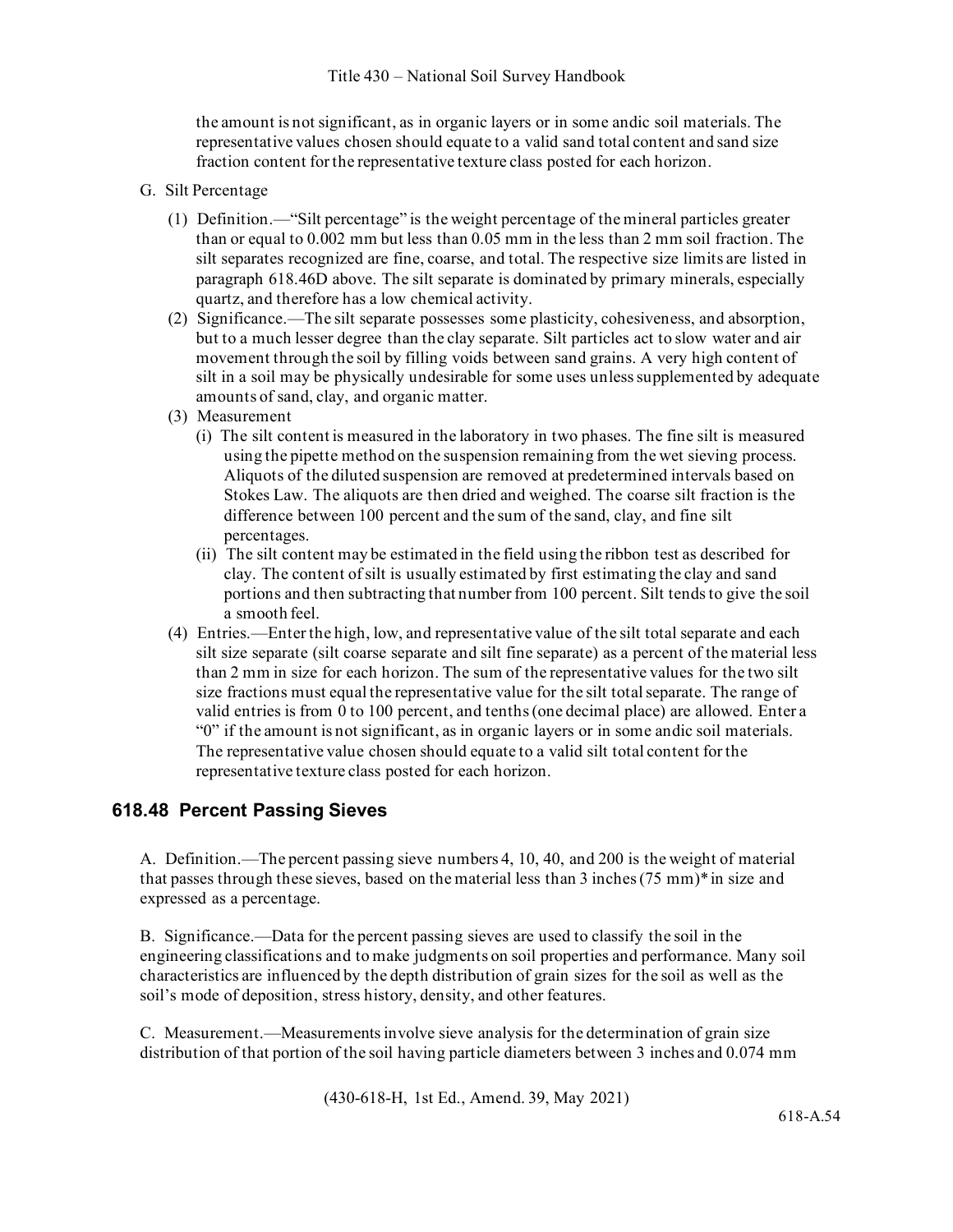(no. 200 sieve). ASTM Designations D 422, C 136, and C 117 are applicable procedures. Measurements are made on most benchmark soils and other representative soils in survey areas.

- D. Estimates
	- (1) Estimates of the content of sand, silt, clay, and rock fragments that are made for soils during soil survey investigations and mapping activities are used to estimate percent passing sieves. If samples are tested later in a laboratory, adjustments are made to the field estimates as needed. Generally, experienced personnel can estimate these values with a high degree of accuracy. Estimates for percent passing sieves can be made from soil texture using the following general guidance:
		- (i) Percent passing  $\#200 = \text{clay} + \text{silt} + 1/2$  very fine sand.
		- (ii) Percent passing  $#40 = 1/2$  very fine sand + fine sand + 1/2 medium sand + percent passing #200.
	- (2) The percent passing #10 equals the less-than-2-mm fraction, and soil texture is based on the less-than-2-mm fraction. Since sieves represent the less-than-3-inch fraction, the #40 and #200 sieve estimates must be adjusted when the percent passing #10 is less than 100 percent. The percent passing #40 and #200 that is determined by texture must be adjusted by multiplying the percent passing #40 and percent passing #200 by the percent passing #10. Pararock fragments are not coherent strongly enough to be retained on sieves. They are crushed and estimated into percent passing sieves. ASTM procedures use a roller crusher as a pretreatment of the soil material prior to sieving. Field estimates should try to replicate this procedure. Discrete artifacts which are either noncohesive or nonpersistent (e.g., paper) are not considered in estimating sieve values.

E. Entries.—Enter the high, low, and representative values to represent the range of percent passing each sieve size for each horizon. The range includes the estimating accuracy as well as the range of values for a soil. The range of valid entries is from 0 to 100 percent, and tenths (one decimal place) are allowed. A NASIS calculation is available and can be viewed in part 618, subpart B, section 618.104.

# **618.49 Plasticity Index**

A. Definition.—"Plasticity index" is the numerical difference between the liquid limit andthe plastic limit. It is the range of water content in which a soil exhibits the characteristics of a plastic solid. The plastic limit is the water content that corresponds to an arbitrary limit between the plastic and semisolid states of a soil.

B. Significance.—The plasticity index, when used in connection with the liquid limit, serves as a measure of the plasticity characteristics of a soil. The plasticity chart, given in ASTM Designation D 2487, is a plot of the liquid limit (LL) versus the plasticity index (PI) and is used in classifying soil in the Unified soil classification system. The plasticity index is also a criterion for classifying soil in the AASHTO classification system, as shown in part 618, subpart B, section 618.83. Soils that have a high plasticity index have a wide range of moisture content in which the soil performs as a plastic material. Highly and moderately plastic clays have large PI values.

C. Measurements.—Tests are made on that portion of the soil having particles passing the no. 40, (425 micrometer) sieve, according to ASTM Designation D 423. Measurements are made on most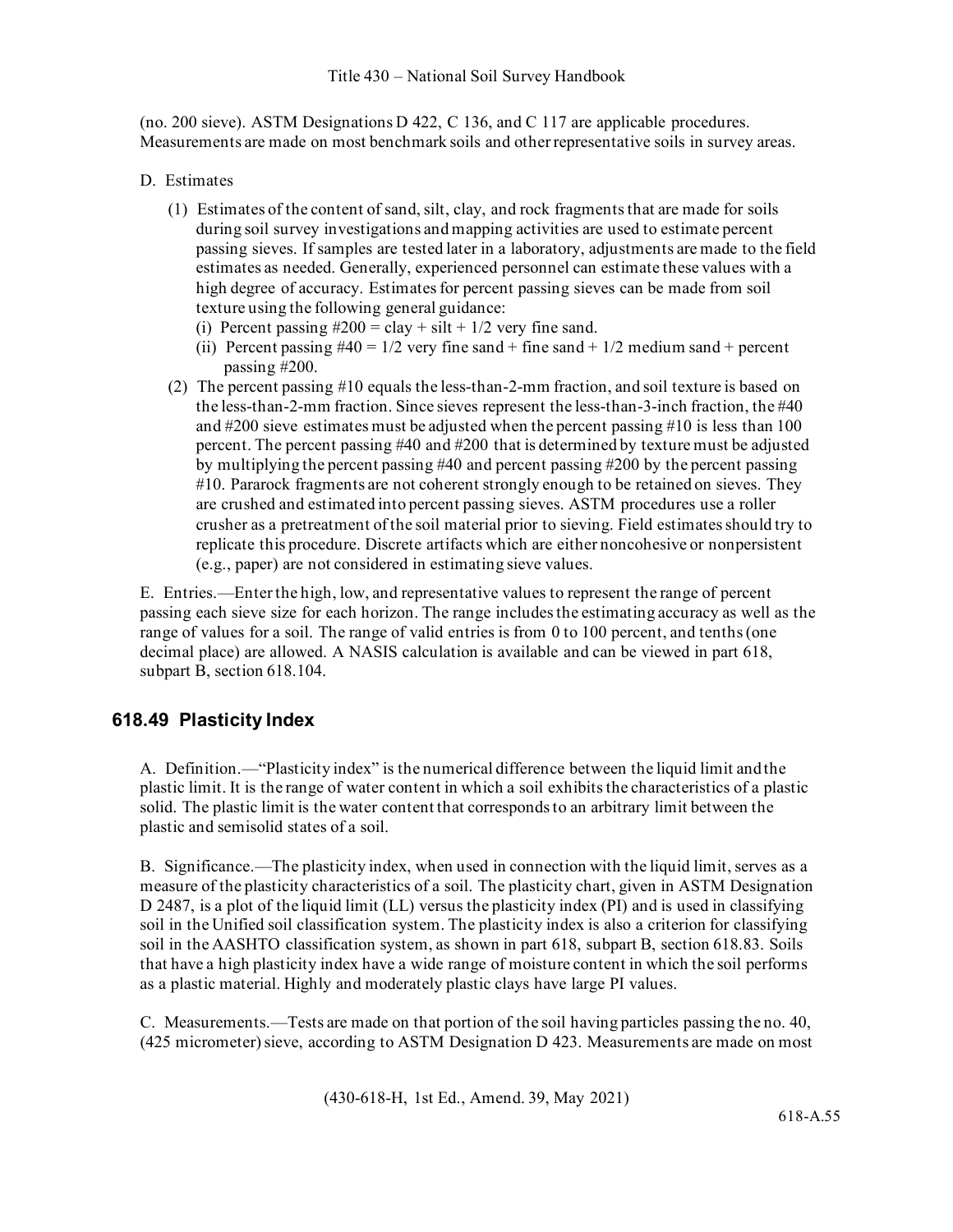benchmark soils and on other representative soils in survey areas. Estimates of plasticity index are made on all soils during soil survey investigations and mapping activities. The plasticity index is usually not estimated directly: a position on the plasticity chart in ASTM Designation D 2487 is estimated and the plasticity index is determined from the chart. If soils are later tested in the laboratory, adjustments are made to the field procedures as needed. Generally, experienced personnel can estimate these values with a reasonable degree of accuracy. Estimates are expressed in ranges that include the estimating accuracy as well as the range of values from one location to another within the map unit.

D. Estimates.—The formula in part 618, subpart B, section 618.86, is used in the NASIS database to provide default calculated values if no measurements are available.

E. Entries.—Enter the high, low, and representative values to represent the range of plasticity index for each horizon. The range of valid entries is from 0 to 130 percent, and tenths (one decimal place) are allowed. However, entries should be rounded to the nearest 5 percent unless they represent measured values or a calculation is used. Enter "0" for nonplastic soils. The plasticity index for organic soil material is not defined and is assigned "null." A NASIS calculation is available and can be viewed in part 618, subpart B, section 618.102.

# **618.50 Ponding Depth, Duration Class, Frequency Class, and Month**

A. Free water may occur above the soil. Inundation is the condition when the soil is covered by liquid, free water.

B. Definition.—Ponding is the temporary inundation by standing water in a closed depression, including potholes, sloughs, backswamps, playas, and ponds. The water is removed only by deep percolation, transpiration, evaporation, or by a combination of these processes. Ponding of soils is classified according to depth, frequency, duration, and the months in which standing water is most likely to occur.

### C. Ponding Depth

- (1) Definition.—"Ponding depth" is the depth of the surface water that is ponding inundation on the soil.
- (2) Entries.—Enter the high, low, and representative values for the ponding depth, in centimeters, for the map unit component. The range of valid entries is from 0 to 185 cm, and only whole numbers (integers) are allowed.
- D. Ponding Duration Class
	- (1) Definition.—"Ponding duration class" is the average duration, or length of time, ofthe ponding occurrence.
	- (2) Classes.—The ponding duration classes are listed below:

#### **Figure 618-A18**

| <b>Ponding Duration Class</b> | <b>Duration of the Ponding Occurrence</b> |
|-------------------------------|-------------------------------------------|
| Very brief                    | $\vert$ 0.1 hour to < 48 hours            |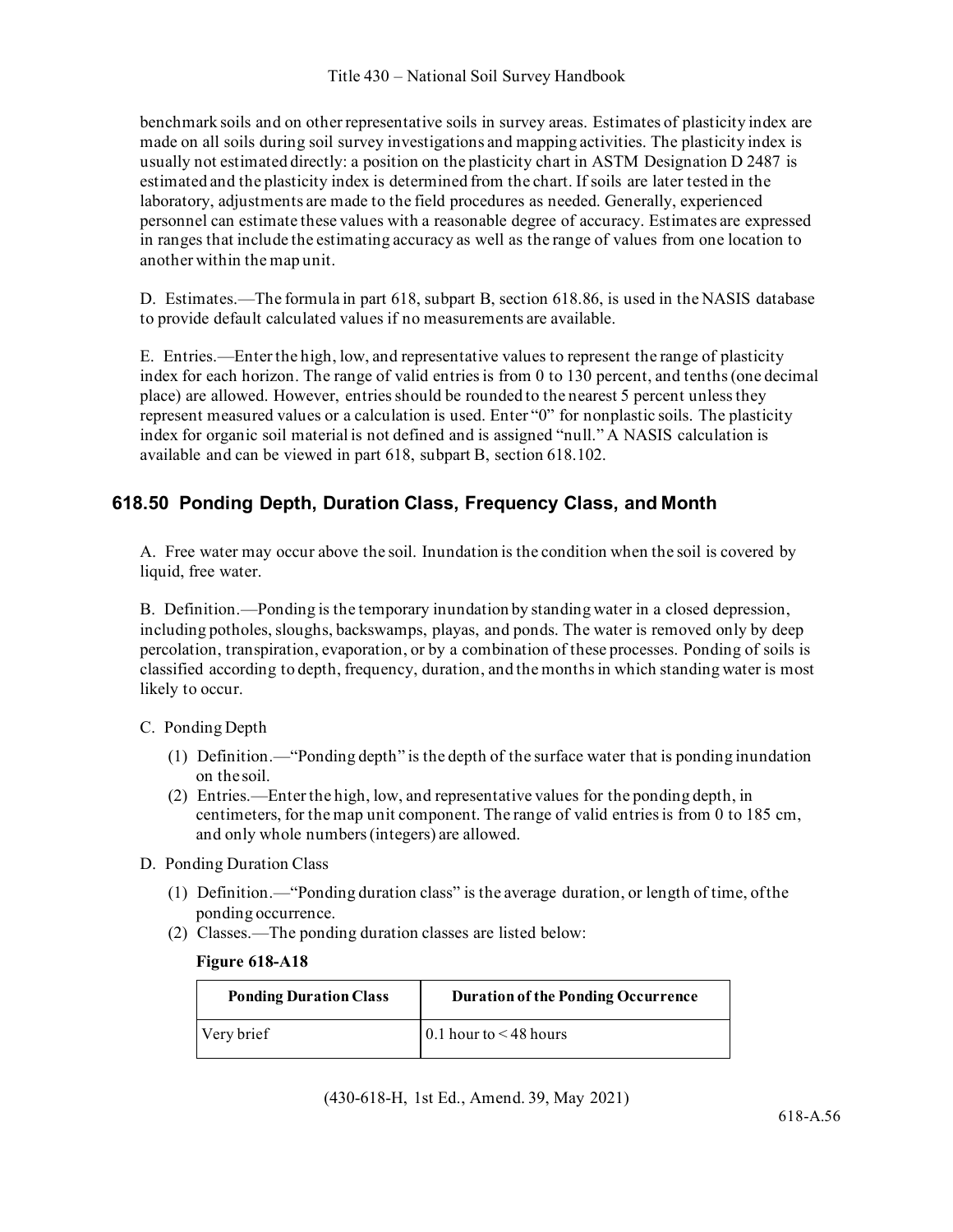| <b>Brief</b> | 48 hours to $<$ 7 days |
|--------------|------------------------|
| Long         | $7$ to $<$ 30 days     |
| Very long    | $\geq$ 30 days         |

- (3) Entries.—Enter "very brief," "brief," "long," or "very long" for the map unit component. Only use entries if ponding frequency (defined below) occurs more often than "rare." Ponding duration classes are assigned to months.
- E. Ponding Frequency Class
	- (1) Definition.—"Ponding frequency class" indicates the range in the number of times ponding occurs over a period of time, or the range in the percent probability of a ponding event in any year.
	- (2) Classes.—The ponding frequency classes are listed below:

| <b>Ponding Frequency</b><br><b>Class</b> | <b>Definition</b>                                                                                                                                                                     |
|------------------------------------------|---------------------------------------------------------------------------------------------------------------------------------------------------------------------------------------|
| None                                     | No reasonable possibility of ponding; less than 0.2 percent chance of<br>ponding in any year or less than 1 time in 500 years.                                                        |
| Rare                                     | Ponding is unlikely but possible; 0.2 percent to less than 5 percent chance<br>of ponding in any year; or 1 time or more in 500 years but less than 5<br>times in 100 years.          |
| Occasional                               | Ponding is expected infrequently; 5 to less than 50 percent chance of<br>ponding in any year, or 5 times or more in 100 years but less than 50 times in<br>$100$ years.               |
| Frequent                                 | Ponding is likely to occur often; 50 percent or more chance in any year; 50<br>times or more in 100 years but less than a 100 percent chance of ponding<br>in all months of any year. |

#### **Figure 618-A19**

(3) Entries.—Enter "none," "rare," "occasional," or "frequent" as appropriate for the mapunit component. Yearly ponding frequency classes are assigned to months, indicating the months of most likely occurrence and not the frequency of the ponding during the month. The time period expressed includes 70 percent of the occurrences.

### F. Ponding Month

- (1) Definition.—"Ponding month" is the calendar months in which ponding is expected.
- (2) Classes.—The time of year when ponding is likely to occur is expressed in months for the expected beginning to expected end of the ponding period. The time period expressed includes 70 percent of the occurrences.
- (3) Entries.—Yearly ponding frequency classes are assigned to months and indicate the months of occurrence and not the frequency of the ponding during the month. Enter annual frequency in each month of the year in which ponding is expected, as defined above.

G. Significance.—The susceptibility of soils to ponding is important for homes, building sites, and sanitary facilities. Time and duration of the ponding are critical factors in determining plant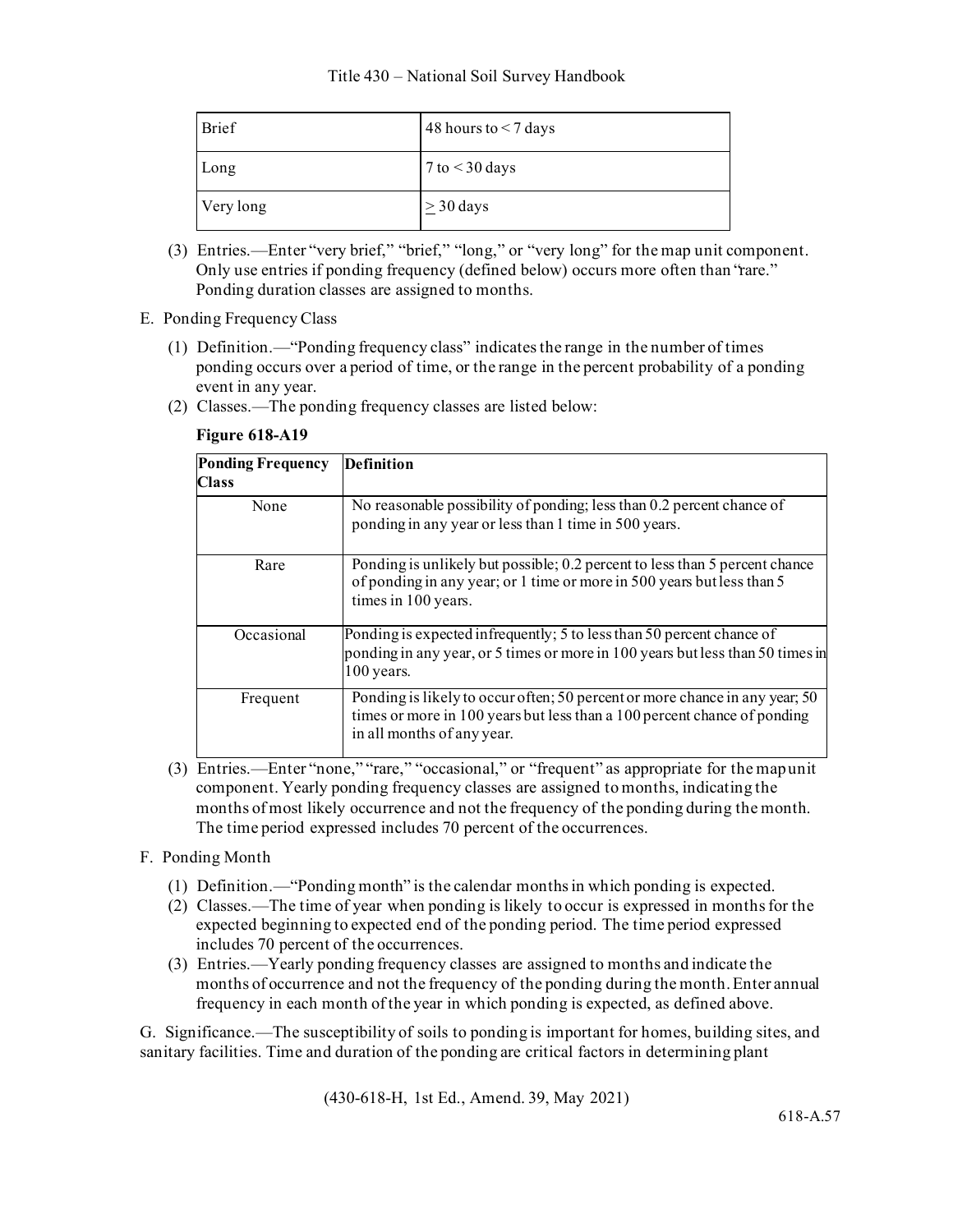species. Ponding during the dormant season has few if any harmful effects on plant growth or mortality and may even improve growth.

H. Estimates.**—**Generally, estimates of ponding frequency and duration can be made for each soil. Where the natural infiltration, saturated hydraulic conductivity, and surface and subsurface drainage of soils is altered, ponding studies are needed to reflect present pondingcharacteristics.

- (1) Evidence of ponding events should be gathered during soil survey fieldwork. High water lines and other signs of maximum water height are recorded. Other records may also exist.
- (2) Certain landform features are subject to ponding. These features are characteristics of closed drainage systems with concave, concave slope shape and include potholes, playas, sloughs, and backswamps. Most of these features are recognizable when correlating features on aerial photographs with ground observations. Different kinds of vegetation and soils are normally associated with these geomorphic features.
- (3) The vegetation that grows in ponded areas may furnish clues to past ponding and indicate the potential for ponding in the future. Generally, native vegetation in ponded areas consists of obligate and facultative wet hydrophytes. Some plant species are intolerant of ponding and do not grow in areas that are ponded.
- (4) The soil provides clues to past ponding, but characteristics vary according to climate and soil conditions. Some of the clues (alone or in any combination) are—
	- (i) A dark surface horizon or layer overlying a gleyed subsoil.
	- (ii) Many prominent redoximorphic features that have low value and chroma.
	- (iii) Capillary transport and concentrations of carbonates or sulfates, or both, in the upper soil horizons.
	- (iv) Dark colors and high levels of organic matter throughout theprofile.

## **618.51 Pores**

A. Definition.—Pores are small openings or voids ("pore space") between soil particles and aggregates in the soil material. The term includes matrix, nonmatrix, and interstructural pore space. For water movement at low suction and conditions of satiation, the nonmatrix and interstructural porosity have particular importance.

- (1) Matrix Pores.—Matrix pores are formed by the agents that control the packing of the primary soil particles (i.e., primary packing voids). These pores are usually smaller than nonmatrix pores. Additionally, their aggregate volume and size can change markedly according to water state for soil horizons or layers with high extensibility.
- (2) Nonmatrix Pores.—Nonmatrix pores are relatively large voids that are expected to be present both when the soil is moderately moist or wetter as well as in drier states. The voids are not bounded by the planes that delimit structural units. Nonmatrix pores may be formed by roots, animals, the action of compressed air, and other agents. The size of the distribution of nonmatrix pores usually bears no relationship to the particle-size distribution and the related matrix pore-size distribution.
- (3) Interstructural Pores.—Interstructural pores are delimited by structural units. Inferences as to the interstructural porosity may be obtained from the structure description. Commonly, interstructural pores are at least crudely planar.

B. Description of Pores.—Nonmatrix pores are described by quantity, size, shape, andvertical continuity (generally in that order).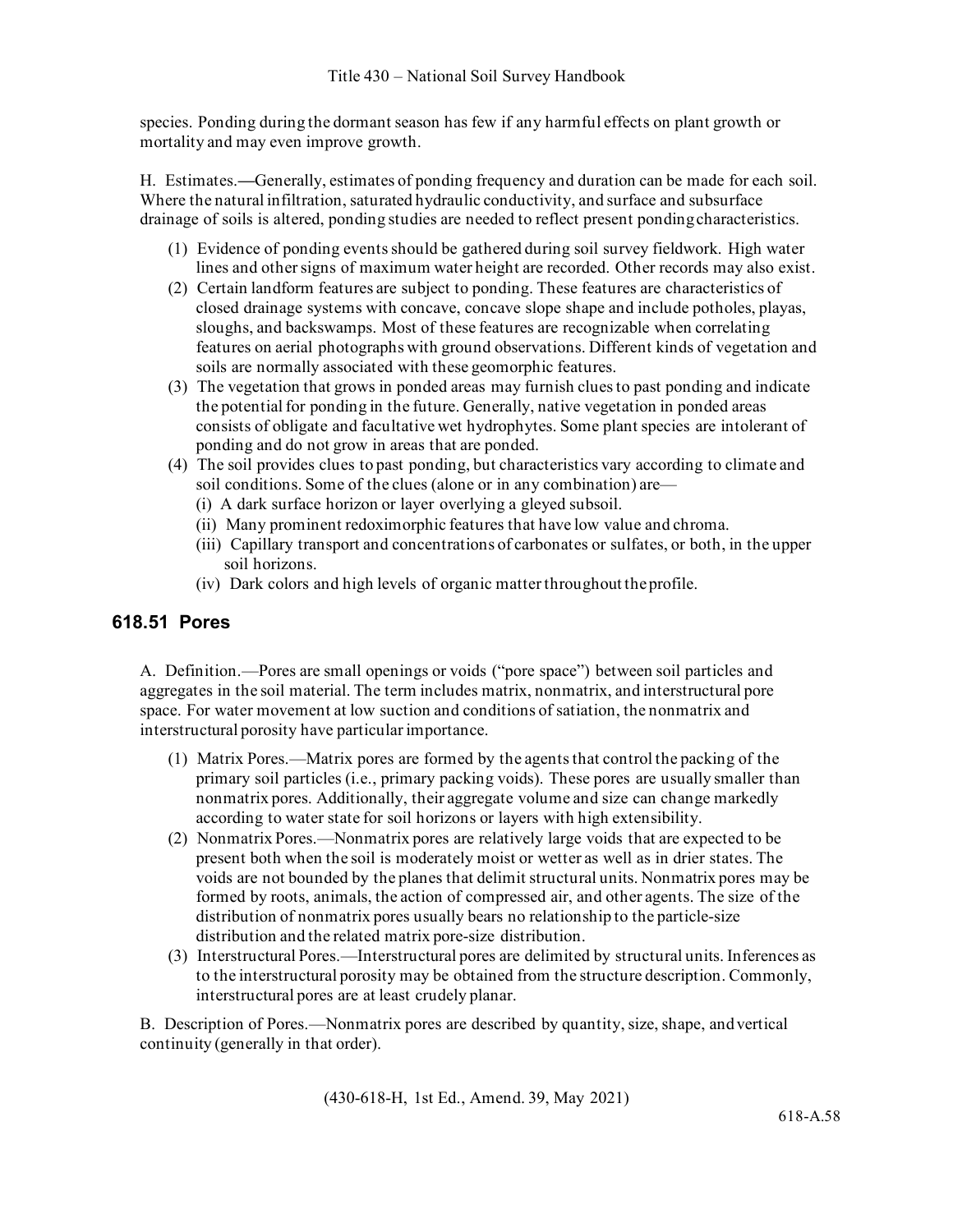- (1) Pore Quantity
	- (i) Definition.—"Pore quantity" is defined by classes that pertain to the number of a selected size of pores per unit area of undisturbed soils. The unit area that is evaluated varies according to the size class of the pores:  $1 \text{ cm}^2$  for very fine and fine pores,  $1 \text{ dm}^2$ for medium and coarse pores, and  $1 \text{ m}^2$  for very coarse pores.
	- (ii) Classes.—The pore quantity classes are described below:

#### **Figure 618-A20**

| <b>Pore Quantity Class</b> | <b>Number of Pores</b><br>per Unit Area |
|----------------------------|-----------------------------------------|
| Few                        | $<$ 1                                   |
| Common                     | $\geq 1-5$                              |
| Many                       | >:                                      |

(iii) Entries.—Enter pore quantity as pores/area. Enter the high, low, and representative values as whole numbers between 0 and 99 for the horizon.

#### (2) Pore Size

- (i) Definition.—"Pore size" is the average diameter of the pore.
- (ii) Classes.—The pore size classes are described below:

|  | <b>Figure 618-A21</b> |
|--|-----------------------|
|--|-----------------------|

| <b>Pore Size Class</b> | Pore Size (mm)       |  |
|------------------------|----------------------|--|
| Very fine              | $<$ 1                |  |
| Fine                   | $\geq 1$ to $\leq 2$ |  |
| Medium                 | $\geq$ to $\leq$ 5   |  |
| Coarse                 | $\geq$ to $\leq$ 10  |  |
| Very Coarse            | >10                  |  |

- (iii) Entries.—Enter a single class or classes for the horizon.
- (3) Pore Shape
	- (i) Definition.—"Pore shape" is a description of the multi-areal shape of the pore. The shapes of nonmatrix pores are dendritic tubular (approximately cylindrical, elongated, and branching), irregular (nonconnected cavities or chambers), tubular (approximately cylindrical and elongated), or vesicular (approximately spherical or elliptical). The primary packing voids between soil particles or rock fragments are referred to as interstitial pores.
	- (ii) Classes.—The pore shape classes are:
		- Dendritic tubular
		- Interstitial
		- Irregular
		- Tubular
		- Vesicular

(iii) Entries.—Enter one of the classes from the pore shape list for thehorizon.

- (4) Vertical Continuity
	- (i) Definition.—"Vertical continuity" is the average vertical distance through which the minimum pore diameter exceeds 0.5 mm when the soil layer is moist or wetter.
	- (ii) Classes.—The vertical continuity classes are described below: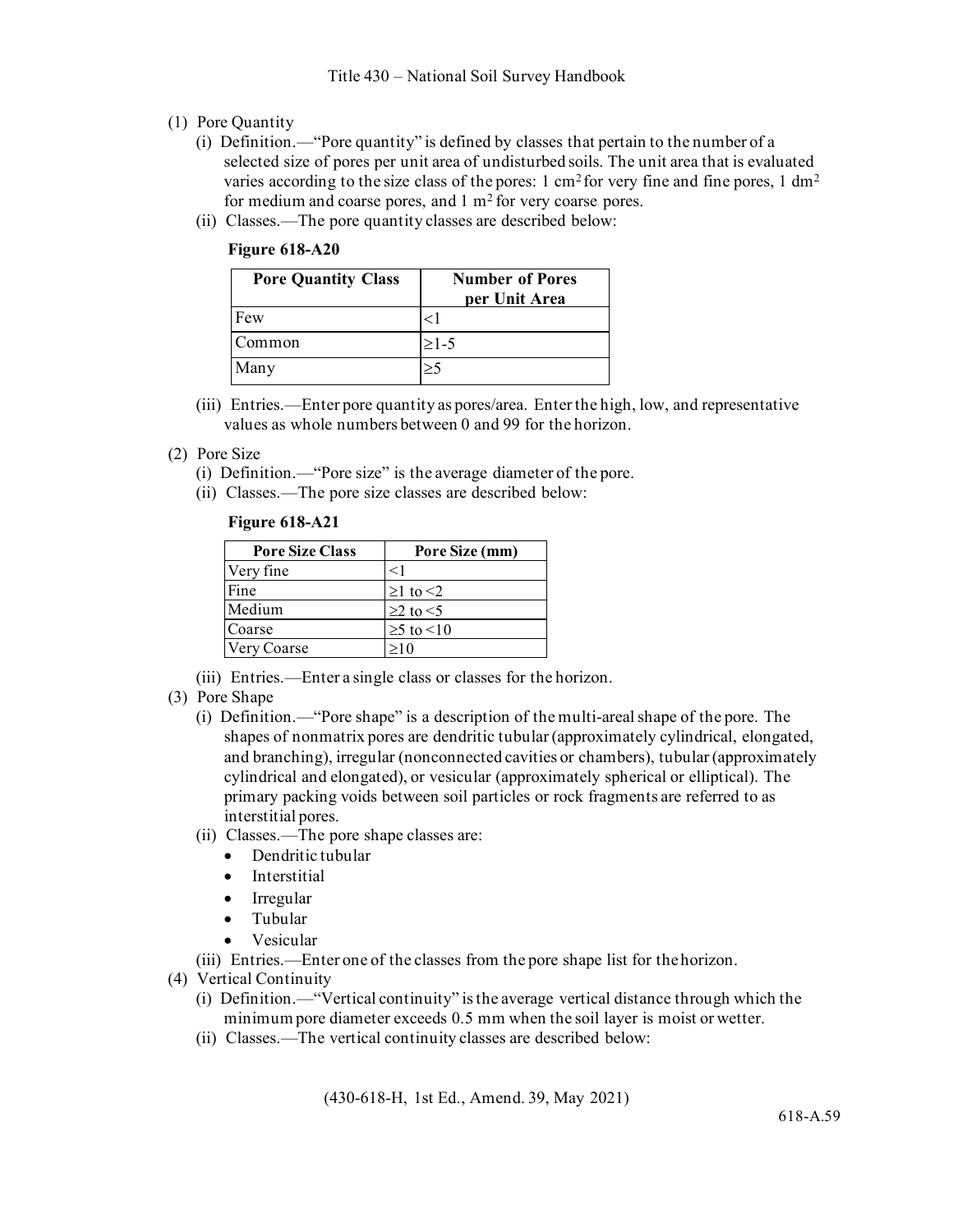#### **Figure 618-A22**

| <b>Vertical Continuity Class</b> | <b>Vertical Distance (cm)</b> |  |
|----------------------------------|-------------------------------|--|
| Low                              |                               |  |
| Moderate                         | $\geq$ 1 to $\leq$ 10         |  |
|                                  |                               |  |

(iii) Entries.—Enter one of the vertical continuity classes.

#### **618.52 Reaction**

- A. Acid Volatile Sulfides (Whiff Test)
	- (1) Definition.—"Acid Volatile Sulfides" (AVS) is an odor test using 10% HCl. The smell of H2S (hydrogen sulfide) gas is a positive indicator for monosulfides.
	- (2) Classes.—The descriptive terms for odor include the kind and intensity. Odor kinds for AVS would be "none" or "sulfurous." Odor intensity ranges from slight to strong.
	- (3) Significance.—A positive reaction (detected H2S odor) indicates the presence of monosulfides (FeS). If present, the "se" suffix symbol should be added to the soil horizon description.
	- (4) Measurement.—Place a pinch of soil in a sealable plastic bag and add a few drops of 10% HCl. Close the bag and allow several seconds for a reaction. Open the bag and apply the "whiff test." Caution:  $H_2S$  is a toxic gas and care should be taken when applying this test. A broad sweep of the hand to the nose in the open air is sufficient to sense any H2S odor.
	- (5) Entries.—Enter the odor kind and intensity of reaction to 10% HCl in the pedon horizon table.
- B. Hydrogen Peroxide (Sulfidic Materials)
	- (1) Definition.—"Reaction to Hydrogen Peroxide" is a color change and sometimes an effervescence class that helps identify the presence of sulfidic materials in coastal and subaqueous soils.
	- (2) Classes.—The descriptive terms for effervescence class range from "none" to "violent."
	- (3) Significance.—A positive reaction (color change) indicates the presence of monosulfides (FeS), and the "se" suffix symbol should be added to the soil horizon description. Two concentrations of  $H_2O_2$  (hydrogen peroxide) can be used: 3 percent and 30 percent.
	- A positive color response/reaction to application of  $3\%$  H<sub>2</sub>O<sub>2</sub> indicates the presence of monosulfides (FeS), which quickly oxidize and change color (within 10 seconds) upon application of  $H_2O_2$ . Soils are considered potential acid sulfate soils if they contain monosulfides.
	- A positive color response/reaction to application of  $30\%$  H<sub>2</sub>O<sub>2</sub> indicates the presence of monosulfides (FeS), which quickly oxidize and change color (within 10 seconds) upon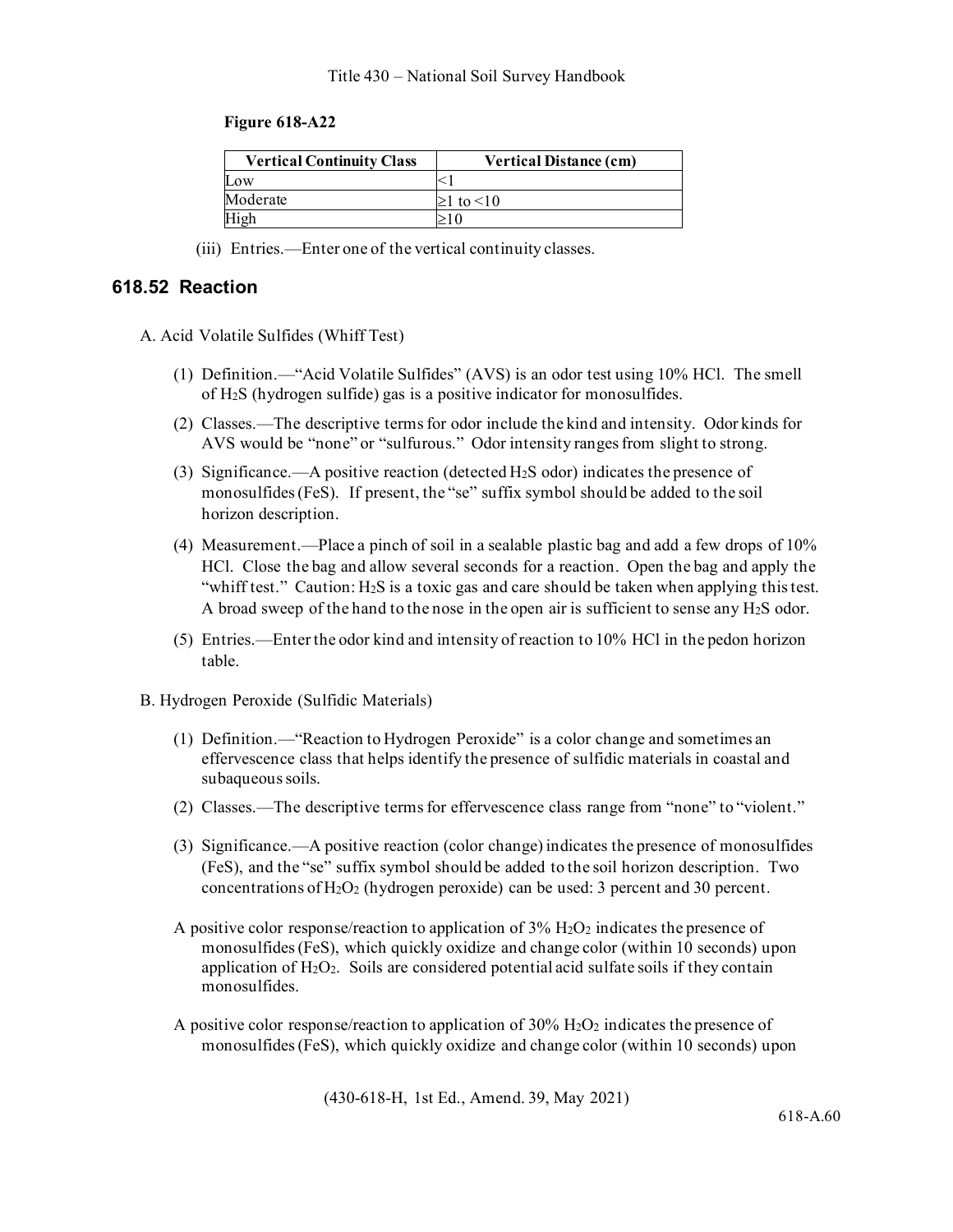application of  $H_2O_2$  within 10 seconds. The color change is usually an increase in value by 2 or more units. A color change indicates monosulfide detection ONLY and is not applicable to other sulfides (e.g., pyrite, marcasite,  $FeS<sub>2</sub>$ ).

- Effervescence and a positive color response/reaction to application of  $30\%$  H<sub>2</sub>O<sub>2</sub> can detect the type of monosulfides (FeS). A very slight through violent effervescence class combined with a positive color change indicates the presence of pyrite (sulfide mineral). An incubation pH test should be conducted to determine the type of sulfidic materials present. When only an effervescence class is observed with no color change, these soils are not considered to be monosulfidic soil materials.
- (4) Entries.—Enter the presence or absence of reaction to  $3\%$  H<sub>2</sub>O<sub>2</sub> and  $30\%$  H<sub>2</sub>O<sub>2</sub> in the pedon horizon table.
- C. Soil Reaction (pH)
	- (1) Definition. —"Soil reaction" is a numerical expression of the relative acidity or alkalinity of a soil.

| <b>Reaction Class</b>  | Range in pH  |
|------------------------|--------------|
| Ultra acid             | $1.8 - 3.4$  |
| Extremely acid         | $3.5 - 4.4$  |
| Very strongly acid     | $4.5 - 5.0$  |
| Strongly acid          | $5.1 - 5.5$  |
| Moderately acid        | $5.6 - 6.0$  |
| Slightly acid          | $6.1 - 6.5$  |
| Neutral                | $6.6 - 7.3$  |
| Slightly alkaline      | $7.4 - 7.8$  |
| Moderately alkaline    | $7.9 - 8.4$  |
| Strongly alkaline      | $8.5 - 9.0$  |
| Very strongly alkaline | $9.1 - 11.0$ |

(2) Classes.—The descriptive terms for reaction and their respective ranges in pH are:

- (3) Significance
	- (i) A principal value of soil pH is the information it provides about associated soil characteristics. Two examples are phosphorus availability and base saturation. Soils that have a pH of approximately 6 or 7 generally have the most ready availability of plant nutrients. Strongly acid or more acid soils have low extractable calcium and magnesium; a high solubility of aluminum, iron, and boron, and a low solubility of molybdenum. In addition, these soils may possibly have organic toxins and generally have a low availability of nitrogen and phosphorus. At the other extreme are alkaline soils. Calcium, magnesium, and molybdenum are abundant where there is little or no toxic aluminum and nitrogen is readily available. If pH is above 7.9, the soils may have an inadequate availability of iron, manganese, copper, zinc, and especially phosphorus and boron.
	- (ii) Soil reaction is one of several properties used as a general indicator of soil corrosivity or the soil's susceptibility to dispersion. In general, soils that are either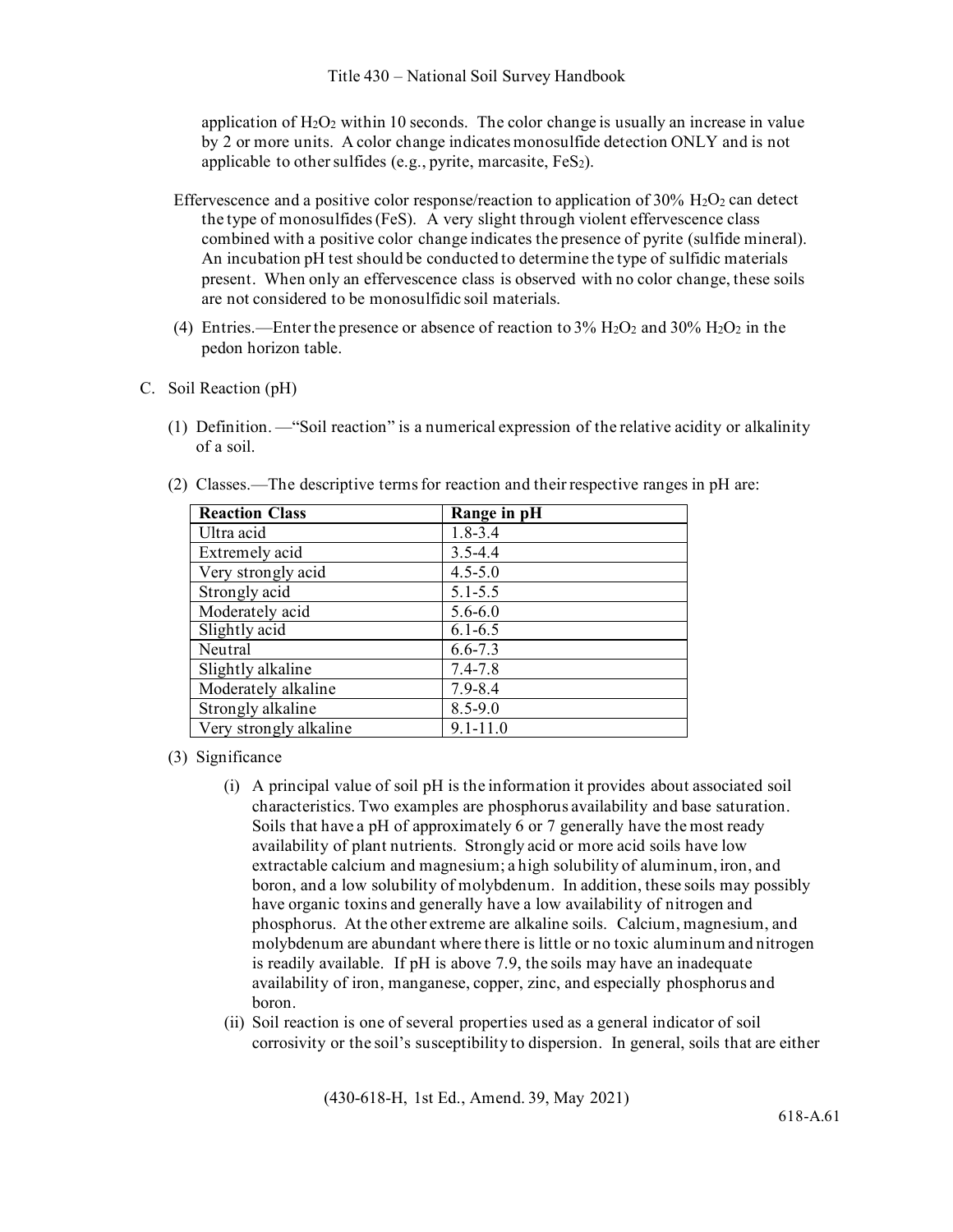highly alkaline or highly acid are likely to be corrosive to steel. Soils that have pH <5.5 are likely to be corrosive to concrete. Soils that have pH >8.5 are likely to be highly dispersible and may have a piping problem.

- (iii) Soil reaction is used for soil classification in the required characteristics for sulfidic materials, in the key to calcareous and reaction classes for mineral soils, in the key to reaction classes for Histosols and Histels, and in criteria for certain taxa such as Sulfic subgroups.
- (4) Measurement.—The most common soil laboratory measurement of pH is the 1:1 water method. In this method, a crushed and sieved soil sample is mixed with an equal amount of water and a measurement is made of the suspension using a pH meter. Another common method, used for mineral and organic soils, is the 0.01M calcium chloride method. A new method to indicate the possible presence of sulfidic materials is the hydrogen peroxide test, delta pH for acid sulfate soils. This method uses hydrogen peroxide to rapidly oxidize sulphur compounds which releases elemental sulphur and quickly decreases the pH. In NASIS, the pH values derived from these three methods are populated in separate data elements.
	- (i) The pH values derived from water suspension are affected by field applications of fertilizer or other salts in the soil, the content of carbon dioxide in the soil, and the moisture content at the time of sampling. The 0.01M calcium chloride method reduces these influences.
	- (ii) The laboratory procedure for measuring pH by the 1:1 water and 0.01 M calcium chloride methods are described in Soil Survey Investigations Report No. 42, *Soil Survey Laboratory Methods Manual*, Version 4.0, November 2004, USDA, NRCS.
	- (iii) The procedure for measuring pH by the hydrogen peroxide test, delta pH for acid sulphate soils method is described in Soil Survey Investigations Report No. 51, *Soil Survey Field and Laboratory Methods Manual*, Version 2.0, 2014, USDA, NRCS.
- (5) Estimates.—A variety of field test kits are available for determination of pH in the field. The methods include a water-soluble dye, which is mixed with soil and thus produces a color that is compared with a chart; a dye-impregnated paper, which changes color according to differences in pH; and portable glass electrodes. Each State office can recommend a suitable pH method for the soils in the State. If requested, the NSSC Kellogg Soil Survey Laboratory makes suggestions for suitable methods for field measurements and furnishes NRCS soil scientists with the proper chemicals.
- (6) Entries.—Soil reaction (pH) is time and moisture dependent, and water pH can vary up to a whole unit during the growing season. The range of pH should reflect the variations. The 1:1 water method generally is used with mineral soils. Mineral and organic soils are measured in a 1:2 0.01M calcium chloride solution and with the hydrogen peroxide test, delta pH method. Separate entries are made by horizon for pH 1:1 water, pH 1:2 0.01M calcium chloride, and final pH oxidized, as needed. Enter the high, low, and representative values of the appropriate estimated pH range for each horizon. If laboratory measurements or accurate field estimates are available, the high and low values do not need to correspond with reaction class limits. However, if data is limited, then pH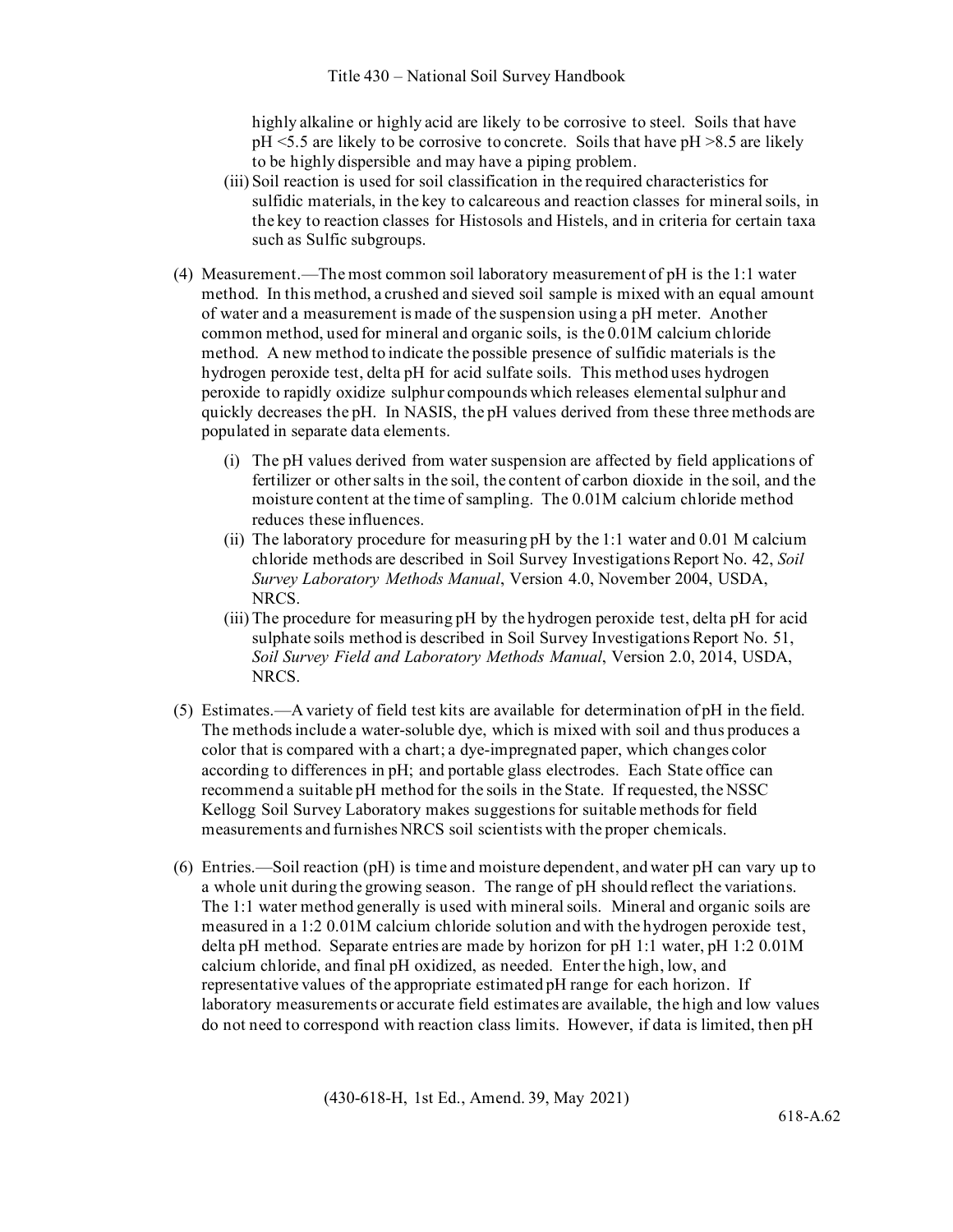values may reflect reaction class limits such as 1.8-3.4, 3.5-4.4, etc., or a combination of reaction classes, such as 4.5-5.5, can be entered.

## **618.53 Restriction Kind, Depth, Thickness, and Hardness**

- A. Restriction Kind
	- (1) Definition.—"Restriction kind" is the type of nearly continuous layer that has one or more physical, chemical, or thermal properties that significantly reduce the movement of water and air through the soil or that otherwise provide an unfavorable root environment. Bedrock (e.g., limestone), cemented horizons (e.g., duripan), densic material (e.g., dense till), frozen horizons or layers (e.g., permanent ground ice), and horizontally oriented, human-manufactured materials (e.g., concrete) are examples of subsurface layers that are kinds of restrictions.
	- (2) Significance.—Restrictive layers limit plant growth by restricting the limits of the rooting zone. They also impede or restrict the movement of soil water vertically through the soil profile and have a direct impact on the quality and quantity of ground water and surface water. Restrictions are important for both soil interpretations and soil classification.
	- (3) Measurement.—Identify and describe restrictive soil layers in the field. Observe, measure, and record the restriction kind along with their depth, thickness, and hardness (defined below). When describing pedons, identify types or kinds of restrictions by suffix symbols, such as "d," "f," "m," "r," "v," or "x," or by the master layers "M" or "R." Use measurements or observations made throughout the extent of occurrence of a soil as a basis for estimates of restriction kind.
	- (4) Entries.—Enter the appropriate choice for the kind of restrictive horizon or layer from the following list:
		- (i) Abrupt textural change
		- (ii) Bedrock, densic
		- (iii) Bedrock, lithic
		- (iv) Bedrock, paralithic
		- (v) Cemented horizon
		- (vi) Densic material
		- (vii) Duripan
		- (viii) Fragipan
		- (ix) Manufactured layer
		- (x) Natric
		- (xi) Ortstein
		- (xii) Permafrost
		- (xiii) Petrocalcic
		- (xiv) Petroferric
		- (xv) Petrogypsic
		- (xvi) Placic
		- (xvii) Plinthite
		- (xviii) Salic
		- (xix) Strongly contrasting textural stratification
		- (xx) Sulfuric
- B. Restriction Depth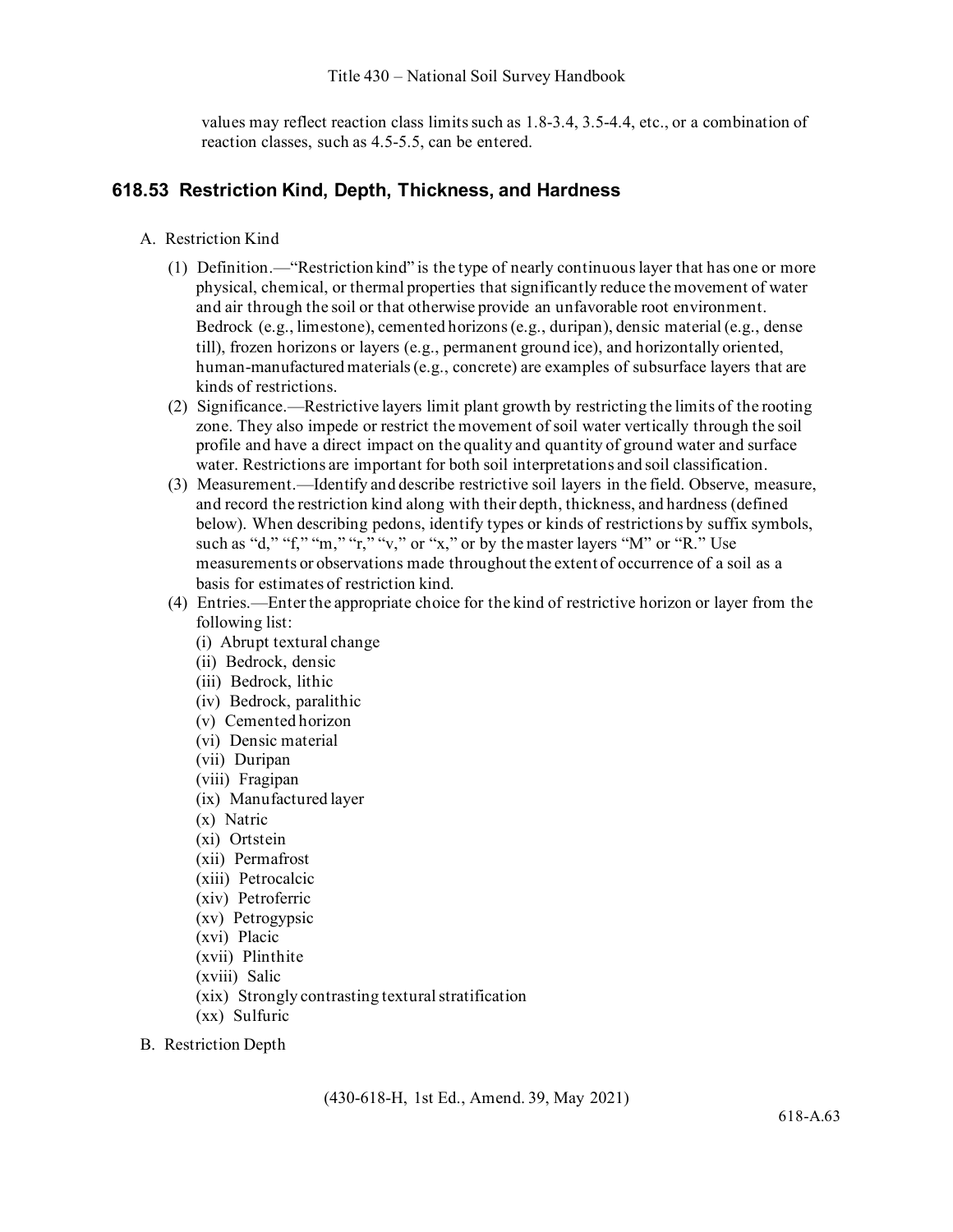- (1) Definition.—"Restriction depth" is the vertical distance from the soil surface to the upper and lower boundaries of the restriction.
- (2) Measurement.—Use measurements or observations made throughout the extent of occurrence of a soil as a basis for estimates of restriction depth.
- (3) Entries.—Restriction depth values used to populate component data in NASIS are not specific to any one point. They are a reflection of commonly observed values based on field observations and are intended to model the component as it occurs throughout the map unit. Enter the high, low, and representative values for the top and bottom restriction depths in centimeters using whole numbers(integers).
- C. Restriction Thickness
	- (1) Definition.—"Restriction thickness" is the distance from the top to the bottom of a restrictive layer.
	- (2) Significance.—Restriction thickness has a significant impact on the ease of mechanical excavation.
	- (3) Measurement.—Use observations made throughout the extent of occurrence of a soil as a basis for estimates of restriction thickness.
	- (iv) Entries.—Restriction thickness values used to populate component data in NASIS are not specific to any one point. They are a reflection of commonly observed values based on field observations and are intended to model the component as it occurs throughout the map unit. Enter the high, low, and representative values for the thickness in centimeters. The range of valid entries is from 1 to 999, and only whole numbers (integers) are allowed.
- D. Restriction Hardness
	- (1) Definition.—"Restriction hardness" is the rupture resistance coherence of an air-dried, then submerged block-like specimen of mineral material. Ice is not applicable.
	- (2) Significance.—Restriction hardness has a significant impact on the ease of mechanical excavation. Use excavation difficulty classes (defined above) to evaluate the relationships of restriction layers to excavations.
	- (3) Measurement.—Use observations made throughout the extent of occurrence of a soil as a basis for estimates of restriction hardness. For measurements of the restriction hardness, use the procedures and classes of coherence listed with the rupture resistance classes. Classes are described for like specimens about 25-30 mm on edge that are air-dried and then submerged in water for at least 1 hour. Compress the specimen between extended thumb and forefinger, between both hands, or between the foot and a nonresilient flat surface. If the specimen resists compression, drop a weight onto it from progressively greater heights untilit ruptures. Failure is the point of the initial detection of deformation or rupture. Stress applied in the hand should be over a 1-second period. Learn the tactile sense of the class limits by applying force to top-loading scales and sensing the pressure through the tips of the fingers or through the ball of the foot. Use postal scales for the resistance range that is testable with the fingers. Use a bathroom scale for the higher rupture resistance range.
	- (4) Classes.—Restriction hardness is rated using the classes and operation descriptions listed below:

**Figure 618-A24**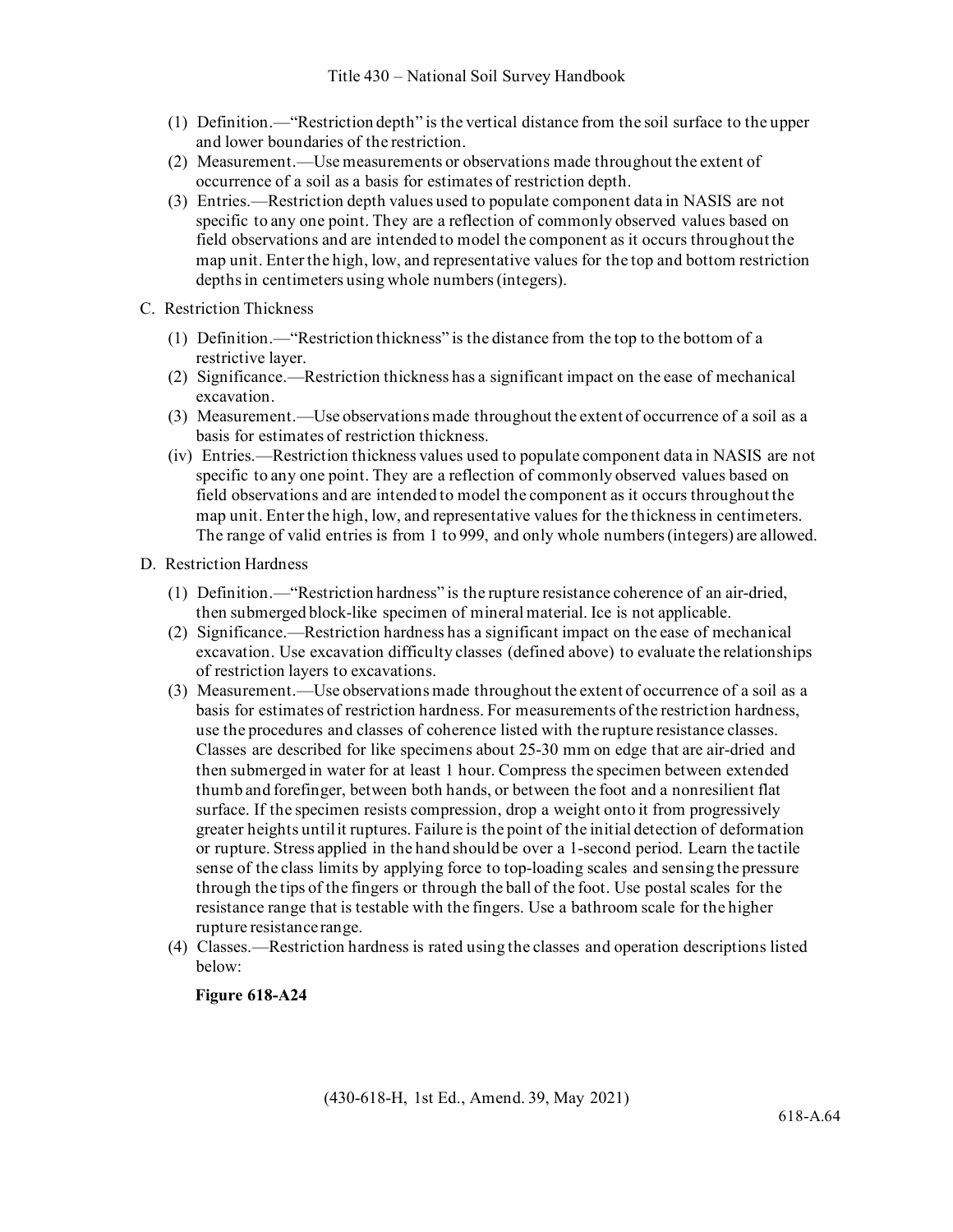| <b>Restriction Hardness</b><br>(Rupture Resistance) Class | <b>Operation Description*</b>                                                                                                                                                                  |
|-----------------------------------------------------------|------------------------------------------------------------------------------------------------------------------------------------------------------------------------------------------------|
| Noncoherent                                               | Fails under very slight force applied slowly between thumb<br>and forefinger $(<8N)$ .                                                                                                         |
| Extremely weakly coherent                                 | Fails under slight force applied slowly between thumb and<br>forefinger $(8 \text{ to } 20 \text{N})$ .                                                                                        |
| Very weakly coherent                                      | Fails under moderate force applied slowly between thumb and<br>forefinger $(20 \text{ to } 40 \text{N})$ .                                                                                     |
| Weakly coherent                                           | Fails under strong force applied slowly between thumb and<br>forefinger (about 80N maximum force can be applied) (40 to<br>80N).                                                               |
| Moderately coherent                                       | Cannot be failed between thumb and forefinger but can be<br>failed between both hands or by placing specimen on a<br>nonresilient surface and applying gentle force underfoot (80 to<br>160N). |
| Strongly coherent                                         | Cannot be failed in hands but can be failed underfoot by full<br>body weight (about $800N$ ) applied slowly (160 to $800N$ ).                                                                  |
| Very strongly coherent                                    | Cannot be failed underfoot by full body weight but can be<br>failed by <3J blow (800N to 3J).                                                                                                  |
| Indurated                                                 | Cannot be failed by blow of $3J (> 3J)$ .                                                                                                                                                      |

\* Both force (Newtons, N) and energy (joules, J) are employed. The number of Newtons is 10 times the kilograms of force. One joule is the energy delivered by dropping a 1 kg weight a distance of 10 cm.

# **618.54 Saturated Hydraulic Conductivity**

A. Definition.—"Saturated hydraulic conductivity" is the ease with which pores of a saturated soil transmit water. Formally, it is the proportionality coefficient that expresses the relationship of the rate of water movement to hydraulic gradient in Darcy's Law (a law that describes the rate of water movement through porous media). It is expressed in micrometers per second. To convert micrometers per second to inches per hour, multiply micrometers per second by 0.1417. The historical definition of "saturated hydraulic conductivity" is the amount of water that would move vertically through a unit area of saturated soil in unit time under unit hydraulicgradient.

B. Significance.—Saturated hydraulic conductivity is used in soil interpretations. It is also known as Ksat. Saturated hydraulic conductivity is used for soil classification in criteria for certain taxa, such as the Albaqualfs and Albaquults great groups.

C. Measurement.—Means of measurement, such as the Amoozemeter and double-ring infiltrometers, provide some basis for estimation of saturated hydraulic conductivity. No method has been accepted as a standard. Since measurements are difficult to make and are only available for relatively few soils, estimates of saturated hydraulic conductivity are based on soil properties.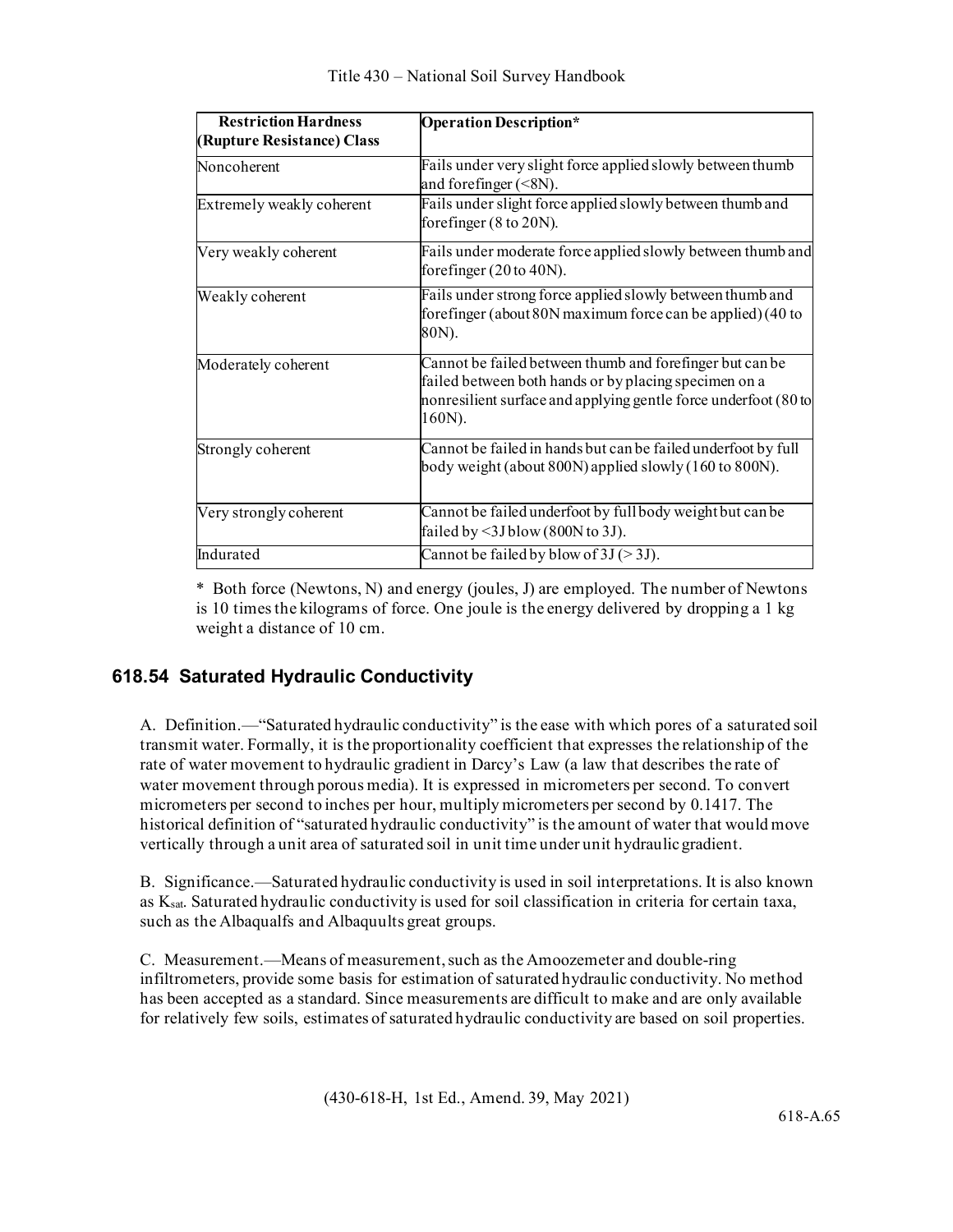D. Estimates.—The soil properties that affect saturated hydraulic conductivity are distribution, continuity, size, and shape of pores. Since the pore geometry of a soil is not readily observable or measurable, observable properties related to pore geometry are used to make estimates of saturated hydraulic conductivity. These properties are texture, structure, pore size, density, organic matter content, and mineralogy. Part 618, subpart B, section 618.88, provides a guide for estimating saturated hydraulic conductivity according to soil texture and bulk density or according to specified overriding conditions.

- (1) In making estimates, the soil characteristic that exerts the greatest control for many soils is texture.
- (2) The general relationships shown in part 618, subpart B, section 618.88, are adjusted up or down depending on bulk density. Structure, pore size, organic matter content, clay mineralogy, and other features observed within the soil profile, such as consistency, dry layers in wet seasons, root mats or absence of roots, and evidence of perched water levels or standing water, are good field indicators for adjusting estimates.
- (3) Water movement through bedrock for layers designated as R and Cr can be estimated from the guide in part 618, subpart B, section 618.89, of this handbook.

E. Entries.—Enter the high, low, and representative values of saturated hydraulic conductivity for each horizon. The range of valid entries is from 0 to 705  $\mu$ m s<sup>-1</sup>, and four decimal places are allowed.

# **618.55 Slope Aspect**

A. Definition.—"Slope aspect" is the direction toward which the surface of the soil faces.

B. Significance.—Slope aspect may affect soil temperature, evapotranspiration, winds received, and snow accumulation.

C. Measurement.—Slope aspect is measured clockwise from true north as an angle between 0 and 360 degrees. Tools such as geographic information systems (GIS) can be used to consistently predict and identify slope aspect.

D. Entries.—For map unit components that are aspect dependent, enter the slope aspect counterclockwise, slope aspect clockwise, and slope aspect representative. The range of valid entries is from a minimum of 0 degrees to a maximum of 360 degrees. Record values to the nearest whole number (integer). The fields may be left NULL for those components that are not aspect dependent.

- (1) "Slope aspect counterclockwise" is one end of the range in characteristics for the slope aspect of a component. This end of the range is expressed in degrees measured clockwise from true north, but in the direction counterclockwise from the representative slope aspect.
- (2) "Slope aspect clockwise" is one end of the range in characteristics for the slope aspect of a component. This end of the range is expressed in degrees measured clockwise from true north, but in the direction clockwise from the representative slope aspect.
- (3) "Slope aspect representative" is the common, typical, or expected direction toward which the surface of the soil faces, measured in degrees clockwise from truenorth.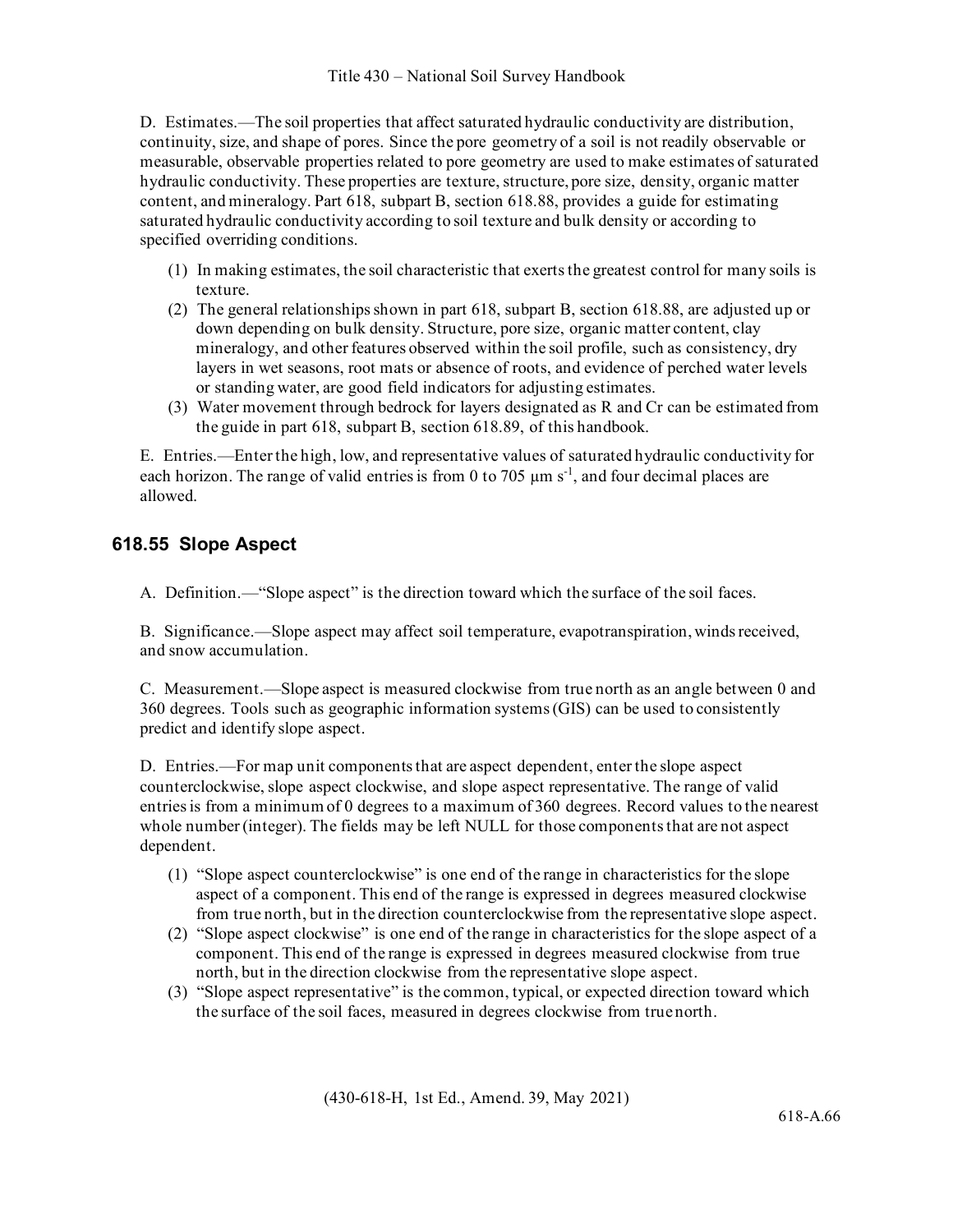# **618.56 Slope Gradient**

A. Definition.—"Slope gradient" is the difference in elevation between two points and is expressed as a percentage of the distance between those points. For example, a difference in elevation of 1 meter over a horizontal distance of 100 meters is a slope of 1 percent.

B. Significance.—Slope gradient influences the retention and movement of water, the potential for soil slippage and accelerated erosion, the ease with which machinery can be used, soil-water states, and the engineering uses of the soil. Slope is used for soil classification in criteria for certain taxa, such as the Fluvents suborder, Fluvaquents great group, Fluvaquentic and Fluventic subgroups, and several Cumulic subgroups.

C. Measurement.—Slope gradient is usually measured in the field with a hand level or clinometer. The range is determined by summarizing data from several sightings. Slope gradient may also be determined through the use of a digital elevation model (DEM) and geospatial software. A DEM is a digital file format that is the representation of the elevation values over a topographic surface by a regular array of z-values.

- (1) DEMs are available in many resolutions and sources. Resolution refers to the smallest measurement unit represented by the data. A resolution is selected to capture and represent the soil resource of concern for the project area. Resolution will typically be 5 or 10 meters to a side. Resolutions larger than 10 meters are not used except in special circumstances, such as remote, wildland surveys where higher resolution data is unavailable.
- (2) DEM sources are developed using light detection and ranging (LiDAR), interferometric synthetic aperture radar (IFSAR) and older methods, including electronic image correlation, manual profiling on stereoplotters, and contour-to-grid interpolation. USGS is the largest provider of DEMs with sources derived from all methods except IFSAR. DEMs produced using older methods may have artifacts that preclude it from use.
- (3) A project area may have DEMs of multiple resolutions with overlapping extents. This process is resampling and should proceed from finer to coarser resolutions. In these cases, a seamless DEM is developed at a common resolution that meets the objectives of the project. For example, data at 3-meter and 5-meter resolution is resampled to match adjacent 10-meter DEMs.Two common methods are available, resample and aggregate. Resample will convert from an input resolution to any output resolution with elevation values assigned using bilinear or cubic convolution. Aggregate will convert to output resolutions that are evenly divisible by the input resolution with output values assigned using the mean or median of the aggregation. There is no practical difference in the output produced from these methods.
- (4) Slope gradient is calculated from a DEM using geospatial software based on two common algorithms, Evans and Young (see Evans, 1979, in subpart B, section 618.106) and Zevenbergen and Thorne (1987) (see subpart B, section 618.106). The Evans and Young algorithm is often the sole method available. The output unit for slope gradient is percent for soil survey purposes. Differences in the output between these methods is not of practical significance for soil survey purposes.
- (5) Slope gradient is determined based on a neighborhood. Neighborhood size may be thought of as analogous to the length parameter in a conventional slope measurement. The common implementation in geospatial software uses a 3 x 3 neighborhood, typically a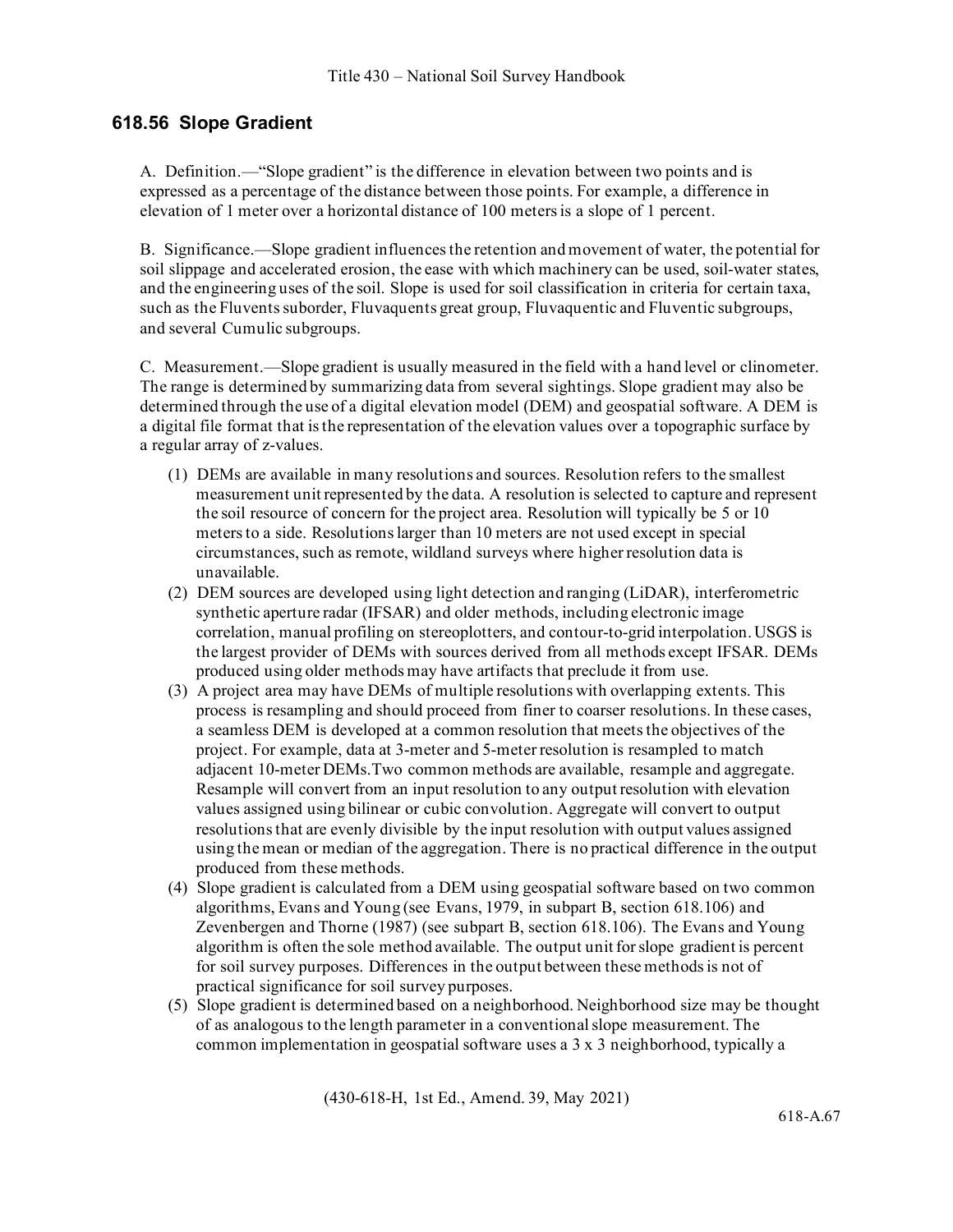range of 10 to 40 meters. This neighborhood works well for larger cell resolutions like 10 or 30 meters, but results in noisy slope gradients when using small cell resolutions like 1 or 3 meters. Software that allows setting neighborhood size as a parameter is an important option for derivation of slope gradient as resampling is not required. Smaller neighborhoods emphasize local variation, while larger neighborhoods emphasize broad trends. Neighborhood size is based on the terrain and soil mapping objectives.

- (6) Neighborhood shape is a parameter available with some software. Most implementations of slope gradient use a square neighborhood explicitly defined by the cell resolution. A circular neighborhood has been shown to provide a more accurate representation of slope gradient (see Shi et.al., 2007, 2012, in subpart B, section 618.106).
- (7) The slope gradient calculation will produce a layer containing floating point data type. Converting the original slope gradient layer to an integer data type is acceptable. Integer data types result in smaller file sizes and quicker processing operations. Statistical parameters like majority and median are available automatically from some geospatial software when integer data types are used as inputs.

D. Entries.—Enter the high, low, and representative values to represent the range of slope gradient as a percentage for the map unit component. The range of valid entries is to the nearest integer from 0 to 99 percent. Tenths (one decimal place) are allowed but are only used for representative values less than 1 percent. These values may be determined by a statistical summary of the slope gradient layer for a given map unit layer. Slope gradient distributions are seldom normal, eliminating the use of conventional statistical parameters like mean and standard deviation as tools for determining the high, low and representative values. These values should be based on the robust parameters of percentiles. The representative value is based on the median. The low and high should be based on ranges that capture a majority of the area represented in a map unit. Using the 10th and 90th percentiles as the low and high represents 80 percent of the area.

# **618.57 Slope Length, USLE**

A. Definition.—"Slope length" is the horizontal distance from the origin of overland flow to the point where either the slope gradient decreases enough that deposition begins or runoff becomes concentrated in a defined channel. Refer to Agriculture Handbook 703.

B. Significance.—Slope length has considerable control over runoff and potential accelerated water erosion. Slope length is combined with slope gradient in erosion prediction equations to account for the effect of topography on erosion.

- C. Measurement
	- (1) Slope length is measured from the point of origin of overland flow to the point where the slope gradient decreases enough that deposition begins or runoff becomes concentrated in a defined channel. In cropland, defined channels are usually ephemeral gullies or, in rare cases where they are near a field edge, are a classic gully or stream. Surface runoff will usually concentrate in less than 400 feet (120 meters), although longer slope lengths of up to 1000 feet are occasionally found. The maximum distance allowed in erosion equations is 1000 feet (305 meters). Conversion to the horizontal distance is made in the conversion process within the equation model.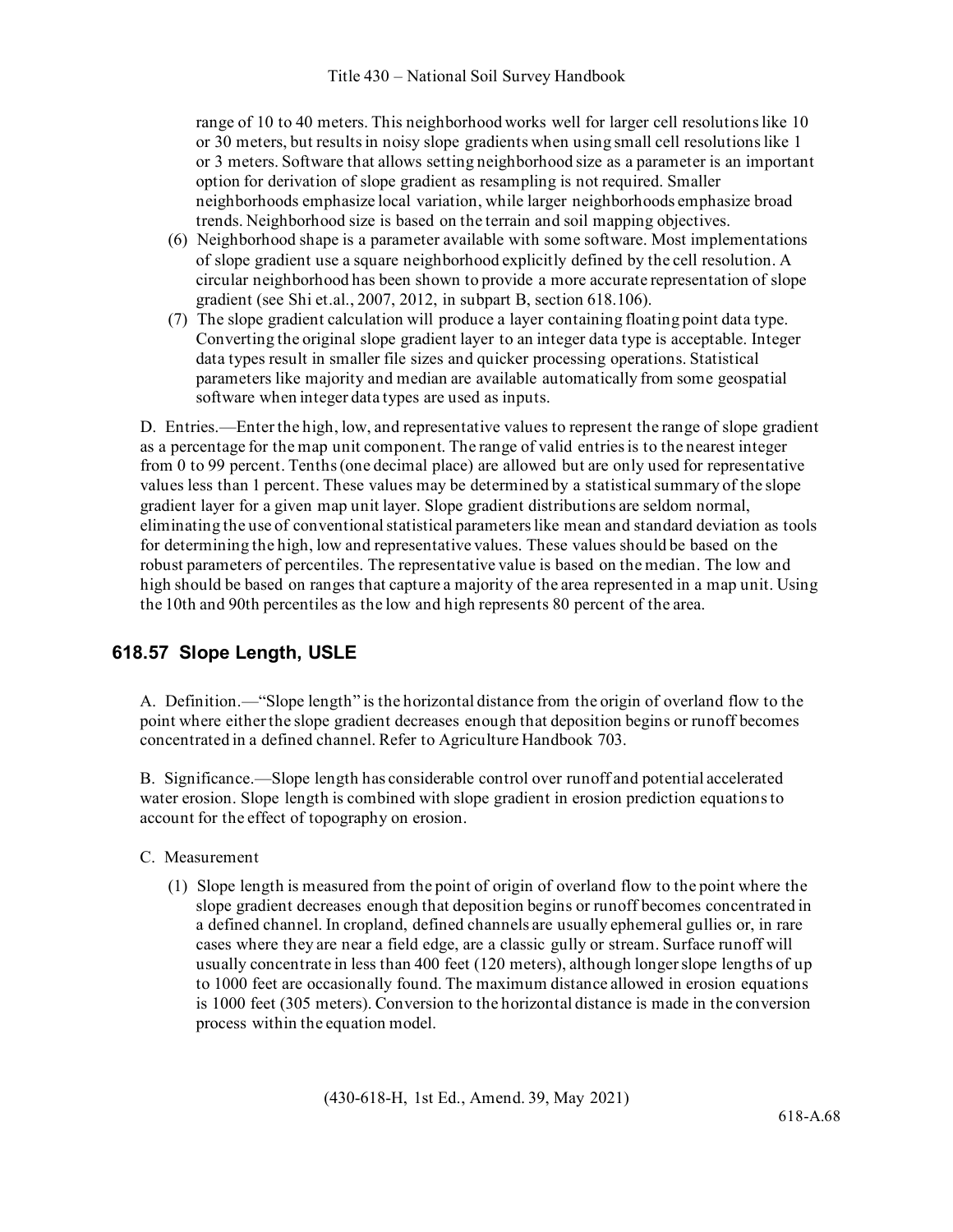(2) Assume no support practices. Ignore practices such as terraces or diversions. Slope length is best determined by pacing or measuring in the field. Do not use contour maps to estimate slope lengths unless contour intervals are 1 foot or less. Slope lengths estimated from contour maps are usually too long because most maps do not have the detail needed to indicate all ephemeral gullies and concentrated flow areas that end the slope lengths. Refer to figures 4-1 through 4-10 within Agriculture Handbook 703 for more landscape guidance.

D. Entries.—Enter the high, low, and representative values for the range for each map unit component. Enter a whole number that represents the slope length in meters, from the point of origin of overland flow to the point of deposition or concentrated flow, of the slope on which the component lies. The slope length may be fully encompassed within one map unit or may cross several map units. The minimum value is 0, and the maximum value used in erosion equations is 305 meters. The NASIS database allows valid entries from 0 to 4000 meters.

## **618.58 Sodium Adsorption Ratio**

A. Definition.—"Sodium adsorption ratio" (SAR) is a measure of the amount of sodium  $(Na^+)$ relative to calcium  $(Ca^{2+})$  and magnesium  $(Mg^{2+})$  in the water extracted from a saturated soil paste. It is the ratio of the Na concentration divided by the square root of one-half of the  $Ca + Mg$ concentration. SAR is calculated from the following equation:

 $SAR = Na^{+} / [(Ca^{2+} + Mg^{2+})/2]^{0.5}$ 

B. Significance.—Sodium adsorption ratio is used for soil classification in the required characteristics for the natric horizon, in the key to soil orders and key to suborders of Inceptisols and Mollisols, and in criteria for certain taxa such as Sodic subgroups. Soils that have values for sodium adsorption ratio of 13 or more may have an increased dispersion of organic matter and clay particles, reduced saturated hydraulic conductivity and aeration, and a general degradation of soil structure.

C. Measurement.—The concentration of Na, Ca, and Mg ions is measured in a water extract from a saturated soil paste. The method is described in Soil Survey Investigations Report No. 42, Soil Survey Laboratory Methods Manual, Version 4.0, November 2004, USDA, NRCS. The sodium adsorption ratio is then calculated from the molar concentrations of the three cations using the equation shown above in section 618.58A.

D. Entries.—Enter the high, low, and representative values for the range of sodium adsorption ratio for each horizon. Enter "0" where SAR is negligible. The range of valid entries is from 0 to 9999, and tenths (one decimal place) are allowed.

# **618.59 Soil Erodibility Factors, USLE, RUSLE2**

A. Definition.—Soil erodibility factors Kw and Kf quantify soil detachment by runoff and raindrop impact. These erodibility factors are indexes used to predict the long-term average soil loss from sheet and rill erosion under crop systems and conservation techniques. Factor Kw applies to the whole soil, and factor Kf applies only to the fine-earth (less than 2.0 mm) fraction.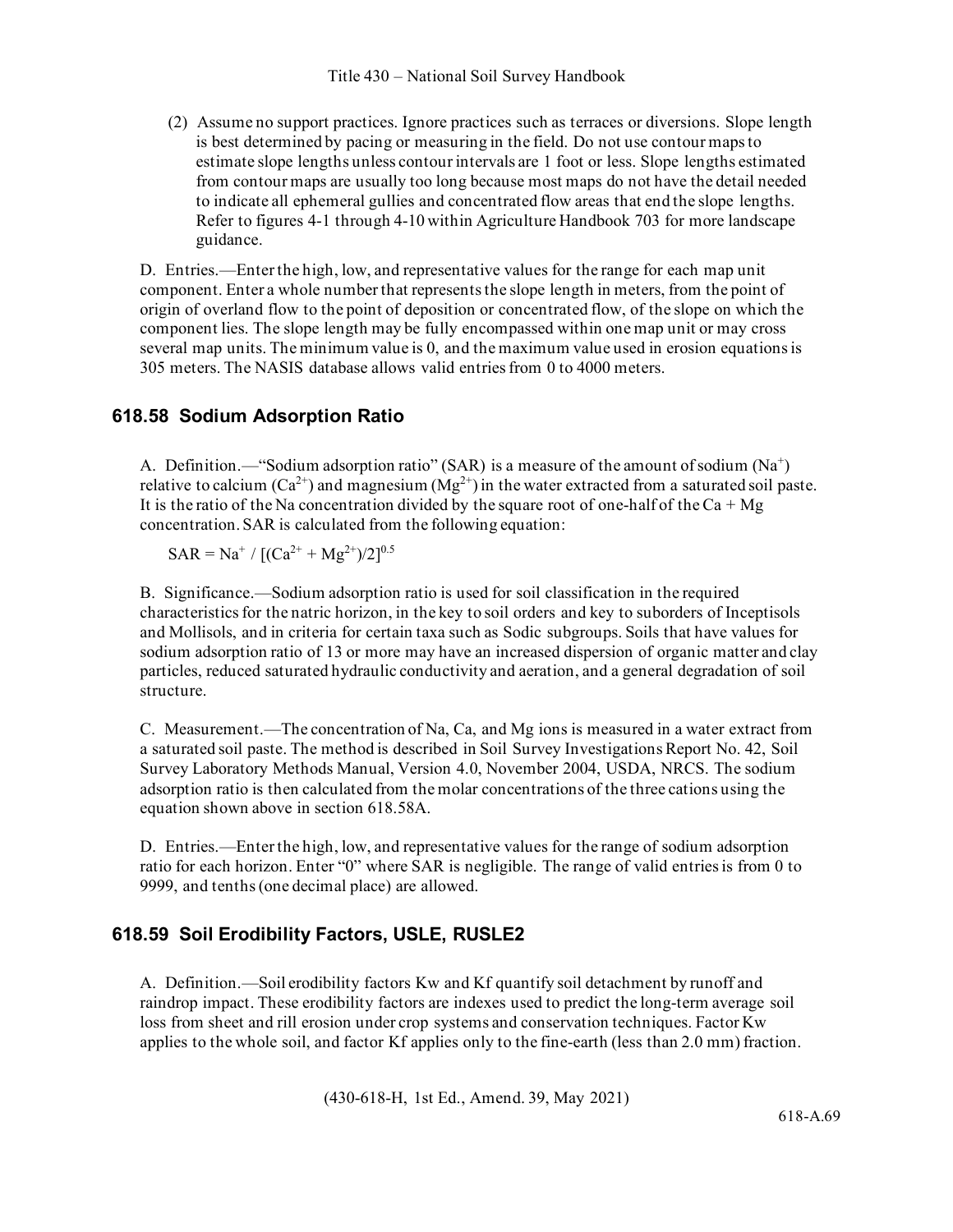The procedure for determining the Kf factor is outlined in Agriculture Handbook 703, "Predicting Soil Erosion byWater: A Guide to Conservation Planning With the Revised Universal Soil Loss Equation (RUSLE)," USDA, Agricultural Research Service, 1997. The K factors for soils in Hawaii and the Pacific Basin were extrapolated from local research. The nomograph, shown in part 618, subpart B, section 618.91, was not used to determine K factors for soils in Hawaii.

B. Classes.—Experimentally measured Kw factors vary from 0.02 to 0.69. For soil interpretations, the factors are grouped into 14 classes. The classes are identified by a representative class value as follows: 0.02, 0.05, 0.10, 0.15, 0.17, 0.20, 0.24, 0.28, 0.32, 0.37, 0.43, 0.49, 0.55, and 0.64.

C. Significance.—Soil erodibility factors Kw or Kf are used in the erosion prediction equations USLE and RUSLE.

- (1) Soil properties that influence rainfall erosion are those that affect—
	- (i) Infiltration rate, movement of water through the soil, and water storage capacity.
	- (ii) Dispersion, detachability, abrasion, and mobility by rainfall andrunoff.
- (2) Some of the most important properties are texture, organic matter content, structure size class, and the saturated hydraulic conductivity of the subsoil.
- D. Estimates
	- (1) The Kw factor is measured by applying a series of simulated rainstorms on freshly tilled plots. Direct measurement of K factors is both costly and time consuming and is conducted only for a few selected soils.
	- (2) Reliable estimates of Kf factor are obtained from the soil erodibility nomograph, which is presented on page 11 of Agriculture Handbook 537 and reproduced in part 618, subpart B, section 618.91, or by using the soil erodibility equation. The nomograph integrates the relationship between the Kf factor and the following five soil properties:
	- (3) Percent silt plus very fine sand
		- (i) Percent sand greater than or equal to 0.10 mm
		- (ii) Organic matter content
		- (iii) Soil structure
		- (iv) Saturated hydraulic conductivity
	- (4) The soil erodibility equation which follows also provides an estimate of Kf.

K factor =  $\{2.1 \times M^{1.14} \times 10^{-4} \times (12-a) + 3.25 \times (b-2) + 2.5 \times (c-3)\}$  /100

where:  $M = (percent s i + percent vfs) \times (100 - percent c lay)$ 

Example: For a soil with 29.0% silt, 12.3% very fine sand, and 36% clay

 $M = (29.0 + 12.3) \times (100 - 36) = 2{,}643.20.$ 

- $a =$  percent organic matter  $(0, 1, 2, 3, 0r 4)$ .
- $b =$  soil structure code (1, = very fine granular, 2, = fine granular,  $3$ , = med or coarse granular, or  $4 = \text{blocky}$ , platy, or massive)
- $c =$  profile saturated hydraulic conductivity code (1, 2, 3, 4, 5, or 6).

Use the layer with the lowest  $K_{sat}$  RV (representative value) in the permeability control section. The permeability control section is the zone from the top of the mineral soil layer being evaluated to a depth of 50 cm below the top of that soil layer but should not exceed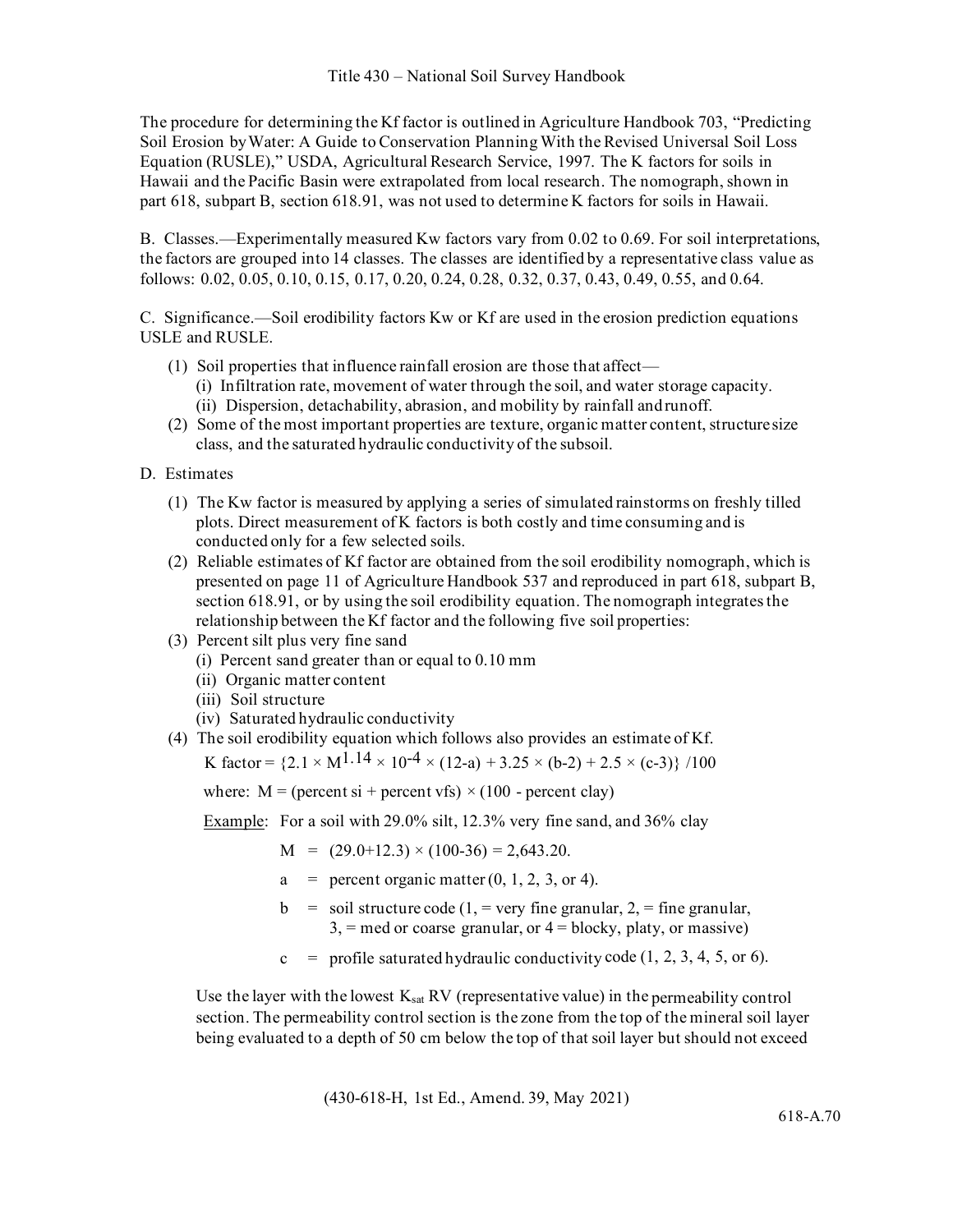a profile depth of 200 cm. The permeability control section guarantees that a specific zone is only considered relative to the mineral soil layer being evaluated. Include the permeability of any bedrock or other nonsoil layers in the permeability control section. Note that the codes were initially established using the 1951 edition of the *Soil Survey Manual*. The codes correspond to the following saturated hydraulic conductivity ranges.

| Profile<br>permeability<br>class code | Permeability class of<br>1951 | Saturated hydraulic   | Saturated hydraulic<br>conductivity range $\mu$ m/sedconductivity classes (1993) |
|---------------------------------------|-------------------------------|-----------------------|----------------------------------------------------------------------------------|
|                                       | Very slow                     | < 0.30                | very low or mod. low                                                             |
|                                       | Slow                          | $\geq$ 0.30 to <1.20  | mod. low                                                                         |
|                                       | Slow or mod.                  | $>1.20$ to $< 4.80$   | mod. high                                                                        |
|                                       | Moderate                      | $>4.80$ to $< 15.00$  | mod. high or high                                                                |
|                                       | Mod. or rapid                 | $>15.00$ to $<$ 30.00 | high                                                                             |
|                                       | Rapid                         | $\geq 30.00$          | high or very high                                                                |

|  | <b>Figure 618-A25</b> |
|--|-----------------------|
|--|-----------------------|

- (5) The accuracy of the nomograph and equation has been demonstrated for a large number of soils in the United States. However, the nomograph and the equation may not be applicable to some soils having properties that are uniquely different from those used in developing the nomograph. For example, the nomograph does not accurately predict Kf factors for certain Oxisols in Puerto Rico or the Hawaiian Islands; some soils with andic soil properties, organic soil materials, or low activity clays; and some calcareous or micaceous soils. In these cases, Kf factors are estimated using the best information at hand and knowledge of the potential for rainfall erosion. See Agriculture Handbook 703 for more information.
- (6) When using the nomograph and the equation, care should be taken to select an organic matter percentage that is most representative of the horizon being considered, assuming long-term cultivation. It is acceptable to use linear interpolations between plotted lines on the nomograph and values in hundredths (two decimal places) for organic matter content in the equation. For horizons that have organic matter content greater than 4 percent, use the 4-percent curve in the nomograph and exactly 4 percent in the equation.
- (7) Rock or pararock fragments are not taken into account in the nomograph or the soil erodibility equation. If fragments are substantial, they have an armoring effect. Pararock fragments are assumed to break down with cultivation or other manipulation and so are not used in determining Kw factors. If a soil has mixtures of rock and pararock fragments, the Kw factor should reflect the degree of protection afforded only by the rock fragments. Guidelines for determining Kw factors are as follows:
	- (i) First, use the soil erodibility nomograph shown in part 618, subpart B, section 618.91, or the soil erodibility equation shown above to determine the Kf factor for the soil material less than 2 mm in diameter.
	- (ii) Then use the table in part 618, subpart B, section 618.92, to convert the Kf value of the soil fraction less than 2 mm in diameter, which is derived from either the nomograph in part 618, subpart B, section 618.91, or from the soil erodibility equation, to a Kw factor adjusted for the total volume of rock fragments. The Kw factor is adjusted only when the total content of rock fragment values in the layer, by volume, is equal to or greater than 15 percent. If total rock fragment content, by volume, is less than 15 percent, the Kw factor equals the Kf factor. In practice, the representative values (RVs) for rock fragment volume, as populated in the NASIS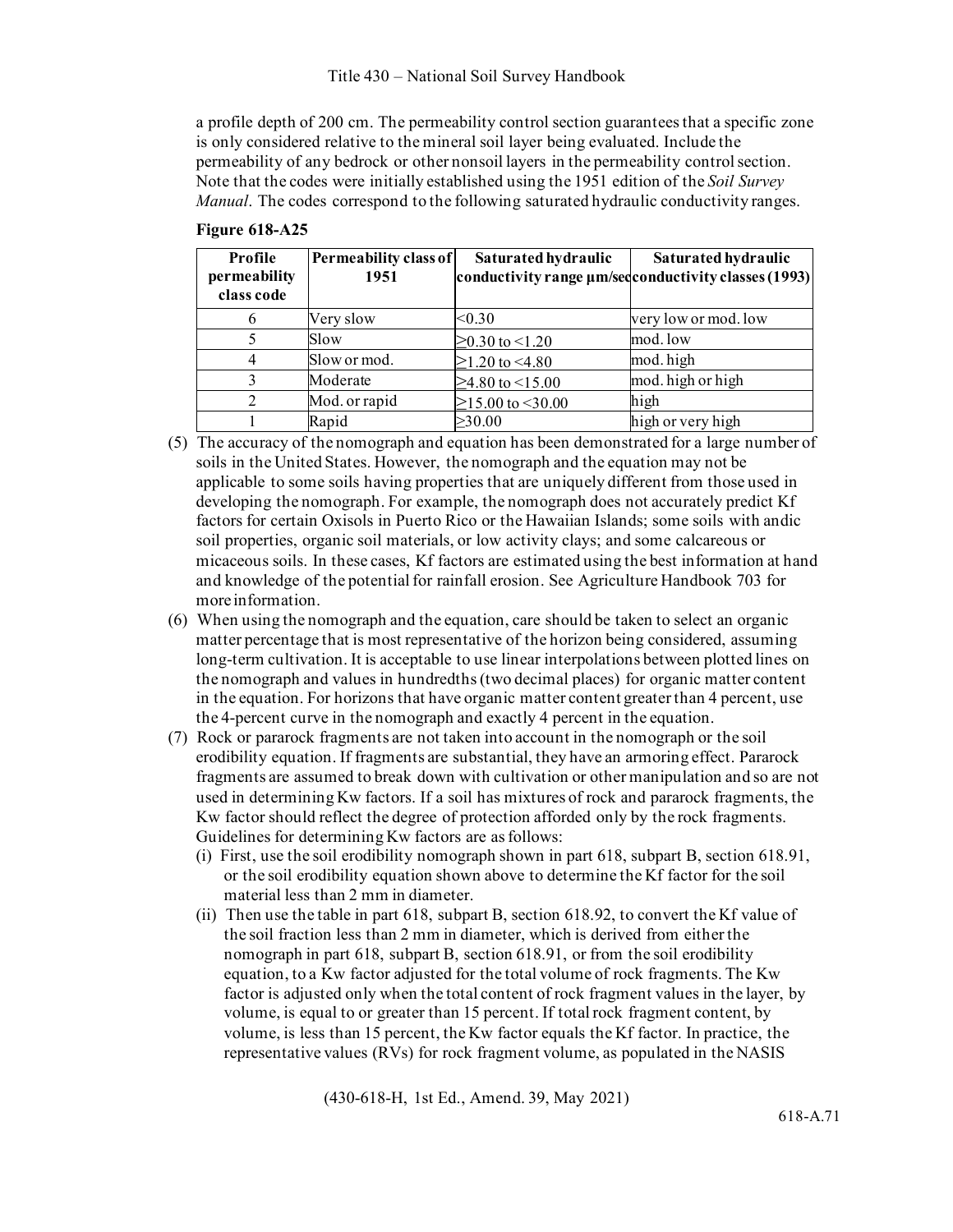"Horizon Fragments" table, are summed for each size fraction to compute the total rock fragment content for the layer.

(iii) If the soil on site contains more or less rock fragments than the mean of the range reported, adjustments can be made in Kf by using part 618, subpart B, section 618.92. Select the estimates of total rock fragment volume percentages, then use part 618, subpart B, section 618.92. In part 618, subpart B, section 618.92, go to the line with the rock fragment volume percentage and find, in the appropriate line, the nearest value to the Kf factor. Within that column, read the Kw factor on the line with the percentage of rock fragments of the soil for which you are making the estimate. Round the K factor displayed in the table to the closest acceptable K factor class entry, as shown below. This is the new Kw factor adjusted for rock fragments on site.

E. Entries.—Enter the coordinated values for Kw and Kf factor classes for each horizon posted, except organic horizons.

- (1) The acceptable entries for Kw and Kf classes are: 0.02, 0.05, 0.10, 0.15, 0.17, 0.20, 0.24, 0.28, 0.32, 0.37, 0.43, 0.49, 0.55, and 0.64. Use the comparison reports and calculation script in NASIS for help in populating Kf and Kw factors. Use the reports to print or export the currently stored values for Kf and Kw factor classes for each component in a selected set for comparison with the computed Kf and Kw factor classes using the calculation script formulas. The comparison reports give a preview of the results of the K factor calculations and should be used before the decision is made to run the calculation and save the new data.
- (2) Soil horizons that do not have rock fragments are assigned equal Kw and Kf factors. In horizons where total rock fragments are 15 percent or more, by volume, the Kw factor is always less than the Kf factor. For example:

| Depth (in) | <b>USDA Texture</b> | Kw       | Kf   |
|------------|---------------------|----------|------|
| $0 - 5$    | $GR-L$              | 0.20     | 0.32 |
| $0 - 5$    | L                   | 0.32     | 0.32 |
| $0 - 5$    | GRV-L               | $0.10\,$ | 0.32 |
| $0 - 46$   | CL                  | 0.28     | 0.28 |
| 46-60      | SL                  | 0.20     | 0.20 |

### **Figure 618-A26**

(3) Soils that have similar properties and erosivity should be grouped in similar K factor classes.

## **618.60 Soil Erodibility Factors for WEPP**

A. Definition.—Soil erodibility factors for WEPP include interrill erodibility (Ki), rill erodibility (Kr), and critical shear stress (Tc). These erodibility factors for the WEPP erosion model quantify the susceptibility of soil detachment by water. They predict the long-term average soil loss which results from sheet and rill erosion under various alternative combinations of crop systems and conservation techniques.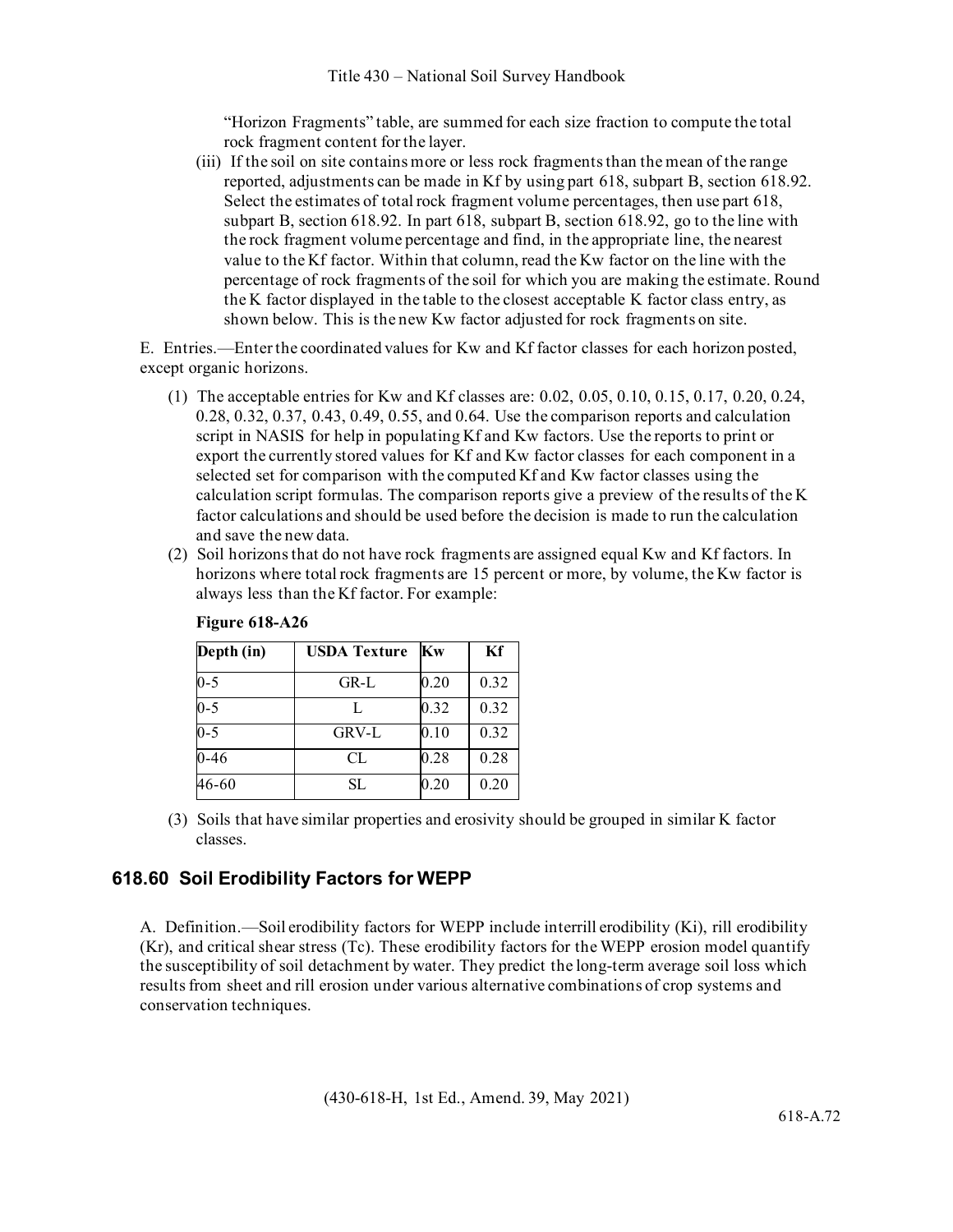B. The Ki, Kr, and Tc factors are used in a continuous simulation computer model that predicts soil loss and deposition on a hillslope. Reference NSERL Report No. 9, USDA, Agricultural Research Service, National Erosion Research Laboratory, August 1994, documentation version 94.7. This procedure does not include data for soils with highly weathered material (e.g., oxic horizons) and those with andic soil properties. These factors are quantitative and calculated using experimental equations. They are different from the soil erodibility factors used in USLE and RUSLE.

- (1) Interrill Erodibility (Ki)
	- (i) Definition.—"Interrill erodibility (Ki)" is the susceptibility of detachment and transport of soil particles by water. It is the susceptibility of the soil to movement to a rill carrying runoff.
	- (ii) Significance.—Interrill erodibility (Ki) is a measure of sediment delivery rate to rills as a function of rainfall intensity. The Ki values for soil need to be adjusted if factors that influence the resistance of soil to detachment occur. These factors include live and dead root biomass, soil freezing and thawing, and mechanical and livestock compaction.
	- (iii) Measurement.—Interrill erodibility (Ki) measurements are determined from rainfall simulation experiments. These experiments require the use of specialized equipment and specialized measurement techniques in a research setting.
	- (iv) Calculations.—Use the following equations:
		- For cropland soils with 30 percent or more sand:

 $Ki = 2,728,000 + 192,100 \times (%$  very fine sand)

Where very fine sand must be less than or equal to 40 percent; if very fine sand is greater, use 40 percent.

• For cropland soils with less than 30 percent sand:

 $Ki = 6,054,000 - 55,130 \times (% \text{ clay})$ 

Where clay must not exceed 50 percent; if clay is greater, use 50 percent.

- (v) Entries.—The computer generates entry values using the above formulas. Allowable Ki values range from 2,000,000 to 11,000,000.
- (2) Rill Erodibility (Kr)
	- (i) Definition.—"Rill erodibility (Kr)" is a measure of the susceptibility of a soil to detachment by flowing water. As rill erodibility (Kr) increases, rill erosion rates increase.
	- (ii) Significance.—Rill erodibility (Kr) is often defined as the soil detachment per unit increase in shear stress of clear water flow. The rate of soil detachment in rills varies because of a number of factors, including soil disturbance by tillage, living root biomass, incorporated residue, fragments, soil consolidation, freezing and thawing, and wheel and livestock compaction.
	- (iii) Measurement.—Rill erodibility (Kr) measurements are determined by rainfall simulation and flow simulation experiments. These experiments require the use of specialized equipment and specialized measurement techniques in a research setting.
	- (iv) Calculations.—Use the following equations:
		- For cropland soils with 30 percent or more sand:

 $Kr = 0.00197 + 0.00030 \times (%$  very fine sand) + 0.03863  $\times$  EXP(-1.84  $\times$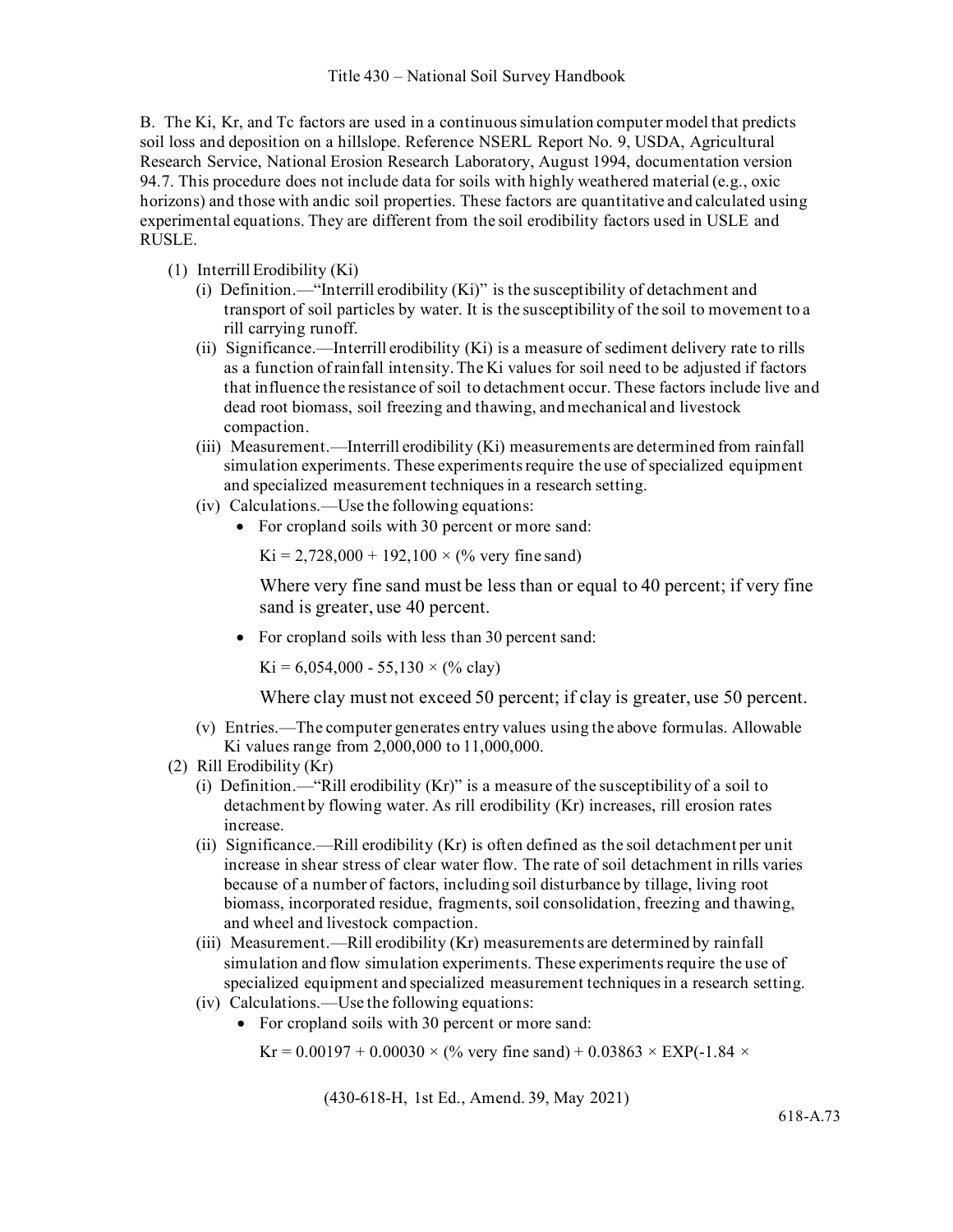### ORGMAT)

Where—

- Organic matter (ORGMAT) is the organic matter in the surface soil (assuming that organic matter equals 1.724 times organic carbon content). Organic matter must exceed 0.35 percent; if less, use 0.35 percent.
- Very fine sand must be less than or equal to 40 percent; if greater, use 40 percent.
- For cropland soils with less than 30 percent sand:

 $Kr = 0.0069 + 0.134 \times EXP(-0.20 \times \%$  Clay)

- Where clay must be 10 percent or greater; if less, use 10 percent.
- (v) Entries.—The computer generates the value by using the above formulas. Allowable Kr values range from 0.002 to 0.045 s/m.
- (3) Critical Shear Stress (Tc)
	- (i) Definition.—"Critical shear stress (Tc)" is the hydraulic shear that must be exceeded before rill erosion can occur.
	- (ii) Significance.—Critical shear stress (Tc) is important in the rill detachment equation. It is the shear stress below which no soil detachment occurs. Critical shear stress (Tc) is the shear intercept on a plot of detachment by clear water versus shear stress in rills.
	- (iii) Measurements.—Critical shear stress (Tc) is derived from a specialized research project.
	- (iv) Calculations.—Use the following equations:
		- For cropland soils with 30 percent or more sand:

Tc = 2.67 + 0.065  $\times$  (% clay) - 0.058  $\times$  (% very fine sand)

Where very fine sand must be less than or equal to 40 percent; if greater, use 40 percent.

• For cropland soils with less than 30 percent sand:

 $T_c = 3.5$ 

(v) Entries.—No manual entry is needed. The value is computer generated using the above formulas. Allowable Tc values range from 1 to  $6 \text{ N/m}^2$ .

## **618.61 Soil Moisture Status**

A. Definition.—"Soil moisture status" is the mean monthly soil water state at a specified depth.

B. Classes.—The water state classes used in soil moisture status are: dry, moist, and wet. These classes are defined as follows:

#### **Figure 618-A27**

| <b>Water State Class</b> | <b>Definition</b>     |
|--------------------------|-----------------------|
| Dry                      | $\geq$ 15 bar suction |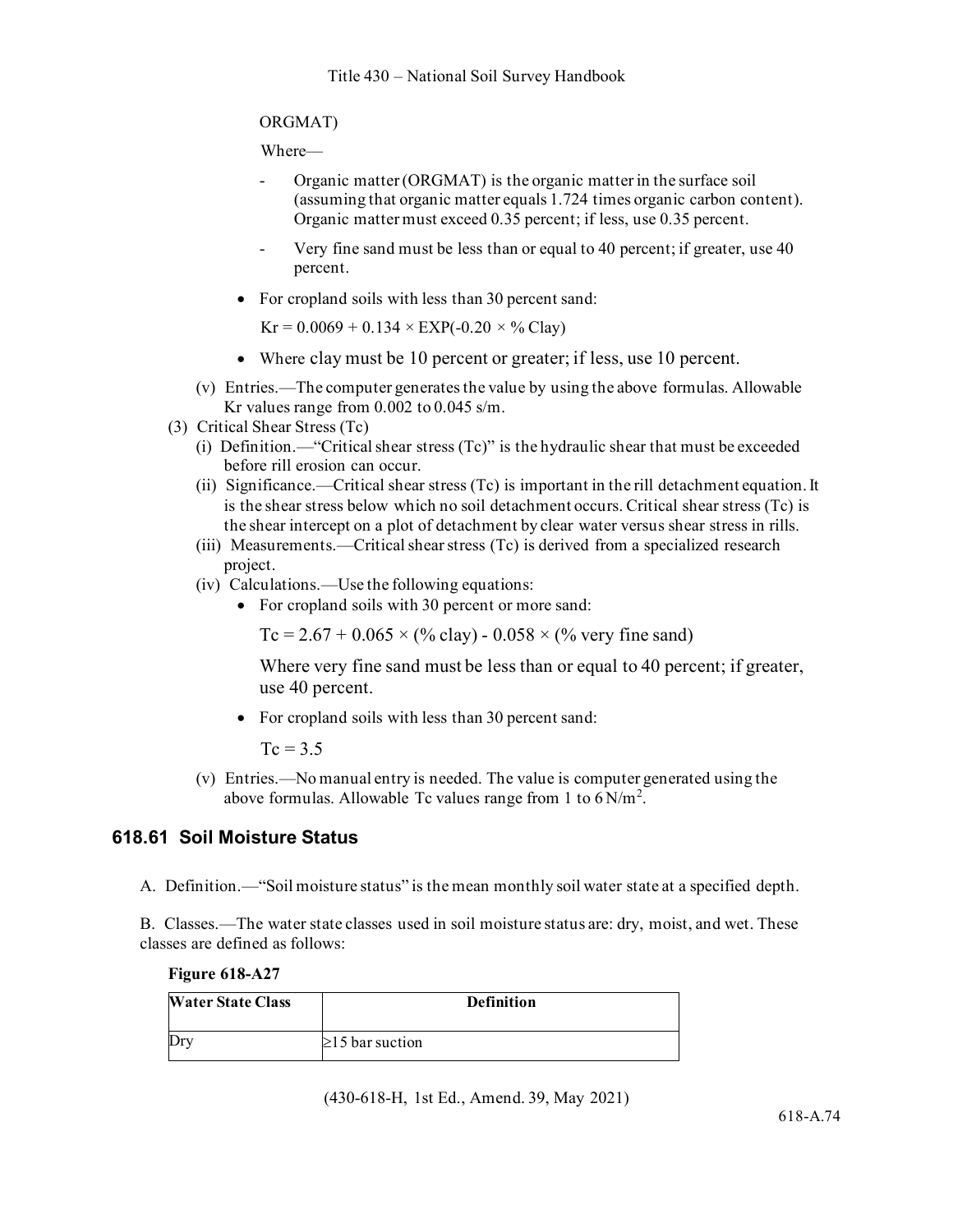| <b>Water State Class</b> | <b>Definition</b>                                            |
|--------------------------|--------------------------------------------------------------|
| Moist                    | $\leq$ 15 bar to $\geq$ 0.0 bar (moist plus nonsatiated wet) |
| Wet                      | $< 0.0$ bar; free water present (satiated wet)               |

C. Significance.—Soil moisture status is a recording of the generalized water states for a soil component. Soil moisture greatly influences vegetation response, root growth, excavation difficulty, albedo, trafficability, construction, conductivity, soil chemical interactions, workability, chemical transport, strength, shrinking and swelling, frost action, seed germination, and many other properties, qualities, and interpretations. Soil moisture states are significant to soil taxonomic classification, wetland classification, and other classification systems. The recording of soil moisture states helps to document the soil classification as well as convey information useful for crop and land management models.

### D. Measurement

- (1) Soil water status can be measured using tensiometers or moisture tension plates. Soil water status also can be field estimated. Chapter 3 of the *Soil Survey Manual* provides more information. It is important to note that the three water state classes and eight subclasses described in the *Soil Survey Manual* are used to describe the moisture state at a point in time for individual pedons (spatial and temporal point data), while the water state classes discussed here are used to estimate the mean monthly aggregated moisture conditionsfor a map unit component.As a consequence, only three classes are used and the definitions for the moist and wet classes are modified from the definitions in the *Soil Survey Manual*. The wet class used here includes only the satiated wet class and corresponds to a free water table. The moist class is expanded to include the nonsatiated wet class given in the *Soil Survey Manual*.
- (2) Dry is separated from moist at 15 bar suction. Wet satiated has a tension of 0.0 bar or less (zero or positive pore pressure).
- (3) Changes in natural patterns of water movement from dams and levees are considered in evaluating and entering soil moisture status. Infiltration, saturated hydraulic conductivity, and organic matter, which affect soil moisture movement, are strongly impacted by land cover and land use. Land use and land cover should be considered as a mapping tool for separating map units or map unit components. The difference in soil moisture status resulting from differences in land use and land cover constitute a difference in soil properties. However, conservation practices, such as irrigating and fallowing the land, alter the soil moisture status but are not considered in the map unit component data. Usedependent databases may allow entries for these altered states in the future. Permanent installations, such as drainage ditches and tile, affect soil moisture status, and the drained condition should be reflected in the soil moisture status entries for map unit components that are mapped as "drained." Undrained areas are mapped as "undrained" components, and the entries for soil moisture status reflect the undrained condition.
- (4) Irrigation and drainage canals are shown on soil maps; their effects on the soil should be shown in the properties of the soils in mapping and in the property records. Soils that are now wet because of excessive irrigation and leaking canals should be mapped, and their properties should reflect the current soil moisture status.
- E. Guiding Concepts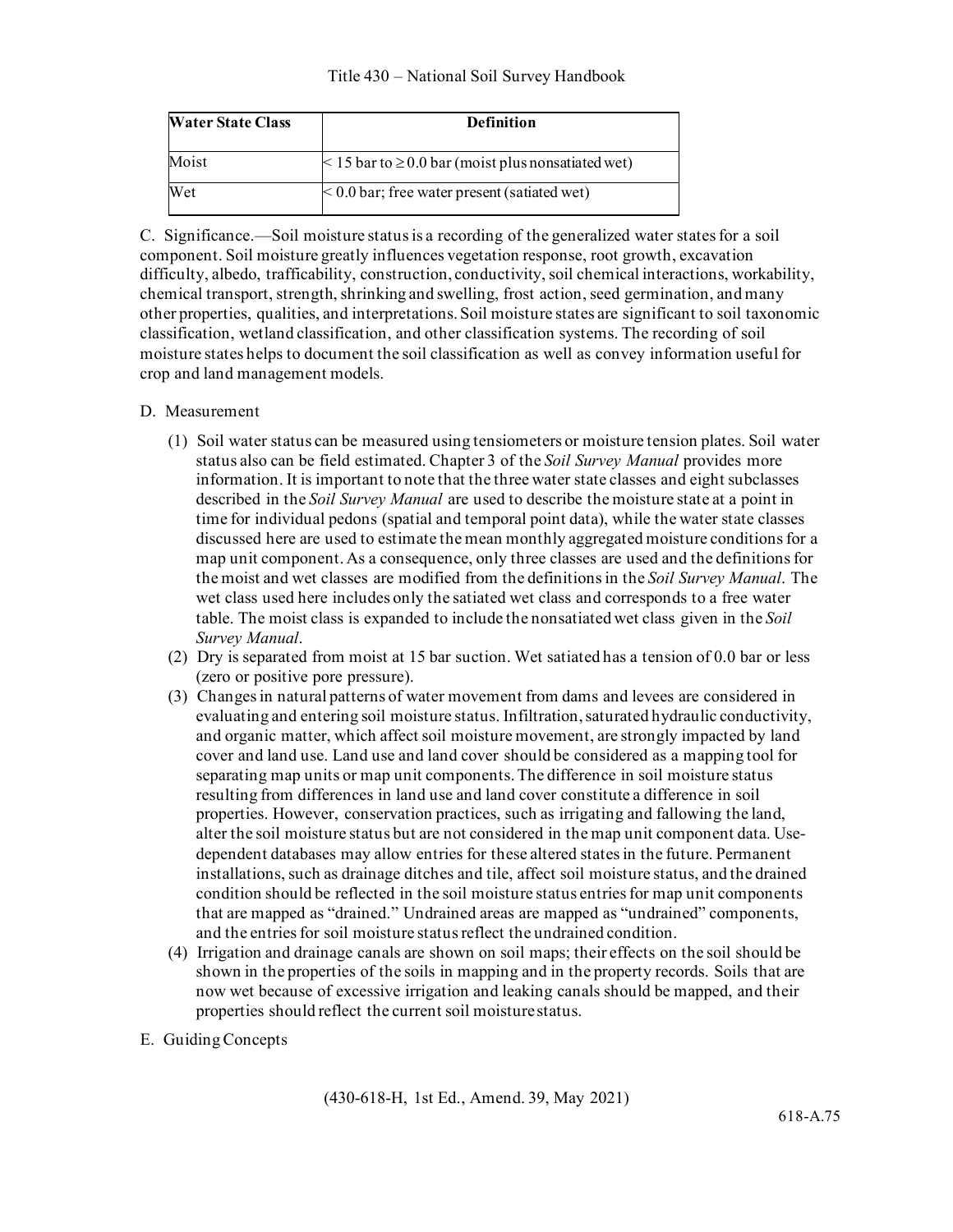- (1) The intent is to describe a mean moisture condition, by month, for a soil component. Layer depths may or may not be the same as horizon depths in the "Component Horizon" table. Layers define the zone having a specific soil moisture state. If the soil is wet throughout 0 to 200 cm, then one entry ("wet") is made for 0 to 200 cm for that month.
- (2) For frozen soils, enter the appropriate soil moisture state that the soil would have if thawed. For example, if the soil is frozen and then determined to be wet when thawed, enter "wet."
- (3) The horizons can be subdivided or combined, as appropriate, into layers for the various soil moisture states as needed. Remember that these are monthly averages for the extent of the component across the landscape.
- (4) The entries are expected to come from the best estimatesthat local knowledge can provide. When possible, use documented measurements. The information as aggregated data is not expected to be exact but should be generalized and reflect an average condition.
- (5) Entries for the representative values (RV) on distance to the upper and lower boundary of the moisture layer should reflect the soil moisture conditions expected in a normal year, as defined in the latest edition of the Keys to Soil Taxonomy.
- (6) Make entries for each month by layer. Enter the dominant condition for the month. This is the condition that exists for more than 15 days on the long-term average. The low and high values represent the depth range within the component for the normal year; they should not represent the extremes, such as years of drought.
- (7) If the depth to free water fluctuates during the month, use the depth for the average between the high and low levels.

F. Entries.—Enter the soil moisture status as "dry," "moist," or "wet" for each soil layer for each month. Enter only one soil moisture state for a given layer. The number of layers depends upon the number of changes of soil moisture status in the profile. Enter the values for component soil moisture depth to top and depth to bottom that represents the distance, in whole centimeters, from the soil surface to the top and bottom respectively, of each soil layer for each month. Part 618, subpart B,section 618.97, contains examples of entries in a worksheet format that graphs soil moisture status by month and depth.

# **618.62 Soil Slippage Potential**

A. Definition.—"Soil slippage potential" is the hazard that a mass of soil will slip when vegetation is removed, soil water is at or near saturation, and other normal practices are applied. Conditions that increase the hazard of slippage but are not considered in this rating are undercutting lower portions or loading the upper parts of a slope or altering the drainage or offsite water contribution to the site, such as through irrigation. The publication "Landslides Investigation and Mitigation Special Report 247" (Transportation Research Board, National Research Council, 1996) provides additional information on landscape slippage.

B. Significance.—Slippage is an important consideration for engineering practices, such as constructing roads and buildings, and for forestry practices.

C. Estimates.—Soil slippage potential classes are estimated by observing slope; lithology, including contrasting lithologies; strike and dip; surface drainage patterns; and occurrences of such features as slip scars and slumps.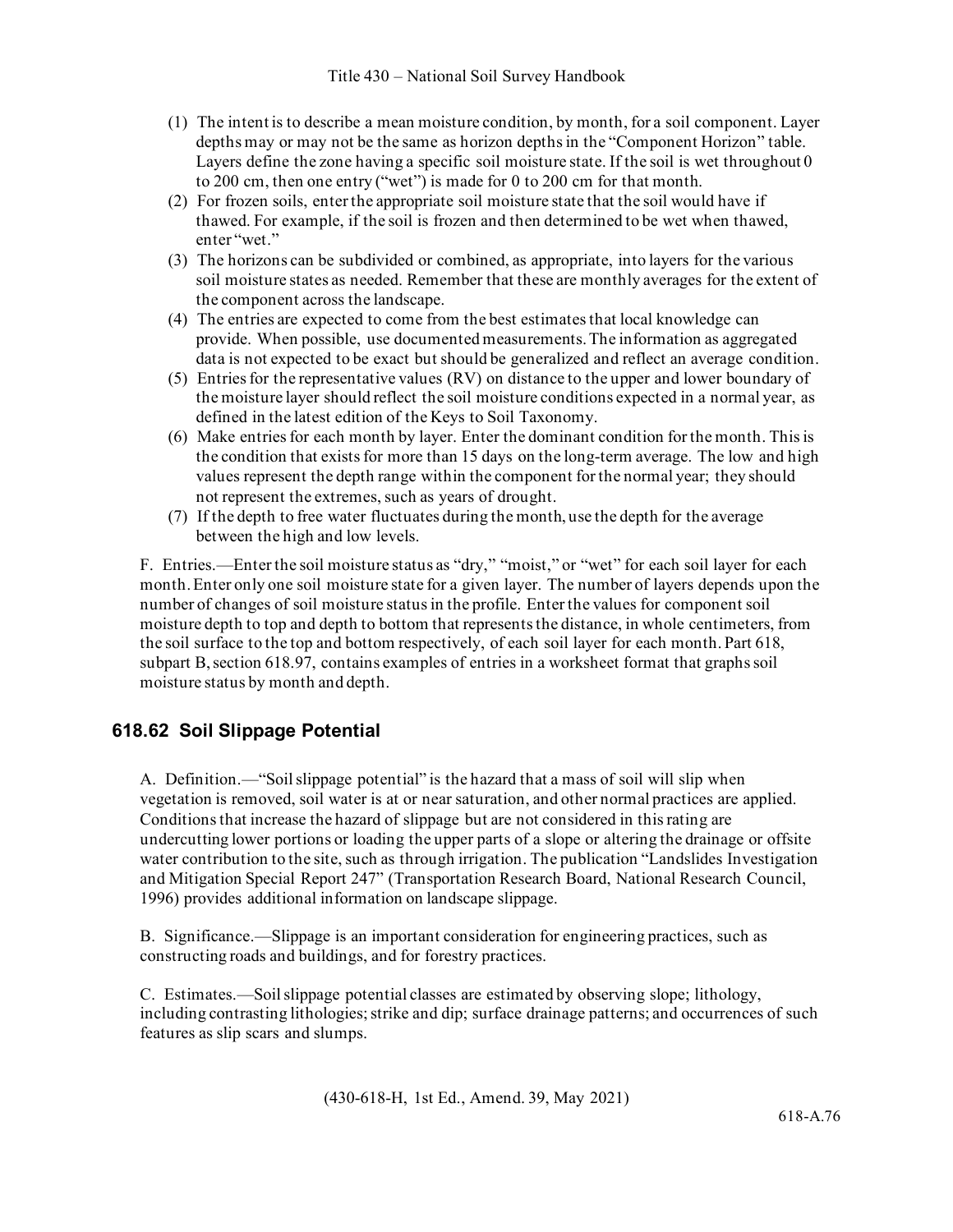D. Guides.—Use part 618, subpart B, section 618.96, "Key Landforms and Their Susceptibility to Slippage," as a guide for rating the hazard of slippage.

E. Entries.—Enter one of the following soil slippage potential classes for thecomponent:

- (1) High (unstable)
- (2) Medium (moderately unstable)
- (3) Low (slightly unstable to stable)

### **618.63 Soil Temperature**

A. Definition.—"Soil temperature" is the temperature calculated as both the mean annual temperature at a single depth in the soil and the mean monthly temperature calculated at a specified depth range for each month of the year.

B. Significance.—Soil temperature is important to many biological and physical processes that occur in the soil. Plant germination and growth are closely related to soil temperature. Cold soil temperatures effectively create a thermal pan in the soil. Roots cannot uptake moisture or nutrients below the threshold temperatures specific to plant species. Chemical reactions are temperature sensitive. Pesticide breakdown, residue breakdown, microbiological activity in the soil, and nutrient conversions relate to soil temperature. Soil temperature gradients affect soil moisture and salt movement. Soil temperatures below freezing especially affect soil saturated hydraulic conductivity, excavation difficulty, and construction techniques. Soil temperature is used in soil classification and hydric soil determinations. Additional information on soil temperature is provided in chapter 3 of the *Soil Survey Manual* and chapter 4 of Soil Taxonomy.

C. Estimates.—Soil temperature according to depth can be estimated from measured soil temperatures of the vicinity. Air temperature fluctuations, soil moisture, aspect, slope, color, snow cover, plant cover, and residue cover affect soil temperature. Estimates of soil temperature should take these factors into account when soil temperatures are extrapolated from one soil map unit component to another.

D. Measurement.—Soil temperature can be measured by many types of thermometers, including mercury, bimetallic, thermisters, and thermocouples. Many types of thermometers can be configured for remote, unattended operation.

- E. Mean Annual Soil Temperature (MAST)
	- (1) Definition.—"Mean annual soil temperature (MAST)" is the temperature generally determined at a depth of 50 cm below the soil surface or at the upper boundary of a rootlimiting layer as defined in Soil Taxonomy, whichever is shallower.
	- (2) Entries.—Enter the high, low, and representative values for the range of mean annual soil temperature for the component as the long-term average of the mean monthly soil temperatures in the "Component" table. The long-term average is generally considered to be a 30-year average. The range of valid entries is from -40 to 50 degrees Celsius, and tenths (one decimal place) are allowed.
- F. Mean Monthly Soil Temperature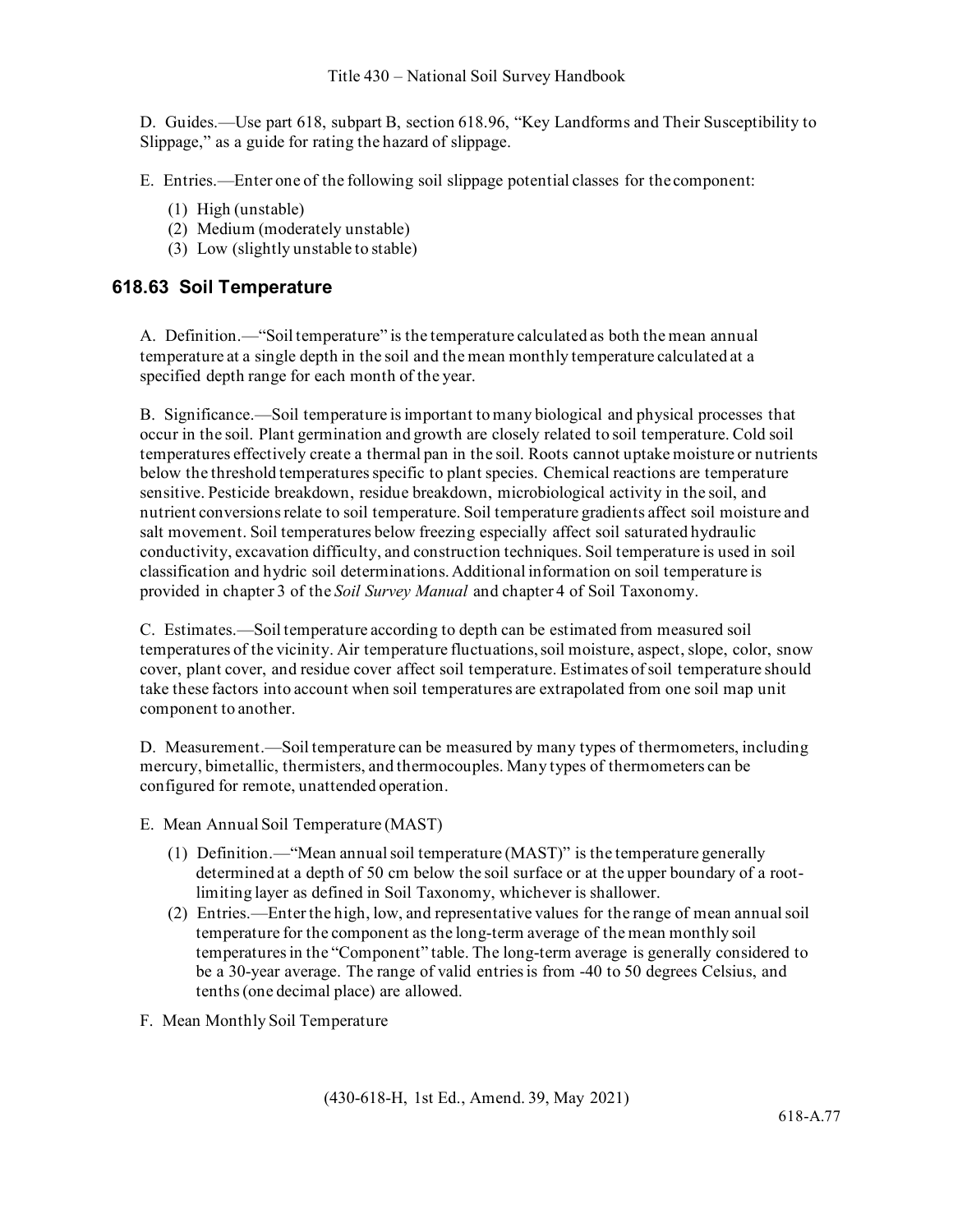- (1) Definition.—"Mean monthly soil temperature" is the long-term monthly average of the mean daily high and daily low soil temperatures at a specified depth for the month in question. Long-term is generally considered to be a 30-year average.
- (2) Entries.—Enter soil temperature for the component as the long-term monthly average of the mean daily soil temperature at a specified depth for the month in question in the "Component Soil Temperature" table. The long-term average is generally considered to be a 30-year average. The range of valid entries is from -25 to 50 degrees Celsius, and only whole numbers (integers) are allowed. The number of layers populated depends upon the number of changes of soil temperature status in the profile.
- G. Soil Temperature, Depth to Top
	- (1) Definition.—"Soil temperature, depth to top" is the distance from the top of the soil to the upper boundary of the soil temperature layer.
	- (2) Entries.—Enter the value for "soil temperature, depth to top" that represents the distance, in centimeters, from the soil surface to the top of each soil temperature layer for each month in the "Component Soil Temperature" table.
- H. Soil Temperature, Depth to Bottom
	- (1) Definition.—"Soil temperature, depth to bottom" is the distance from the top of the soil to the lower boundary of the soil temperature layer.
	- (2) Entries.—Enter the value for "soil temperature, depth to bottom" that represents the distance, in centimeters, from the soil surface to the bottom of each soil temperature layer for each month in the "Component Soil Temperature" table.

## **618.64 Subsidence, Initial and Total**

A. Definition.—"Subsidence" is the decrease in surface elevation as a result of the drainage of wet soils that have organic layers or semifluid, mineral layers. Initial subsidence is the decrease of surface elevation that occurs within the first 3 years of the drainage of these wet soils. Total subsidence is the potential decrease of surface elevation as a result of the drainage of these wet soils.

- B. Significance
	- (2) The susceptibility of soils to subsidence is an important consideration for organic soils that are drained. If these soils are drained for community development, special foundations are needed for buildings. Utility lines, sidewalks, and roads that lack special foundations may settle at different rates, thus causing breakage, high maintenance costs, and inconvenience. If the soils are drained for farming, the long-term effects of subsidence, the possible destruction of land if it subsides below the water table, and possible legal implications where the soils are in wetlands must be considered.
	- (3) Subsidence as a result of drainage is attributed to the factors in the following list. The first three factors are responsible for the initial subsidence that occurs rapidly, specifically within about 3 years after the water table is lowered.
		- (i) Shrinkage from drying
		- (ii) Consolidation because of the loss of ground-water buoyancy
		- (iii) Compaction from tillage or manipulation
		- (iv) Wind erosion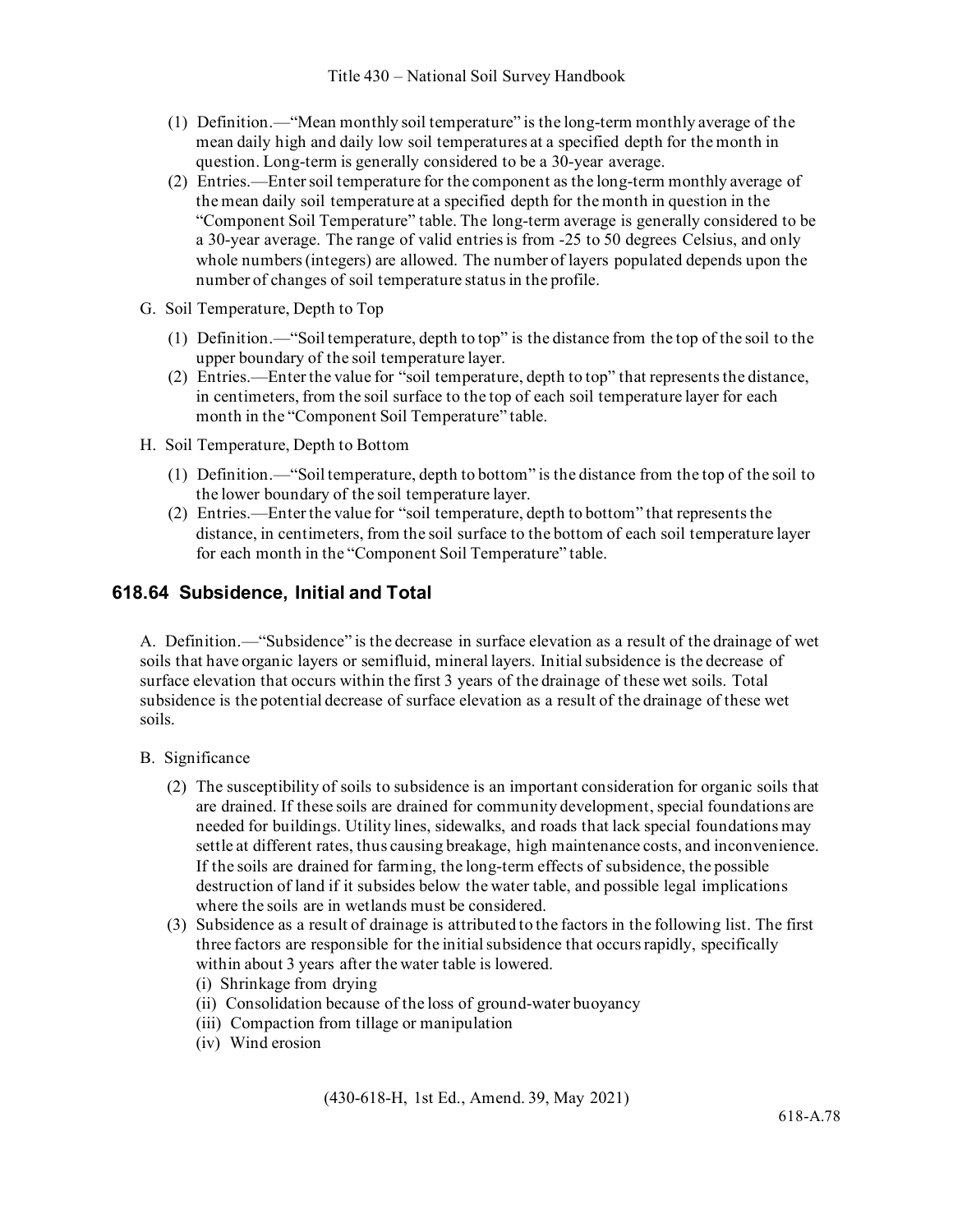- (v) Burning
- (vi) Biochemical oxidation
- (4) After the initial subsidence, a degree of stability is reached and the loss of elevation declines to a steady rate, primarily because of oxidation. The oxidation and subsidence continue at this slower rate until stopped by the water table or underlying mineral material. (i) The rate of subsidence depends on—
	- (ii) Ground-water depth
	- (iii) Amount of organic matter
	- (iv) Kind of organic matter
	- (v) Soil temperature
	- (vi) pH
	- (vii) Biochemical activity
- C. Estimates
	- (1) A number of studies have been made to measure actual subsidence. Other useful studies have measured the bulk density of organic soils after drainage. Based on these studies, some general guidelines can be given for initial and totalsubsidence.
	- (2) Initial subsidence generally is about half of the depth to the lowered water table or to mineral soil, whichever is shallower. It occurs within about 3 years after drainage. Total subsidence is the total depth to the water table or the thickness of the organic layer, whichever is shallower. It is rarely reached, except where organic layers are thin or where drainage systems have been installed for a long time.

D. Measurement.—After organic soils have been drained and cultivated for a number of years, they reach a nearly steady rate of subsidence that is reflected by the rather stable bulk density. Unpublished studies by the NSSC Kellogg Soil Survey Laboratory have shown that the bulk density of the organic component, such as that with the percent mineral calculated out, stabilizes at around 0.27 g/cc for surface layers and 0.18 g/cc for subsurface layers. These values can be used to calculate the amount of subsidence at some time in the future as compared to the thickness of soil at the timeof observation or measurement.The procedure is asfollows:

- (1) Sample the surface and subsurface layers for field state bulk density. Methods are described in the Handbook of Soil Survey Investigations Field Procedures, I 4-2, 1971, USDA, Soil Conservation Service, and in Soil Survey Investigations Report No. 42, *Soil Survey Laboratory Methods Manual*, Version 4.0, November 2004, USDA, NRCS.
- (2) Calculate out the weight contribution of the mineral component to obtain the bulk density of the organic component (DbOM). This manipulation allows bulk densities to be on a common base so that various layers can be compared. The formula for the computation is as follows:  $DbOM = Db$  (1 - percent mineral/100), where Db is the field state bulk density.
- (3) Calculate the subsidence percent (SP) for surface and subsoil horizons as follows:
	- (i) For surface horizons:  $SP = 100 - [(DbOM/0.27) \times 100]$
	- (ii) For subsurface horizons:  $SP = 100 - [(DbOM/0.18) \times 100]$

Where DbOM is obtained from step (2).

- (4) Convert initial subsidence percent to depth of subsidence in inches asfollows:
	- $S = SPsur \times Tsur + SPsub \times Tsub$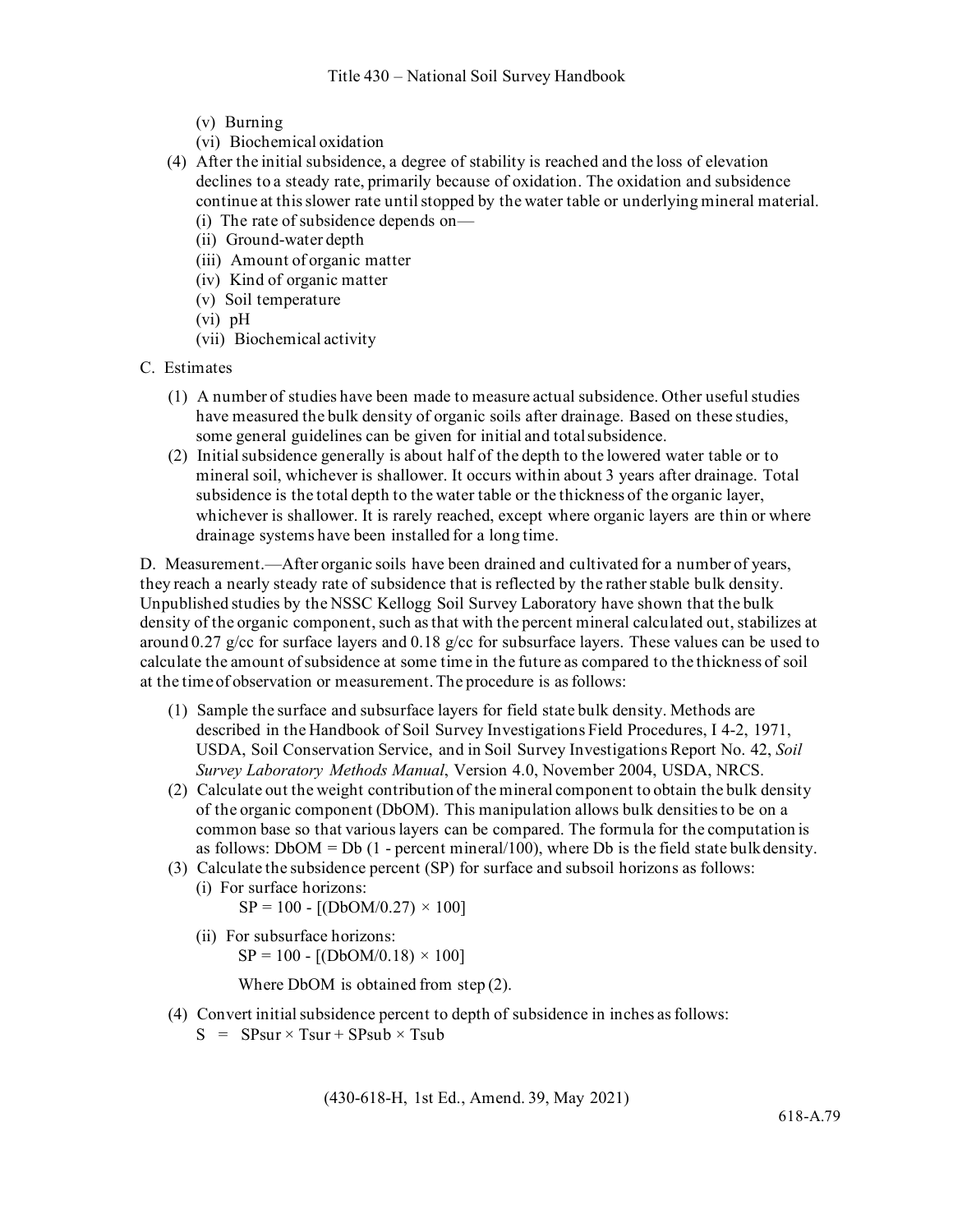| $S =$ depth of subsidence in inches                                                                               |
|-------------------------------------------------------------------------------------------------------------------|
| $SPsur = substance percent of the surface horizon$                                                                |
| $Tsur =$ thickness of the surface horizon                                                                         |
| $SPsub = substance percent of the substance horizon$                                                              |
| Tsub $=$ thickness of the subsurface horizon above the water table or the mineral soil,<br>whichever is shallower |

E. Entries.—Enter the high, low, and representative values that represent the range for initial and total subsidence, in centimeters, for the map unit component. The range of valid entries is from 0 to 999, and only whole numbers (integers) are allowed. If subsidence is not a concern, enter "0."

## **618.65 Sum of Bases**

A. Definition.—"Sum of bases" is the sum of the basic cations calcium, magnesium, potassium, and sodium that are extractable from the  $\leq$  mm soil fraction using a solution of ammonium acetate (NH4OAc, pH 7).

B. Significance.—Sum of bases is important for certain evaluations of soil nutrient availability or of the effect of waste additions to the soil. Sum of extractable bases is used directly in soil classification as a criterion to classify soils in most of the Eutric subgroups of Andisols. It is also used indirectly in soil classification to calculate percent base saturation by the sum of cations method. Base saturation by sum of cations is used as a criterion for Ultisols; Ultic subgroups of Alfisols, Andisols, and Mollisols; Alfic and Dystric subgroups of Inceptisols; and Alfic subgroups of Spodosols.

C. Measurement.—Sum of bases is calculated from the results of methods outlined in Soil Survey Investigations Report No. 42, *Soil Survey Laboratory Methods Manual*, Version 4.0, November 2004, USDA, NRCS. Sum of bases is reported in centimoles per kilogram (cmol(+)  $\text{kg}^{-1}$ ), which are equivalent to milliequivalents per 100 grams (meq 100 g<sup>-1</sup>) of soil.

D. Entries.—Enter the range of sum of bases as milliequivalents per 100 grams (meq 100  $g^{-1}$ ) of soil for the horizon. The range of valid entries is from 0 to 300, and tenths (one decimal place) are allowed.

## **618.66 Surface Fragments**

A. Definition.—"Surface fragments" are unattached, cemented pieces of bedrock, bedrocklike material, durinodes, concretions, nodules, or pedogenic horizons (e.g., petrocalcic fragments) 2 mm or larger in diameter and woody material 20 mm or larger in diameter that are exposed at the surface of the soil. Surface fragments can be rock fragments, pararock fragments, or wood fragments, as defined in section 618.32. Vegetal material other than wood fragments, whether live or dead, is not included.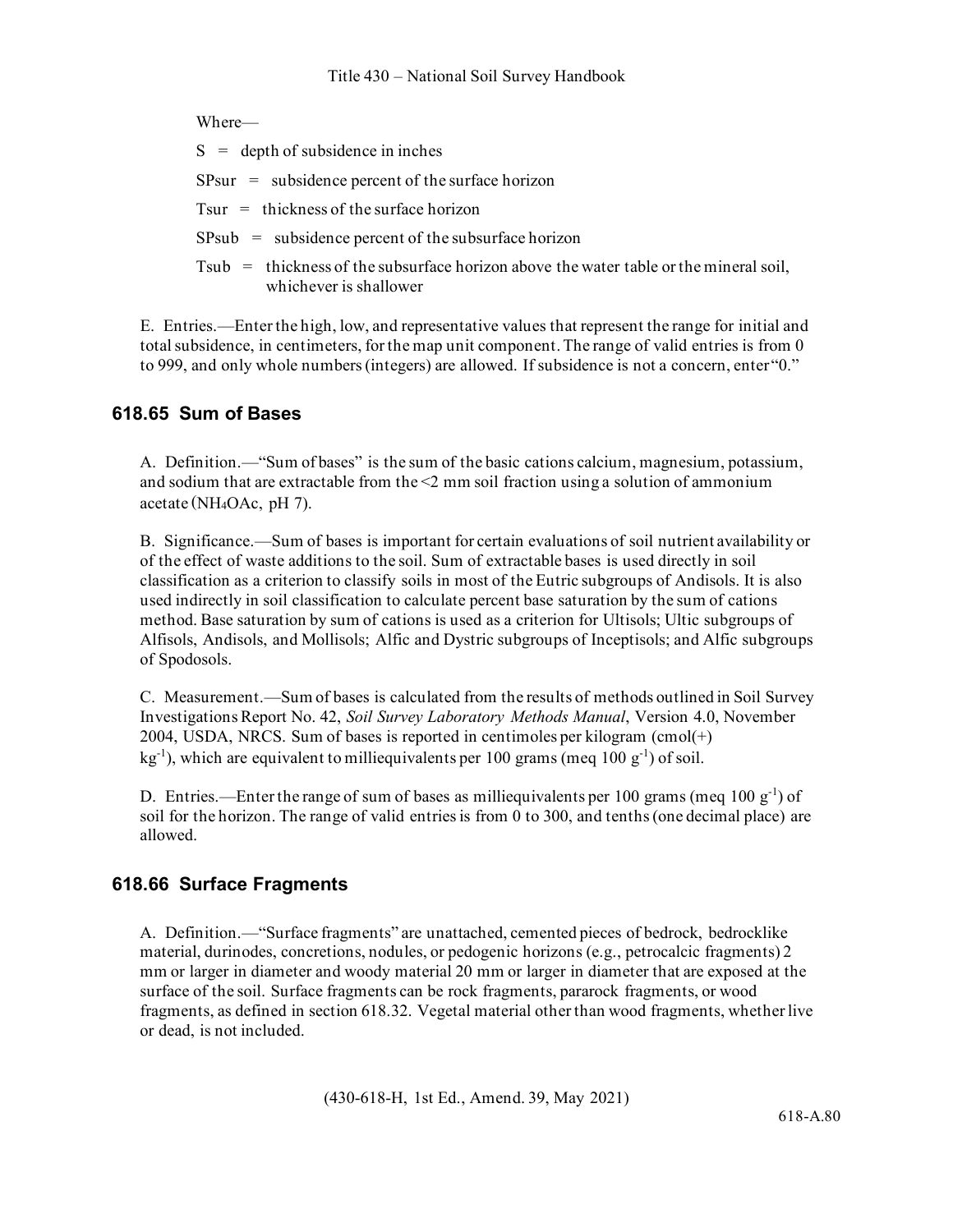- B. Surface Fragment Cover Percent
	- (1) Definition.—"Surface fragment cover percent" is the percent of ground covered by fragments 2 mm or larger in diameter (20 mm or larger in diameter for wood fragments).
	- (2) Significance.—Fragments on the soil surface are used as map unit phase criteria and greatly affect the use and management of the soil. They affect equipment use, erosion, excavation, and construction. They act as mulch, slowing evaporation and armoring the soil against rainfall impact. They also affect the heating and cooling of soils.
	- (3) Estimates.—An estimation of cover by surface fragments can be made visually without quantitative measurement, by transect techniques, or by some combination of visual and quantitative measures. Chapter 3 of the *Soil Survey Manual* provides more information.
	- (4) Entries.—Enter the high, low, and representative values for the percent of the surface covered by each size class and kind of fragment populated in the "Component Surface Fragments" table in the NASIS database. The range of valid entries is from 0 to 100 percent, and hundredths (two decimal places) are allowed.
- C. Surface Fragment Kind
	- (1) Definition.—"Surface fragment kind" is the lithology or composition of the surface fragments 2 mm or larger in diameter (20 mm or larger in diameter for wood fragments).
	- (2) Significance.—Fragments vary according to their resistance to weathering. Consequently, fragments of some lithologies are more suited than others for use as building stone, road building material, or riprap to face dams and stream channels.
	- (3) Entries.—Enter the appropriate fragment kind name for the record of fragments populated in the "Component Surface Fragments" table in the NASIS database. The class names are present in a choice list and can also be viewed in the NASIS data dictionary.
- D. Surface Fragment Size
	- (1) Definition.—"Surface fragment size" is the size based on the multiaxial dimensions of the surface fragments.
	- (2) Significance.—The size of surface fragments is significant to the use and management of the soil. The adjective form of fragment size is used as phase criteria for naming map units. The size affects equipment use, excavation, construction, and recreational uses.
	- (3) Classes

Classes of surface fragment size are subdivided based on the shape of the fragments (described below).

• Flat fragment classes are described below:

| <b>Flat Fragment Class</b> | Length of Fragment (mm) |
|----------------------------|-------------------------|
| Channers                   | $>2$ to $<$ 150         |
| Flagstones                 | $>150$ to $<$ 380       |
| <b>Stones</b>              | $≥380$ to <600          |
| Boulders                   | 600                     |

### **Figure 618-A28**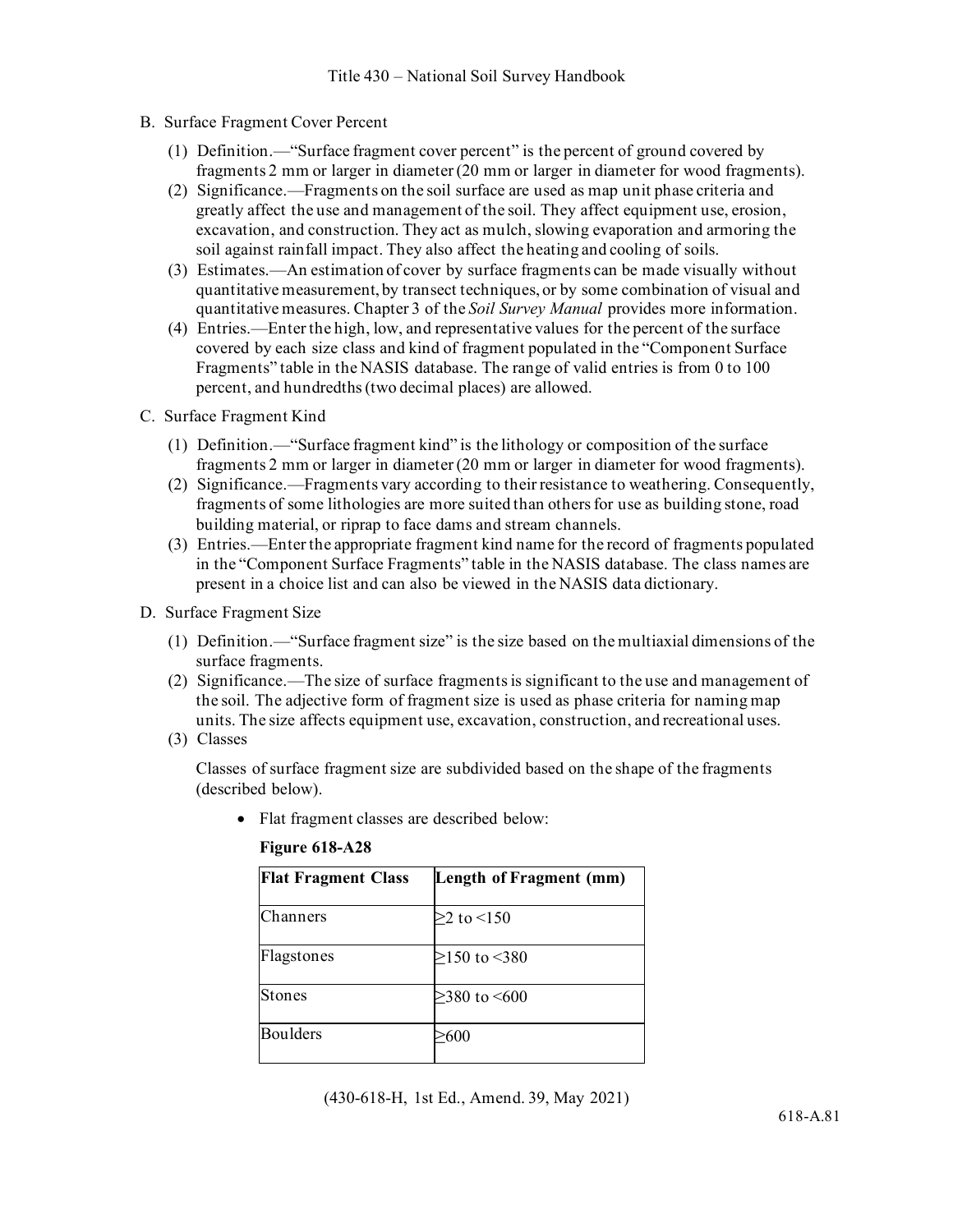• Nonflat fragment classes are described below:

| <b>Nonflat Fragment</b><br><b>Class</b> | Diameter (mm)        |
|-----------------------------------------|----------------------|
| Gravel                                  | $\geq$ 2 to <75*     |
| Fine gravel                             | $>2$ to $<$ 5        |
| Medium gravel                           | $>$ 5 to <20         |
| Coarse gravel                           | $>20$ to $< 75$      |
| Cobbles                                 | $>75$ to $< 250$     |
| <b>Stones</b>                           | $>250$ to $\leq 600$ |
| Boulders                                | -600                 |

### **Figure 618-A29**

- (4) Gravel is a collection of fragments having a diameter ranging from  $\geq$  to <75 mm. Individual fragments in this size range are properly referred to as pebbles, not "gravels." For fragments that are less than strongly cemented, "para" is used as a prefix to the above terms (e.g., paracobbles).
- (5) Entries.—Enter the high, low, and representative values for each size class populated in the "Component Surface Fragments" table in the NASIS database. Valid entries are values of 2 millimeters (mm) or larger, and only whole numbers (integers) are allowed.
- E. Mean Distance Between Rocks
	- (1) Definition.—"Mean distance between rocks" is the average distance between surface stones, boulders, or both, measured between edges.
	- (2) Significance.—The mean distance between rocks is a field clue for naming stony or bouldery map units. The closer the distance, the more equipment limitations there are for harvesting forestland or soil cultivation.
	- (3) Estimates.—Table 3-12 of the *Soil Survey Manual* shows the distance between stones and boulders if the diameter is 0.25 m, 0.6 m, or 1.2 m. This table should be used with caution because stones and boulders are rarely equally spaced or have the same diameter.
	- (4) Entries.—Enter the high, low, and representative values for the mean distance between rocks. The range of valid entries is from 0 to 50 meters, and hundredths (two decimal places) are allowed.
- F. Surface Fragment Roundness
	- (1) Definition.—"Surface fragment roundness" is an expression of the sharpness of edges and corners of surface fragments.
	- (2) Classes.—The surface fragment roundness classes are described below:

### **Figure 618-A30**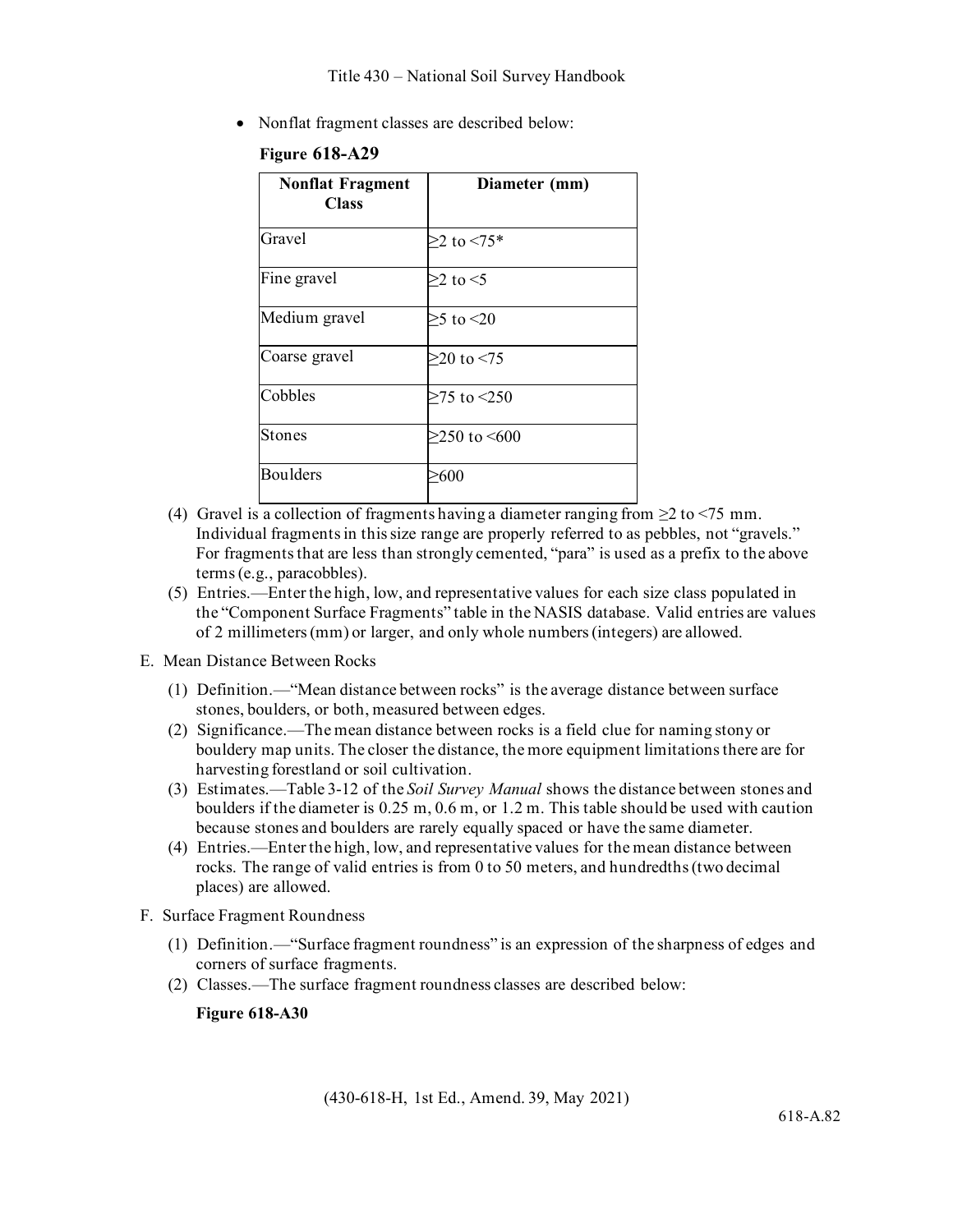| <b>Roundness Class</b> | <b>Definition</b>                                                 |
|------------------------|-------------------------------------------------------------------|
| Very angular           | Strongly developed faces with very sharp, broken edges            |
| Angular                | Strongly developed faces with sharp edges (SSM)                   |
| Subangular             | Detectable flat faces with slightly rounded corners               |
| Subrounded             | Detectable flat faces with well rounded corners (SSM)             |
| Rounded                | Flat faces absent or nearly absent with all corners rounded (SSM) |
| Well rounded           | Flat faces absent with all corners rounded                        |

(3) Entries.—Enter the appropriate surface fragment roundness class name for the record of surface fragments populated in the "Component Surface Fragments" table in the NASIS database.

### G. Surface Fragment Hardness

- (1) Definition.—"Surface fragment hardness" is equivalent to the rupture resistance cemented of a surface fragment of specified size that has been air-dried and then submerged in water.
- (2) Measurements.—Procedures and classes of coherence are listed with the rupture resistance classes in the *Soil Survey Manual*. Classes are described for similar specimens about 25-30 mm on edge which are air-dried and then submerged in water for at least 1 hour. The specimen is compressed between extended thumb and forefinger, between both hands, or between the foot and a hard flat surface. If the specimen resists compression, a weight is dropped onto it from progressively greater heights until it ruptures. Failure is considered at the initial detection of deformation or rupture. Stress applied in the hand should be over a 1-second period. The tactile sense of the class limits may be learned by applying force to top-loading scales and sensing the pressure through the tips of the fingers or through the ball of the foot. Postal scales may be used for the resistance range that is testable with the fingers. A bathroom scale may be used for the higher rupture resistance range.
- (3) Significance.—The hardness of a surface fragment is significant where the rupture resistance class is strongly coherent or greater. These classes can impede or restrict the movement of soil water vertically through the soil profile and have a direct impact on the quality and quantity of ground water and surface water.
- (4) Classes.—The surface fragment hardness (rupture resistance) classes are the following:
	- (ii) Extremely weakly coherent
	- (iii) Very weakly coherent
	- (iv) Weakly coherent
	- (v) Moderately coherent
	- (vi) Strongly coherent
	- (vii) Very strongly coherent
	- (viii) Indurated
- (5) Entries.—Enter the appropriate class name for each record of surface fragments populated in the "Component Surface Fragments" table in the NASIS database. Choose the term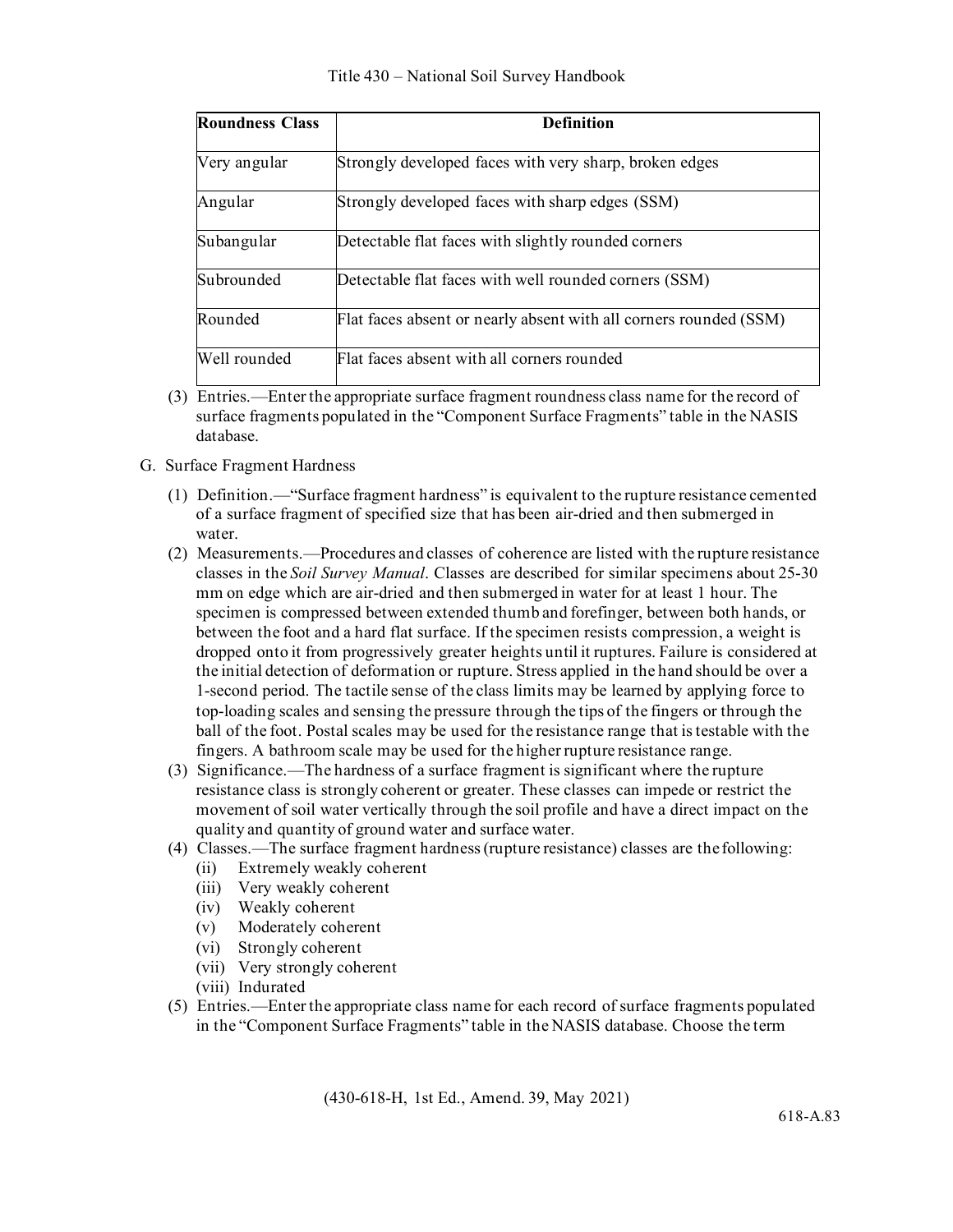without the word "coherent" (e.g., choose the "moderately" class to represent the moderately coherent class).

- H. Surface Fragment Shape
	- (1) Definition.—"Surface fragment shape" is a description of the overall shape of the surface fragment.
	- (2) Classes.—The surface fragment shape classes are "flat" and "nonflat."
	- (3) Entries.—Enter the appropriate surface fragment shape class name for each record of surface fragments populated in the "Component Surface Fragments" table in the NASIS database.

## **618.67 T Factor**

A. Definition.—The "T factor" is the soil loss tolerance (in tons per acre). It is defined as the maximum amount of erosion at which the quality of a soil as a medium for plant growth can be maintained. This quality of the soil to be maintained is threefold in focus. It includes maintaining the surface soil as a seedbed for plants, the atmosphere-soil interface to allow the entry of air and water into the soil and still protect the underlying soil from wind and water erosion, and the total soil volume as a reservoir for water and plant nutrients, which is preserved by minimizing soil loss. Erosion losses are estimated by USLE and RUSLE2.

A. Classes.—The classes of T factors are: 1, 2, 3, 4, and 5.

B. Significance.—Soil loss tolerances commonly serve as objectives for conservation planning on farms. These objectives assist in the identification of cropping sequences and management systems that can maximize production and also sustain long-term productivity. T factors represent the goal for maximum annual soil loss.

C. Guidelines.—Conservation objectives for soil loss tolerance include maintaining a suitable seedbed and nutrient supply in the surface soil, maintaining an adequate depth and quality of the rooting zone, and minimizing unfavorable changes in water status throughout the soil. A single T factor is assigned to each map unit component.

D. Estimates.—The T factor is assigned to soils without respect to land use or cover. T factors are assigned to compare soils and do not imply differences to vegetation response directly. Many of the factors used to assign a T factor are also important to vegetation response, but the T factor is not assigned to imply vegetation sensitivity to all vegetation. The general guideline given in part 618, subpart B, section 618.93, is used to assign T factors but more specific criteria are used to select limiting soil properties.

E. Entries.—The estimated soil loss tolerance should be calculated from the soil properties and qualities posted in the database for each map unit component based generally on the guideline given in part 618, subpart B, section 618.93. Acceptable values are: 1, 2, 3, 4, and 5.

## **618.68 Taxonomic Family Temperature Class**

### A. Definition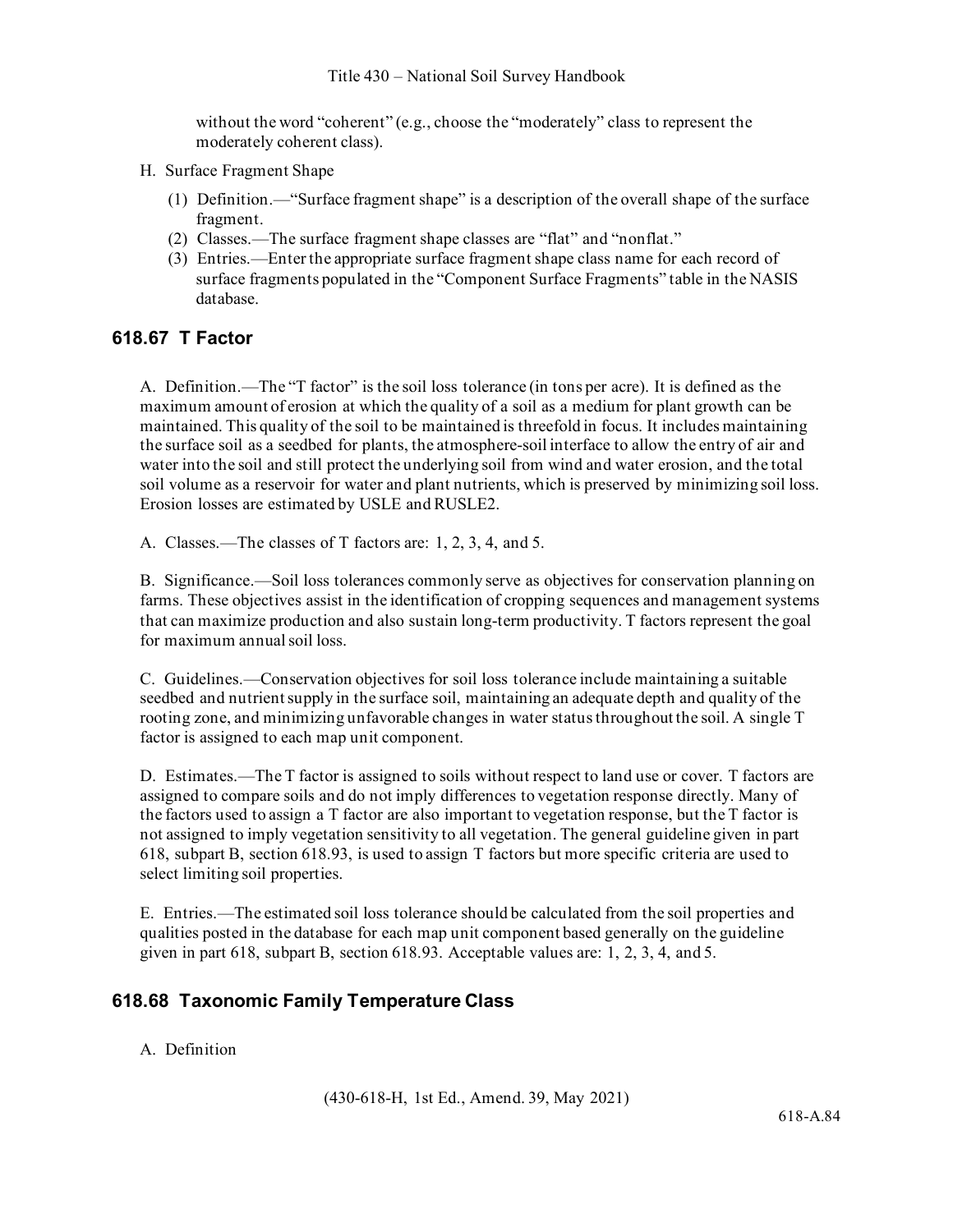- (1) The soil temperature classes are part of the family categorical level as defined in Soil Taxonomy. They differ from "soil temperature regimes" (Data Element: taxonomic temp regime) in that the cryic temperature regime is divided between the frigid and isofrigid classes based on differences in mean winter and mean summer soil temperatures. Soil temperature classes are based on mean annual and mean seasonal soil temperatures using the Celsius (centigrade) scale and taken either at a depth of 50 cm from the soil surface or at a lithic or paralithic contact, whichever is shallower.
- (2) For soil families in Gelisols, Gelic suborders, and Gelic great groups, the soil temperature classes, defined in terms of the mean annual soil temperature, are as follows: (i) Hypergelic:  $-10$  °C or lower
	- (ii) Pergelic:  $-4$  to  $-10$  °C
	- (iii) Subgelic:  $+1$  to -4  $^{\circ}$ C
- (3) For soil families that have a difference of  $6^{\circ}$ C or more between mean summer (June, July, and August in the Northern Hemisphere) temperature and mean winter (December, January, and February in the Northern Hemisphere) temperature, the soil temperature classes, defined in terms of the mean annual soil temperature, are as follows:
	- (i) Frigid: Lower than  $8^{\circ}$ C
	- (ii) Mesic:  $8 \text{ to } 15 \text{ °C}$
	- (iii) Thermic:  $15$  to  $22$  °C
	- (iv) Hyperthermic: 22 °C or higher
- (4) For soil families that have a difference of less than  $6^{\circ}$ C between the mean summer and mean winter soil temperatures, the soil temperature classes, defined in terms of the mean annual soil temperature, are as follows:
	- (i) Isofrigid: Lower than  $8^{\circ}$ C
	- (ii) Isomesic:  $8 \text{ to } 15 \text{ °C}$
	- (iii) Isothermic: 15 to 22 °C
	- (iv) Isohyperthermic: 22 °C or higher

B. Significance.—All soils have a taxonomic soil temperature class. Soil temperature classes are used as family differentiae in all the orders defined in *Soil Taxonomy*. The names are used as part of the family name unless the criteria for a higher taxon carry the same limitation. The frigid or isofrigid class is implied in all cryic suborders and great groups, but the class is not used as part of the family name because it would be redundant.

C. Estimates.—Estimates of soil temperature classes are made with models that use climatic data including mean annual and mean seasonal air temperatures, precipitation, and evapotranspiration. Some models include snow cover, topographic, and vegetative inputs.

D. Measurement.—The Celsius (centigrade) scale is the standard. It is assumed that the temperature is that of a nonirrigated soil. The soil temperature classes are based on long-term averages of mean annual and mean seasonal soil temperatures taken either at a depth of 50 cm from the soil surface or at a lithic or paralithic contact, whichever is shallower.

E. Entries.—Enter the appropriate soil temperature class from the followinglist:

- (1) Frigid
- (2) Hypergelic
- (3) Hyperthermic
- (4) Isofrigid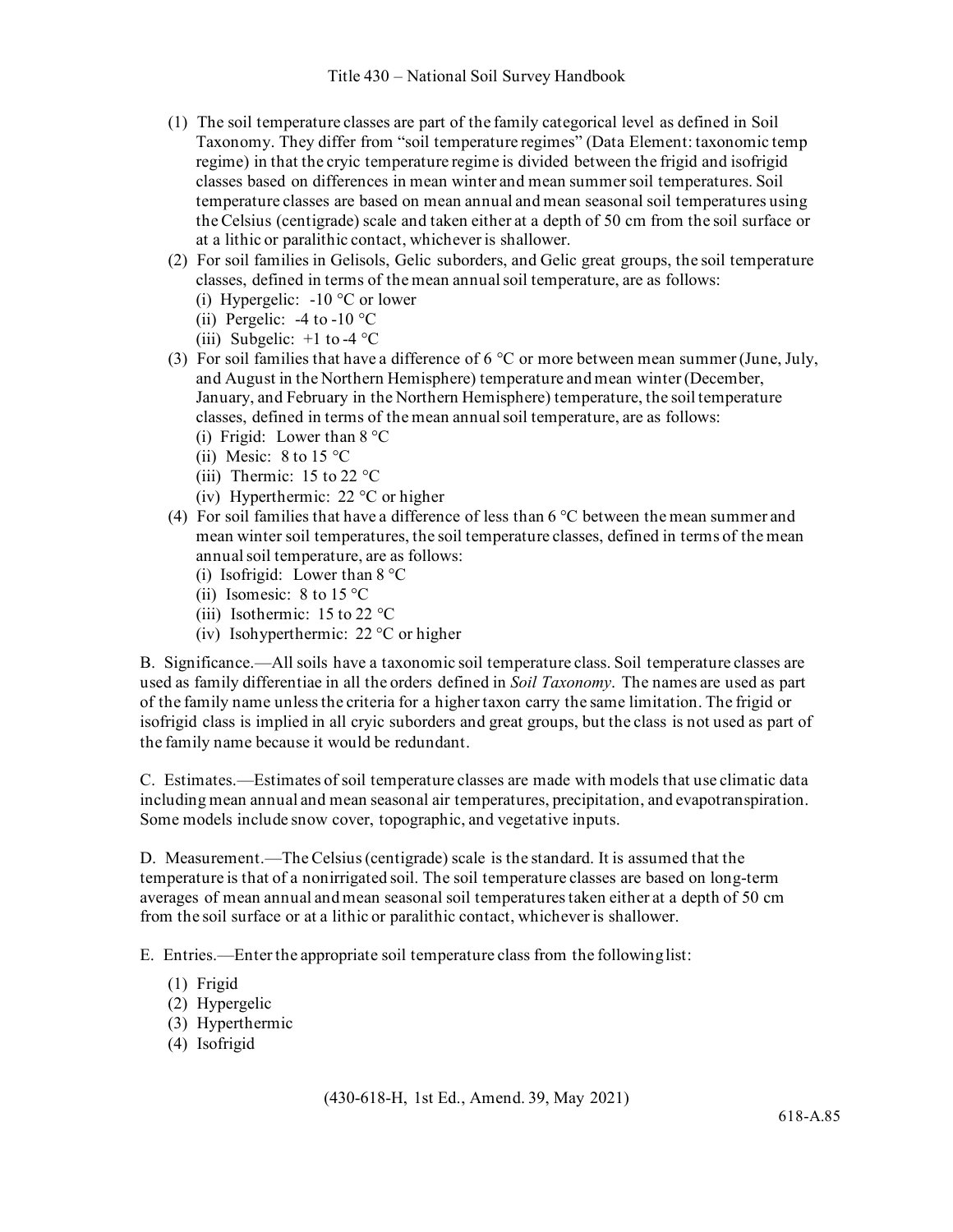- (5) Isohyperthermic
- (6) Isomesic
- (7) Isothermic
- (8) Mesic
- (9) Pergelic
- (10) Subgelic
- (11) Thermic
- (12) Not used

### **618.69 Taxonomic Moisture Class**

A. Definition.—Soil moisture classes refer to the soil moisture regimes defined in *Soil Taxonomy*. Soil moisture regimes are defined by the presence or absence either of ground water or of water held at a tension of less than 1500 kPa, in the soil or in specific horizons, by periods of the year.

B. Significance.—All soils have a soil moisture regime. Soil moisture regimes are used as differentiae in all the orders defined in Soil Taxonomy. Data on the moisture regime are used for making interpretations for cropland agriculture, correlating soils to ecological sites, and determining suitability for wildlife habitat. The moisture regime of some soils is not apparent in the classification given in Soil Taxonomy. Ustolls and Xerolls, for example, can have an aridic moisture regime. Some soils have more than one moisture regime. An example is a soil that meets the requirements of the aquic moisture regime in the wet season and also meets the requirements of the ustic regime.

C. Estimates.—Estimates of soil moisture regimes are made with models that use climatic data, including mean annual and mean seasonal air temperatures, precipitation, andevapotranspiration. Some models include topographic and vegetative inputs. The soil moisture control section, also defined in *Soil Taxonomy*, is used to facilitate the estimation of soil moisture regimes. For more guidance, see Soil Survey Technical Note 9, available online at [http://www.nrcs.usda.gov/wps/portal/nrcs/detail/soils/ref/?cid=nrcs142p2\\_053566.](http://www.nrcs.usda.gov/wps/portal/nrcs/detail/soils/ref/?cid=nrcs142p2_053566.)

D. Measurement.—The soil moisture regimes are based on annual and seasonal soil moisture measurements taken in the soil moisture control section. The soil should not be irrigated, fallowed, or influenced by other moisture-altering practices.

E. Entries.—Enter the appropriate soil moisture regimes from the followinglist:

- (1) Aquic
- (2) Aridic (torric)
- (3) Peraquic
- (4) Perudic
- (5) Udic
- (6) Ustic
- (7) Xeric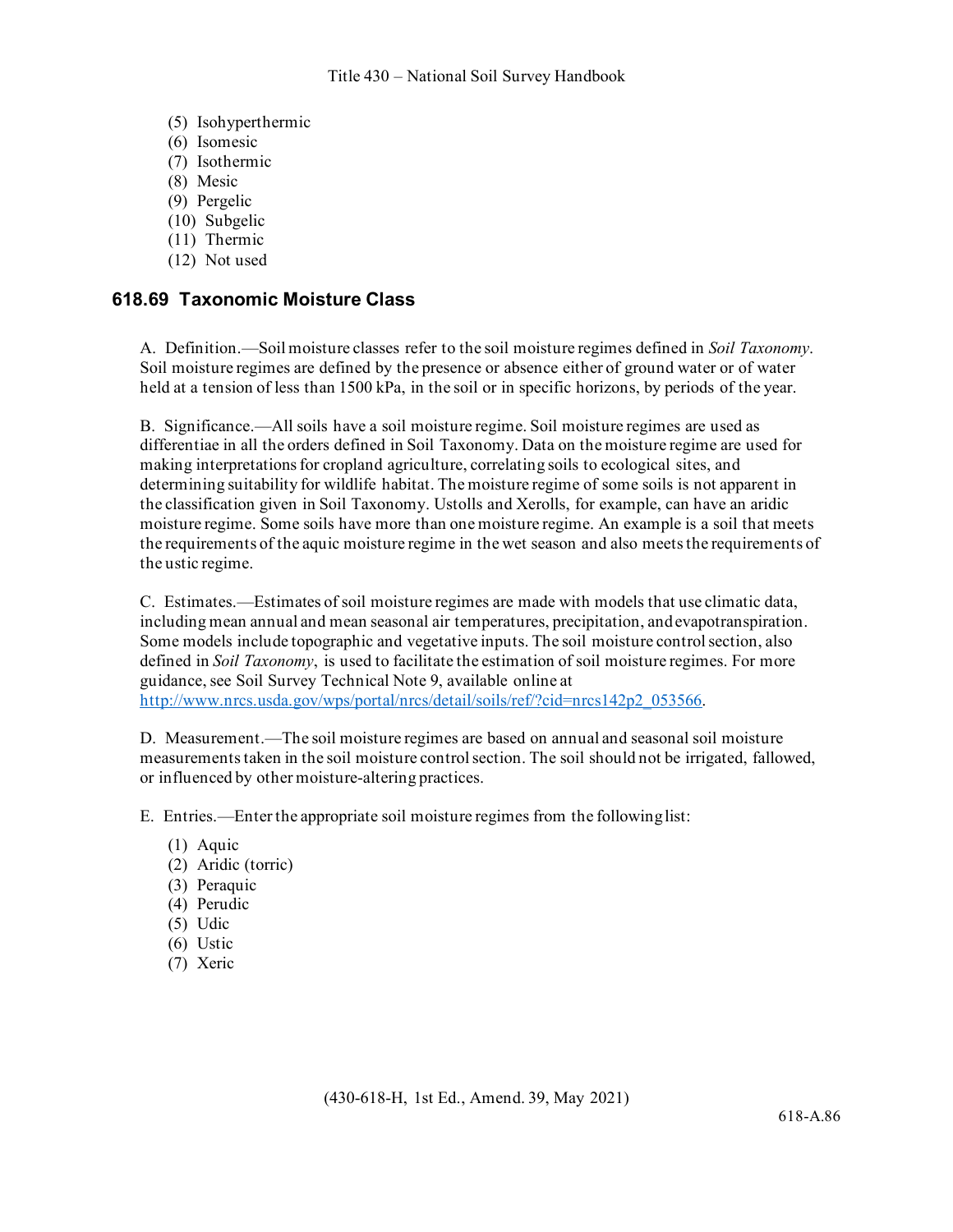# **618.70 Taxonomic Moisture Subclass (Subclasses of Soil Moisture Regimes)**

A. Definition.—"Subclasses of soil moisture regimes" are defined at the subgroup categorical level in Soil Taxonomy. The criteria differ among the great groups. For example, aquic, aridic, and udic are subclasses of the soil moisture regime in Haplustalfs. A subclass is entered for all soils in a great group that meet the subclass criteria, even if the subclass is not part of the taxonomic classification. For example, aquic, aridic, udic, or typic should be used as a subclass of the soil moisture regime in Lithic Haplustalfs if the criteria are met.

B. Significance.—Subclasses of soil moisture regimes are used at the subgroup categorical level in all orders in Soil Taxonomy except Histosols. They typically indicate an intergrade between two moisture regimes that affect the use and management of the soil. The subclasses of soil moisture regimes are used for making interpretations for cropland agriculture, correlating soils to ecological sites, and determining suitability for wildlife habitat.

C. Estimates.—Estimates of subclasses of soil moisture regimes are made with models that use climatic data, including mean annual and mean seasonal air temperatures, precipitation, and evapotranspiration. Some models include topographic and vegetative inputs. The soil moisture control section, also defined in Soil Taxonomy, is used to facilitate estimation of some subclasses of soil moisture regimes. For more guidance, see Soil Survey Technical Note 9, available online at [http://www.nrcs.usda.gov/wps/portal/nrcs/detail/soils/ref/?cid=nrcs142p2\\_053566.](http://www.nrcs.usda.gov/wps/portal/nrcs/detail/soils/ref/?cid=nrcs142p2_053566.)

D. Measurement.—The subclasses of soil moisture regimes are based on annual and seasonal soil moisture measurements taken in the soil moisture control section. The soil should not be irrigated, fallowed, or influenced by other moisture-altering practices.

E. Entries.—Enter the appropriate subclass of soil moisture regimes from the followinglist:

- (1) Aeric
- (2) Anthraquic
- (3) Aquic
- (4) Aridic (torric)
- (5) Oxyaquic
- (6) Typic
- (7) Udic
- (8) Ustic
- (9) Xeric

# **618.71 Taxonomic Temperature Regime (Soil TemperatureRegimes)**

A. Definition.—"Soil temperature regimes" refer to the temperature regimes as defined in *Soil*  Taxonomy.

B. Significance.—Soil temperature regimes are used as differentiae above the family categorical level in all orders in Soil Taxonomy. (Soil temperature classes, defined above, are used as family differentiae.) Soil temperature regimes greatly affect the use and management of soils, particularly the selection of adapted plants. Temperature regimes are used for making interpretations for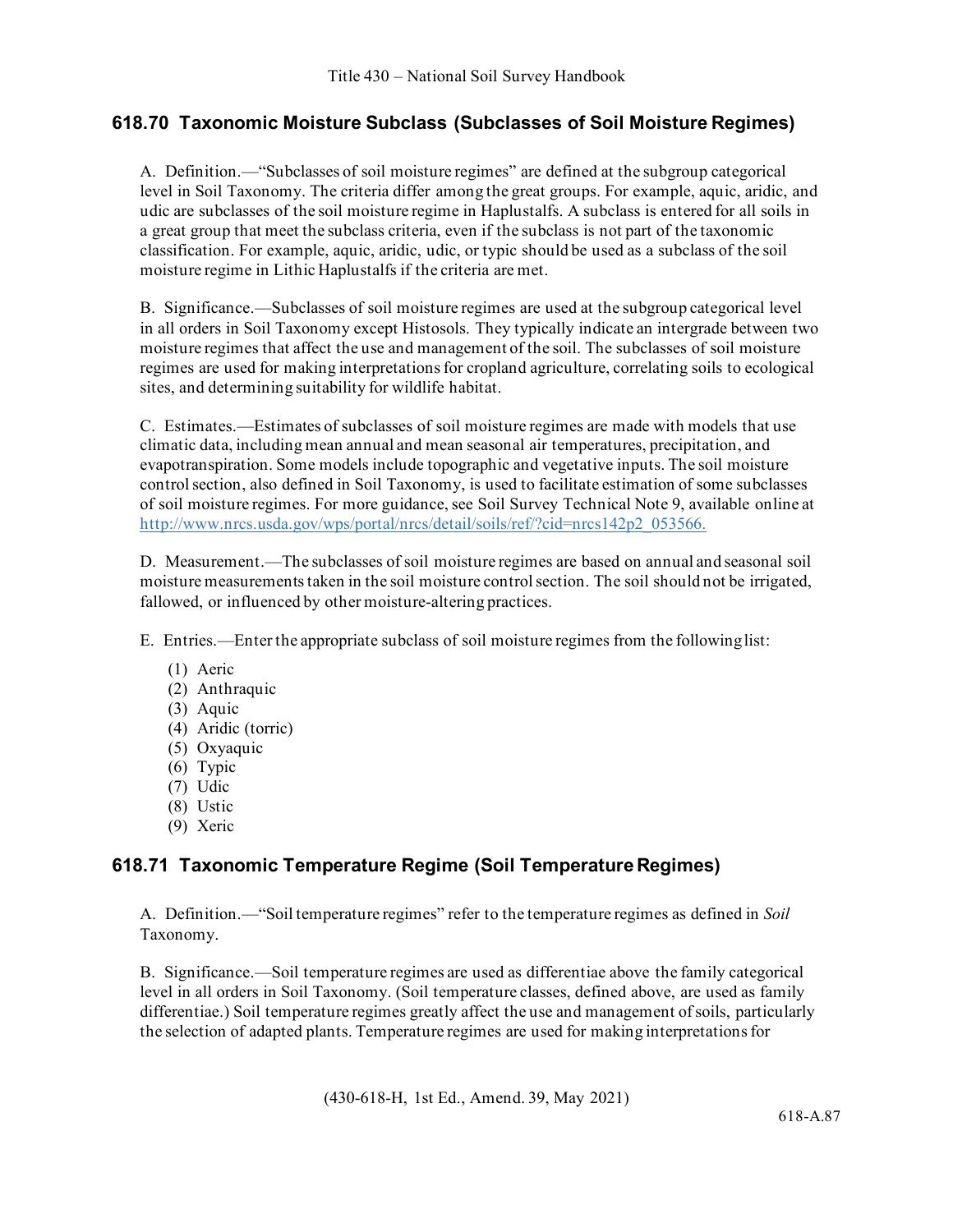cropland agriculture, correlating soils to ecological sites, and determining suitability for wildlife habitat.

C. Estimates.—Estimates of soil temperature regimes are made with models that use climatic data, including mean annual and mean seasonal air temperatures, precipitation, and evapotranspiration. Some models include topographic and vegetative inputs.

D. Measurement.—The soil temperature regime is based on mean annual and seasonal soil temperatures using the Celsius (centigrade) scale and taken either at a depth of 50 cm from the soil surface or at a lithic or paralithic contact, whichever is shallower.

E. Entries.—Enter the appropriate soil temperature regimes from the followinglist:

- (1) Gelic
- (2) Cryic
- (3) Frigid
- (4) Mesic
- (5) Thermic
- (6) Hyperthermic
- (7) Isofrigid
- (8) Isomesic
- (9) Isothermic
- (10) Isohyperthermic

## **618.72 Texture Class, Texture Modifier, and Terms Used in Lieu of Texture**

A. Definition.—"Texture class" refers to the soil texture classification used by the U.S. Department of Agriculture as defined in the *Soil Survey Manual*. Soil texture is the relative proportion, by weight, of the particle separate classes finer than 2 mm in equivalent diameter. The material finer than 2 mm is the fine-earth fraction. Material 2 mm or larger is rock or pararock fragments. An interactive online soil texture calculator is available at https:[//www.nrcs.usda.gov/wps/portal/nrcs/detail/soils/survey/?cid=nrcs142p2\\_054167.](http://www.nrcs.usda.gov/wps/portal/nrcs/detail/soils/survey/?cid=nrcs142p2_054167) Enter the percent sand and clay, and the calculator will do the rest.

B. Significance.—Soil texture influences engineering works and plant growth and indicates how soils formed. Soil texture has a strong influence on soil mechanics and the behavior of soil when it is used as construction or foundation material. It influences such engineering properties as bearing strength, compressibility, saturated hydraulic conductivity, shrink-swell potential, and compaction. Engineers are also particularly interested in rock and pararock fragments. Soil texture influences plant growth by its affect on aeration, the water intake rate, the available water capacity, the cation-exchange capacity, saturated hydraulic conductivity, erodibility, and workability. Changes in texture as related to depth are indicators of how soils formed. When texture is plotted with depth, smooth curves indicate translocation and accumulation. Irregular changes in particle-size distribution, especially in the sand fraction, may indicate lithologic discontinuities, specifically differences in parent material. Soil texture is used for soil classification in criteria for certain taxa such as the Psamments suborder, "Psamm" great groups, and Arenic, Grossarenic, and Psammentic subgroups. Soil texture is also used in the family category of Soil Taxonomy for differentiae such as particle-size class.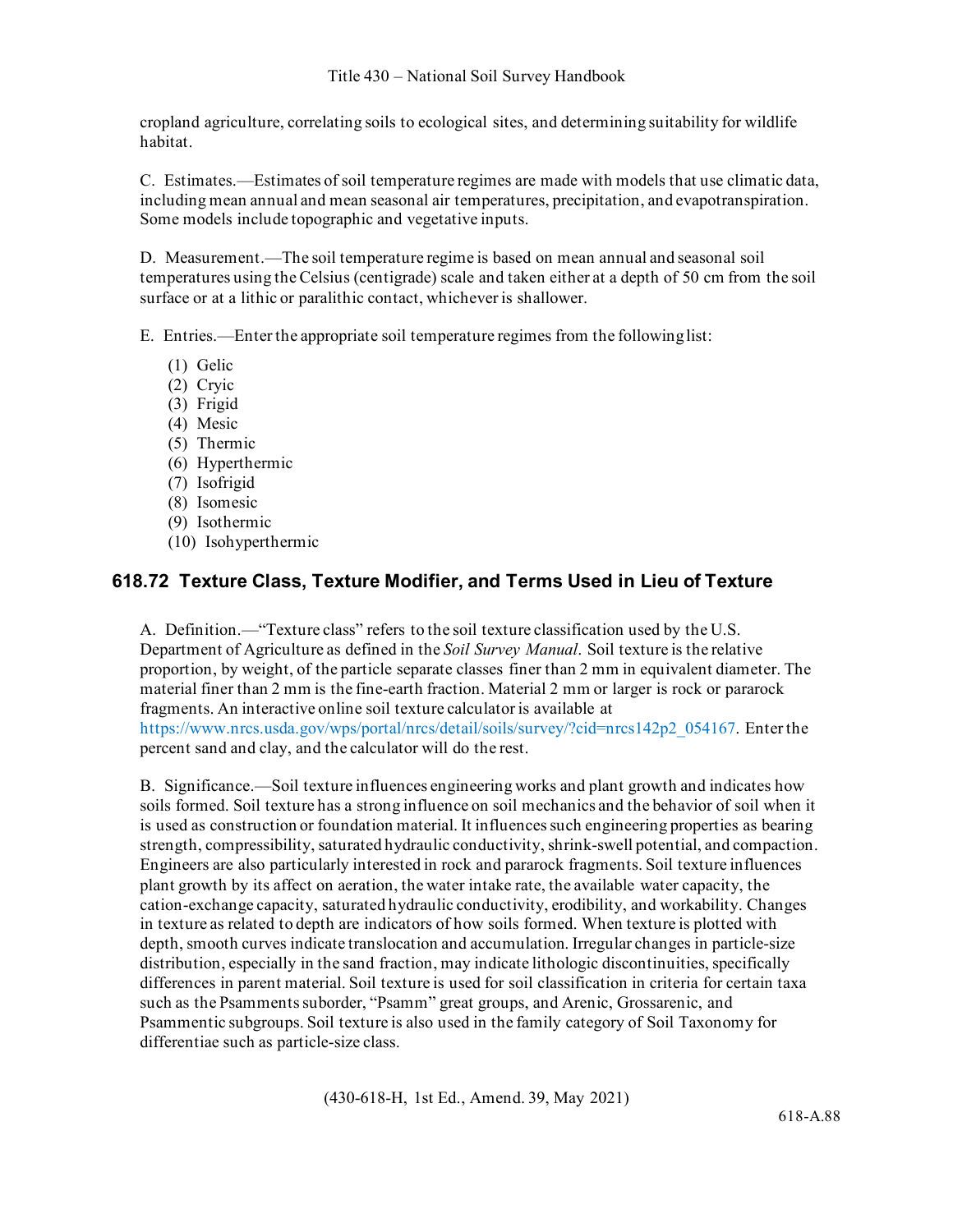C. Measurement.—USDA texture can be measured in the laboratory by determining the proportion of the various size particles in a soil sample. The analytical procedure is called particlesize analysis or mechanical analysis. Stone, gravel, and other material 2 mm or larger are sieved out of the sample and thus are not considered in the analysis of the sample. Their amounts are measured separately. Of the remaining material smaller than 2 mm, the amount of the various sizes of sand is determined by sieving. The amount of silt and clay is determined by a differential rate of settling in water. Either the pipette or hydrometer method is used for the silt and clay analysis. Organic matter and dissolved mineral matter are removed in the pipette procedure but not in the hydrometer procedure. The two procedures are generally very similar, but a few samples, especially those with high organic matter or high soluble salts, exhibit wide discrepancies. The detailed procedures are outlined in Soil Survey Investigations Report No. 42, S*oil Survey Laboratory Methods Manual*, Version 4.0, November 2004, USDA, NRCS.

### D. Estimates

- (1) The determination of soil texture for the less-than-2-mm material is made in the field mainly by feeling the soil with the fingers. The soil must be well moistened and rubbed vigorously between the fingers for a proper determination of texture class by feel. This method requires skill and experience but good accuracy can be obtained if the field soil scientist frequently checks his or her estimates against laboratory results. Many NRCS offices collect reference samples for this purpose. The content of particles  $\geq 2$  mm cannot be evaluated by feel. The content of the fragments is determined by estimating the proportion of the soil volume that they occupy. Fragments in the soil are discussed in section 618.32.
- (2) Each soil scientist must develop the ability to determine soil texture by feel for each genetic soil group according to the standards established by particle-size analysis. Soil scientists must remember that soil horizons that are in the same texture class but are in different subgroups or families may have a different feel. For example, natric horizons generally feel higher in clay than "non-natric" horizons. Laboratory analysis generally shows that the clay in natric horizons is less than the amount estimated from the field method. The scientist needs to adjust judgment and not the size distribution standards.

E. Entries.—Texture is displayed by the use of six data elements in the NASIS database: texture class, texture modifier, texture modifier and class, stratified texture flag, representative value indicator, and terms used in lieu of texture. Only use multiple textures if they interpret the same for the horizon. Only textures that represent complete horizons should be entered. In NASIS the representative value indicator is identified (i.e., representative? = yes) for the single row that contains the texture term considered typical for each interpretive horizon of the component. This choice should match the representative values of the various soil particle-size separates posted elsewhere in the database.

### F. Texture Class

- (1) Definition
	- (i) "Texture class" is an expression, based on the USDA system of particle sizes, for the relative portions of the various size groups of individual mineral soil grains less than 2 mm equivalent diameter in a mass of soil.
	- (ii) Each texture class has defined limits for each particle separate class of mineral particles less than 2 mm in effective diameter. The basic texture classes, in the approximate order of increasing proportions of fine particles, are: sand, loamy sand,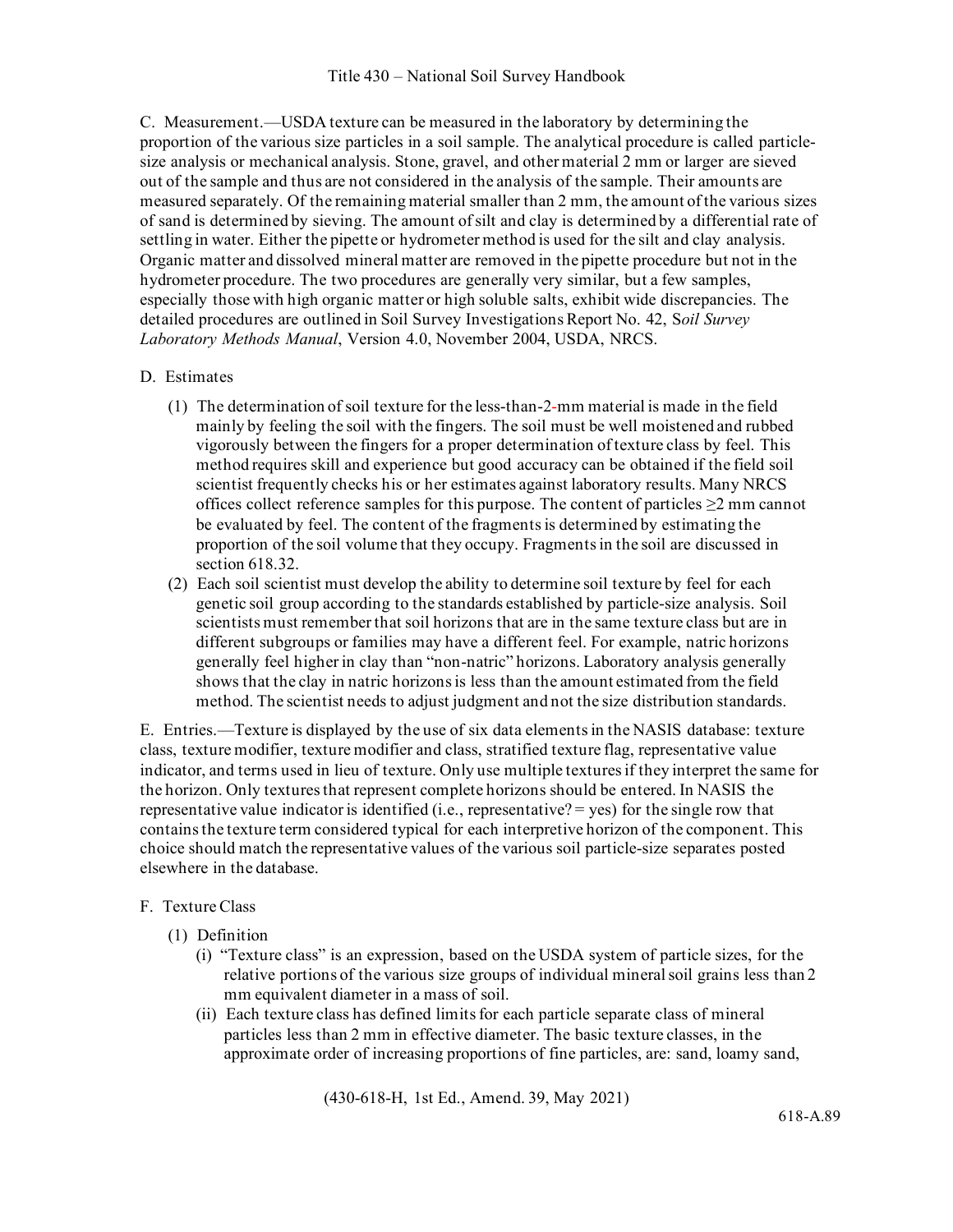sandy loam, loam, silt loam, silt, sandy clay loam, clay loam, silty clay loam, sandy clay, silty clay, and clay. The sand, loamy sand, and sandy loam classes may be further subdivided into coarse, fine, or very fine. The basic USDA texture classes are given graphically in part 618, subpart B, section 618.87, as a percentage of sand, silt, and clay. The chart at the bottom of the figure shows the relationship between the particle size and texture classes among the AASHTO, USDA, and Unified soil classification systems.

- (2) Entries.—Enter the texture class for each horizon using the list in part 618, subpart B, section 618.94.
- G. Terms Used in Lieu of Texture
	- (1) Definition.—"Terms used in lieu of texture" are substitute terms applied to materials that do not fit into a texture class because of high organic matter content, high fragment content, high gypsum content, cementation, or another reason. Examples include artifacts, bedrock, gravel, muck, and shells. Part 618, subpart B, section 618.94, provides a list of these terms and their codes. Some of these terms may be modified with terms from the list of texture modifiers, such as mossy (code MS) when used to modify the term peat  $(e.g.,)$ "mossy peat").
	- (2) Application
		- (i) The terms used in lieu of texture "highly decomposed plant material," "moderately decomposed plant material," and "slightly decomposed plant material" (codes HPM, MPM, and SPM) should only be used to describe near-surface horizons composed of plant material in various stages of decomposition that are saturated with water for less than 30 cumulative days in normal years and are not artificially drained. These terms are used to describe folistic epipedons (i.e., in mineral soils only) or organic horizons of any thickness (i.e., in organic or mineral soils) provided they meet the saturation requirements. The terms "muck," "mucky peat," and "peat" (codes MUCK, MPT, and PEAT) are used to describe histic epipedons (i.e., in mineral soils only) and organic horizons of any thickness (i.e., in organic or mineral soils) that are saturated with water for 30 or more cumulative days in normal years or are artificially drained.
		- (ii) For soil materials with 40 percent or more, by weight, gypsum in the fine-earth fraction, gypsum dominates the physical and chemical properties of the soil and particle-size classes are not meaningful. Two terms in lieu of texture are used. "Coarse gypsum material" (code CGM) is used for these materials where 50 percent or more of the fine-earth fraction is comprised of particles ranging from  $\geq 0.1$  to  $\leq 2.0$  mm in diameter. "Fine gypsum material" (code FGM) is applied to materials where less than 50 percent of the fine-earth fraction is comprised of particles ranging from  $\geq 0.1$  to <2.0 mm in diameter.
		- (iii) The term "material" (code MAT) is generic and requires the use of a texture modifier. It is intended for cemented diagnostic horizons, such as duripans, petrocalcic horizons, and petrogypsic horizons (coded CEM-MAT), by using the texture modifier "cemented" with the term in lieu of texture "material." The concatenated texture term for such horizons in pedon descriptions is "cemented material." In the past, texture modifier terms, such as "coprogenous," "gypsiferous," and "marly," were used to describe material, but such use has been discontinued and is no longer permitted. Examples of current usage are shown below and combine the texture modifier with an appropriate texture class (e.g., marly silt loam).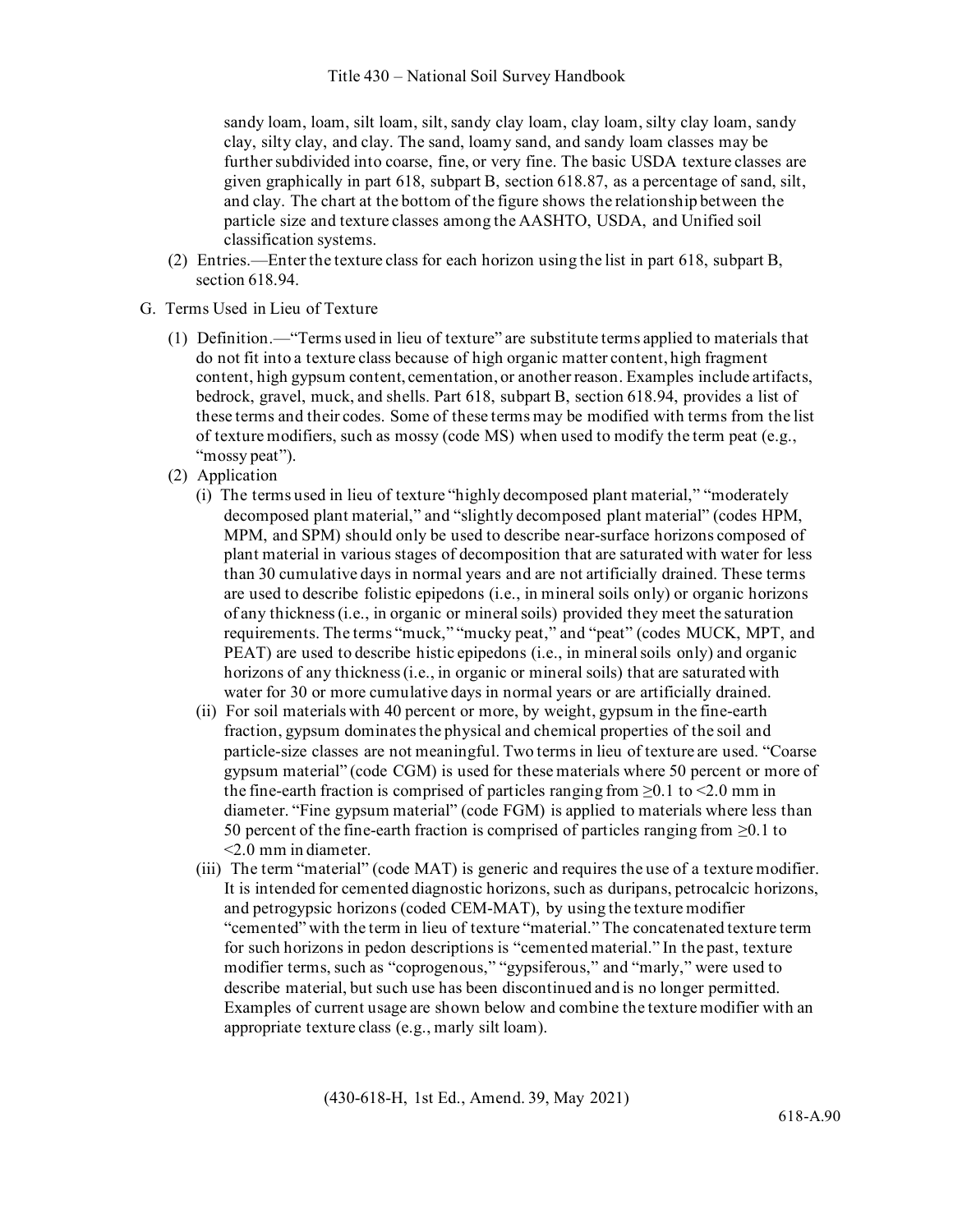- (3) Entries.—Enter the term used in lieu of texture for each horizon, if applicable, from the list in part 618, subpart B, section 618.94.
- H. Texture Modifier
	- (1) Definition.—"Texture modifier" is a term used to denote the presence of a condition or object other than sand, silt, or clay.
	- (2) Application.—Texture modifier terms may apply to both texture and terms used in lieu of texture. Some may apply to both, others only apply to one or the other. Combinations of some texture modifiers are allowed. A list of allowable texture modifier terms and their codes is given in part 618, subpart B, section 618.94. Some rules of application are given below.
		- (i) If the content of fragments equals 15 percent or more, by volume, texture modifiers are used. An example is gravelly loam or parachannery loam. The adjectives "very" and "extremely" are used when the content of fragments equals 35 to less than 60 percent and 60 to less than 90 percent, by volume, respectively.
		- (ii) Texture modifiers, such as paragravelly and paracobbly, are used to identify the presence of pararock fragments. The size, shape, and amounts of pararock fragments required for these terms are the same as for rock fragments.
		- (iii) "Mucky" and "peaty" are used to modify near-surface horizons of mineral soils that are saturated with water for 30 or more cumulative days in normal years or are artificially drained. An example is mucky loam. Excluding live roots, the horizon has organic carbon content (by weight) of one of the following:
			- If the mineral fraction contains no clay,  $5$  to  $\leq 12$  percent
			- If the mineral fraction contains 60 percent or more clay,  $12 \text{ to} < 18$  percent
			- If the mineral fraction contains less than 60 percent clay,  $[5 + (clay)$  percentage multiplied by  $(0.12)$ ] to  $\leq$  [12 + (clay percentage multiplied by  $(0.10)$ ]
		- (iv) "Highly organic" is used to modify near-surface horizons of mineral soils that are saturated with water for less than 30 cumulative days in normal years and are not artificially drained. Excluding live roots, the horizon has an organic carbon content (by weight) of one of the following:
			- If the mineral fraction contains no clay,  $5$  to  $\leq 20$  percent
			- If the mineral fraction contains 60 percent or more clay,  $12 \text{ to} < 20$  percent
			- If the mineral fraction contains less than 60 percent clay,  $[5 + (clav)$  percentage multiplied by  $0.12$ ] to  $\leq$  20 percent
		- (v) Shell fragments can be recognized in subaqueous or subaerial soils. In this context, "shell" is a hard, protective outer layer created by invertebrate organisms in marine and freshwater environments and is composed primarily of calcium carbonate materials of Holocene age. Examples include oyster shells, hard and soft shell clams, scallops, snails (including terrestrial), mussel, and hard coral. Shell fragments greater than or equal to 2 mm in size are included in measurement. Rock fragment classes are to be used in addition to the shell fragment classes where appropriate, similar to the artifactual classes of anthropogenic soils.
		- (vi) Compound texture modifiers may be used. For example, a term may be used to indicate the presence of fragments and another used to indicate some nonfragment condition. The term used to indicate rock fragments should be listed first. Examples are very gravelly mucky silt loam and paragravelly ashy loam; very flaggy-artifactual loam; or gravelly-shelly silt loam.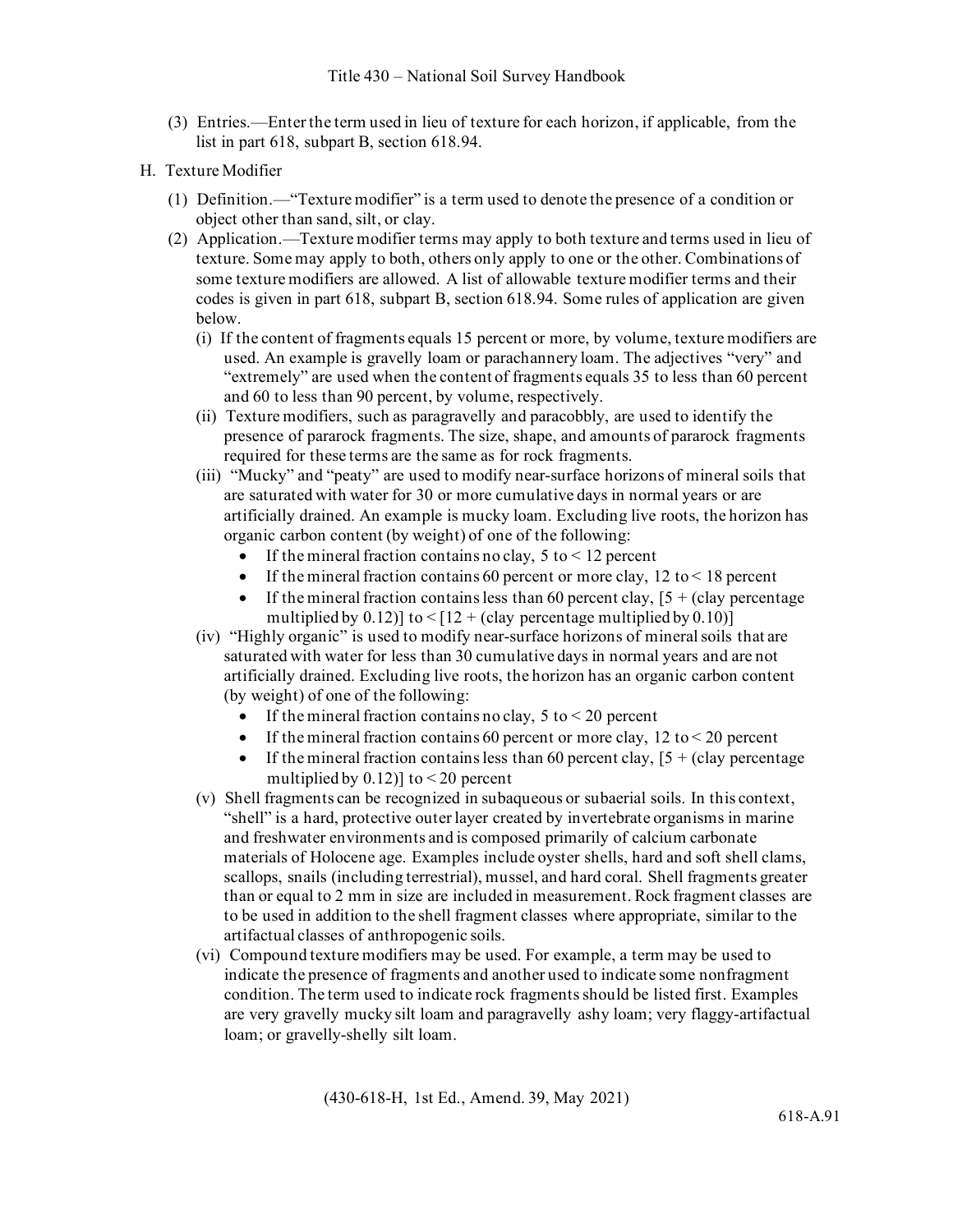- (vii) In some cases, mineral soil may contain a combination of both artifacts and fragments in the soil such as rock fragments and pararock fragments. In all cases, the artifacts, rock fragments, and pararock fragments are each described separately. The assignment of texture modifiers for such horizons is handled differently depending on the nature of the artifacts. Artifacts in soils which are discrete  $(i.e., \geq 2 mm)$ , cohesive, and persistent (e.g., concrete) function in a manner which is similar to rock fragments. Artifacts which are either noncohesive or nonpersistent (e.g., cardboard) behave differently than other discrete artifacts and also rock fragments. When describing the texture of soil horizons with artifacts or a combination of artifacts and fragments, the following rules of application are followed:
	- Describe the individual kinds and amounts (percent by volume) of artifacts and any fragments, if present. Record all pertinent attributes for artifacts (see section 618.5), paying particular attention to data on artifact cohesion and persistence.
	- If the combined volume of artifacts, which are both cohesive *and* persistent, plus any rock fragments present is less than 15 percent, use the table below:

|                           | Less than 15 percent No artifact texture modifier is used.                                                                                                                                                      |
|---------------------------|-----------------------------------------------------------------------------------------------------------------------------------------------------------------------------------------------------------------|
| 15 to $<$ 35 percent      | The adjectival term "artifactual" is used as a modifier of the<br>texture class, such as "artifactual loam."                                                                                                    |
| $35$ to $\leq 60$ percent | The adjectival term "very artifactual" is used as a modifier of the<br>texture class, such as "very artifactual loam."                                                                                          |
| $60$ to $\leq 90$ percent | The adjectival term "extremely artifactual" is used as a modifier of<br>the texture class, such as "extremely artifactual loam."                                                                                |
| 90 percent or more        | No texture modifier terms are used. If there is too little fine earth<br>to determine the texture class (less than about 10 percent, by<br>volume) the term used in lieu of texture, "artifacts," is populated. |

**Figure 618-A31**

- If both artifacts and rock fragments are present and the combined volume of rock fragments and artifacts, which are both cohesive and persistent, is 15 percent or more, assign dual rock fragment-artifact texture modifiers. Dual rock fragment-artifact texture modifiers are based on the combined volume of both. The modifiers are concatenated terms joined with a hyphen. For example, use "gravelly-artifactual loam" as the texture modifier for a horizon with a fineearth texture class of loam that contains 10 percent quartzite gravel, 3 percent brick (a cohesive and persistent artifact), 2 percent glass (a cohesive and persistent artifact), and 25 percent plasterboard (a noncohesive artifact). See part 618, subpart B, section 618.94, for the list of 18 dual rock fragment-artifact texture modifiers.
- If artifacts, pararock fragments, and rock fragments are present, but the combined volume of artifacts, which are both cohesive and persistent, and any rock fragments present is less than 15 percent, compound texture modifiers are used. The compound texture modifiers connote only the artifacts and the pararock fragments. The modifier for artifacts is assigned (using the table shown above) preceding the texture modifier for pararock fragments. Some examples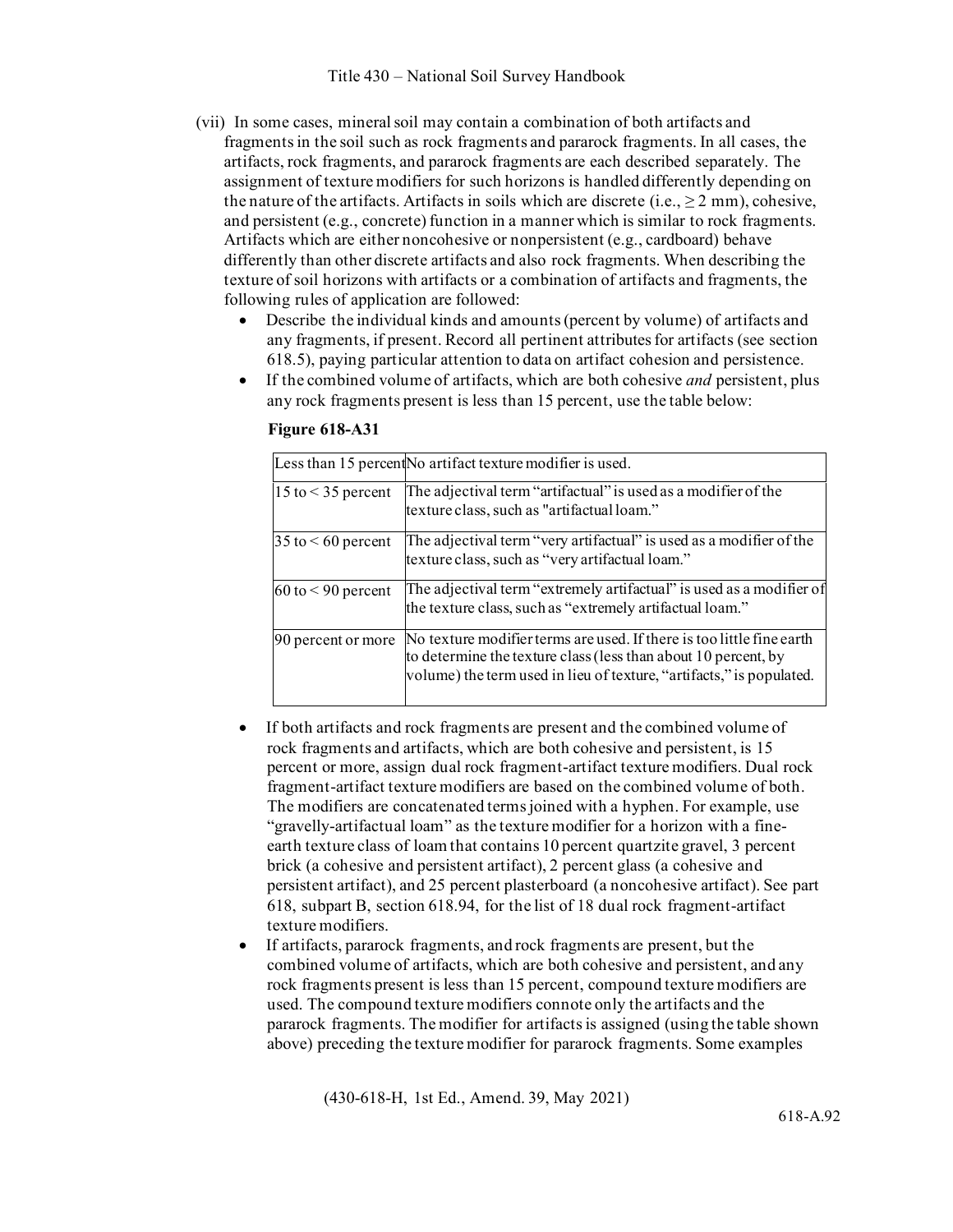are "artifactual paracobbly coarse sandy loam" for a horizon that contains 20 percent rubber (e.g., shredded tires) and 20 percent granite paracobbles and "very artifactual parachannery clay" for a horizon with 40 percent carpet pieces and 20 percent siltstone parachanners. In NASIS, the compound texture modifier is built using an artifact and pararock fragment modifier selected from the choice list.

- (vii) If a horizon includes both rock fragments and pararock fragments, use the following rules for selecting texture modifiers:
	- Describe the individual kinds and amounts of rock fragments and pararock fragments.
	- Do not use a fragment texture modifier when the combined volume of rock fragments and pararock fragments is less than 15 percent.
	- When the combined volume of rock fragments and pararock fragments is 15 percent or more and the volume of rock fragments is less than 15 percent, assign pararock fragment modifiers based on the combined volume of fragments. For example, use "paragravelly" as a texture modifier for soils with 10 percent rock and 10 percent pararock gravel-sized fragments.
	- When the volume of rock fragments is 15 percent or more, use the appropriate texture modifier for rock fragments (see part 618, subpart B, section 618.90), regardless of the volume of pararock fragments. (Do not add the volume of rock and pararock fragments to determine the texture modifier.)
- (viii) The definitions of the following four compositional texture modifiers guide their usage. Examples are "hydrous clay," "medial silt loam," "ashy loam," and "gypsiferous fine sandy loam."
	- Hydrous.—Material that has andic soil properties and an undried 15 bar (1500 kPa) water content of 100 percent or more of the dry weight.
	- Medial.—Material that has andic soil properties and has a 15 bar (1500 kPa) water content of less than 100 percent on undried samples and of 12 percent or more on air-dried samples.
	- Ashy.—Material that has andic soil properties and is neither hydrous nor medial or material that does not have andic soil properties and the fine-earth fraction contains 30 percent or more particles  $\geq$ 0.02 to <2.0 mm in diameter, of which 5 percent or more is composed of volcanic glass and the [(aluminum plus 1/2 iron percent by ammonium oxalate) times 60] plus the volcanic glass percent is equal to or more than 30.
	- Gypsiferous.—Material that contains  $15$  to  $\leq 40$  percent, by weight, gypsum.
- (ix) Woody, grassy, mossy, and herbaceous texture modifiers are only used to modify muck, peat, or mucky peat terms (used for histic epipedons and organic horizons of any thickness that are saturated with water for 30 or more cumulative days in normal years, or are artificially drained, including those in Histels and Histosols, except for Folists). The definitions of the following four compositional texture modifiers guide their usage:
	- Woody.—Any material that contains 15 percent or more wood fragments  $\geq$  2 cm in size or organic soil materials, other than SPM, MPM, or HPM, that contain 15 percent or more fibers that can be identified as wood origin and contain more wood fibers than any other kind of fiber.
	- Grassy.—Organic soil material that contains more than 15 percent fibers that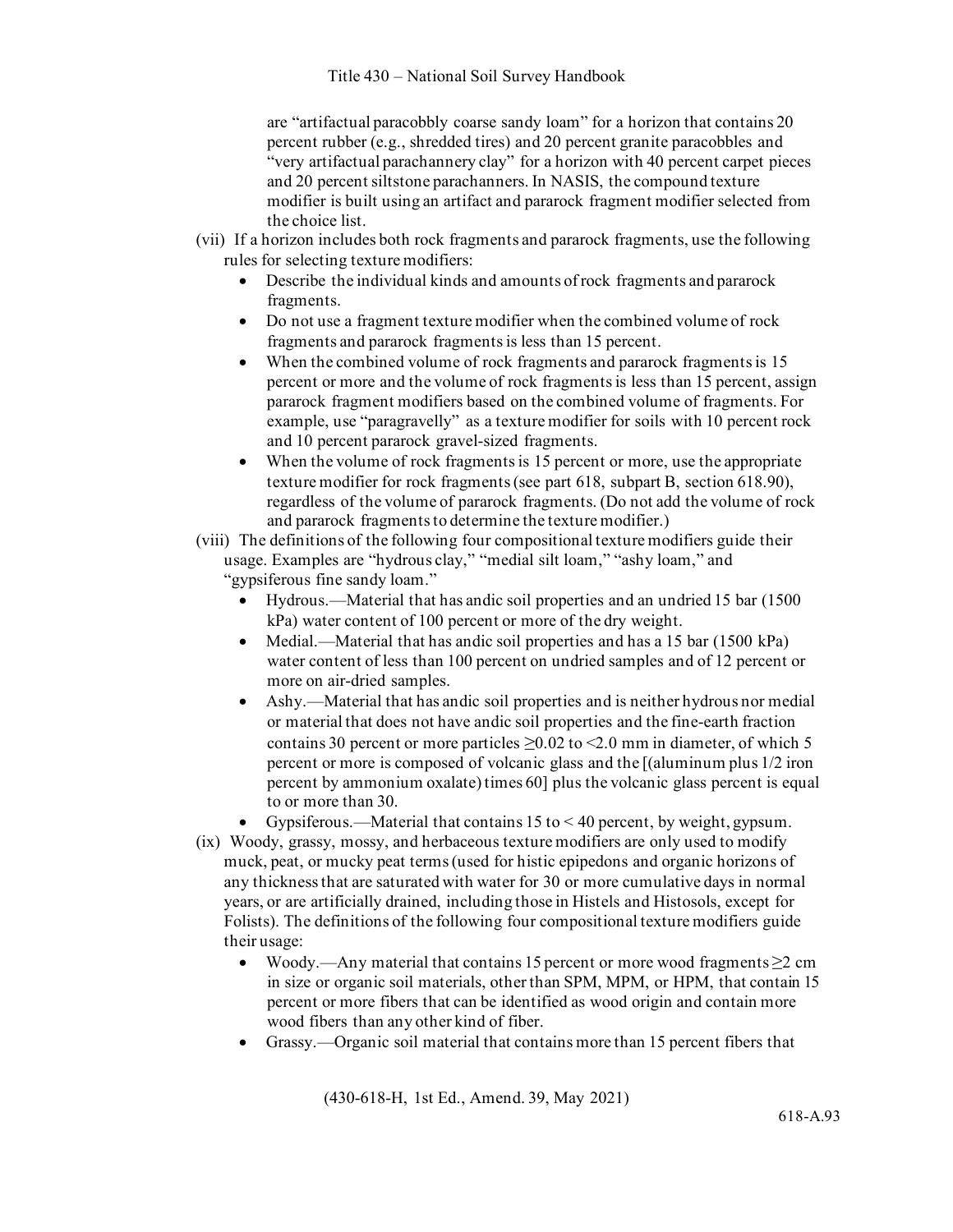can be identified as grass, sedges, cattails, and other grasslike plants and contains more grassy fibers than any other kind of fiber.

- Mossy.—Organic soil material that contains more than 15 percent fibers that can be identified as moss and contains more moss fibers than any other kind of fiber.
- Herbaceous.—Organic soil material that contains more than 15 percent fibers that can be identified as herbaceous plants other than moss and grass or grasslike plants and more of these fibers than any other kind of fiber.
- (x) In rare instances, some soil materials can be described by using a texture modifier, even though they do not fit the requirements of texture. An example is "gypsiferous material."
- (xi) Limnic materials have modifiers to texture to connote the origin of the material. The three kinds of limnic materials are coprogenous earth, diatomaceous earth, and marl. These materials were deposited in water by precipitation or through the action of aquatic organisms or derived from plants and organisms. Refer to the *Keys to Soil Taxonomy* for the complete definitions and taxonomic criteria of limnic materials. The following three compositional texture modifiers are used with limnic materials to indicate presence and origin without respect to any set quantity of pellets, grains, or particles. Examples are "coprogenous silty clay loam," "diatomaceous very fine sandy loam," and "marly silt loam."
	- Coprogenous.—Soil material that is a limnic layer containing many very small  $(0.1 \text{ to } 0.001 \text{ mm})$  fecal pellets.
	- Diatomaceous.—Soil material that is a limnic layer composed of diatoms.
	- Marly.—Soil material that is a limnic layer that is light colored and reacts with HCl to evolve  $CO<sub>2</sub>$ .
- (xii) "Permanently frozen" is a texture modifier term applied to a soil layer in which the temperature is perennially at or below 0 degrees C, whether its consistence is very hardor loose.
- (3) Entries.—Enter the applicable texture modifiers from the list in part 618, subpart B, section 618.94. Multiple texture modifiers are used in some horizons based on the application rules for texture modifier presented above. They must be assigned sequence numbers in the "Horizon Texture Modifier" table in the NASIS database for the proper calculated result.
- (I) Texture Modifier and Class
	- (1) Definition.—"Texture modifier and class" is a concatenation of texture modifier and texture class or texture modifier and a term used in lieu of texture. This data element indicates the full texture term of the horizon. If texture modifiers are used, they are attached to the texture class by a hyphen, for example, GR-SL. If a layer is stratified, enter SR as a texture modifier and the end members of the textural range and connect them by hyphens, for example, SR-C L and SR-GR S GR-C.
	- (2) Entries.—Enter the appropriate texture modifier and class for each horizon. These entries are calculated in the "Horizon Texture Group" table in the NASIS database.
- (J) Stratified Texture Flag
	- (1) Application.—A "stratified texture flag" is used to identify stratified textures in the "Horizon Texture Group" table in the NASIS database.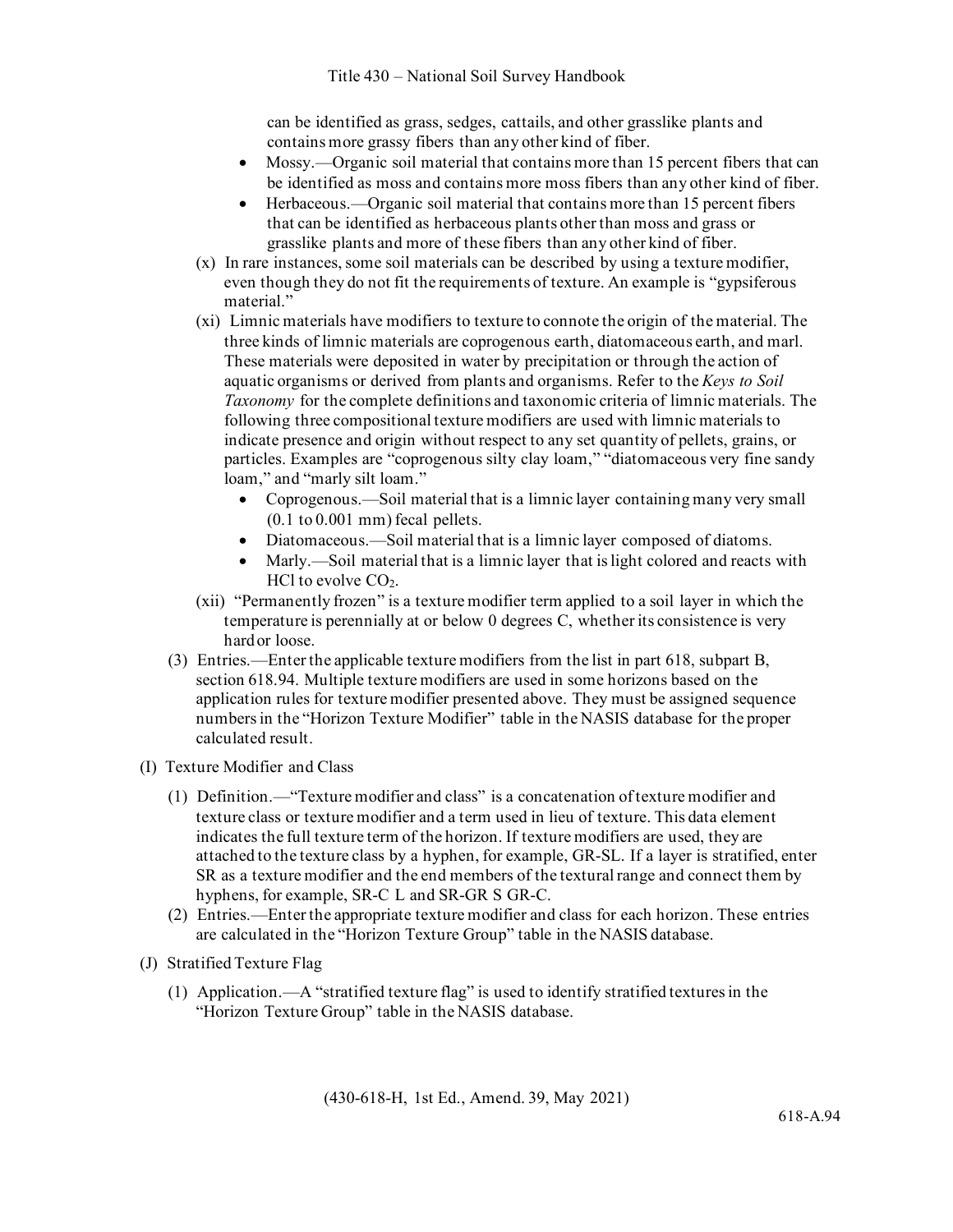- (2) Entries.—A Boolean flag is set to "yes" by checking the box for the stratified texture flag. This indicates that the textures that comprise a particular record are stratified. The default entry is "no" and is displayed by keeping the box for stratified texture flagunchecked.
- (K) Representative Indicator Flag
	- (1) Application.—A "representative indicator flag" is used to identify one representative texture (comprised of texture modifier and class) in the "Horizon Texture Group" table in the NASIS database.
	- (2) Entries.—A Boolean flag is set to "yes" by checking the box for the representative indicator flag. This indicates that the texture that comprises a record in the particular horizon texture group is representative. It also indicates that the selected texture validates the soil properties populated for the layer. The selected texture record must be in agreement with the representative values for important soil properties, such as clay content, sand content, rock fragment content, and organic matter content. The flag must be set even when only one texture record is populated for a particular horizon (such as in surface layers or bedrock layers). The default entry is "no" and is displayed by keeping the box for representative indicator flag unchecked. Only one texture record may be selected as representative for a given horizon or layer.

## **618.73 Von Post Humification Scale**

A. Definition.— The Von Post Humification Scale is a field method that indicates the scale of peat decomposition and characteristics. The scale ranges from least decomposed (H1) to most decomposed (H10) plant materials.

B. Significance.—The von Post scale is used in modeling to predict bulk density, hydraulic conductivity, and n value in organic soils. The scale can also be used to check the agreement between fibric (H1-H3), hemic (H4-H6), and sapric (H7-H10) materials. The von Post scale is the most reliable field method available for estimating humification. Field estimates very closely match measurements obtained with costly laboratory measurements.

C. Estimates.—The humification scale is estimated by squeezing a handful of wet soil until as much soil as possible has extruded through the fingers. Color and viscosity of the extruded portion and material remaining in the hand are evaluated using the scale below.

- (1) H1.—Completely undecomposed peat; only clear water can be squeezed from peat.
- (2) H2.—Almost undecomposed; mud-free peat; water squeezed from peat is almost clear and colorless.
- (3) H3.—Very little decomposition; very slightly muddy peat; water squeezed from peat is muddy; no peat passes through fingers when squeezed; residue retains structure of peat.
- (4) H4.—Poorly decomposed; somewhat muddy peat; water squeezed from peat is muddy; residue is muddy but it shows structure of peat.
- (5) H5.—Somewhat decomposed; muddy; growth structure discernible but indistinct; when squeezed some peat passes through fingers but most muddy water passes through fingers; compressed residue is muddy.
- (6) H6.—Somewhat decomposed; muddy; growth structure indistinct; less than one-third of peat passes through fingers when squeezed; residue very muddy.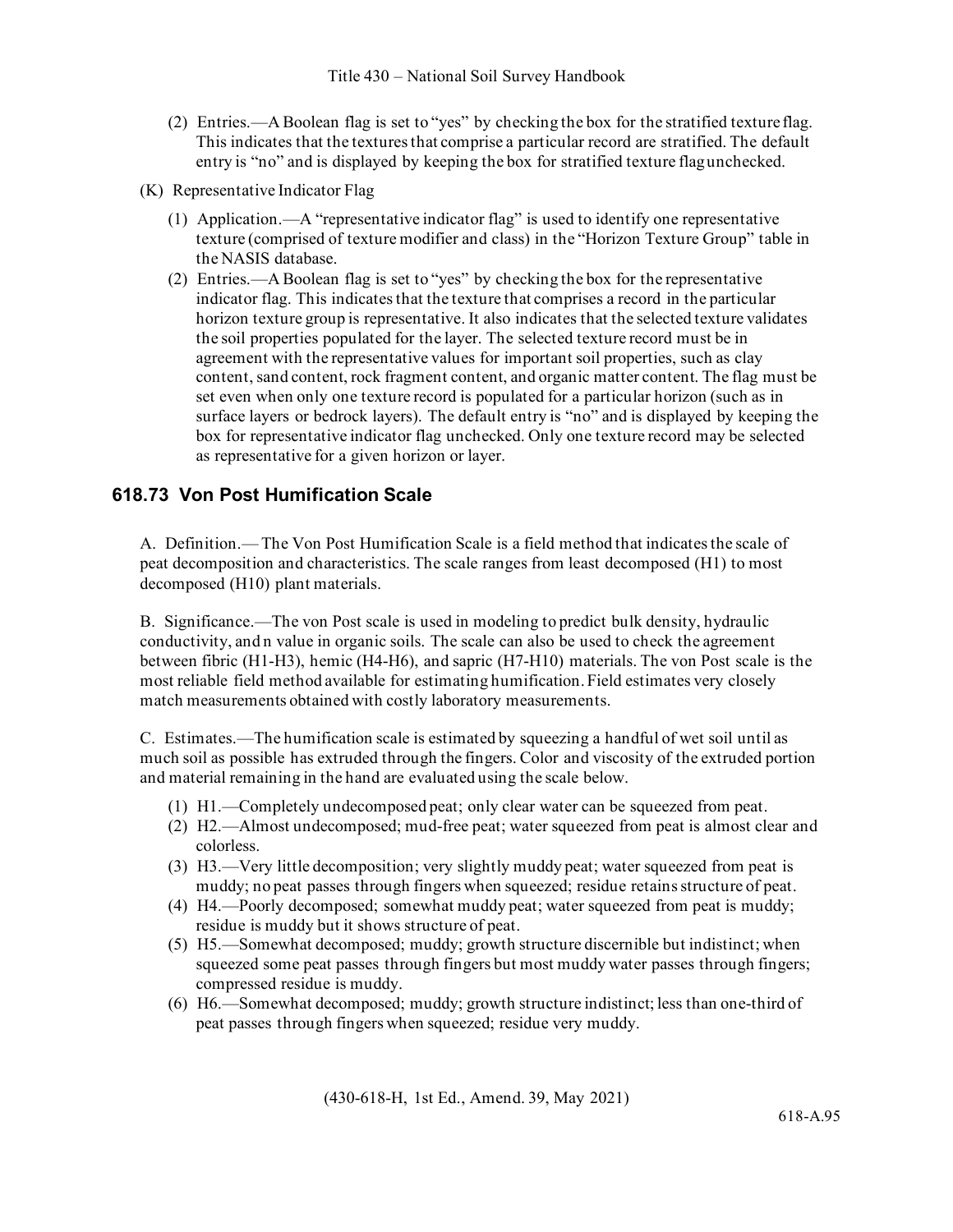- (7) H7.—Well decomposed; very muddy; growth structure indistinct; about one-half of peat passes through fingers when squeezed; exuded liquid has a pudding-like consistence.
- (8) H8.—Well decomposed; growth structure very indistinct; about two-thirds of peat passes through fingers when squeezed; residue consists mainly of roots and resistant fibers.
- (9) H9.—Almost completely decomposed; peat is mud-like; almost no growth structure can be seen; almost all of peat passes through the fingers when squeezed.
- (10) H10.—Completely decomposed; no discernible growth structure; entire peat mass passes through fingers when squeeze.

D. Entries.—Enter von Post at field moist condition for each organic horizon. Pedons may be aggregated to identify the low, high, and representative values for each horizon where the von Post scale is applicable.

## **618.74 Water, One-Tenth Bar**

A. Definition.—"Water, one-tenth bar" is the amount of soil water retained at a tension of 1/10 bar (10 kPa), expressed as a percentage of the whole soil on a volumetric basis.

B. Significance.—Water retained at one-tenth bar is significant in the determination of soil waterretention difference, which is used as the initial estimation of available water capacity for some soils.

C. Measurement.—Measurement in the laboratory is done on natural clods using a pressure desorption method. Measurement for nonswelling soils, loamy sand or coarser soils, and some sandy loams is also done using a pressure desorption method but sieved (< 2 mm) air-dry samples are used. Gravimetric water contents are reported in laboratory measurements as a percentage of the fine-earth (<2 mm) fraction. Conversion to a volumetric basis is made using bulk density and rock fragment content.

D. Entries.—Enter the low, high, and representative values for the horizon. The range of valid entries is from 0 to 100 percent, and tenths (one decimal place) are allowed. A NASIS calculation is available and can be viewed in part 618, subpart B, section 618.105.

## **618.75 Water, One-Third Bar**

A. Definition.—"Water, one-third bar" is the amount of soil water retained at a tension of 1/3 bar (33 kPa), expressed as a percentage of the whole soil on a volumetric basis.

B. Significance.—Water retained at one-third bar is significant in the determination of soil waterretention difference, which is used as the initial estimation of available water capacity for some soils.

C. Measurement.—Measurement in the laboratory is done on natural clods using a pressure desorption method. Measurement for nonswelling soils, loamy sand or coarser soils, and some sandy loams is also done using a pressure desorption method but sieved (< 2 mm) air-dry samples are used. Gravimetric water contents are reported in laboratory measurements as a percentage of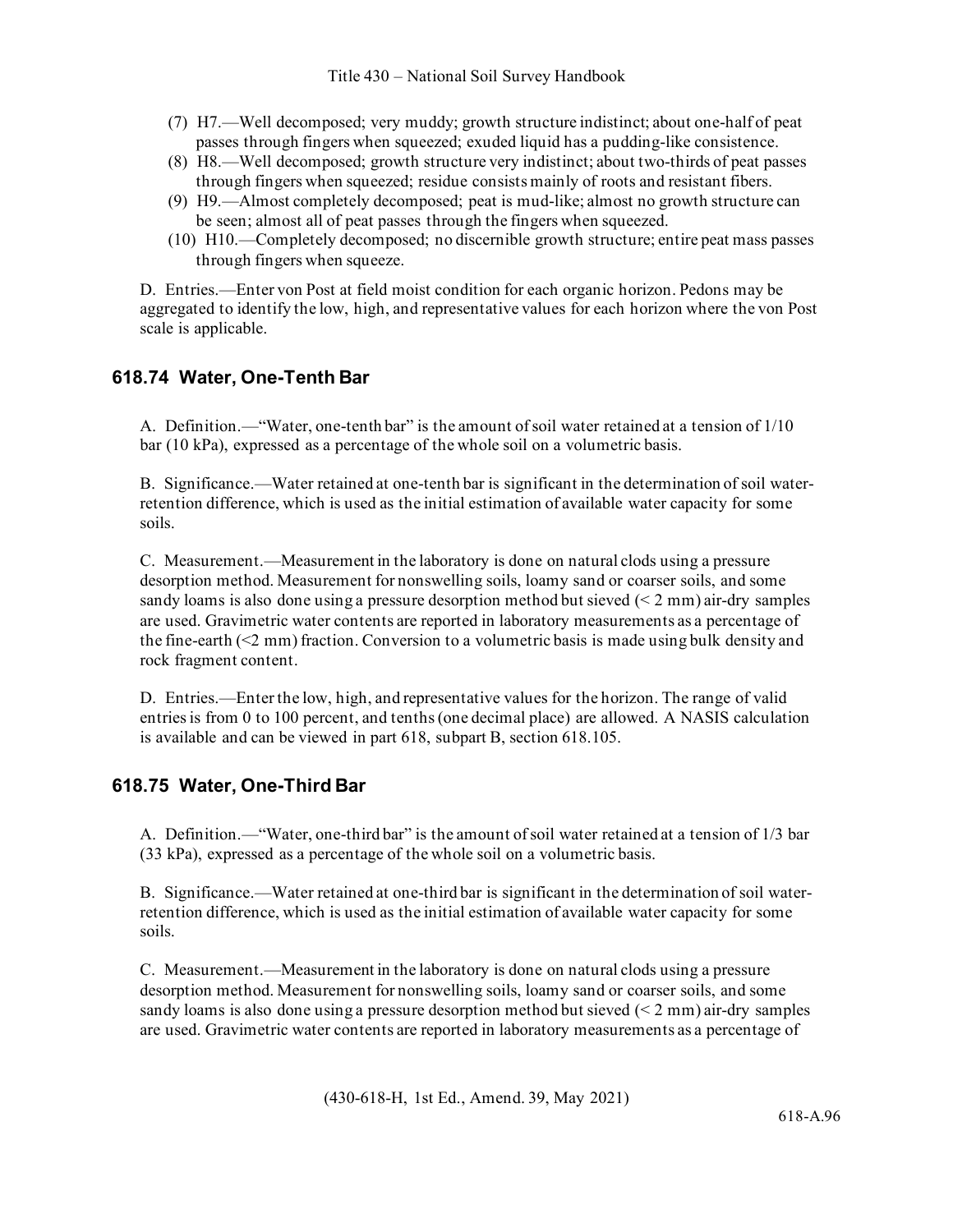the fine-earth (< 2 mm) fraction. Conversion to a volumetric basis is made using bulk density and rock fragment content.

D. Entries.—Enter the low, high, and representative values for the horizon. The range of valid entries is from 0 to 100 percent, and tenths (one decimal place) are allowed. A NASIS calculation is available and can be viewed in part 618, subpart B, section 618.105.

## **618.76 Water, 15 Bar**

A. Definition.—"Water, 15 bar" is the amount of soil water retained at a tension of 15 bars (1500 kPa), expressed as a percentage of the whole soil on a volumetric basis.

B. Significance.—Water retained at 15 bar is significant in the determination of soil waterretention difference, which is used as the initial estimation of available water capacity for some soils. Water retained at 15 bar is an estimation of the wilting point.

C. Measurement.—Measurement in the laboratory is done on sieved  $(2 \text{ mm})$  air-dry samples using a pressure desorption method. Gravimetric water contents are reported in laboratory measurements as a percentage of the fine-earth  $(< 2 \text{ mm})$  fraction. Conversion to a volumetric basis is made using bulk density and rock fragment content.

D. Entries.—Enter the low, high, and representative values for the horizon. The range of valid entries is from 0 to 100 percent, and tenths (one decimal place) are allowed. A NASIS calculation is available and can be viewed in part 618, subpart B, section 618.105.

# **618.77 Water, Satiated**

A. Definition.—"Water, satiated" is the estimated volumetric soil water content at or near zero bar tension, expressed as a percentage of the whole soil.

B. Significance.—"Water, satiated" represents the total possible water content of the soil, including the amount in excess of field capacity, and is used to estimate the amount of water available for leaching and translocation. Satiated water content approximates the water content at saturated conditions. It is used in such resource assessment tools as Soil Hydrology, Water Budgets, Leaching, and Nutrient/Pesticide Loading models.

C. Estimates.—The values are derived by the following formula:

Satiated water  $\% = \text{total porosity } %$  - entrapped air  $\%$ 

Where total porosity  $% = 100(1$ -bulk density moist/particle density).

Assume approximately 3% entrapped air.

D. Entries.—Enter the high, low, and representative values for the horizon. The range of valid entries is from 0 to 100 percent, and only whole numbers (integers) are allowed. A NASIS calculation is available and can be viewed in part 618, subpart B, section 618.105.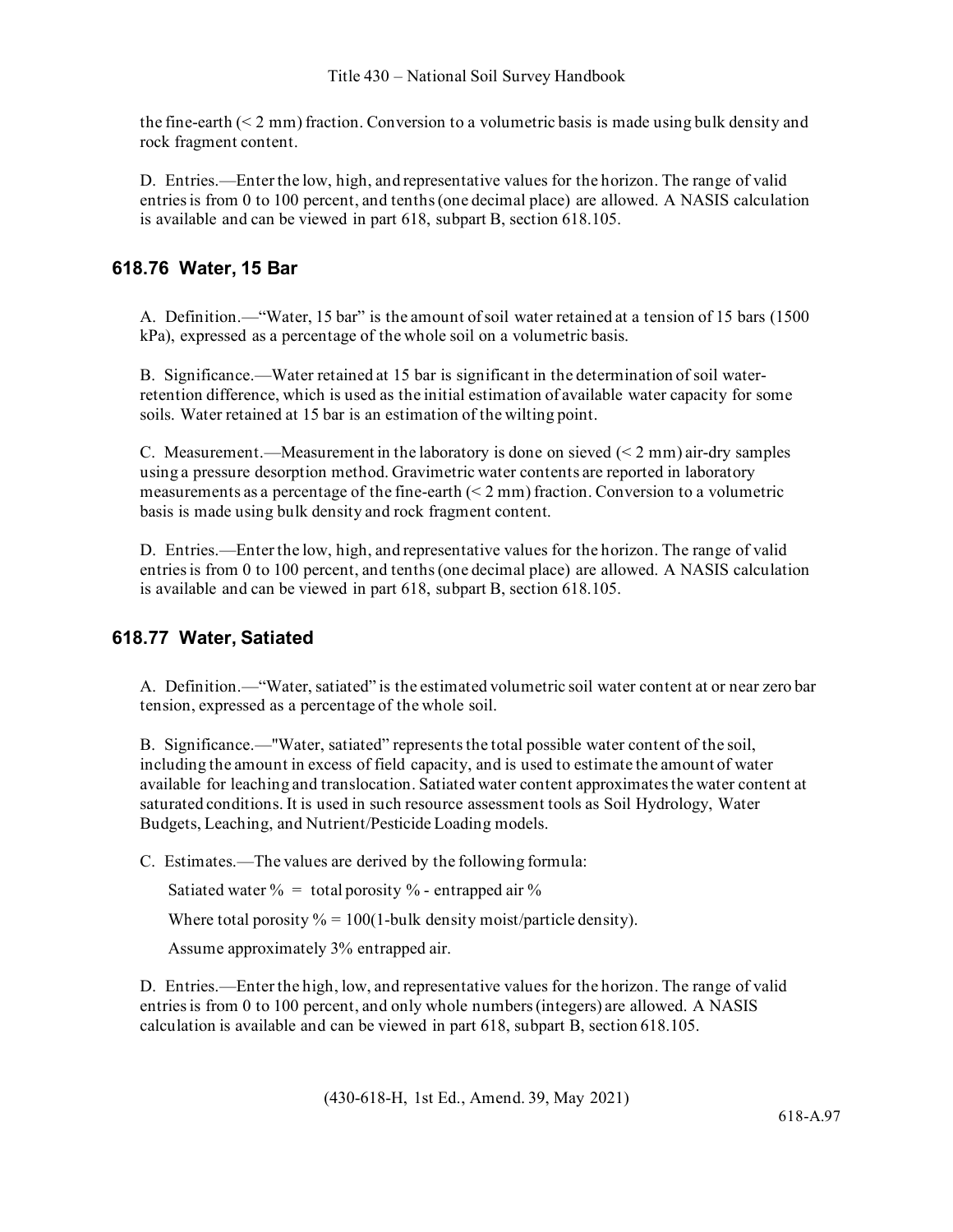## **618.78 Water Temperature**

A. Definition.—"Water temperature" is the mean annual water temperature (MAWT) at or near the water/soil contact in a subaqueous soil setting.

B. Significance.—Temperature is important to many biological and physical processes that occur in marine and freshwater aquatic environments. The properties of the water column above subaqueous soils are important to interpretations such as aquaculture, shellfish restoration, and seagrass survival.

C. Estimates.—Water temperature can be estimated from measured water temperatures of the vicinity. Seasonal air temperature and water current fluctutations affect water temperatures. Estimates of water temperature should take these factors into account when water temperatures are extrapolated from one soil map unit component to another. Temperatures can be summations of the daily values collected and populated for point data in the NASIS data element "Water Temp – Lower" (sas water temp lower). Such temperatures are measured in the lower 10 cm of the water column immediately above the surface of subaqueous soils.

D. Measurement.—Water temperature can be measured by many types of thermometers, including mercury, bimetallic, thermisters, and thermocouples. Many types of instruments can be configured for remote, unattended, and submerged operation.

E. Entries.—Enter the high, low, and representative values for the range of mean annual water temperature for the component as the average of the mean monthly water temperatures in the "Component" table in NASIS. The range of valid entries is from -10 to 50 degrees Celsius, and tenths (one decimal place) are allowed.

### **618.79 Wind Erodibility Group and Index**

A. Definition.—A wind erodibility group (WEG) is a grouping of soils that have similar properties affecting their resistance to soil blowing in cultivated areas. The groups indicate the susceptibility to blowing. The wind erodibility index (I), used in the wind erosion equation, is assigned using the wind erodibility groups.

B. Significance.—There is a close correlation between soil blowing and the size and durability of surface clodiness, fragments, organic matter, and the calcareous reaction. The soil properties that are most important with respect to soil blowing are listed below. Soil moisture and the presence of frozen soil also influence soil blowing.

- (1) Soil texture class
- (2) Organic matter content
- (3) Carbonates in the fine-earth fraction as determined by effervescence class
- (4) Rock and pararock fragment content
- (5) Mineralogy

C. Estimates.—Soils are placed into wind erodibility groups on the basis of the properties of the soil surface layer. Part 618, subpart B, section 618.95, lists the wind erodibility index values